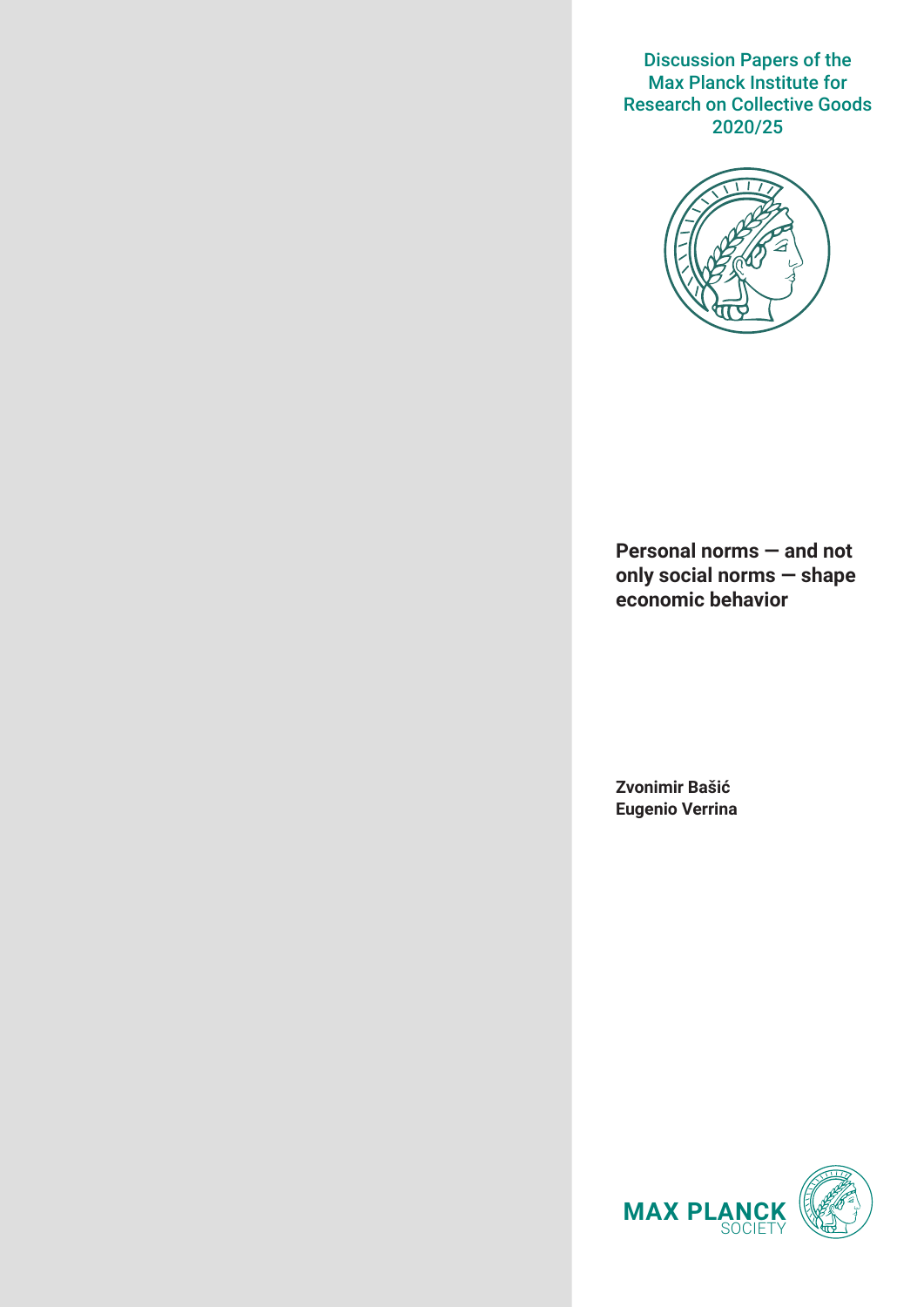

# **Personal norms — and not only social norms — shape economic behavior**

**Zvonimir Bašić / Eugenio Verrina**

October 2020

Revised May 2022

Max Planck Institute for Research on Collective Goods, Kurt-Schumacher-Str. 10, D-53113 Bonn https://www.coll.mpg.de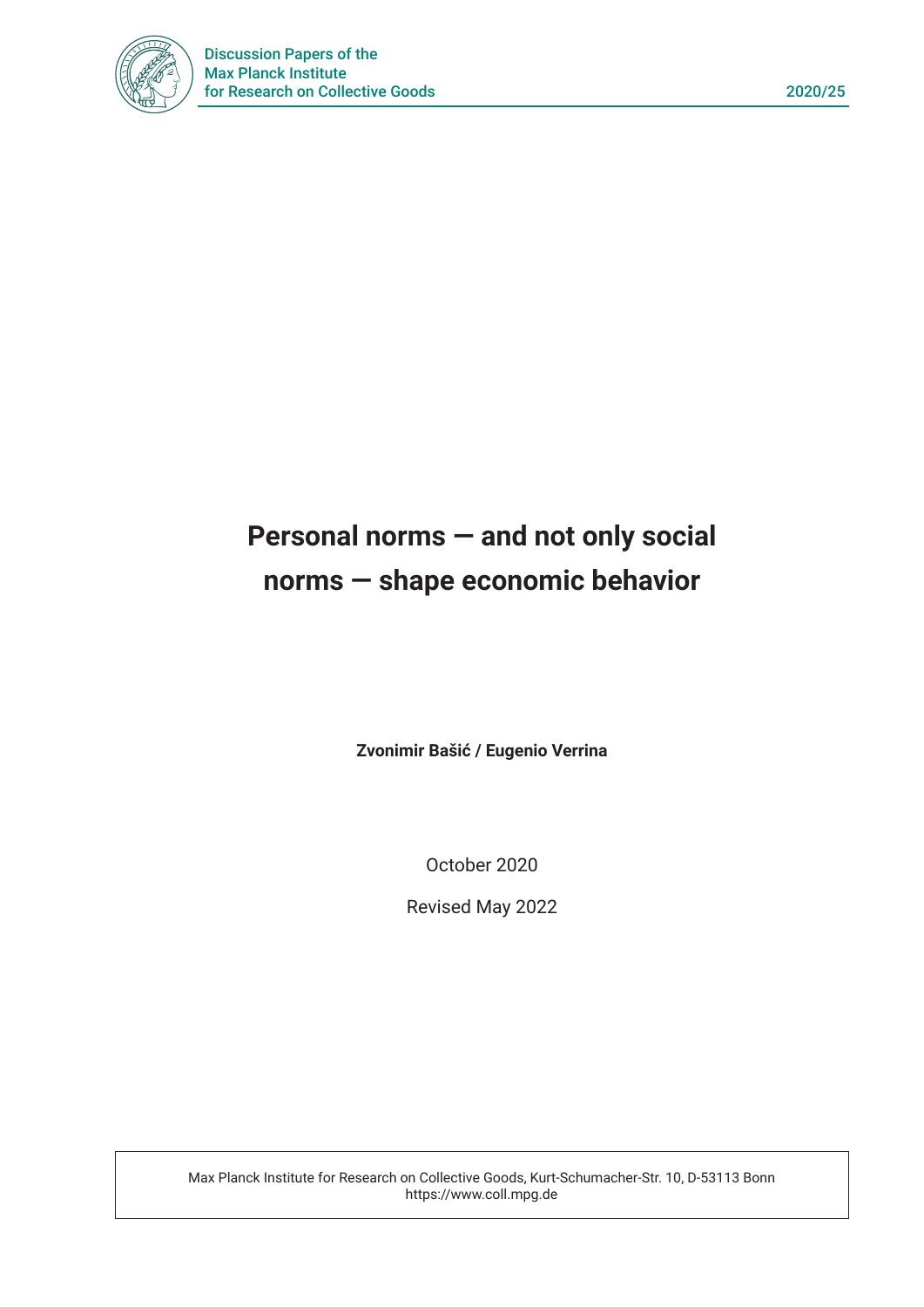## Personal norms — and not only social norms — shape economic behavior<sup>∗</sup>

Zvonimir Bašić and Eugenio Verrina*†*

March 25, 2022

#### **Abstract**

We propose a simple utility framework and design a novel two-part experiment to study the relevance of personal norms across various economic games and settings. We show that personal norms — together with social norms and monetary payoff — are highly predictive of individuals' behavior. Moreover, they are: *i)* distinct from social norms across a series of economic contexts, *ii)* robust to an exogenous increase in the salience of social norms, and *iii)* complementary to social norms in predicting behavior. Our findings support personal norms as a key driver of economic behavior.

Keywords: Personal norms, social norms, social image, elicitation method, normative conflict.

JEL Classification: C91, D01, D63, D64, D91

*<sup>∗</sup>*We thank Peter Andre, Valerio Capraro, Gary Charness, Eugen Dimant, Christoph Engel, Fabio Galeotti, Johannes Haushofer, Matthias Heinz, Adrian Hillenbrand, Lukas Kiessling, Nathan Maddix, Frédéric Moisan, Daniele Nosenzo, Sebastian Schneider, Matthias Sutter, Alexander Vostroknutov, Roberto Weber, and various seminar and conference audiences for helpful comments; and Viet A Nguyen for excellent research support. Financial support through the Max Planck Institute for Research on Collective Goods and the Deutsche Forschungsgemeinschaft (DFG) is gratefully acknowledged. The main experiment was conducted at the Cologne Laboratory for Economic Research (CLER) of the University of Cologne, and it followed the IRB block approval (Application No. 2018<sup>3</sup>) granted by the Ethics Council of the Max Planck Society. The additional experiment was conducted at the BonnEconLab of the University of Bonn, and it followed the ethical guidelines for study procedures from the BonnEconLab. The authors declare no conflict of interest.

*<sup>†</sup>*Zvonimir Bašić: Max Planck Institute for Research on Collective Goods, Kurt-Schumacher-Str. 10, 53113 Bonn, Germany; E-mail: basic@coll.mpg.de. Eugenio Verrina: Groupe d'Analyse et de Théorie Economique (GATE), UMR5824, Univ Lyon, CNRS, F-69130 Ecully, France; E-mail: verrina@gate.cnrs.fr.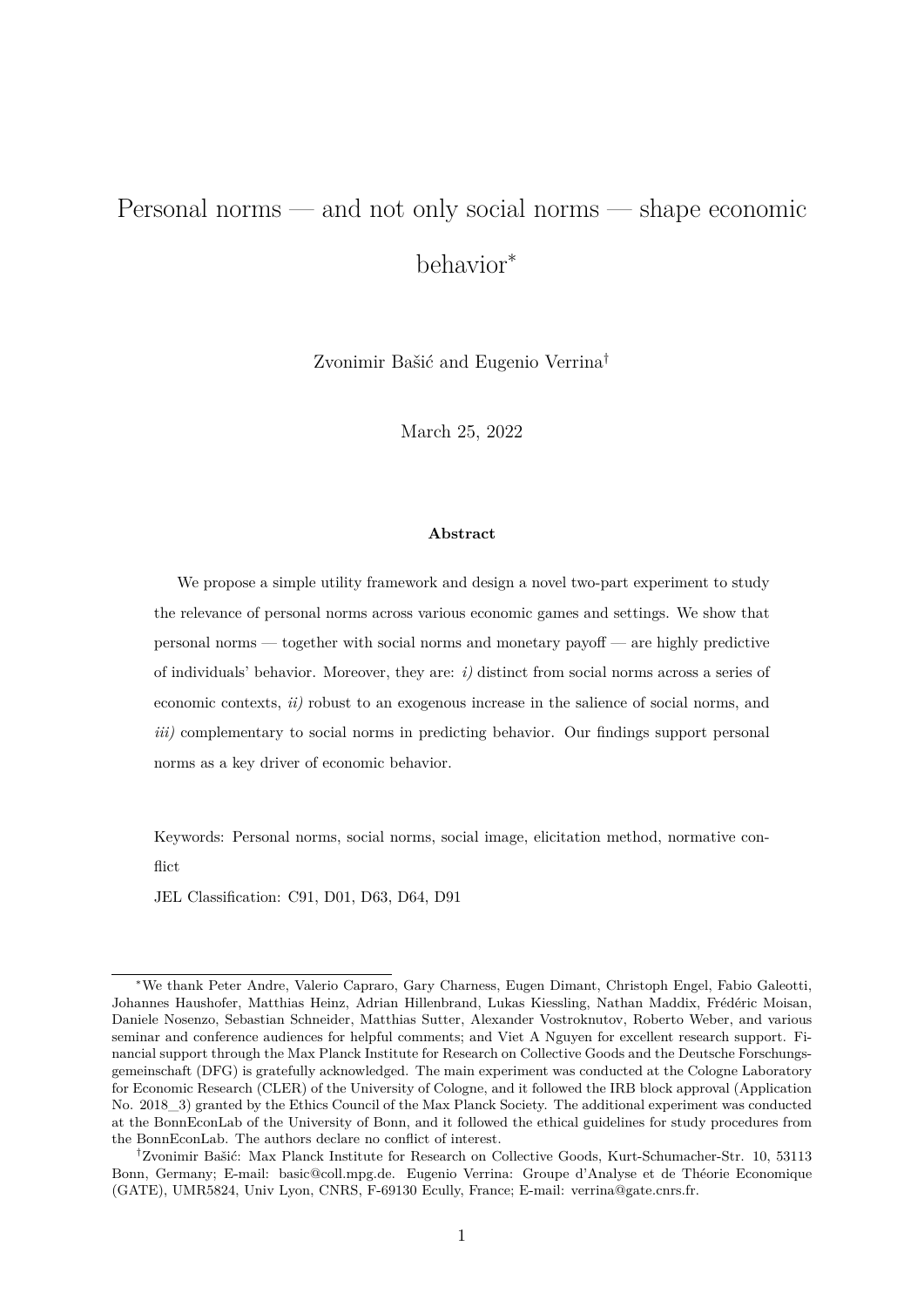## **1 Introduction**

For decades, social norms have been used as a central assumption of economic models, and have helped to explain a large variety of phenomena, such as prosocial behavior ([Bénabou and](#page-36-0) [Tirole,](#page-36-0) [2006](#page-36-0); [Andreoni and Bernheim](#page-35-0), [2009;](#page-35-0) [Krupka and Weber](#page-40-0), [2013](#page-40-0); [Bénabou et al.](#page-36-1), [2019](#page-36-1)), lying aversion ([Gächter and Schulz](#page-39-0), [2016;](#page-39-0) [Abeler et al.](#page-35-1), [2019\)](#page-35-1), costly punishment ([Fehr and](#page-38-0) [Gächter,](#page-38-0) [2000](#page-38-0); [Fehr and Fischbacher,](#page-38-1) [2004](#page-38-1)), all the way to labor market outcomes ([Akerlof](#page-35-2), [1980;](#page-35-2) [Fehr et al.,](#page-39-1) [1998;](#page-39-1) [Lindbeck et al.,](#page-40-1) [1999\)](#page-40-1), and the effect of incentive schemes and contracts [\(Sliwka](#page-41-0), [2007;](#page-41-0) [Kessler and Leider](#page-40-2), [2012;](#page-40-2) [Huck et al.](#page-40-3), [2012;](#page-40-3) [Danilov and Sliwka](#page-38-2), [2017\)](#page-38-2). Yet, economic decisions do not have to be guided only by *social norms*, but they can also be guided by *personal norms*. Both social and personal norms represent perceptions of appropriate behavior, i.e., behavior that is considered as moral or correct. However, they differ with respect to whose perceptions they capture — while social norms capture *societal* perceptions, personal norms capture *individually* held perceptions.1 Scientists in neighboring fields have long argued that personal norms are an important driver of behavior (see, e.g., [Schwartz,](#page-41-1) [1973,](#page-41-1) [1977;](#page-41-2) [Schwartz](#page-41-3) [and Fleishman](#page-41-3), [1978](#page-41-3); [Cialdini et al.](#page-37-0), [1991;](#page-37-0) [Bicchieri](#page-36-2), [2005](#page-36-2)), yet — in contrast to social norms — they have received very little attention in the field of economics.

While these two normative prescriptions can coincide, they can also be in conflict in many economically relevant contexts. For example, someone who disapproves of wealth redistribution might have a different personal norm about tax compliance compared to the social norm of the social welfare-oriented society she lives in. Likewise, the normative beliefs of a person who supports universal equal rights can be in conflict with those of a society that openly discriminates against members of other ethnic or socioeconomic groups. Further, the norms that are promoted through organizational values (organizational "culture") of a company, e.g, on shirking, whistle blowing, or taking advantage of informational asymmetries between sellers and consumers, can be at odds with the personal norms of its employees. Such discrepancies of normative beliefs can exist in principle for any economic behavior that is governed by norms.<sup>2</sup> If people's behavior

<sup>1</sup> In this paper, we are interested in the clash between personal and social perceptions of *appropriate* behavior. Hence we focus on injunctive social norms, i.e., prescriptions of which behavior is socially appropriate, and not descriptive social norms, i.e., which behavior people usually do. While both norms can influence behavior (see, e.g., [Cialdini et al.](#page-38-3), [1990;](#page-38-3) [Bicchieri and Xiao,](#page-37-1) [2009](#page-37-1); [Krupka and Weber](#page-40-4), [2009;](#page-40-4) [Bartke et al.,](#page-36-3) [2017](#page-36-3)), the former provide the ideal conceptual counterpart to personal norms and allow us to analyze how the two normative perceptions of appropriate behavior shape economic decisions.

<sup>&</sup>lt;sup>2</sup>Similar conflicts can arise in the realm of social norms due to pluralistic ignorance ([Katz et al.](#page-40-5), [1931](#page-40-5)), which describes a situation in which people are privately against a social norm, but wrongly believe that others are in favor of it. An example is that of racial segregation in the USA ([O'Gorman](#page-41-4), [1975](#page-41-4)). Recently, [Bursztyn et al.](#page-37-2) ([2020](#page-37-2)) show how correcting these beliefs can lead to important changes in behavior.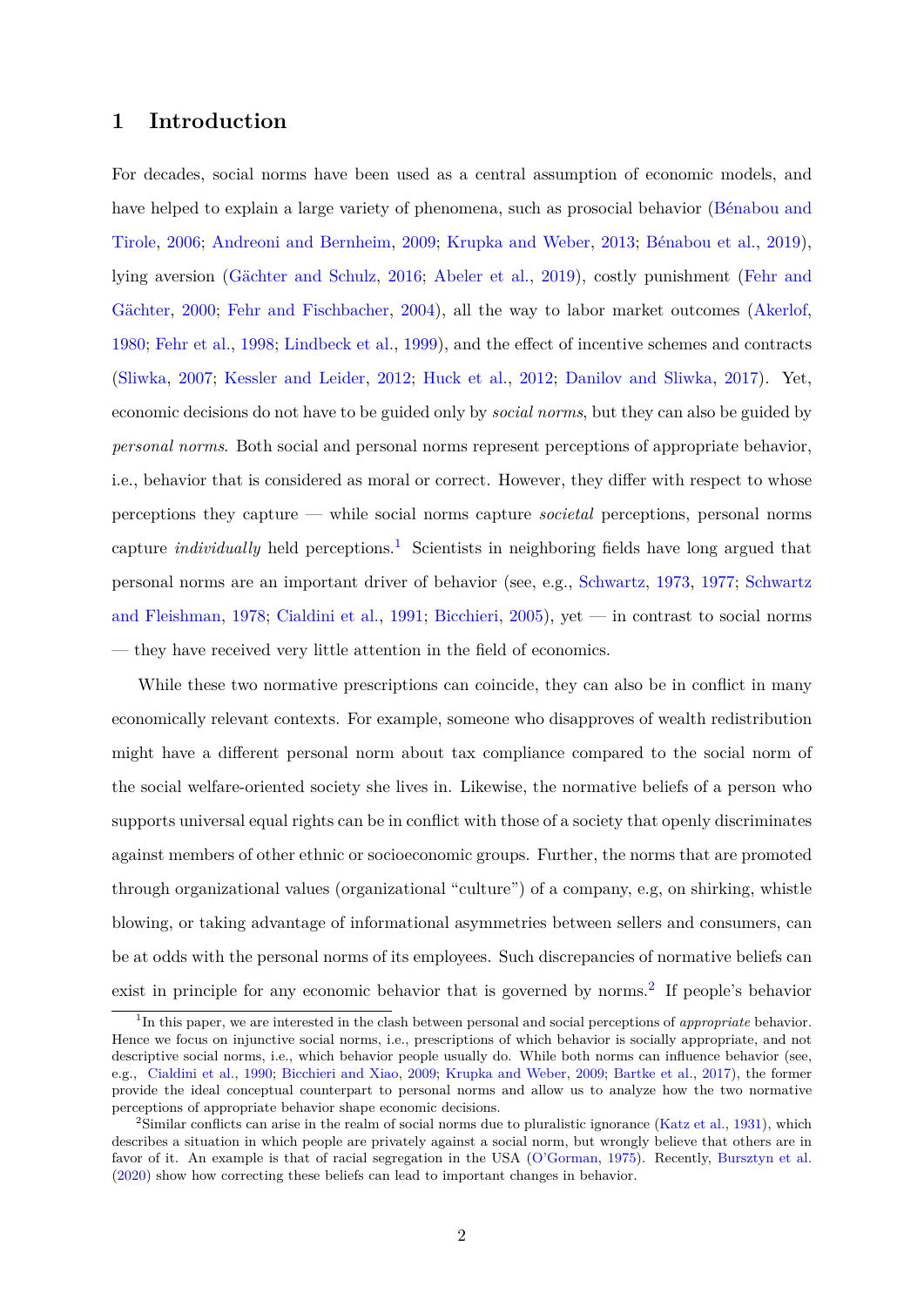is not only driven by social but also by personal norms, they are then confronted with two (potentially competing) normative principles that can both determine behavior, and neglecting the latter would be detrimental to the understanding of economic decision making. Furthermore, it could lead to dangerous pitfalls in the design of normative interventions, and it may provoke frictions and affect the success of organizations.<sup>3</sup>

Taking this as our starting point, we propose a simple utility framework and design a novel experiment to study the relevance of personal norms across various economic games and settings. We estimate our utility framework with the collected data, and demonstrate that personal norms — while taking monetary payoff and social norms into account — are *strong predictors* of economic behavior. Our findings show that personal norms are: *i) distinct* from social norms across a wide range of economic contexts, *ii) robust* to an exogenous increase in the salience of social norms, which heightens the predictive value of social norms, but does not weaken that of personal norms, and *iii) complementary* to social norms in predicting behavior, as a model with both personal and social norms outperforms a model with only one of the two norms.

As a first step, we present a simple utility framework in which people care about their monetary payoff, social norms and personal norms. More precisely, we assume people care about the money they earn from an action, the degree to which this action complies with their beliefs about social norms, i.e., what society finds appropriate, and the degree to which this action complies with their own private perception about what is appropriate.<sup>4</sup> This captures a decision-making process in which two normative principles — one imposed from within the person and the other one by society — are decisive for behavior.<sup>5</sup> We then design a two-part experiment which allows us to investigate the predictive value of personal norms as well as social norms across four economic games.

In the first part of the experiment, we elicit both social and personal norms in an online session for four games: dictator game, dictator game with tax, ultimatum game and third-party punishment game. To do so, we design a simple method to elicit beliefs about personal and social norms with a symmetric procedure. Subjects go through an adapted version of the [Krupka and](#page-40-0)

 $3\text{We return to these issues when we discuss our results in Section 5.}$  $3\text{We return to these issues when we discuss our results in Section 5.}$  $3\text{We return to these issues when we discuss our results in Section 5.}$ 

<sup>&</sup>lt;sup>4</sup>Note that personal norms are distinct from preferences. We discuss the conceptual distinction in Section [2](#page-9-0) and bolster this with empirical evidence in Section [4.3](#page-24-0)

<sup>&</sup>lt;sup>5</sup>This aspect marks the key distinction of our framework in comparison to classic approaches to modeling prosocial behavior, as it distinguishes between *who* is dictating the fairness principle — the individual or the society (see Section [2](#page-9-0) for a discussion).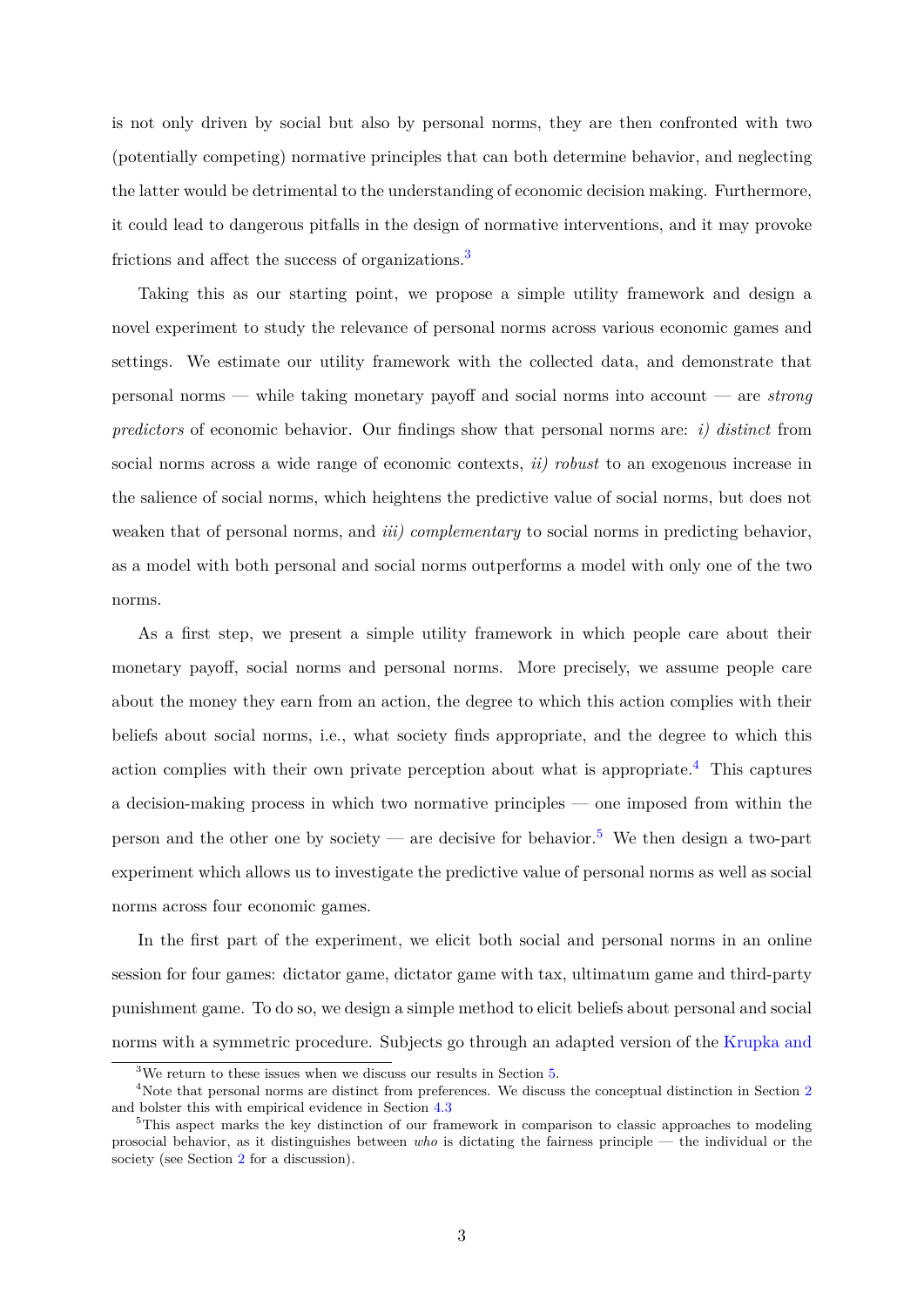Weber  $(2013)$  $(2013)$  social norms elicitation method and a symmetric procedure for eliciting personal norms, in randomized order. The main difference between the two procedures is the following: subjects evaluate all possible actions *i)* according to the opinion of *society* for social norms, or *ii)* according to their *own* opinion for personal norms. We demonstrate that the two norms elicited with this procedure are correlated, but that there is substantial heterogeneity at the individual level in all four games, indicating that the two norms are empirically distinct.

In the second part of our experiment, we invite the same subjects to the lab approximately four weeks after the norm elicitation took place. In the lab, they play the four games from which we elicited the norms. Importantly, this was not revealed to them prior to the lab experiment. We then connect subjects' behavior elicited in the lab to their answers on personal and social norms elicited in the online experiment. We estimate our utility framework by using a conditional (fixed-effect) logit choice model, and show that personal norms — while taking social norms and monetary payoffs into account — are highly predictive of individuals' behavior. This finding holds across all four games individually, as well as when analyzing them together. In addition to personal norms, our results also reveal that the other two components of our framework — social norms and monetary payoff — are predictive of behavior. Having demonstrated the strong relation between personal norms and economic behavior in a treatment where decisions remain private (PRIVATE), we then analyze the results of a treatment in which we *exogenously* increase the salience of social norms (Social). As economic decisions are rarely taken in a social vacuum, we investigate the predictive value of the two norms when subjects' actions are under the scrutiny of others. Following the reasoning of [Bicchieri](#page-36-2) [\(2005](#page-36-2)), we hypothesize that this manipulation will increase subjects' concerns for their social image, leading them to act more in line with the views held by society. Hence, we expect the relation between social norms and behavior to become stronger. We find that, on average, the relation between social norms and behavior is strengthened by our manipulation. The weight people put on social norms significantly increases for two out of four games, as well as when pooling all four games together. This change, however, does not come at the expense of personal norms, since their relation with behavior not only survives, but the weight people put on personal norms remains stable between the two treatments. Together, these results show that personal norms are strong predictors of behavior across different contexts, and support their role as a fundamental behavioral motive.

To substantiate further the importance of personal norms and to validate our two-norm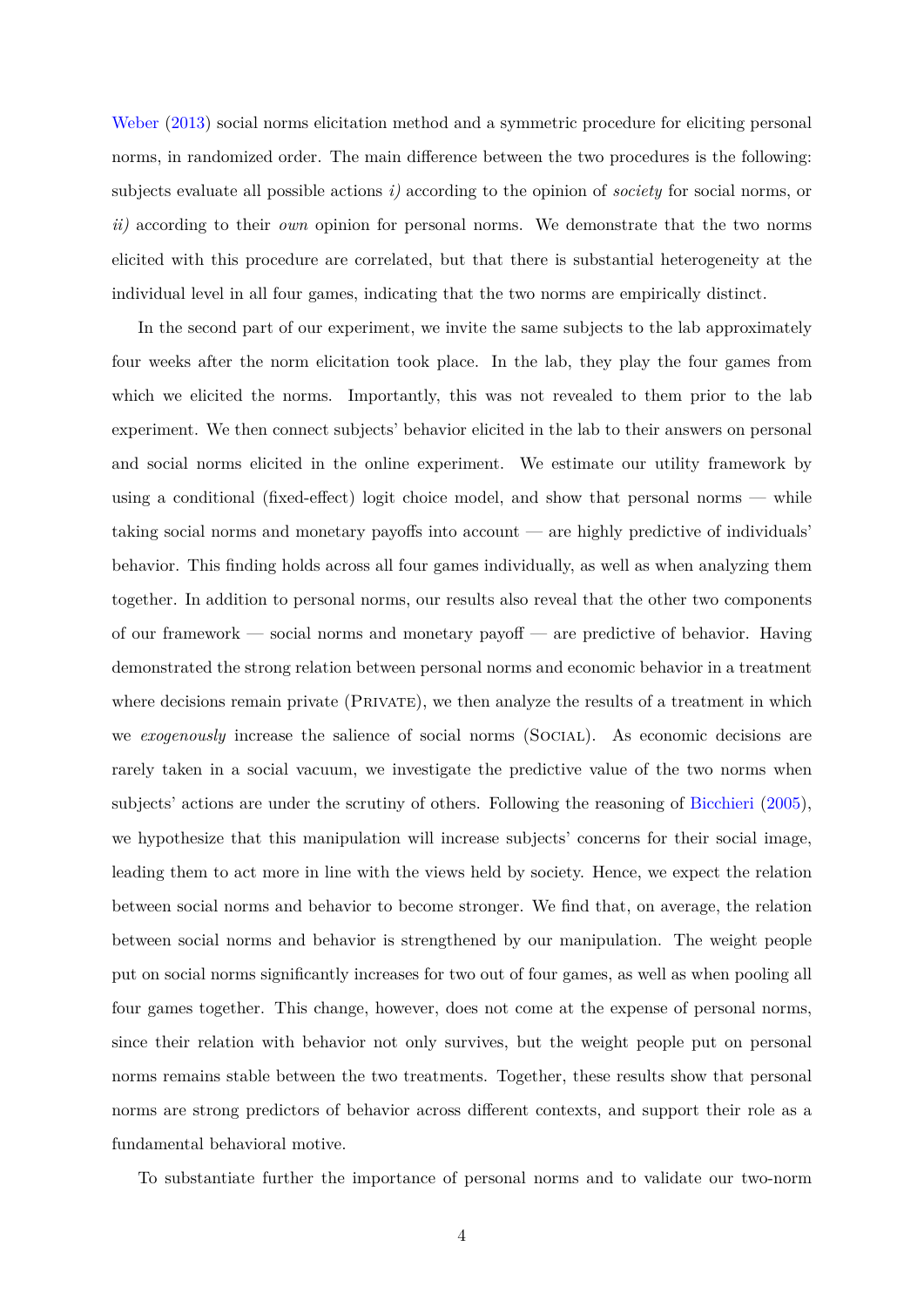utility framework, we pit it against two alternative ones: one in which subjects only care about social norms and their monetary payoff (see, e.g., [Krupka and Weber](#page-40-0), [2013\)](#page-40-0) and the other one in which they only care about personal norms and their monetary payoff. If our fundamental assumption is true that people's decision-making is not only influenced by social norms, but also by personal norms, the inclusion of both norms should lead to an improvement in the predictive fit of the estimated models. Comparing Log-likelihood ratios between the models, we find that adding personal norms significantly increases the predictive fit for almost all games, across both the Private and the Social treatment. We then also preform this comparison with the Akaike and Bayesian information criteria, which penalize the inclusion of additional predictors. Again, for both measures, the majority of comparisons favors the two-norm model (in almost all other cases, it is actually the model with only personal norms that prevails). This model comparison exercise supports the central assumption of our framework, and shows that the inclusion of personal norms leads to an increase in our ability to predict economic behavior.

After establishing our main results, we provide several robustness checks to further support our findings and counter alternative explanations. First, we argue and provide evidence for why our results cannot be explained by a preference for consistency ([Falk and Zimmermann,](#page-38-4) [2018](#page-38-4)). We minimize this concern through features of our design, most importantly, a long time lag between the online and the lab session (approx. 4 weeks). Moreover, we perform a robustness check and show that restricting our sample to subjects who report having an imperfect recall of the online part leaves our results intact. Second, we argue and provide multiple robustness checks against the concern that our results might be due to subjects rating the actions according to their preferences, i.e., according to which action maximizes their utility, instead of answering according to their personal norms. We tackle this issue already in our experimental design, most importantly, by carefully constructing the elicitation of personal norms in a way that clearly distinguishes them from preferences. We then show that these concerns are not supported in our data: *i)* monetary payoff and social norms bear strong predictive value and increase the goodness-of-fit of our models, which is at odds with the alternative explanation; *ii)* the actions which according to the alternative explanation should be among the least preferred ones are often chosen, and personal norms remain a robust predictor when we restrict our attention to these actions; and *iii)* a non-negligible proportion of actions which are rated as most personally appropriate are inconsistent with the alternative explanation, and for those decisions personal norms remain a significant predictor. Third, we test whether our results are affected by the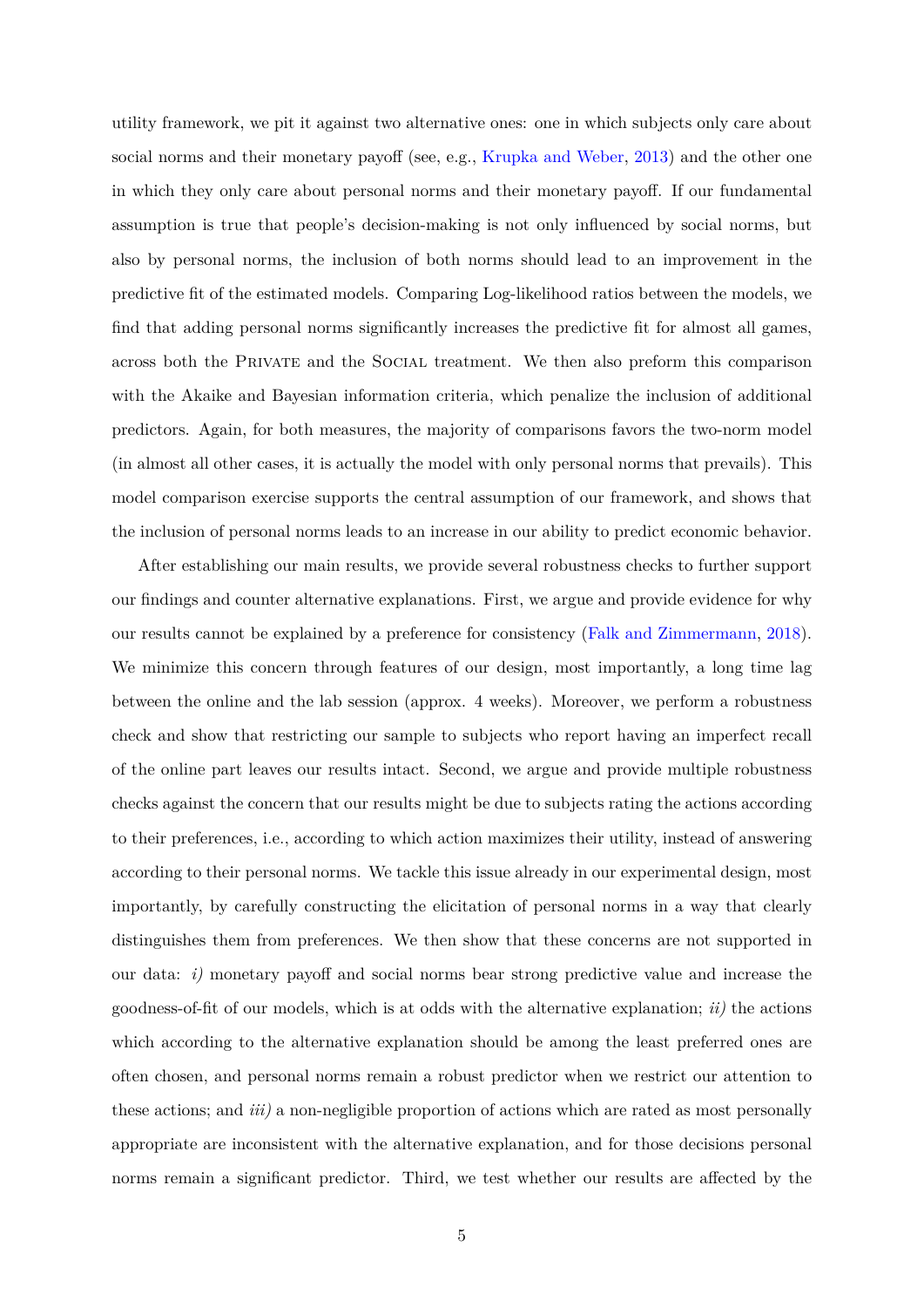operationalization we use for social norms. Instead of using subjects' beliefs about the social norm, we assign them a common social norm by computing the average beliefs across all subjects — in line with [Krupka and Weber](#page-40-0) ([2013](#page-40-0)) — and re-run our main regressions. Also in this case, our results stay robust. Finally, we test whether the order in which the norms were elicited has any effect on our results. We utilize the fact that some subjects faced the social norm elicitation while others faced the personal norm elicitation first and test whether our results remain robust when looking at each order separately. Moreover, we re-estimate our utility framework by adding an interaction term between each of the two norms and elicitation order. Again, our results remain robust.

As a last step, we go beyond our main analysis and complement it with the results of an additional experiment run with a different set of subjects. In this experiment, we elicit the personal and social norms for: *i)* the same four games as in the main experiment, and *ii)* seven additional games as well as a battery of vignettes representing economic situations in everyday life or at a workplace, e.g., nepotism, tax evasion, shirking, and misreporting the amount of hours worked. We successfully replicate the distributions of the two norms as well as the results on their relation (correlation and individual-level differences) across the four games, indicating that these findings are stable across comparable populations. Moreover, we find substantial heterogeneity between the two norms in all the additional games and vignettes, showing that the differences between the two norms are not restricted to the four games in our main experiment. In combination with our main findings, this suggests that personal norms are a relevant behavioral predictor across a wide range of economic contexts.

Our results contribute to the literature investigating the effect of social norms on economic behavior (see, e.g., [Krupka and Weber](#page-40-4), 2009; [Kessler and Leider](#page-40-2), 2012; [Krupka and Weber](#page-40-0), 2013; [Gächter et al.,](#page-39-2) 2013; [Banerjee,](#page-36-4) 2016; [Kimbrough and Vostroknutov](#page-40-6), 2016; [Agerström](#page-35-3) [et al.](#page-35-3), 2016; [Krupka et al.,](#page-40-7) 2017; [Gächter et al.](#page-39-3), 2017; [Barr et al.](#page-36-5) 2018; [Boonmanunt et al.](#page-37-3), 2020; [Bicchieri et al.,](#page-36-6) 2020; [Erkut](#page-38-5), forthcoming). We show that, in addition to social norms, personal norms have a strong and robust relation to economic behavior. Importantly, we show that they *complement* social norms in predicting behavior.

Our study is closely connected to a nascent stream of papers which explore the idea that — alongside social norms — people also care about some type of private values or private normative beliefs. [Michaeli and Spiro](#page-41-5) [\(2015\)](#page-41-5) utilize this idea to explain theoretically how strictness in societies can affect publicly stated opinions and [te Velde](#page-41-6) [\(2019\)](#page-41-6) to show how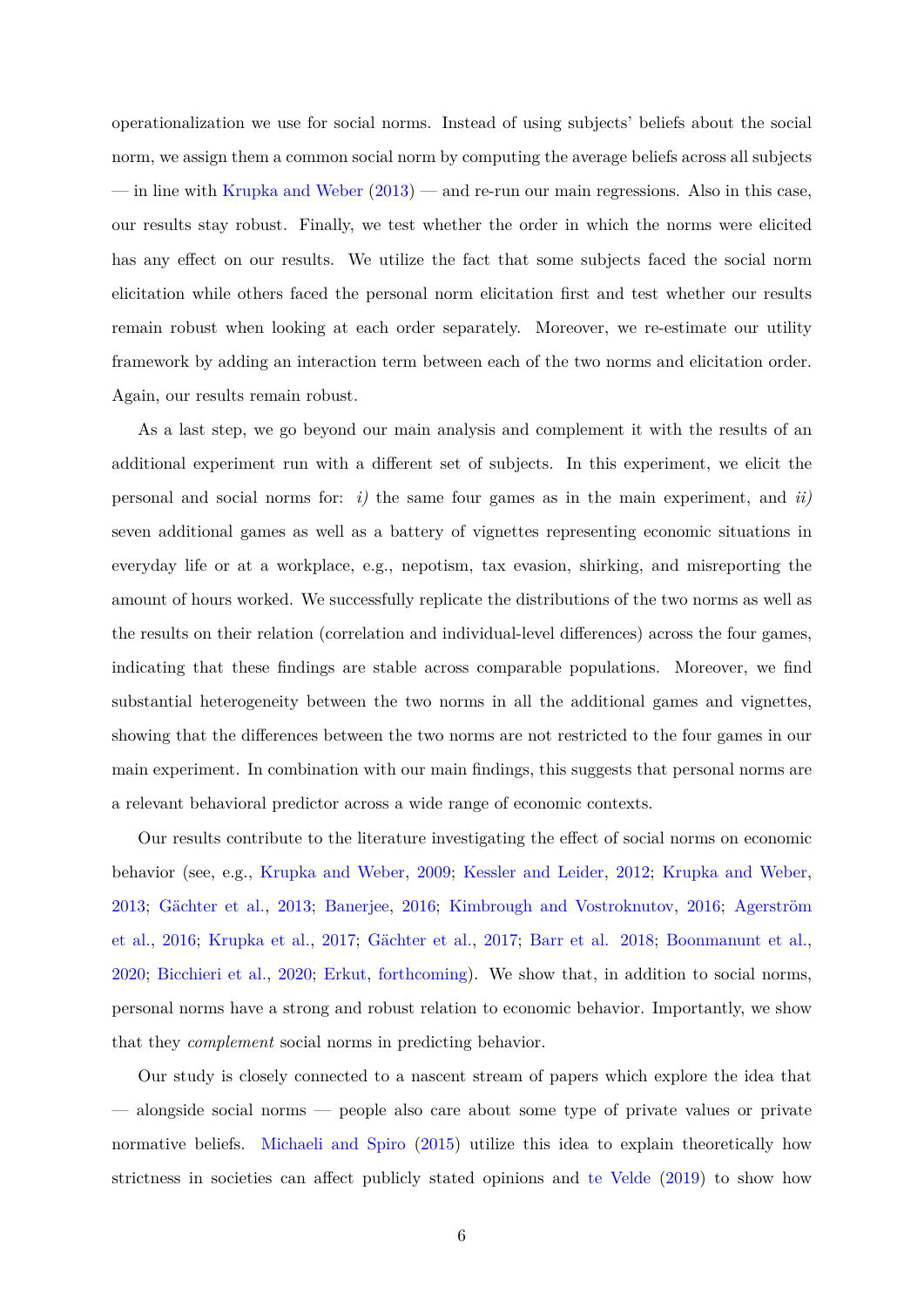using social incentives might backfire. Closer to our study, [Burks and Krupka](#page-37-4) [\(2012\)](#page-37-4) study social norms across different groups in a financial firm. They also elicit personal norms, and report that a summary measure of overall misalignment between the two norms in a vignette on whistle-blowing is correlated to job satisfaction and behavior in an "advice game". Moreover, [Alempaki et al.](#page-35-4) ([2021](#page-35-4)) study how using a foreign language affects lying behavior, and elicit both personal and social norms after the lying task. They report that both norms correlate with lying behavior.<sup>6</sup> These studies point to the potential that personal norms hold; however, they do not aim (and hence are not designed) to empirically isolate the relevance of personal norms. In our study, we employ a novel design with two experimental parts, separated by a time lag. This allows us to cleanly *estimate and establish* a relation between both social and personal norms, on the one side and behavior, on the other, across various experimental games and settings.

Our findings also advance the literature on image concerns, in particular in the domain of prosociality. We connect to studies on self-image (see, e.g. [Dana et al.,](#page-38-6) [2007;](#page-38-6) [Gneezy et al.,](#page-39-4) [2012](#page-39-4); [Grossman and Van Der Weele,](#page-39-5) [2017](#page-39-5); [Adena and Huck](#page-35-5), [2020;](#page-35-5) [Bašić et al.,](#page-36-7) [2020](#page-36-7); [Falk](#page-38-7), [2021\)](#page-38-7), as personal norms hinge on inner enforcement mechanisms which rely on the image or concept one has of herself. Moreover, we contribute to the understanding of social image concerns (see, e.g., [Andreoni and Petrie,](#page-35-6) [2004](#page-35-6); [Alpizar et al.,](#page-35-7) [2008](#page-35-7); [Ariely et al.](#page-35-8), [2009](#page-35-8); [Andreoni and Bernheim](#page-35-0), [2009;](#page-35-0) [Schram and Charness,](#page-41-7) [2015;](#page-41-7) [Krysowski and Tremewan,](#page-40-8) [2020\)](#page-40-8), as we report evidence underscoring the relevance of social norms in settings in which social image concerns are high.

Finally, our findings also relate to signaling models which capture the relations between image concerns, social norms and behavior (see, e.g., [Bénabou and Tirole,](#page-36-0) [2006](#page-36-0); [Andreoni and](#page-35-0) [Bernheim,](#page-35-0) [2009;](#page-35-0) [Bénabou and Tirole](#page-36-8), [2011\)](#page-36-8). [Bénabou et al.](#page-36-1) [\(2019\)](#page-36-1) consider a setting with multiple audiences that have conflicting normative values. Our results speak to the relevance of such settings, as the presence of an internal audience (judging according to personal norms) and an external audience (judging according to social norms) is common to many economic decisions.

<sup>&</sup>lt;sup>6</sup>There is also evidence showing that nudging people to think about what they personally believe is moral before making a decision affects their behavior [\(Capraro et al.,](#page-37-5) [2019;](#page-37-5) [Bilancini et al.,](#page-37-6) [2020\)](#page-37-6).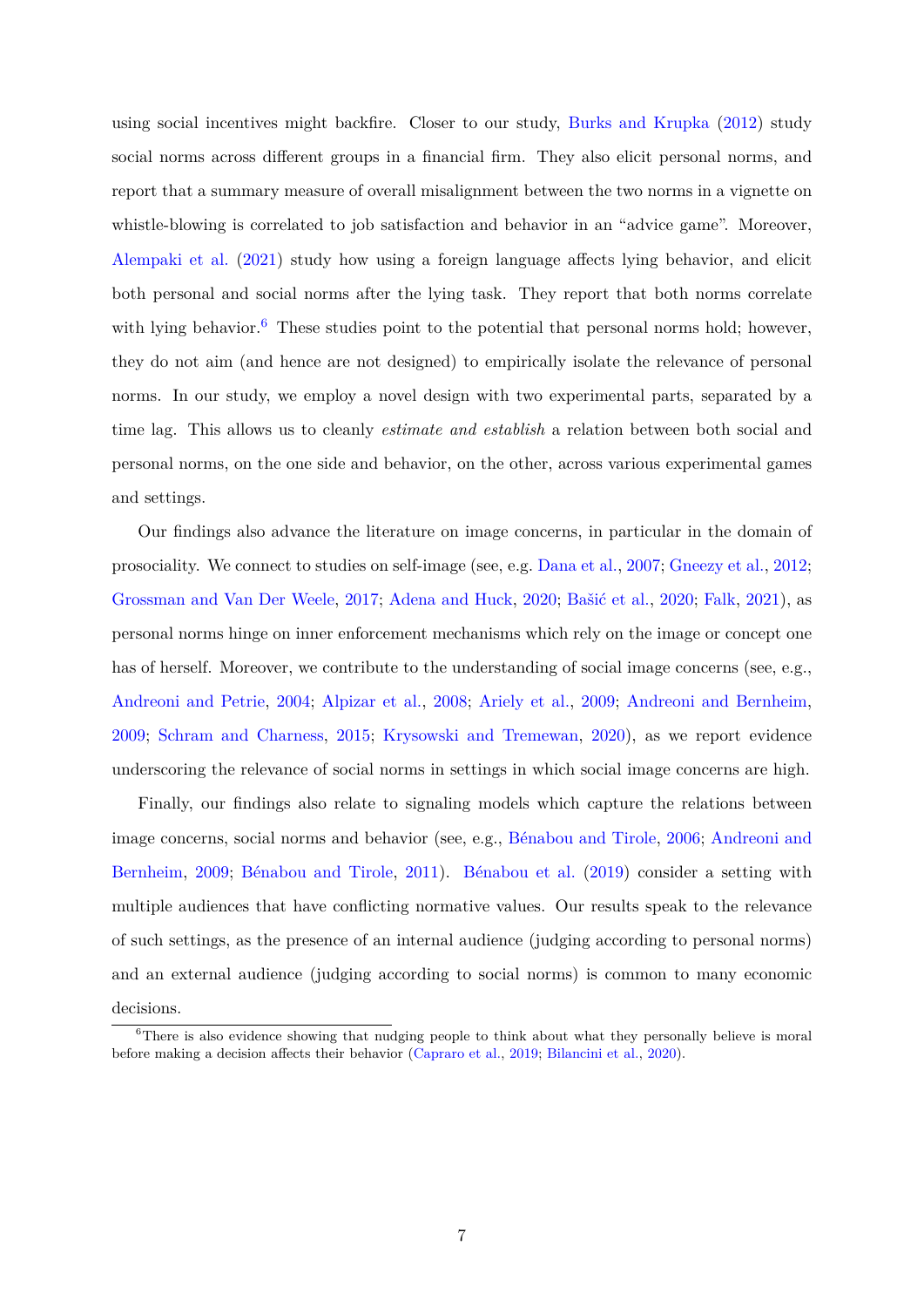## <span id="page-9-0"></span>**2 Social and personal norm-dependent utility framework**

We start by defining the two concepts that build the cornerstones of our framework, social and personal norms. Regarding social norms, we closely follow the approach of [Krupka and](#page-40-0) [Weber](#page-40-0) ([2013\)](#page-40-0) and stay in line with other seminal work on the topic ([Elster,](#page-38-8) [1989;](#page-38-8) [Ostrom](#page-41-8), [2000](#page-41-8); [Bicchieri](#page-36-2), [2005](#page-36-2)). We conceptualize social norms as collective perceptions among members of a group or society regarding the appropriateness of different actions in a given situation, where the standard of appropriateness is judged according to what is perceived as moral or correct behavior. In this sense, they represent shared understandings about actions that are permitted or not. They hinge on expectations of others and can be enforced by external sanctions or the threat thereof (see [Bicchieri,](#page-36-2) [2005](#page-36-2)). Importantly, the definition we use implies that, for each potential action in a given situation, it is possible to attach a socially accepted value which indicates how appropriate the action is perceived to be from the viewpoint of the respective group or society.

In contrast to social norms, personal norms represent one's *private* perceptions about the appropriateness of different actions in a given situation. To define them, we follow [Schwartz](#page-41-1) [\(1973](#page-41-1), [1977](#page-41-2)) who argue that personal norms come from internalized values and deviations from them are subject to intrinsic sanctioning tied to the self-concept, e.g., guilt or self-depreciation (see also [Schwartz and Fleishman](#page-41-3), [1978](#page-41-3); [Elster,](#page-38-8) [1989;](#page-38-8) [Cialdini et al.](#page-37-0), [1991](#page-37-0)). In this sense, personal norms do not hinge on others' expectations to follow them (see [Bicchieri,](#page-36-2) [2005](#page-36-2)), and can diverge from social norms. They arise from one's conviction of what is the right thing to do, reflecting the views on what one personally considers as moral or correct behavior (see [Schwartz,](#page-41-1) [1973,](#page-41-1) [1977](#page-41-2); [Bicchieri,](#page-36-2) [2005](#page-36-2)).<sup>7</sup> In this respect, it is important to stress the conceptual difference between personal norms and preferences. While the latter answer the question of what one *prefers* or *wants*, and are a product of a utility maximization process, the former answer the question of what one personally perceives to be appropriate in terms of *moral* or *correct* behavior, and are a product of one's inner convictions. Following this line of reasoning, we define *personal norms* as a person's individual perception regarding the appropriateness of different actions in a given situation, where the standard of appropriateness is judged according to what an individual perceives as moral or correct behavior, irrespective of the opinion of others. Consequently, we assume that it is possible to attach a personal value to how appropriate each

 ${}^{7}$ [Bicchieri](#page-36-2) [\(2005\)](#page-36-2) also refers to these type of norms as moral norms.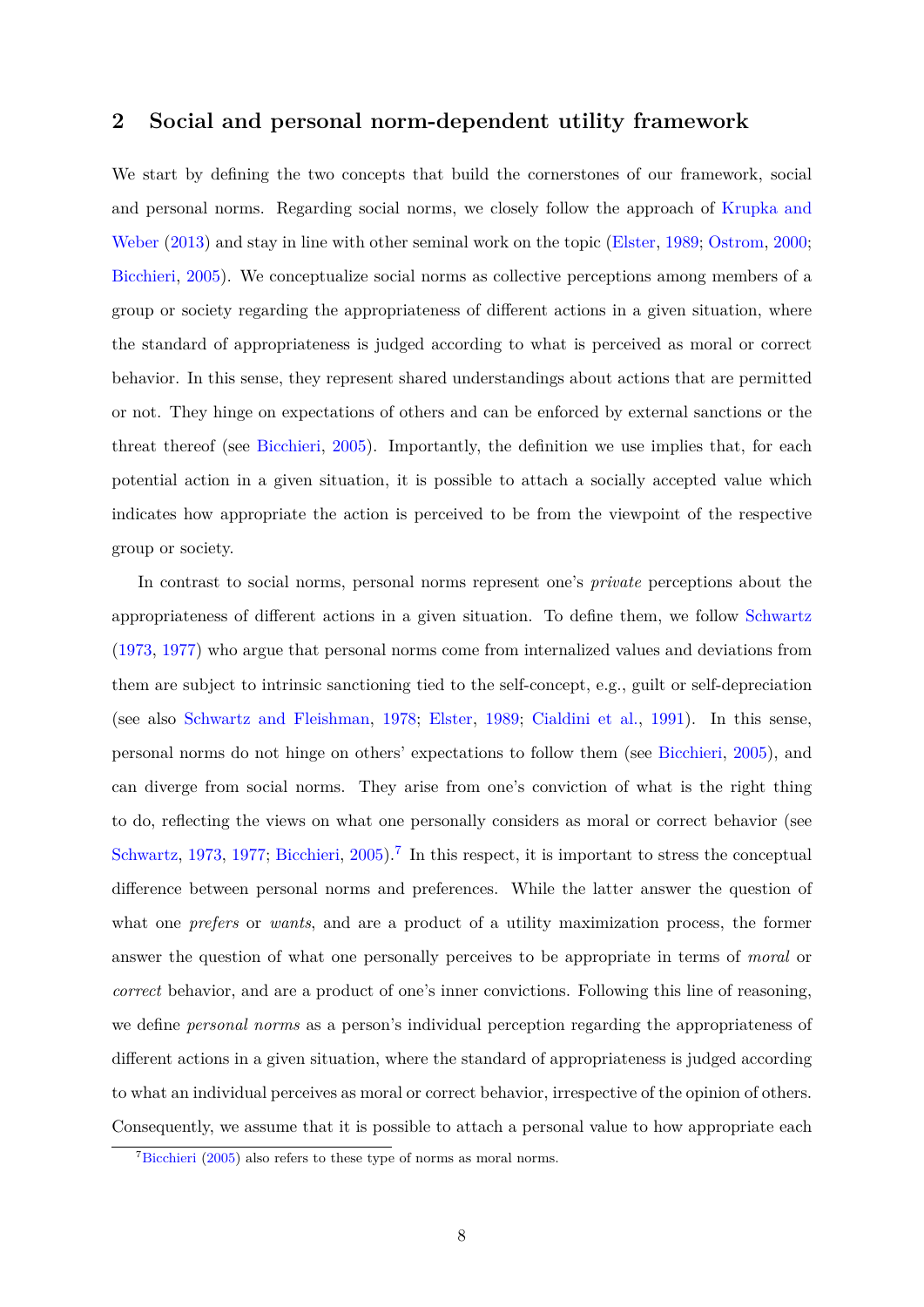action is in a given situation.8

Concerning the relation between the two norms, since personal norms are a product of internalized values, they can originate from (and hence be congruent with) social norms. However, they can also diverge from them via different processes (see [Schwartz,](#page-41-1) [1973\)](#page-41-1). For instance, an individual could engage in introspective moral reasoning or be exposed to different (normrelevant) information compared to others (see [Tremewan and Vostroknutov,](#page-42-0) [2020\)](#page-42-0), which (over time) could lead her to adopt personal values that are different from the socially prescribed ones. Moreover, she could adopt a new social norm after moving to another society or after a new social norm was formed, but still personally hold the old norm. Or, also, this discrepancy could originate at an early age due the transmission of parental personal values that differ from socially prescribed ones. While we do not focus on the sources of such discrepancies, we do rely on their existence to be able to disentangle the relation between the two norms and economic behavior.

Before turning to our utility framework, we note that our normative definitions imply that social norms are shared values, whereas personal norms can differ across people. While an individual should have more or less perfect insight into what her own personal norm is, she can only rely on her belief about the social norm. Elicitations of social norms often reveal that some individuals fail to guess the normative belief of the majority, i.e., their belief about the social norm is inaccurate (see, e.g., [Krupka and Weber](#page-40-0), [2013](#page-40-0); [Kimbrough and Vostroknutov,](#page-40-6) [2016](#page-40-6); [Krupka et al.](#page-40-7), [2017](#page-40-7)). Thus, if individuals act upon their beliefs and not upon the commonly recognized social norm, using the latter could potentially misidentify its relation with behavior. For this reason, in our utility framework and analysis, we rely on what subjects *think* is appropriate from the viewpoint of society (belief about the social norm), and what they themselves perceive as appropriate (personal norm). We find this to be a more natural way to compare personal and social norms. We later relax this assumption and repeat our entire analysis by assuming that people care about the commonly recognized social norm instead of their belief about the social norm.

To construct our utility framework, we build on recent social norm models (see, e.g., [Kessler](#page-40-2)

<sup>8</sup>[The two normative concepts can also be viewed through the prism of the literature on morality. Following](#page-40-2) [a descriptive definition, morality refers to "certain codes of conduct put forward by a society or a group \(e.g.,](#page-40-2) [a religion\), or accepted by an individual for her own behavior", and the latter does not have to be congruent](#page-40-2) [with the former \(Gert and Gert,](#page-40-2) [2020\)](#page-39-6). In this sense, our study can be viewed as contrasting these two notions of moral behavior. As such, our work also connects to the literature on morality and economic decision making, for example, studies on moral motivation and behavior (see, e.g., [Dana et al.](#page-38-6), 2007; [Cappelen et al.,](#page-37-7) 2017; [Falk,](#page-38-7) forthcoming) and on modeling of moral actions (see, e.g., [Bénabou and Tirole](#page-36-8), [2011;](#page-36-8) [Bénabou et al.](#page-36-1), [2019](#page-36-1)).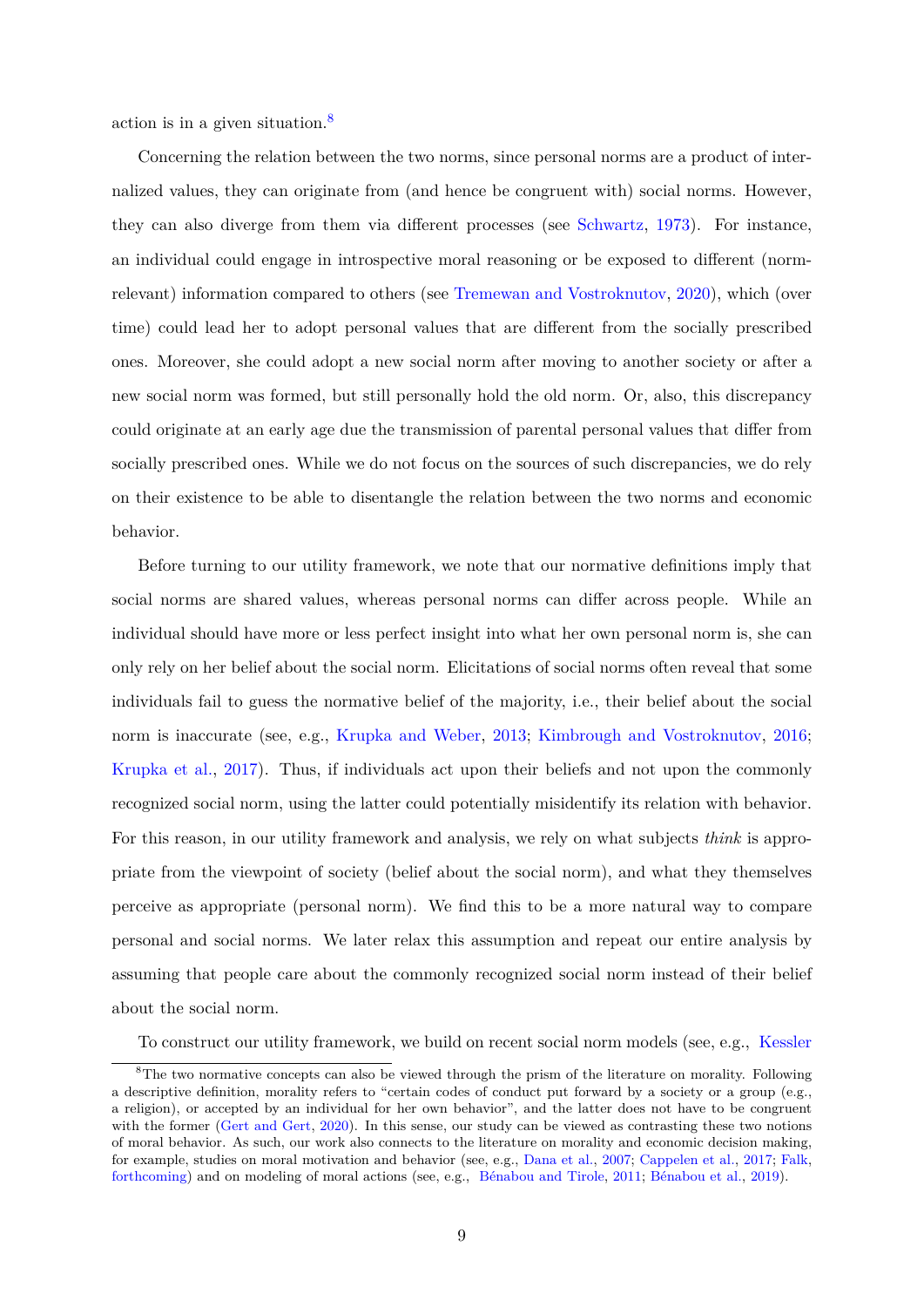and Leider, [2012;](#page-40-2) [Krupka and Weber](#page-40-0), [2013](#page-40-0); [Kimbrough and Vostroknutov,](#page-40-6) [2016](#page-40-6); [Krupka et al.](#page-40-7), [2017;](#page-40-7) [Gächter et al.,](#page-39-3) [2017;](#page-39-3) [Barr et al.,](#page-36-5) [2018\)](#page-36-5), which explain social behavior by positing that — alongside monetary payoff — people care about adhering to social norms. In contrast to classic social preferences models, in which the fairness principle people care about is part of the assumptions — for example, equality (e.g., [Fehr and Schmidt,](#page-39-7) [1999\)](#page-39-7), or reciprocity (e.g., [Falk and Fischbacher](#page-38-9),  $2006$ ) —, here it arises through a collectively recognized social norm, which can change depending on the context and can be measured empirically (see [Krupka and](#page-40-0) [Weber,](#page-40-0) [2013](#page-40-0); [Kimbrough and Vostroknutov](#page-40-6), [2016,](#page-40-6) for a discussion). These models have recently gained a lot of attention, as they possess strong predictive capabilities and are successful in a wide array of contexts, also in those in which social preferences models commonly fail, for example, when subjects can exploit moral wiggle room (e.g., [Dana et al.](#page-38-6), [2007\)](#page-38-6), or when subtle contextual changes alter behavior (e.g., [Krupka and Weber,](#page-40-0) [2013\)](#page-40-0). Here, we adapt the social norm models by positing that people also care about adhering to their personal norms. Guided by a long-standing literature in neighboring fields (see, e.g., [Schwartz](#page-41-1), [1973](#page-41-1), [1977;](#page-41-2) [Schwartz](#page-41-3) [and Fleishman,](#page-41-3) [1978](#page-41-3); [Cialdini et al.,](#page-37-0) [1991](#page-37-0); [Bicchieri,](#page-36-2) [2005\)](#page-36-2), we introduce another (potentially conflicting) normative principle which can also determine behavior. Analogously to social norms, personal norms are distinct from classic social preferences, as they capture normative principles that — instead of being part of the assumption — arise from private normative values, which can change depending on the context and can be measured empirically. Importantly, they can differ at the individual level, as their key assumption is that they are *privately* held. This assumption is what gives rise to the key novelty of our approach. Instead of focusing on *how* the fairness principle is modeled and captured (which differentiates social norm models and classic social preferences models), our framework sets to separate *who* is dictating the fairness principle — the society or the individual.

We now describe our utility framework. An individual *i* takes an action *a<sup>k</sup>* from a set of possible actions  $A = [a_1, ..., a_K]$ . She cares about: *i*) the monetary payoff  $\pi(a_k)$  she gets from the action, *ii*) her belief about the appropriateness of the action from society's view  $S_i(a_k)$ , *iii*) and her own private perception about the appropriateness of the action  $P_i(a_k)$ .  $S_i(a_k)$ and  $P_i(a_k)$  are functions that assign an appropriateness score in an interval [−1, 1] to each action.  $S_i(a_k)$  represents the perception about the commonly held view in society and, hence, describes the subjects' beliefs about how socially appropriate or inappropriate it is to perform

 $9^9$ A similar concept is also presented in [Burks and Krupka](#page-37-4) [\(2012\)](#page-37-4).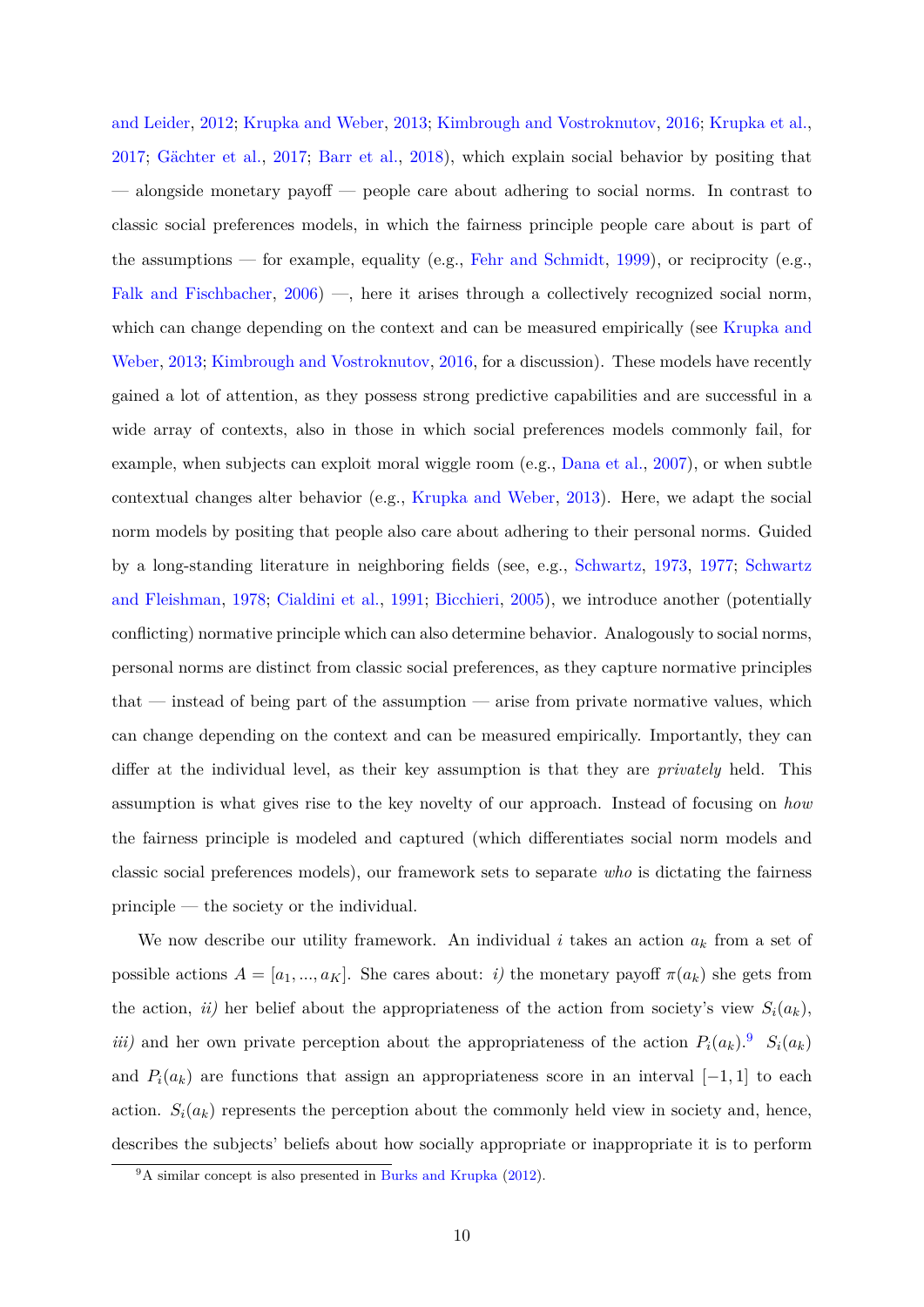a certain action. Similarly,  $P_i(a_k)$  describes the subjects' perception about how appropriate or inappropriate it is to perform an action from their own viewpoint. In both cases, a negative score means that the action is perceived as inappropriate, whereas, if the score is positive, the action is considered to be appropriate. The utility function of an individual is then simply given by:

<span id="page-12-0"></span>
$$
U_i(a_k) = V(\pi(a_k)) + \gamma S_i(a_k) + \delta P_i(a_k). \tag{1}
$$

Here,  $V(\cdot)$  is the utility derived from money. The two parameters  $\gamma, \delta \geq 0$  represent the tendency or concern of an individual to follow the social and personal norm. They are zero for an individual who is entirely untroubled by the two. The larger they are, the more an individual is influenced by the respective appropriateness ratings. While an individual might want to follow both norms, she could also be highly concerned by the social appropriateness of an action and not by the personal appropriateness, or the other way around.<sup>10</sup> We assume that the two parameters are determined by one's preferences to follow the respective norms, but can also be affected by other, external factors. Specifically, we follow [Bicchieri](#page-36-2) ([2005](#page-36-2)) in arguing that "situational factors may increase the effect of norms on behavior by making a norm salient" (p. 46); hence, we assume that  $\gamma$  and  $\delta$  can be affected by the environment (see also [Berkowitz](#page-36-9) [and Daniels,](#page-36-9) [1964;](#page-36-9) [Schwartz and Fleishman,](#page-41-3) [1978](#page-41-3); [Rutkowski et al.,](#page-41-9) [1983](#page-41-9); [Cialdini et al.,](#page-37-0) [1991](#page-37-0)). We use this assumption for our manipulation of social norms salience (see Section  $3.5$ ).<sup>11</sup>

## **3 Experimental design and predictions**

Our experimental design consists of two parts: an online experiment and a laboratory experiment. Each subject participated in both the online and the lab part, which were separated by a considerable time lag. In both parts, subjects went through four different games. In this

 $10$ The assumption of additive separability between the two normative utility components is derived from the literature, as personal norms are generally conceptionalized as separate and independent drivers of behavior from social norms within the decision-making process (see, e.g., [Schwartz](#page-41-1), [1973](#page-41-1), [1977](#page-41-2)). Importantly, we also test this assumption using our dataset, and find no evidence of any interaction effects between the two norms (see footnote [24](#page-23-0) in Section [4.2](#page-21-0)).

<sup>&</sup>lt;sup>11</sup>One could formalize this more explicitly by assuming that  $\gamma(\delta)$  is a function of subjects' context independent preferences to follow social (personal) norms, and the context dependent salience of social (personal) norms. This reflects a similar intuition to the one used when modeling prosocial behavior through reputational concerns in signaling models. For example, [Bénabou and Tirole](#page-36-0) [\(2006\)](#page-36-0) assume that a single parameter captures one's concern for prosocial reputation, and that this parameter can be separated into one's context independent concern to be perceived positively, and the context dependent visibility or salience of one's actions.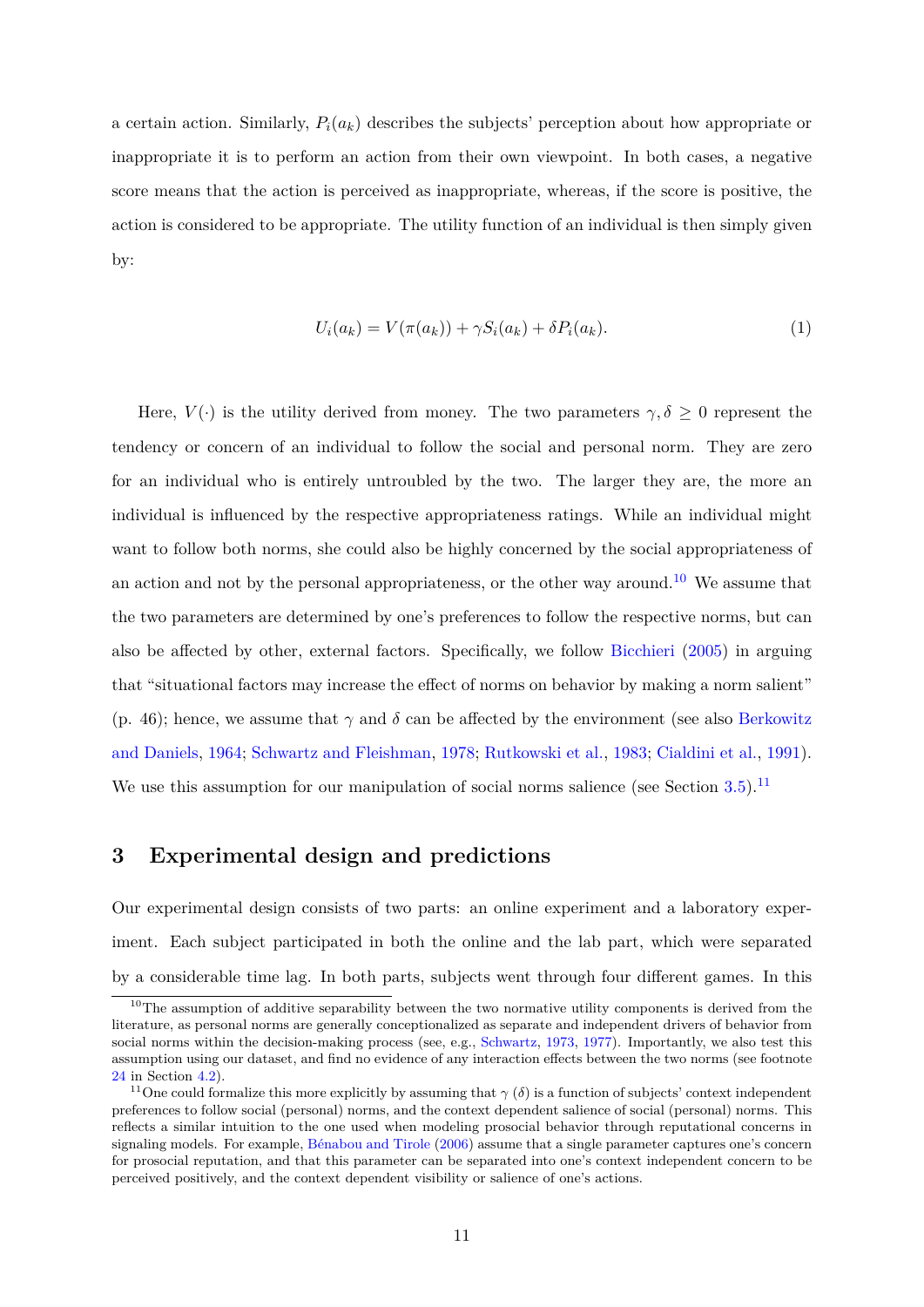section, we first give an overview of our four games (see Section [3.1\)](#page-13-0). We then describe the online experiment in which we elicited subjects' social and personal norms for the four games along with other variables (see Section [3.2](#page-15-0)). Following that, we illustrate the design of the lab experiment, where subjects played the four games, either in a PRIVATE or a SOCIAL treatment in a between-subjects design (see Section [3.3\)](#page-16-0). We conclude by detailing the experimental procedure (see Section [3.4](#page-17-1)) and state our predictions derived from the theoretical framework (see Section [3.5](#page-17-0)).

#### <span id="page-13-0"></span>**3.1 Games**

We chose the following four games: dictator game, dictator game with tax, ultimatum game, and third-party punishment game. The dictator game [\(Kahneman et al.](#page-40-9), [1986;](#page-40-9) [Forsythe et al.](#page-39-8), [1994\)](#page-39-8) is one of the most widely studied experimental setups, which captures individuals' prosocial behavior in the absence of strategic interaction. The dictator game with tax ([Andreoni](#page-35-9) [and Miller,](#page-35-9) [2002\)](#page-35-9) extends this setup to a broader range of motives, as it introduces a conflict between competing fairness principles. The ultimatum game ([Güth et al.,](#page-39-9) [1982](#page-39-9)) is a widely-used paradigm that (in contrast to the first two games) investigates fairness concerns in a strategic setting. Finally, the third-party punishment game ([Fehr and Fischbacher,](#page-38-1) [2004\)](#page-38-1) is a more recent, but highly influential setup that studies norm enforcement and altruistic punishment. We chose these four games to demonstrate that our results apply to a variety of economically relevant settings. We aimed to capture:  $i$ ) a broad range of motives that are present as drivers in various economic decisions, and *ii)* important economic contexts, which have gained a lot of attention in previous research. The complete structure of the games was kept constant both when we elicited norms in the online experiment and when subjects played the games in the lab experiment.

**Dictator game** In the dictator game (DG), two participants are randomly matched together. We implement role uncertainty: participants do not know their role at the beginning and both have to decide how they would split an endowment of  $\infty$  (in intervals of  $\infty$ ), if they were assigned to the role of dictator.<sup>12</sup> This decision is private and both decide without knowing what the other participant would choose. The decision of the actual dictator is then implemented.

 $12$ We used role uncertainty in games where there is a passive player: dictator game, dictator game with tax, and third-party punishment game.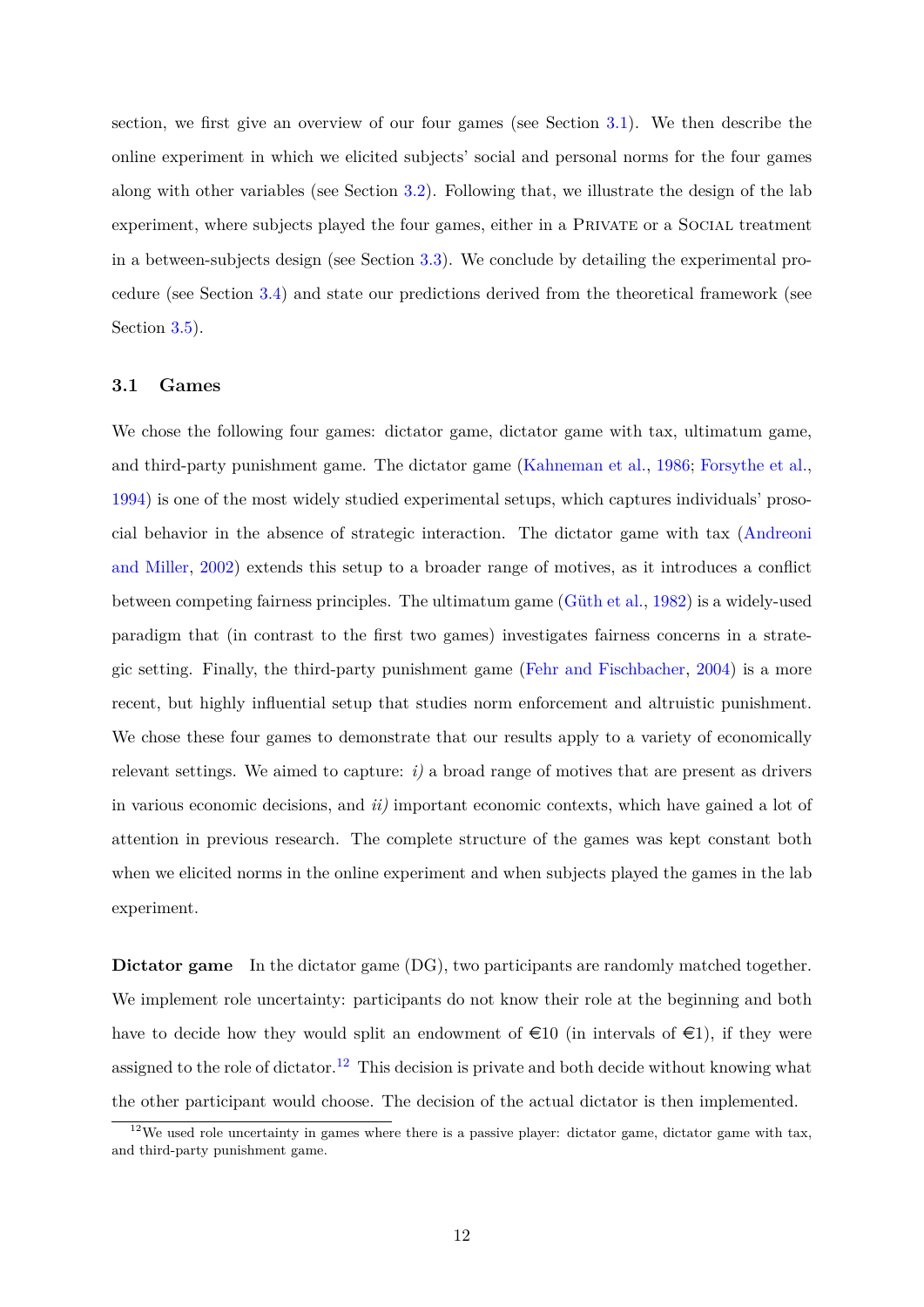**Dictator game with tax** The dictator game with tax (DGT) is identical to the DG above, except that the endowment to be split is of  $\in 12$ , and any amount sent to the recipient is reduced by 40% (the tax). Subjects can send amounts in  $\epsilon$ 1.50 increments ( $\epsilon$ 1.50,  $\epsilon$ 3, ...,  $\epsilon$ 12). Note that sending  $\epsilon$ 0 maximizes the sum of payoffs, while sending  $\epsilon$ 7.5 ensures equal earnings for both players  $(\epsilon 4.5)$  and sending  $\epsilon 6$  equalizes the two shares before taxation.

**Ultimatum game** In the ultimatum game (UG), two participants are randomly matched together and assigned the roles of proposer and responder. The proposer gets  $\in 10$  and can offer any integer amount from  $\epsilon_0$  to  $\epsilon_1$  to the responder. If the responder accepts the offer, the  $\epsilon$ 10 are divided as suggested by the proposer. If she rejects the offer, both participants earn nothing. We elicit the responder's choice using the strategy method [\(Selten,](#page-41-10) [1965\)](#page-41-10): the responder has to state the minimum offer she would accept. Any offer greater or equal to the declared amount is accepted, while those below are rejected. The payoffs are determined by matching the proposer's actual offer with the choice of the responder. In this game, we are interested in responders' rejection behavior.13

**Third-party punishment game** In the third-party punishment game (TPP), three subjects are randomly matched together. One of them is assigned the role of dictator. The other two subjects both have to indicate how they would decide if assigned the role of third party. The dictator gets  $\epsilon$ 10 and can give either  $\epsilon$ 0,  $\epsilon$ 2 or  $\epsilon$ 5 to the recipient. The third party can punish the dictator. She gets  $\epsilon$ 5 and can reduce the dictator's payoff by  $\epsilon$ 3 for each punishment point she assigns, with the dictator's payoff being bounded below by  $\epsilon$ 0. Each punishment point costs her  $\epsilon_1$  and she can assign at most 2 punishment points. We elicit the third party's choice using the strategy method: the third party has to assign punishment points for each possible choice of the dictator ( $\epsilon$ 0,  $\epsilon$ 2, or  $\epsilon$ 5). The decisions are private and all three subjects decide without knowing what the other subjects have decided. Punishment points are then assigned according to the actual choice of the dictator and the punishment choice of the actual third party. In this game, we are interested in third-parties' behavior.

<sup>&</sup>lt;sup>13</sup>While the behavior of proposer is also interesting, the effects of norms are not straightforward to identify. In particular, the behavior depends on the proposer's personal and social normative perceptions, as well as her beliefs about the responder's behavior, which is also driven by her personal and social normative perceptions of the situation. Hence, staying close to our theoretical framework, we focus on the behavior of responders.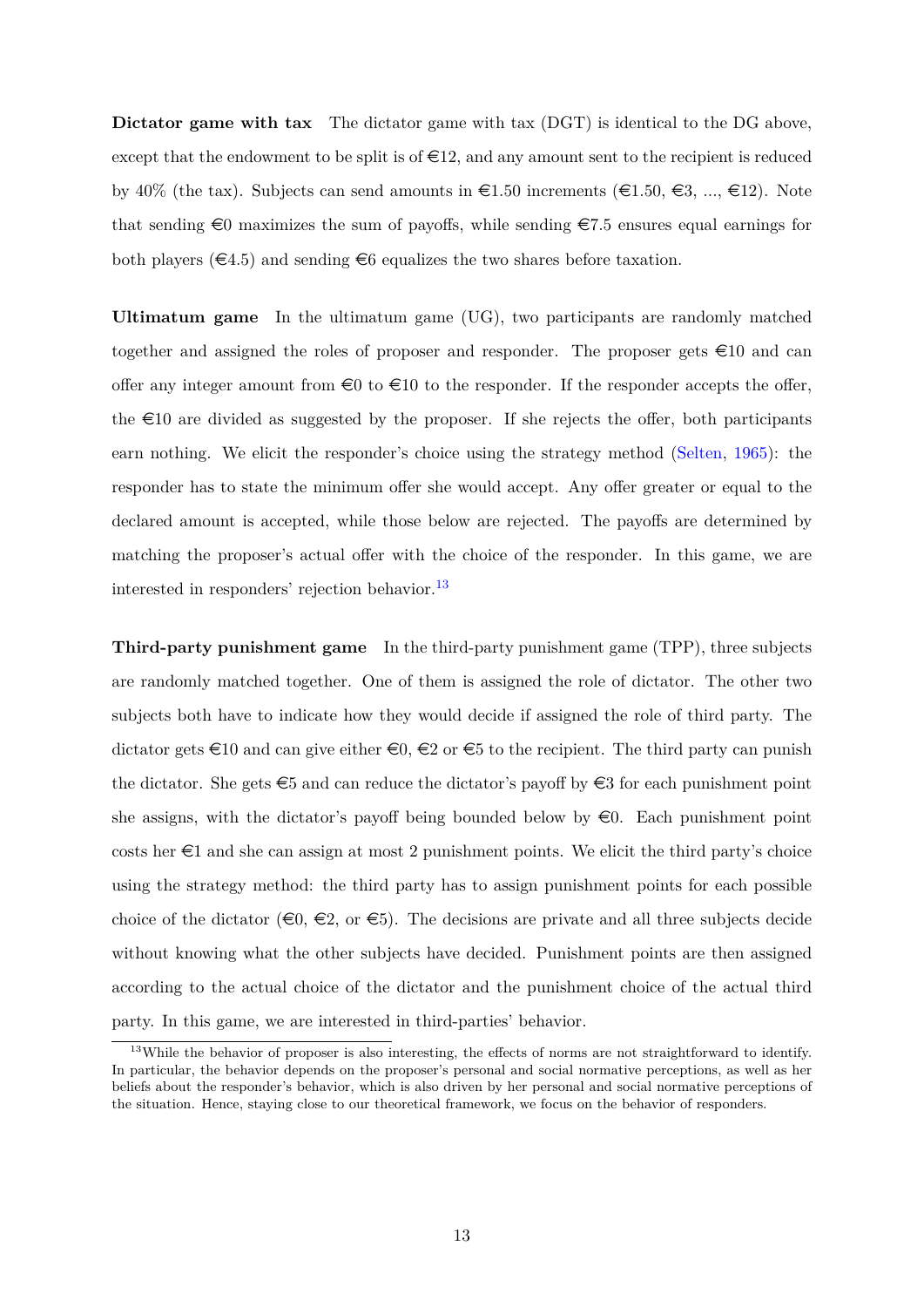#### <span id="page-15-0"></span>**3.2 Online experiment**

Subjects received a link to access the online experiment immediately after subscribing to the laboratory experiment. This occurred four weeks before the first session of the lab experiment, which took place on three consecutive days. Subjects had six days to complete the online experiment, which means they completed it between 23 and 30 days before their lab session. This long time lag was specifically chosen to reduce subjects' recollection of the online tasks and of their exact answers, once they came to the lab. At the beginning of the online session, participants generated a code which we used to match their data between the online and the lab session. Then, they proceeded to the main task: the elicitation of their beliefs about social and personal norms in the four games, as described below. The elicitation of norms was organized in two blocks: a block with personal norms, and a block with social norms. The order of the two blocks as well as the order of the games within the blocks was randomized at the individual level. Each block started with an explanation of the task and an example. While completing the first block of norm elicitations, subjects were unaware of the upcoming second block. For example, if they faced the personal norm elicitation first, they were not aware that afterwards they would be facing the social norm elicitation. After both blocks, we collected some demographic variables.<sup>14</sup>

**Social norms** We elicited social norms using an adapted version of the widely used [Krupka](#page-40-0) [and Weber](#page-40-0) ([2013\)](#page-40-0) elicitation method. We carefully phrased the text in a manner allowing us to directly contrast personal and social norms. Subjects had to rate how socially appropriate they believed each action to be on a 6-point Likert scale, ranging from very inappropriate to very appropriate. In particular, we used the following text: *"For each action, evaluate according to the opinion of the society and independently of your own opinion, whether it is appropriate or not to choose it. "Appropriate" behavior means the behavior that you consider most people would agree upon as being "correct" or "moral".*" (See Appendix [B.1](#page-58-0) for the full instructions). We rescaled the answers to an interval from  $-1$  to 1 for the subsequent analysis. Subjects received  $\epsilon$ 0.30 for each answer that matched what most other subjects had chosen, earning up to  $\epsilon$ 12 from this task. This provides an incentive to coordinate on the social norm (for further discussion, see [Krupka and Weber](#page-40-0), [2013\)](#page-40-0).

<sup>&</sup>lt;sup>14</sup>We asked for subjects' gender, age, field of study, number of siblings, favorite food and favorite movie. The last two variables were an additional safeguard to be able to distinguish subjects if they had the same code, which was never the case.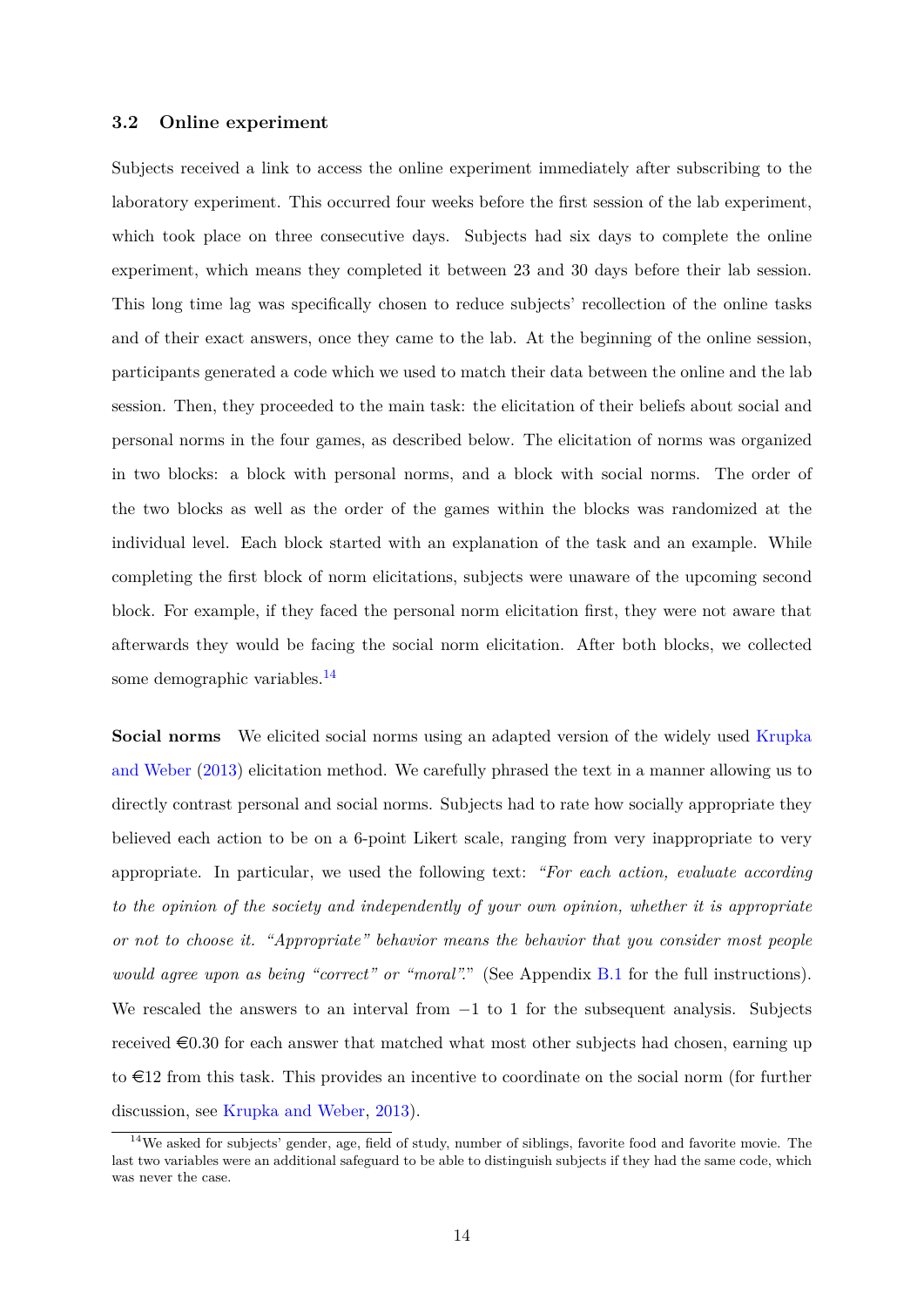**Personal norms** We elicited personal norms with a symmetric procedure to the one just described for social norms. However, instead of asking for the social appropriateness, we asked subjects to rate how personally appropriate they believed each action to be, irrespective of the others' views. In particular, we used the following text: *"For each action, evaluate according to your own opinion and independently of the opinion of others, whether it is appropriate or not to choose it. "Appropriate" behavior means the behavior that you personally consider to be "correct" or "moral".*" Subjects answered on a 6-point Likert scale, ranging from very inappropriate to very appropriate, and were asked to answer as precisely as possible with their honest opinion. Answers are re-scaled between *−*1 to 1 for the subsequent analysis. This elicitation was not incentivized, as personal norms are by definition an individual value and cannot be matched to others' personal norms (see [Burks and Krupka](#page-37-4) [\(2012](#page-37-4)) for a similar method).

#### <span id="page-16-0"></span>**3.3 Laboratory experiment**

The main purpose of the lab experiment was to elicit subjects' behavior in the four games. Each subject played all games and their order was randomized at the individual level. We imposed perfect stranger matching, i.e., each subject could only be matched once with another given subject across the four games. One game was randomly selected to determine the payoff. The outcomes of the games as well as the payoff and the role assignment were revealed only after all subjects went through all four games.

Subjects were randomly assigned to one of two treatments. The treatment assignment was done at the session level, i.e., all subjects in one session were in the same treatment. In the PRIVATE treatment, subjects made the decisions for the four games in an anonymous setting. In the Social treatment, we *exogenously* manipulated the visibility of subjects' actions in order to increase their social image concerns. To this end, subjects were informed at the very beginning of the experiment that, after all participants had completed all tasks, they all had to stand up so that everyone could see and hear everyone else. A laboratory assistant would subsequently call up each participant one after the other. Participants would then have to say their first name and what they had chosen in each of the four games. Specifically, they would have to read verbatim a text displayed on their screen containing all information regarding all the decisions they had taken. Importantly, this approach ensured that the environment during the decision-making stage was kept constant across the two treatments, and the only difference was the information about whether their behavior would become publicly known or not (see [Ariely et al.](#page-35-8) [\(2009](#page-35-8)) and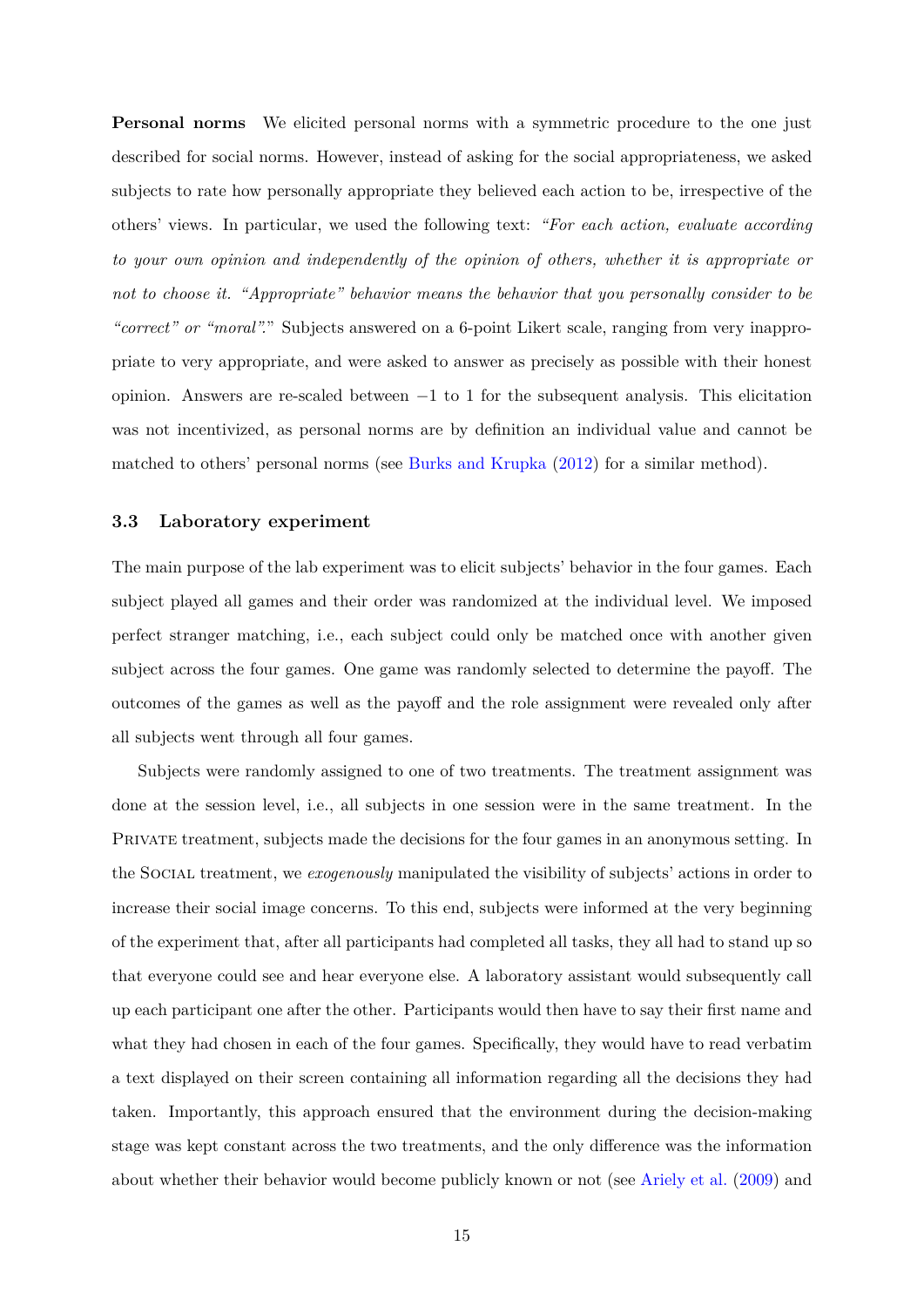[Ewers and Zimmermann](#page-38-10) [\(2015\)](#page-38-10) for similar manipulations, and Appendix [B.2](#page-71-0) for experimental instructions).

Before the start of each game, subjects had to answer control questions to make sure they had understood the experimental instructions correctly. Once subjects had completed the main part of the experiment, they went through a short series of questionnaires. This included a measurement of participants' reputational concerns (adapted from [Romano and Balliet](#page-41-11), [2017](#page-41-11)) and questions about their recollection of the online experiment and some sociodemographics.

### <span id="page-17-1"></span>**3.4 Procedure**

The experiment was conducted at the Cologne Laboratory for Economic Research (CLER) of the University of Cologne between October and November 2019. The online experiment was conducted using Qualtrics, while the laboratory experiment was programmed in z-Tree ([Fis](#page-39-10)[chbacher,](#page-39-10) [2007](#page-39-10)). Subjects were recruited via Orsee [\(Greiner](#page-39-11), [2015\)](#page-39-11). The invitations contained the information that subjects' decisions in the study might be disclosed to other participants. Our sample consists of 250 subjects that took part in both the online and the lab experiment (62% female, average age 25.8 years). In Appendix [A.1,](#page-43-0) we show that there was no systematic attrition between the online and lab experiment. Out of 250 subjects, 127 participated in the PRIVATE treatment and 123 in the SOCIAL treatment.<sup>15</sup> All subjects received a show-up fee of  $\epsilon$ 8, plus their earnings from the online experiment and their earnings from the laboratory experiment. Overall, subjects received a payment of  $\epsilon$ 17.3, on average. The online experiment lasted between 20 and 35 minutes, while the laboratory experiment took on average 50 minutes.

#### <span id="page-17-0"></span>**3.5 Predictions**

We have three main predictions for the results of our experiment. First, as highlighted in Section [2](#page-9-0), we expect personal and social norms to be related, since personal norms represent internalized values which may originate from the society; however, they do not need to be identical. In fact, many economic settings contain a multitude of normative principles (e.g., equality, altruism, payoff maximization, efficiency) that could give rise to discrepancies between the two norms. This heterogeneity represents a *conditio sine qua non* for identifying the differential relation between the two norms and behavior.

<span id="page-17-2"></span> $1513$  subjects participated in the lab experiment without having completed the online experiment. We exclude those lab observations, as all our analyses rely on subjects' ratings of personal and social norms, which was done in the online part.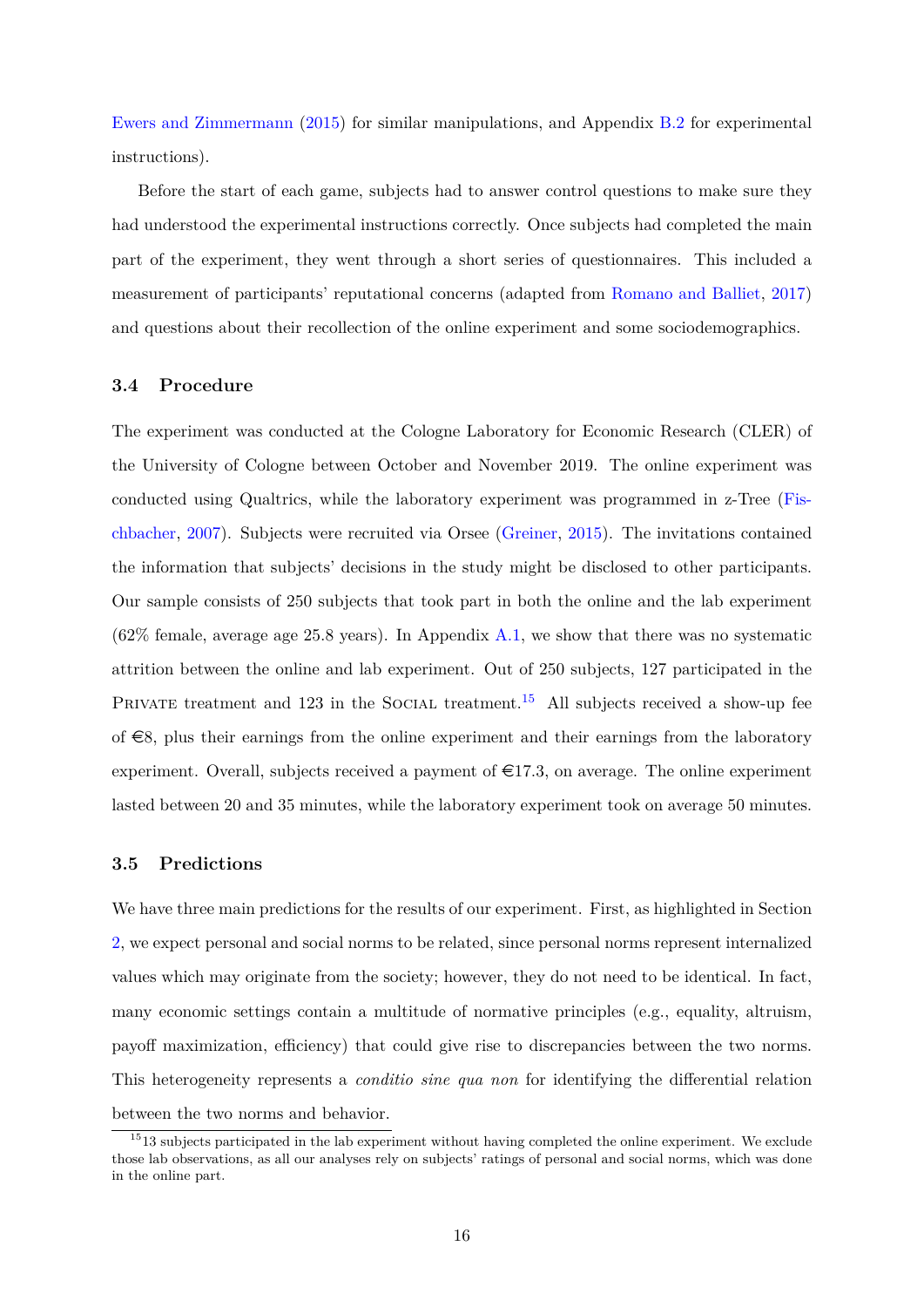**Hypothesis 1** *Perceptions of social and personal normative appropriateness are correlated; however, there is non-negligible heterogeneity between the two at the individual level.*

Second, while it is well-established that social norms and monetary payoff influence economic behavior, we conjecture that personal norms are also a driver of behavior; thus, we expect them to play an important role in explaining subjects' actions across the four games.

<span id="page-18-0"></span>**Hypothesis 2** *Personal norms play a substantial role in explaining behavior: δ >* 0 *(Equation*  $(1)$ .

Third, as described in Section [2](#page-9-0), we also posit that the weight put on social and personal norms might differ across situations. Our treatment manipulation in the SOCIAL treatment is aimed at making *only* social norms more salient. Since social norms, in contrast to personal norms, are subject to others' expectations of following them ([Bicchieri](#page-36-2), [2005\)](#page-36-2), we conjecture that increasing the visibility of actions, i.e., social image concerns, will make subjects more concerned about the opinion of others. If there is an expectation to follow the social norm, the manipulation should raise the influence of social norms on behavior; thus, we expect the social norms' parameter to increase.16

<span id="page-18-1"></span>**Hypothesis 3** *Social norms play a more important role in the Social treatment compared to the PRIVATE treatment in explaining behavior:*  $\gamma_{SOCIAL} > \gamma_{PRIVATE}$  (*Equation* [\(1\)](#page-12-0)*)*.

The increase in observability should not affect the influence personal norms have on behavior directly. However, if social norms become more salient, the presence of a strong competing normative principle could "override" the effect of personal norms (see [Bicchieri,](#page-36-10) [2010\)](#page-36-10). Thus, when analyzing how the SOCIAL treatment affects social norms, we will also test for potential indirect ("crowding-out") effects on personal norms.

## **4 Results**

Our results are structured in the following way. We first give an overview of personal and social norms across the four games and provide evidence for their heterogeneity (see Section [4.1](#page-19-0)).

<sup>&</sup>lt;sup>16</sup>Note that, within our framework, costs and benefits of social image are fully captured by  $\gamma S_i(a_k)$ . As an example, think of an individual who has a binary choice between two actions:  $a_m$  and  $a_n$ , where  $S_i(a_m) > S_i(a_n)$ . The individual decides for  $a_m$ , so the utility she gains from the social norm component of her utility for choosing  $a_m$  over  $a_n$  is  $\gamma(S_i(a_m) - S_i(a_n))$ . Now imagine that she opts for the same action in the social image treatment as the exogenous manipulation (only) changes  $\gamma$  to  $\tilde{\gamma}$ , where  $0 \leq \gamma < \tilde{\gamma}$ . Her gain in utility from choosing  $a_m$ over *a<sup>n</sup>* is now larger due to the increased weight she puts on the social norm component of her utility, and is captured by  $(\tilde{\gamma} - \gamma)(S_i(a_m) - S_i(a_n)).$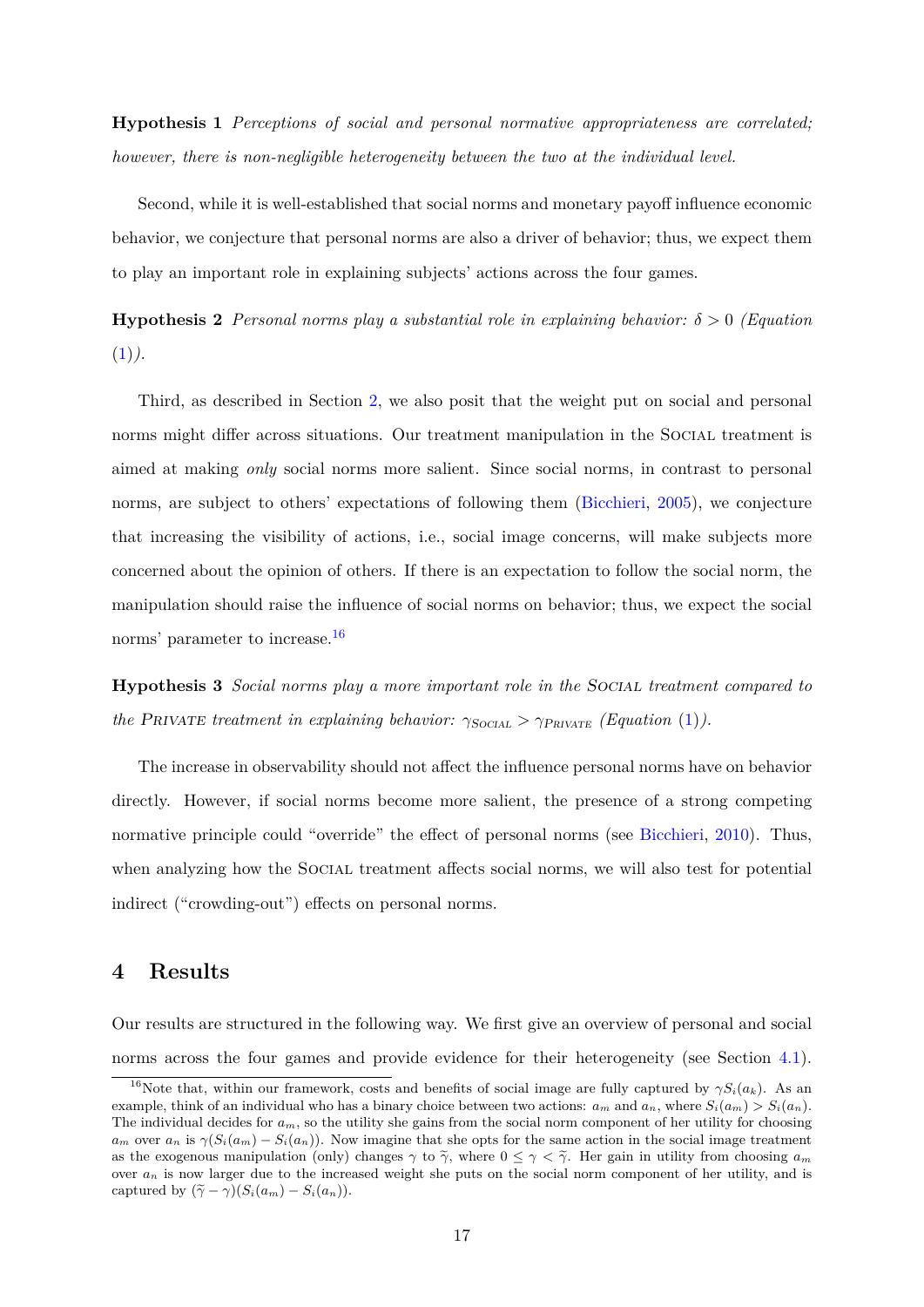Then, we move to our main results and analyze how personal and social norms are related to behavior (see Section [4.2](#page-21-0)). Here, we establish the predictive power of personal norms in the PRIVATE treatment and investigate how the weights of personal and social norms change in the Social treatment. Moreover, we pit our model against two competing models where subjects only care about one of the two norms to compare their predictive power. Following that, we perform a series of robustness checks to validate our main results (see Section [4.3\)](#page-24-0). Finally, we report data from an additional experiment in which we replicate the patterns of social and personal norms in our main games, and perform the same exercise for seven additional games and ten vignettes depicting real-life economic situations (see Section [4.4\)](#page-29-0).

### <span id="page-19-0"></span>**4.1 Overview and heterogeneity of personal and social norms**

We start by providing evidence for the heterogeneity of personal and social norms. As argued in Hypothesis [1](#page-17-2), we expect social and personal norms to be related, but also sufficiently distinct from each other. In line with our conjecture, we find that appropriateness ratings of personal and social norms have a strong relationship. Specifically, we observe strong and significant correlations across all four games: 0*.*72 for the DG, 0*.*65 for the DGT, 0*.*74 for the UG, and 0*.*76 for the TPP  $(p < 0.001$  for all correlations; Pearson product-moment correlation). However, this strong relation masks important heterogeneity. To investigate the differences at the individual level, we look at the personal and social appropriateness ratings of the available actions in each of the four games and check whether and to what extent the two ratings differ. We visualize this information in Figure [1.](#page-20-0) For each individual, we subtract her personal-norm appropriateness rating from her social-norm appropriateness rating for all possible actions across the four games. The difference can range from *−*2 to 2. A difference of 0 means that the two ratings are the same.

One can easily notice that, while a difference of 0 is frequent, for a substantial amount of cases there is indeed a difference in the ratings of social and personal norms. In fact, a difference is present for 49*.*89% of the cases in DG, 55*.*64% in DGT, 49*.*67% in UG, and 47*.*56% in TPP.17 All proportions are significantly different from 0 (the 99% asymptotic binomial confidence interval does not contain 0 in any comparison).<sup>18</sup> This confirms our conjecture and constitutes

 $17$ Note that the frequency of positive and negative differences is fairly similar across actions and games, indicating that personal norms are not equal to a biased version of social norms or vice versa.

<sup>&</sup>lt;sup>18</sup>These results are not driven by a small subset of individuals. To show this, we calculate the proportion of non-zero differences between the two ratings for each individual, across all the actions in the four games. We find very few subjects whose proportion of non-zero differences is negligible, as well as very few who (almost) always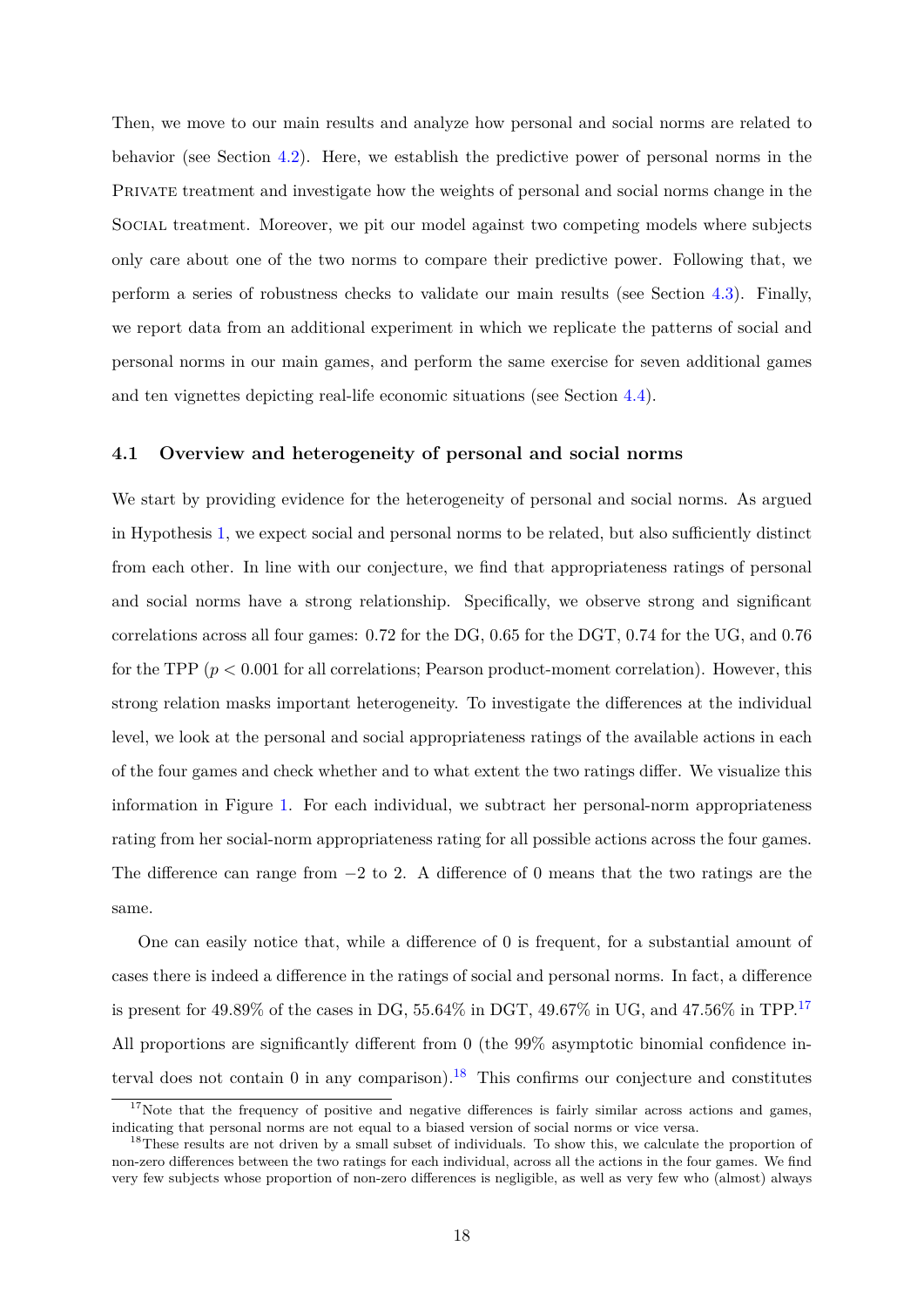<span id="page-20-0"></span>

Figure 1: Individual difference between appropriateness ratings of social and personal norms

*Note:* The difference is calculated by subtracting an individual's personal appropriateness rating from her social appropriateness rating. The proportion of each difference is displayed for each action in a given game. In the DG, a subject can send from  $\epsilon$ 0 to  $\epsilon$ 10. In the DGT, a subject can send from  $\epsilon$ 0 to  $\in$ 12. In the UG, a subject chooses the minimum offer she is ready to accept (from  $\in$ 0 to  $\in$ 10). In the TPP, a subject decides how many punishment points she wants to assign (0*,* 1*,* 2) depending on how many euros the dictator gives (0*,* 2*,* 5).

an excellent precondition to study the importance of personal and social norms for people's behavior.

<span id="page-20-1"></span>**Result 1** *While social norms and personal norms are correlated, there is substantial heterogeneity at the individual level across all four games.*

exhibit a difference. Around 90% of subjects show non-zero differences between the two ratings in 25% to 75% of cases (the average across all individuals is  $51\%$ ,  $sd = 15.83\%$ ).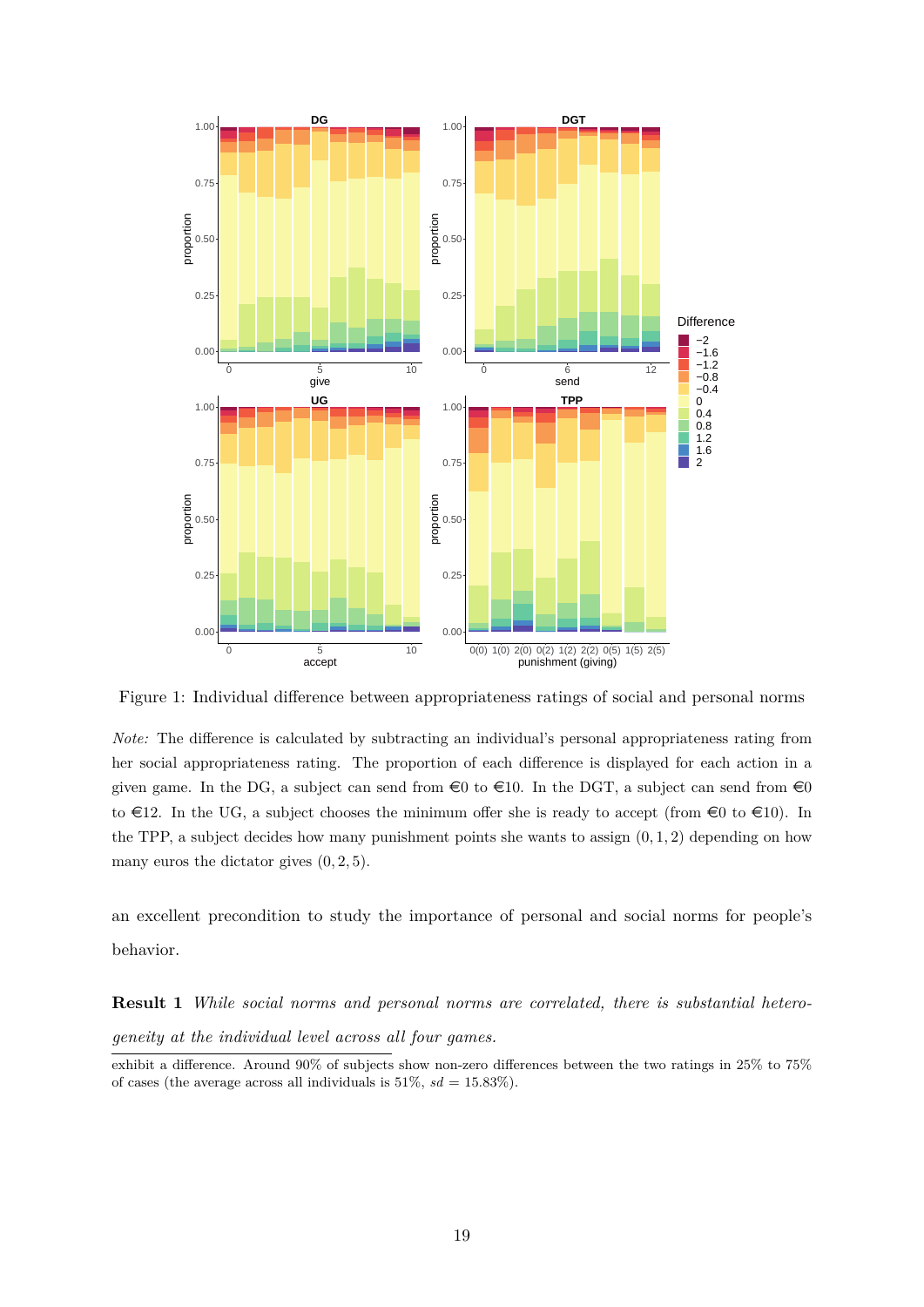#### <span id="page-21-0"></span>**4.2 Personal norms, social norms, and behavior**

We now join the data regarding personal and social norms from the online experiment with the behavioral data from the lab. This allows us to find out whether personal norms are predictors of behavior in the four games, as conjectured by Hypothesis [2.](#page-18-0)

To estimate our utility framework (Equation [\(1\)](#page-12-0)) and capture the predictiveness of the two norm ratings, we follow the approach of the current literature on social norms (see, e.g., [Krupka](#page-40-0) [and Weber](#page-40-0), [2013](#page-40-0); [Gächter et al.](#page-39-2), [2013](#page-39-2); [Krupka et al.,](#page-40-7) [2017\)](#page-40-7), and employ a conditional (fixedeffect) logit choice model [\(McFadden,](#page-41-12) [1973](#page-41-12)). In this regression model, the dependent variable is a dummy variable indicating whether a subject chose a given action, and the independent variables are the characteristics of that potential action: the monetary payoff attached to the action<sup>19</sup>, the individual's social appropriateness rating of that action, and her personal appropriateness rating of that action. The obtained coefficients provide estimates for the weights of our utility framework (for more details, see Appendix [A.2\)](#page-44-0).

Table [1](#page-22-0) provides the estimates of our model in the PRIVATE treatment. First, we look at the personal norm ratings. We find that personal norms have sizable and significant positive coefficients across all four of our games. Pooling the four games together, we observe that the personal norm coefficient remains large and significant. Turning to social appropriateness ratings, we find a significant coefficient in all games except in the UG. Looking at the pooled dataset, we observe that social norms have a significant positive relation with behavior. Finally, in line with previous findings and standard economic theory, we also find that monetary payoffs are a strong and significant predictor of behavior.<sup>20</sup>

#### **Result 2** *Personal norms are a strong predictor of behavior across our four games.*

In the Social treatment, we made subjects' choices observable to others in order to increase their social image concerns.<sup>21</sup> According to our predictions, this manipulation should increase

<sup>&</sup>lt;sup>19</sup>In line with previous work, we assume a linear restriction on the utility derived from money  $V(\cdot)$ , such that, for any payoff,  $\pi(a_k)$ ,  $V(\pi(a_k)) = \beta \pi(a_k)$  (see, e.g., [Krupka and Weber](#page-40-0), [2013;](#page-40-0) [Gächter et al.,](#page-39-2) [2013](#page-39-2); [Krupka et al.,](#page-40-7) [2017](#page-40-7)). Thus, we estimate *β* which captures the weight subjects place on monetary payoff.

 $^{20}$ As two of our main predictors — personal norm rating and social norm rating — are strongly correlated, we calculate the Variance Inflation Factor (VIF) to test for potential multicollinearity issues. We calculate the VIF for each independent variable in each of the regression models reported in Table [1](#page-22-0). We find that all values are below 5; hence, we do not find any indication that multicollinearity is a concern for our results (see [Marquaridt,](#page-40-10) [1970](#page-40-10); [Hair Jr et al.,](#page-40-11) [1995\)](#page-40-11). The same holds for all regressions reported in Table [2](#page-23-0).

 $21$ To further confirm the validity of our SOCIAL manipulation, we also elicited responses to an adapted version of reputation concerns questionnaire by [Balliet et al.](#page-35-10) [\(2009\)](#page-35-10), which measures subjects' concerns about the opinion of others and thus represents a proxy for social image concerns. We find that subjects in Social are indeed more concerned about others' opinions than subjects in PRIVATE (two-sided *t*-test,  $p < 0.001$ ,  $N = 250$ ).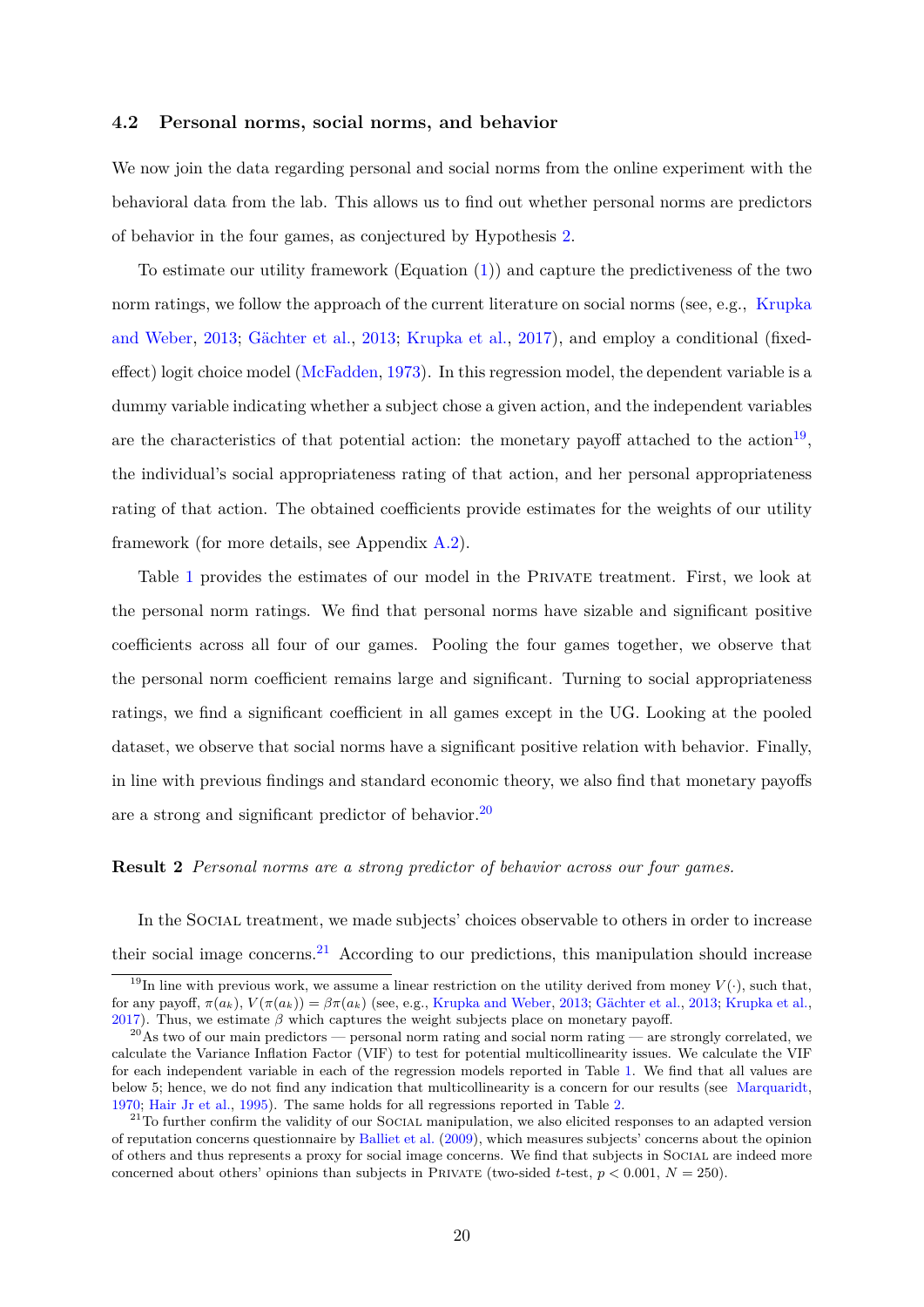<span id="page-22-0"></span>

|                      | DG         | <b>DGT</b> | UG                | <b>TPP</b> | All games  |
|----------------------|------------|------------|-------------------|------------|------------|
|                      | (1)        | (2)        | $\left( 3\right)$ | (4)        | (5)        |
| Monetary payoff      | $0.727***$ | $0.338***$ | $0.514***$        | $0.989***$ | $0.443***$ |
|                      | (0.103)    | (0.051)    | (0.128)           | (0.158)    | (0.034)    |
| Social norm rating   | $0.734**$  | $0.628**$  | 0.561             | $0.628***$ | $0.514***$ |
|                      | (0.365)    | (0.255)    | (0.358)           | (0.227)    | (0.130)    |
| Personal norm rating | $1.399***$ | $0.765***$ | $0.819**$         | $0.712***$ | $0.933***$ |
|                      | (0.323)    | (0.213)    | (0.338)           | (0.222)    | (0.124)    |
|                      |            |            |                   |            |            |
| Observations         | 1,397      | 1,143      | 704               | 504        | 3,748      |

*Note*: Estimation of conditional logit choice models with dummy variable indicating whether the subjects chose the action as dependent variable, and monetary payoff, social appropriateness rating, and personal appropriateness rating of the action as independent variables. Standard errors in parentheses, \*\*\* p*<*0.01, \*\* p*<*0.05, \* p*<*0.1.

Table 1: Conditional logit estimation of choice determinants in Private treatment

the importance of social norms for behavior (Hypothesis [3\)](#page-18-1). If so, this could also have an indirect detrimental effect on the relation between personal norms and behavior.

Table [2](#page-23-0) provides the estimates of our model where we test Hypothesis [3.](#page-18-1) We find that the coefficient of the interaction between social norm ratings and Social is positive and highly significant in the DG and the DGT. For the UG and the TPP, we do not find a significant interaction effect. Considering the pooled dataset, we observe that the interaction coefficient is positive and highly significant. Overall, while we observe differences across individual games, on average we find that social norms become more important when subjects' social image concerns are increased. Turning to the interaction between personal norm ratings and SOCIAL, we do not observe a significant effect in any of the four games nor when pooling the dataset together. $^{22}$ Indeed, if we look at the predictive value of personal norms in a regression that estimates their effect in the SOCIAL treatment (see Table  $A2$  in Appendix  $A.3$ ), the coefficients remain significant and comparable to coefficients in PRIVATE across all games.<sup>23</sup> This shows that the relation between personal norms and behavior remains strong and stable. $^{24}$ 

<span id="page-22-1"></span><sup>&</sup>lt;sup>22</sup>The fact that the interaction between SOCIAL and the social norm rating is significant, while the interaction between Social and the personal norm rating is not, also underscores the notion that the two norms are distinct, complementing our Result [1.](#page-20-1)

 $^{23}$ Given the caveats in interpreting interaction terms in non-linear models (see [Ai and Norton,](#page-35-11) [2003](#page-35-11)), as a robustness check, we re-estimate regressions from Table [2](#page-23-0) with a linear probability model. The reported results remain robust.

 $^{24}$ As our utility function assumes additive separability between the two normative utility components, we additionally test for potential interaction effects between the two norms. To do so, we add an interaction term between personal and social norms to our framework, and we re-estimate it for each of the four games and the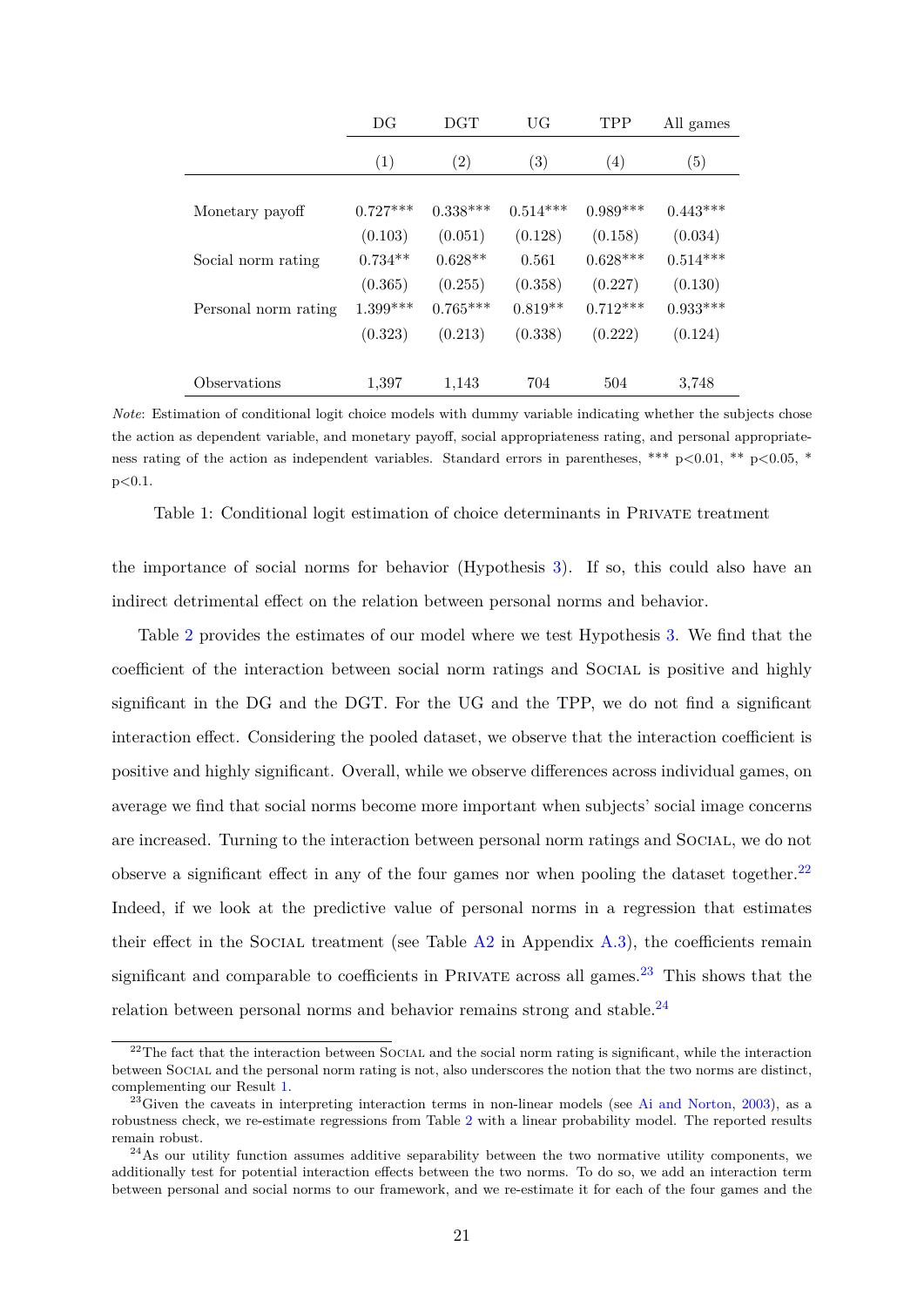<span id="page-23-0"></span>

|                      | DG         | $_{\rm DGT}$ | UG         | TPP        | All games  |
|----------------------|------------|--------------|------------|------------|------------|
|                      | (1)        | (2)          | (3)        | (4)        | (5)        |
|                      |            |              |            |            |            |
| Monetary payoff      | $0.763***$ | $0.234***$   | $0.561***$ | $0.823***$ | $0.358***$ |
|                      | (0.078)    | (0.030)      | (0.103)    | (0.104)    | (0.023)    |
| Social norm rating   | $0.804**$  | 0.313        | 0.585      | $0.527**$  | $0.371***$ |
|                      | (0.343)    | (0.218)      | (0.358)    | (0.206)    | (0.120)    |
| Personal norm rating | $1.424***$ | $0.709***$   | $0.820**$  | $0.750***$ | $0.895***$ |
|                      | (0.323)    | (0.203)      | (0.339)    | (0.215)    | (0.119)    |
| Social norm rating   | $1.259***$ | $0.893***$   | 0.316      | $-0.251$   | $0.748***$ |
| $\times$ Social      | (0.426)    | (0.286)      | (0.503)    | (0.316)    | (0.173)    |
| Personal norm rating | 0.182      | $-0.000$     | $-0.176$   | 0.372      | 0.091      |
| $\times$ Social      | (0.455)    | (0.293)      | (0.478)    | (0.338)    | (0.179)    |
|                      |            |              |            |            |            |
| Observations         | 2,750      | 2,250        | 1,397      | 990        | 7,387      |

*Note:* Estimation of conditional logit choice model with dummy variable for whether the subjects chose the action as dependent variable, and monetary payoff, social appropriateness rating, and personal appropriateness rating of the action as well as an interaction term between personal and social norms ratings and a dummy for the Social treatment as independent variables. Standard errors in parentheses, \*\*\* p*<*0.01, \*\* p*<*0.05, \* p*<*0.1

Table 2: Conditional logit estimation of choice determinants interacted with SOCIAL treatment

**Result 3** *The relation between social norms and behavior is on average stronger in the Social in comparison to the Private treatment. The relation between personal norms and behavior remains stable.*

Next, we put our utility framework to a further test. The central assumption of our socialand personal-norm dependent utility framework, is that people are not only influenced by social norms, but that two (potentially competing) normative principles guide their behavior. Hence, we pit our two-norm framework against two other frameworks. One in which subjects care only about their monetary payoff and social norms, which reflects the usual modeling approach taken by the social norms literature (see, e.g., [Krupka and Weber](#page-40-0), [2013](#page-40-0)), and another in which subjects care only about their monetary payoff and personal norms. We carry out a model comparison exercise to evaluate the predictive fit of these three models in each of the four games and for the pooled dataset, for both the PRIVATE and the SOCIAL treatment, using three complementary approaches. First, we perform a pairwise comparison of the Log-likelihood measures of each of the two single-norm models (with either the personal or the social norm) with

pooled dataset, both in Private and Social. Across the 10 regressions, we find no evidence of interaction effects between personal and social norms ( $p > 0.258$  for each regression).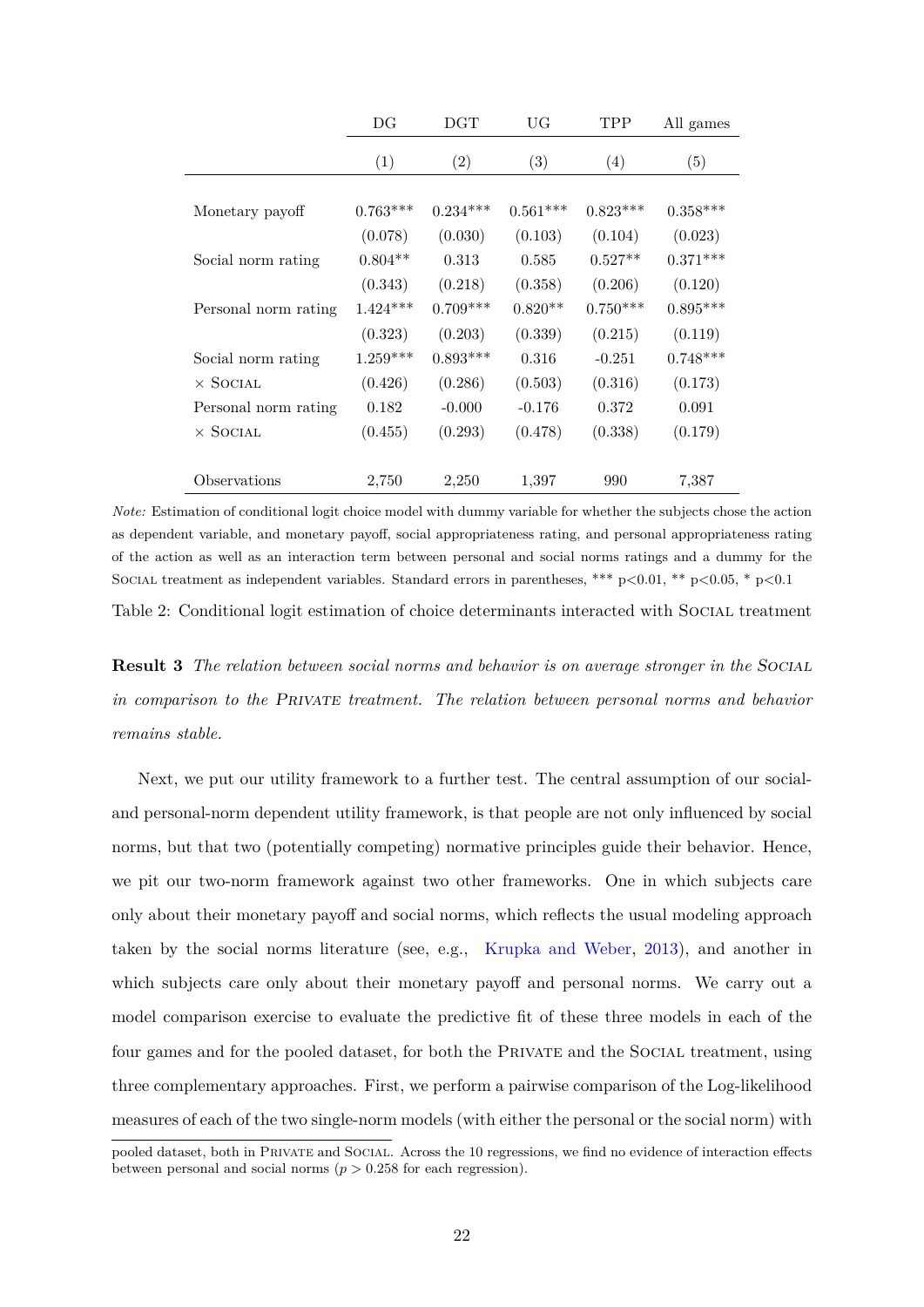the two-norm model and report the corresponding Likelihood ratio tests. Second, we perform a direct comparison of the three models by using the Akaike information criterion (AIC), and finally, by using the Bayesian information criterion (BIC). Both the AIC and BIC penalize for an increase in the amount of predictors.<sup>25</sup> Table [3](#page-25-0) contains the comparisons. Overall, we find strong support for our utility framework. All comparisons of Log-likelihoods, both for the PRIVATE and the SOCIAL treatment across all four games and for the pooled dataset (20 pairwise comparisons), favor our two-norm model over the other two one-norm models. These differences are significant in 90% of cases (Log-likelihood ratio test). Turning to the AIC, results are strongly in favor of the two-norm model (9 out of 10 three-way comparisons). The social norm model never prevails, while the personal norm model arises as the winner in just one case. When using the BIC, the two-norm model is again the most successful one (5 out of 10 three-way comparisons). For the cases in which this model does not prevail, the comparisons primarily support the model with only personal norms (4 out of 10 three-way comparisons), and only once the model with only social norms.<sup>26</sup> To sum up, we find coherent evidence supporting our claim that personal and social norms are complements in predicting behavior. In the few cases in which this is not true, the model comparisons predominantly favor the model with only personal norms.

<span id="page-24-1"></span>**Result 4** *Personal norms and social norms complement each other in predicting behavior.*

#### <span id="page-24-0"></span>**4.3 Robustness checks**

After having established our main findings, we check their robustness in four ways. First, we argue and provide evidence against the conjecture that the predictive value of personal norms is due to a preference to behave consistently with the answers given in the online experiment. Second, we argue and report several checks against the argument that our findings might be due to subjects stating their preferences instead of personal norms. Third, we confirm that our results do not depend on the operationalization we use for social norms. In particular, we re-run our analysis and, instead of using an individual's belief about the social norm, we take

<sup>&</sup>lt;sup>25</sup>For the AIC and BIC there is no clear testing procedure to determine whether one model is better than the other, but the differences are to be interpreted in an ordinal way. In general, the greater the difference the stronger the support for one model over the other ([Burnham et al.,](#page-37-8) [2011\)](#page-37-8).

 $^{26}$ If we also look at which of the two one-norm models prevails in a direct comparison (without the two-norm model), both the AIC and the BIC results again suggest that both norms matter, as the personal norm model prevails 6 times, and the social norm model 4 times, for both measures. Complementary to our Result [3](#page-22-1), the personal norm model always prevails in Private (5/5 comparisons), and the social norm model almost always does so in Social (4/5 comparisons; for both BIC and AIC), suggesting that personal norms might be more informative in an private setting, while social norms might be more informative in a public setting.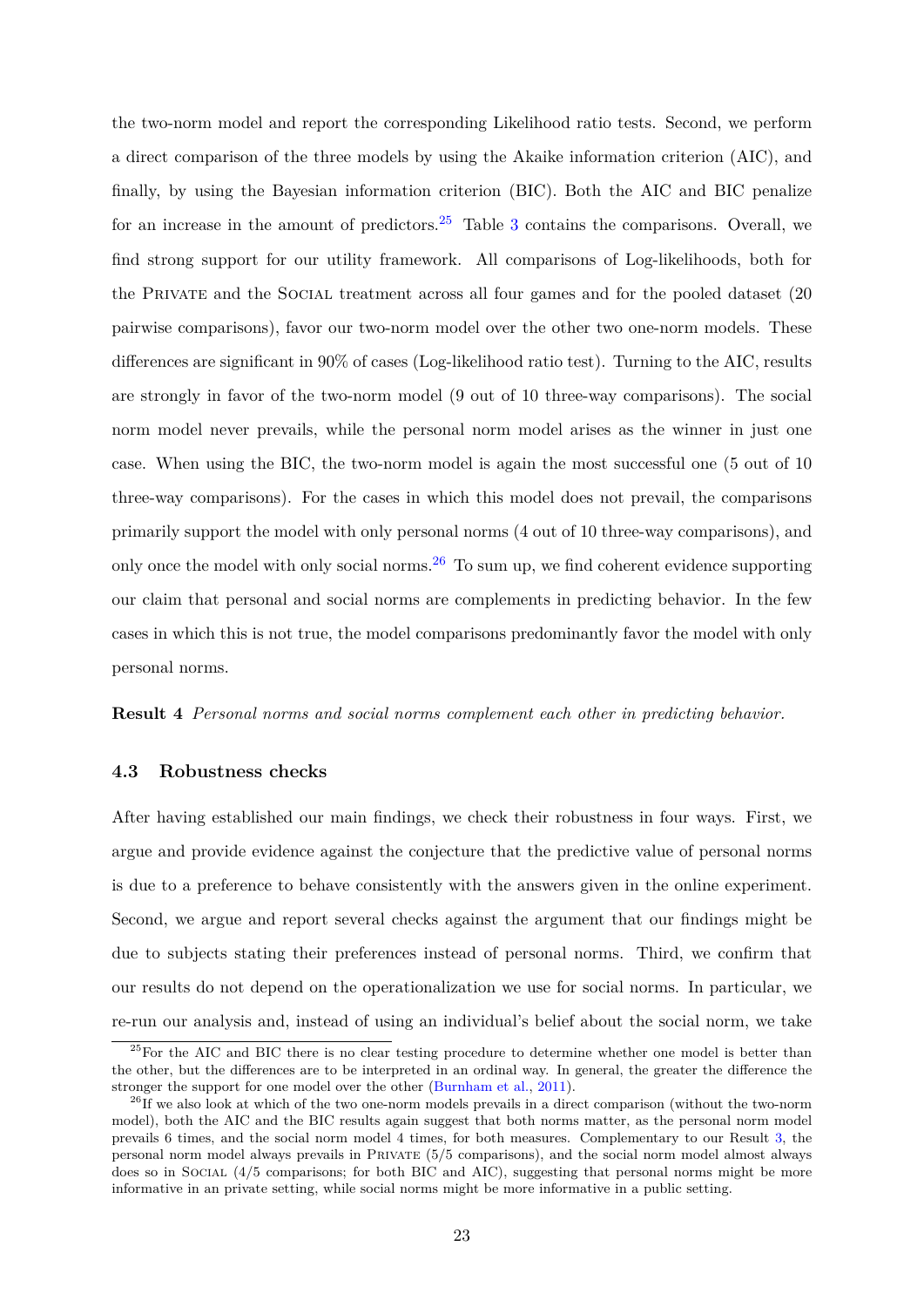|                                                                                                                                                                                                                                                                                                                                                                                                                                                                                                                                                                                                                                     |         | DG               |                                                 |                    | DGT              |           |         | UG          |                                                                                                                                                                                                                                                        |                         | TPP             |                 |                            | All games            |                            |
|-------------------------------------------------------------------------------------------------------------------------------------------------------------------------------------------------------------------------------------------------------------------------------------------------------------------------------------------------------------------------------------------------------------------------------------------------------------------------------------------------------------------------------------------------------------------------------------------------------------------------------------|---------|------------------|-------------------------------------------------|--------------------|------------------|-----------|---------|-------------|--------------------------------------------------------------------------------------------------------------------------------------------------------------------------------------------------------------------------------------------------------|-------------------------|-----------------|-----------------|----------------------------|----------------------|----------------------------|
|                                                                                                                                                                                                                                                                                                                                                                                                                                                                                                                                                                                                                                     | (1a)    | $\binom{d}{b}$   | (1c)                                            | $\left( 2a\right)$ | (2b)             | (2c)      | (3a)    | (3b)        | (3c)                                                                                                                                                                                                                                                   | (4a)                    | (4b)            | (4c)            | (5a)                       | (5b)                 | (5c)                       |
|                                                                                                                                                                                                                                                                                                                                                                                                                                                                                                                                                                                                                                     | Sn      | Pn               | $Sn + Pn$                                       | Sn                 | $F_n$            | $Sn + Pn$ | Sn      | $F_n$       | $S_n + P_n$                                                                                                                                                                                                                                            | $\operatorname{ss}_{n}$ | ĥ               | $Sn + Pn$       | Sn                         | Ρñ                   | $Sn + Pn$                  |
| PRIVATE                                                                                                                                                                                                                                                                                                                                                                                                                                                                                                                                                                                                                             |         |                  |                                                 |                    |                  |           |         |             |                                                                                                                                                                                                                                                        |                         |                 |                 |                            |                      |                            |
| Log-likelihood                                                                                                                                                                                                                                                                                                                                                                                                                                                                                                                                                                                                                      |         |                  |                                                 |                    |                  |           |         |             | $230.5240.9883 - 2231.7577 - 2239.699 - 2231.4578 - 2231.4577 - 1129.6641 - 116.645 - 116.294 - 114.734 - 110.744 - 738.654 - 715.751 - 707.913$                                                                                                       |                         |                 |                 |                            |                      |                            |
| Likelihood test Sn vs. Sn+Pn                                                                                                                                                                                                                                                                                                                                                                                                                                                                                                                                                                                                        |         | 22.58 (< 0.001)  |                                                 |                    | $13.42$ (<0.001) |           |         | 5.99(0.014) |                                                                                                                                                                                                                                                        |                         | 11.10 (< 0.001) |                 |                            | 61.48 $(<0.001)$     |                            |
| Likelihood test Pn vs. Sn+Pn                                                                                                                                                                                                                                                                                                                                                                                                                                                                                                                                                                                                        |         | 4.12(0.042)      |                                                 |                    | 6.22(0.013)      |           |         | 2.44(0.118) |                                                                                                                                                                                                                                                        |                         | 7.981 (0.005)   |                 |                            | $15.68$ (<0.001)     |                            |
| Akaike IC                                                                                                                                                                                                                                                                                                                                                                                                                                                                                                                                                                                                                           |         |                  | 485.976 467.514 465.398                         | 480.331            | 473.137 468.914  |           | 243.281 |             | 239.732 239.290                                                                                                                                                                                                                                        | 236.587                 | 233.468         | 227.487         | 1481.309 1435.503 1421.827 |                      |                            |
| Bayesian IC                                                                                                                                                                                                                                                                                                                                                                                                                                                                                                                                                                                                                         |         |                  | 496.460 477.998 481.124                         | 490.414            | 483.219          | 484.038   | 252.395 | 248.846     | 252.960                                                                                                                                                                                                                                                | 245.032                 | 241.913         | 240.155         |                            |                      | 1493.767 1447.961 1440.514 |
| SOCIAL                                                                                                                                                                                                                                                                                                                                                                                                                                                                                                                                                                                                                              |         |                  |                                                 |                    |                  |           |         |             |                                                                                                                                                                                                                                                        |                         |                 |                 |                            |                      |                            |
| Log-likelihood                                                                                                                                                                                                                                                                                                                                                                                                                                                                                                                                                                                                                      |         |                  |                                                 |                    |                  |           |         |             | $178.437 - 186.443 - 165.716 - 230.950 - 2235.563 - 225.564 - 100.965 - 110.965 - 110.570 - 126.056 - 116.940 - 116.378 - 688.112 - 659.378 - 659.212 - 659.278 - 659.278 - 659.278 - 659.278 - 659.278 - 659.278 - 659.278 - 659.278 - 659.278 - 659$ |                         |                 |                 |                            |                      |                            |
| Likelihood test Sn vs. Sn+Pn                                                                                                                                                                                                                                                                                                                                                                                                                                                                                                                                                                                                        |         | 25.44 (< 0.001)  |                                                 |                    | $11.19$ (<0.001) |           |         | 3.61(0.057) |                                                                                                                                                                                                                                                        |                         | 19.36 (< 0.001) |                 |                            | 53.47 $(< 0.001)$    |                            |
| Likelihood test Pn vs. Sn+Pn                                                                                                                                                                                                                                                                                                                                                                                                                                                                                                                                                                                                        |         | $41.54$ (<0.001) |                                                 |                    | $20.3$ (<0.001)  |           |         | (0.009)     |                                                                                                                                                                                                                                                        |                         | 1.13(0.288)     |                 |                            | $55.32$ ( $<$ 0.001) |                            |
| Akaike IC                                                                                                                                                                                                                                                                                                                                                                                                                                                                                                                                                                                                                           |         |                  | 360.875 376.886 337.432 465.899 475.006 456.709 |                    |                  |           |         |             | 222.750 225.929 221.139                                                                                                                                                                                                                                | 256.111                 |                 | 237.880 238.756 | 1376.225 1378.080 1324.756 |                      |                            |
| Bayesian IC                                                                                                                                                                                                                                                                                                                                                                                                                                                                                                                                                                                                                         | 371.295 | 387.306          | 353.062                                         | $\infty$<br>475.91 | 485.025          | 471.737   | 231.832 | 235.011     | 234.762                                                                                                                                                                                                                                                | 264.484                 | 246.253         | 251.314         | 1388.624 1390.479 1343.354 |                      |                            |
| Note: Comparisons of log-likelihoods, Bayesian information criteria, and Akaike information criteria between models which include monetary payoff and social norm as predictors (Sn<br>columns), models which include monetary payoff and personal norm as predictors (Pn columns), and models which include monetary payoff, and both social norm and personal norm as<br>predictors (Sn + Pn columns). Comparisons are accompanied by likelihood ratio tests (p value in brackets) which are reported for the estimation of all individual games (Columns 1a - 4c)<br>allamentame (Eq. Eq. 1-1-anomaic Dominican Dominican Design |         |                  |                                                 |                    |                  |           |         |             |                                                                                                                                                                                                                                                        |                         |                 |                 |                            |                      |                            |

Table 3: Model comparison Table 3: Model comparison

<span id="page-25-0"></span>and all games together (5a - 5c), separately for PRIVATE and SOCIAL treatment.

and all games together (5a - 5c), separately for PRIVATE and SOCIAL treatment.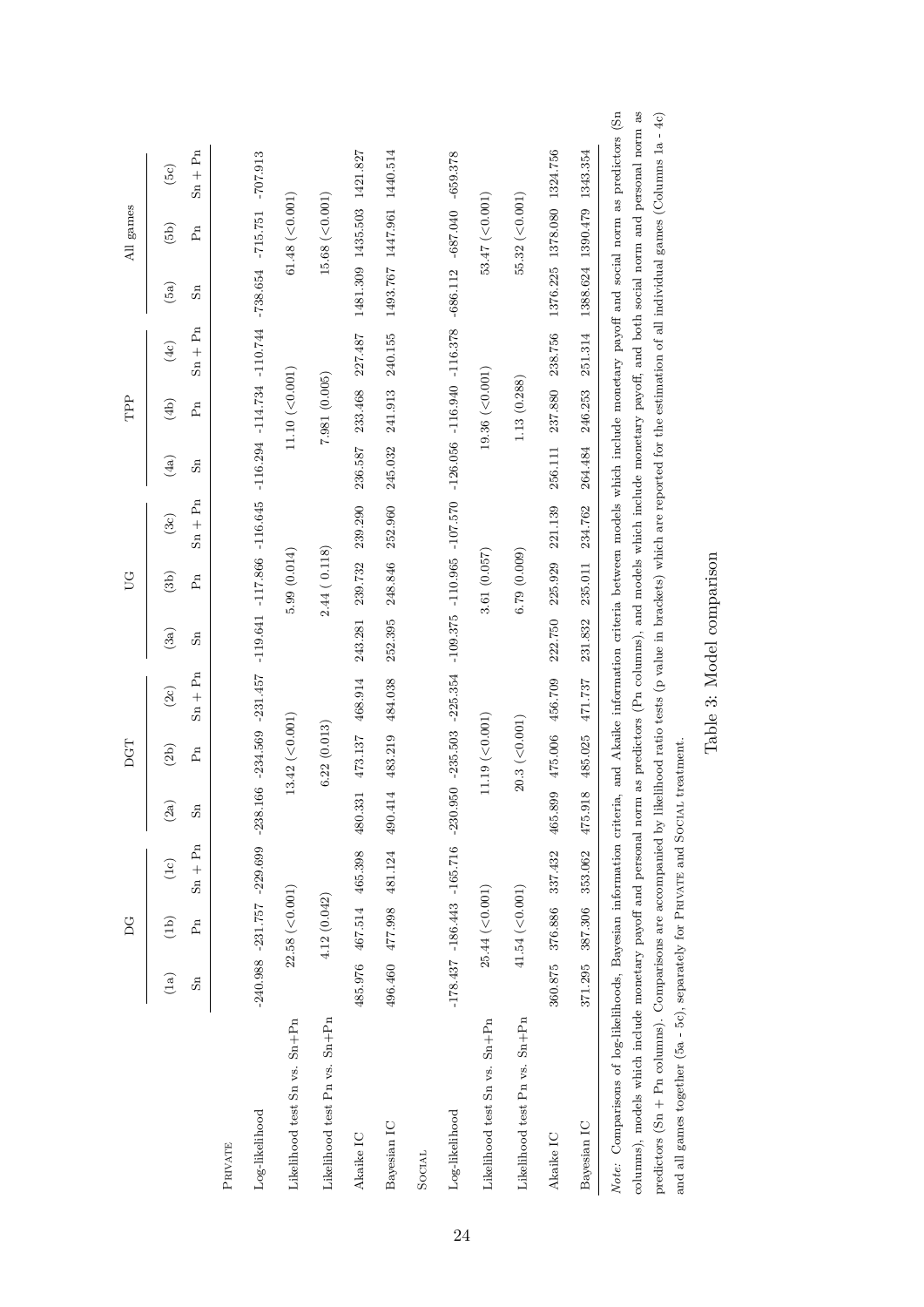the average across everyone's beliefs. Fourth, we show that the order in which the two norms were elicited does not influence our results.

**Consistency.** One could argue that our novel predictor, personal norms, is related to behavior due to a desire to act consistently. In particular, if people have a preference for consistency (see [Falk and Zimmermann,](#page-38-4) [2018\)](#page-38-4), they might want to behave in line with what they stated to be the personally most appropriate behavior in the online experiment. Our experiment was designed to minimize such concerns. During the online session, subjects answered to more than 80 items, including both personal and social norms, as well as the post-experimental questionnaire. After answering these questions, there was a time lag of approximately 4 weeks until the lab experiment. Hence, it is unlikely that subjects had a precise recollection of the specific answers given in the online session when making their decisions in the lab. Nevertheless, to remove any further concerns, we asked subjects at the end of the lab experiment how well they remembered the online experiment on a scale from 1 (not at all) to 7 (extremely well). We observe strong heterogeneity of reported recollection (mean answer  $= 4.04$ ,  $sd = 1.69$ ). We test whether the predictive value of personal norms stays robust when removing those who have a good recollection of the online experiment. To this end, we re-estimate our utility framework without subjects who claimed they had a good recollection (answers 6 or 7 on the Likert scale; see Table [A3](#page-46-0) in Appendix [A.4](#page-45-2)). Here, we pool the PRIVATE and SOCIAL treatment together for reasons of statistical power.<sup>27</sup> Furthermore, we also take a more extreme approach, and keep only those who reported having trouble remembering the online experiment (answers below the midpoint of the Likert scale). As this strongly reduces the sample size, we only estimate our framework using the entire dataset. Our results remain robust in all regressions.

**Most preferred action.** Another potential concern is that, instead of answering according to their personal norms, subjects simply stated their preferences. Although we made a clear conceptual distinction that is rooted in the literature between one's preferences and personal norms (see Section [2\)](#page-9-0), one might still argue that subjects do not actually care about their personal norms and may have answered according to what maximizes their utility function, leading to a spurious relation between our measure of personal norms and behavior. We address this concern through several design features and robustness checks. Our elicitation method is

 $27$ Note that the coefficients estimating the relation between personal norms and behavior do not differ between PRIVATE and SOCIAL treatment (see Table [2](#page-23-0)).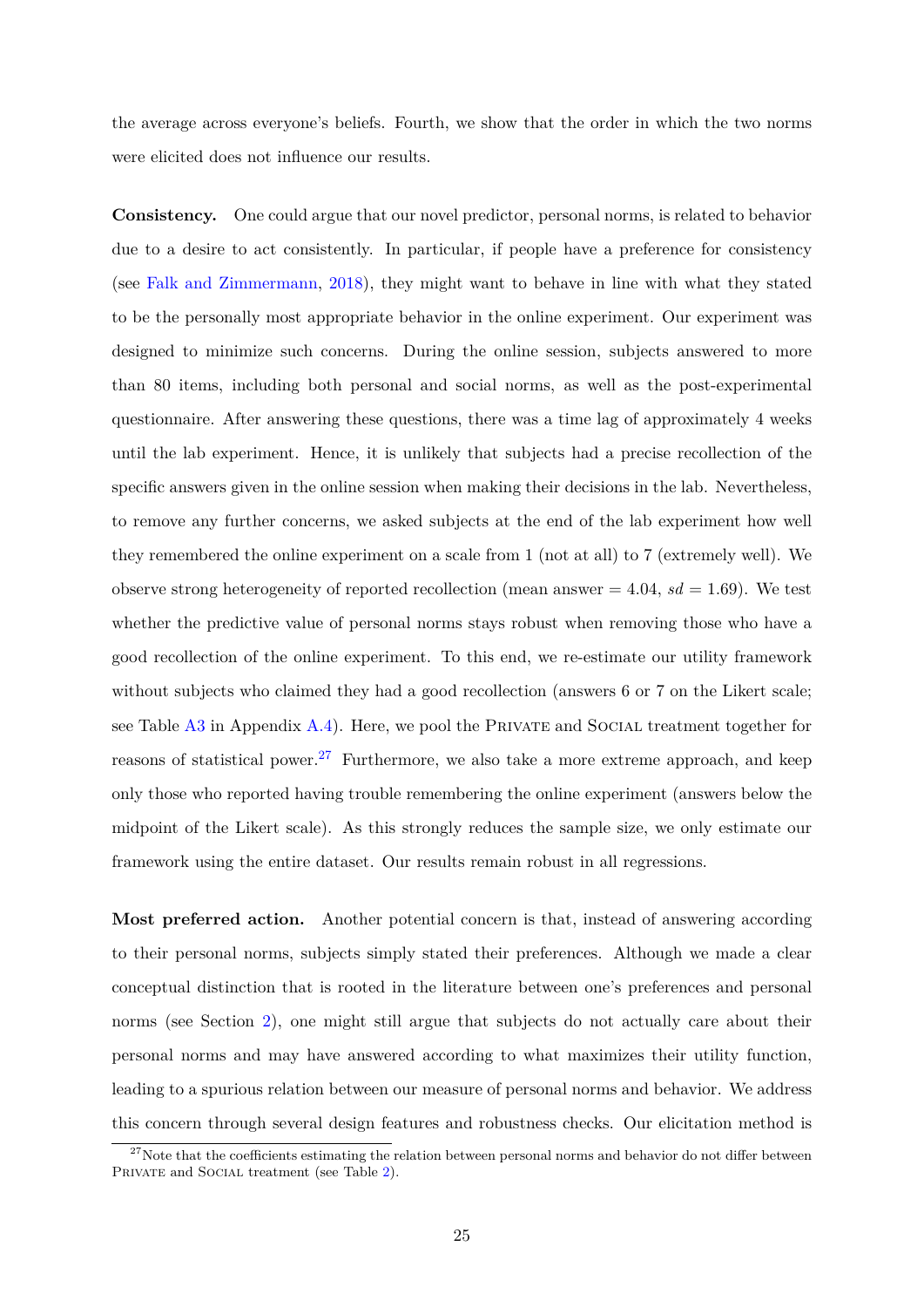constructed to clearly follow the definition of personal norms and mitigate these concerns. Subjects rated the actions according to what they personally consider to be *correct* or *moral* behavior and not according to what they *want* or *prefer* to do. Moreover, they were rating the actions of hypothetical other individuals and were not informed that they would face these decisions in the lab. Nevertheless, as we cannot completely rule out this concern *a priori*, we turn to our dataset.

First, we look at our results from the main analysis. According to the alternative explanation, the personally most preferred action should also be the one that subjects chose in the lab. This would leave little scope for social norms and monetary payoff to bear weight in our analysis. However, both these predictors are robust and sizeable across our regressions. Furthermore, both predictors increase the predictive fit of our models, showing that they contribute together with personal norms to explaining behavior.<sup>28</sup>

Second, we directly check to what extent this alternative explanation is borne out by our data. While subjects should have always chosen the personally most appropriate action if they had rated actions according to their preferences, this actually happened in 52% of cases (similarly, in 47% of cases the action with the highest social appropriateness rating was chosen). Assuming some error, subjects could have chosen the action with the second or even the third highest personal appropriateness rating; however, we observe that they often opted for actions that ranked even lower, i.e., those that were supposedly among the least preferred. In particular, the actions ranked as fourth, fifth, and sixth were *each* chosen in  $10\%$  of cases.<sup>29</sup> Moreover, we re-estimate our utility framework by progressively excluding the actions with the highest, second highest, and third highest personal appropriateness rating from our dataset (see Table  $A4$  in Appendix  $A.4$ ). To maintain sufficient power, we join PRIVATE and SOCIAL together when excluding the action with the highest personal appropriateness rating, and pool the entire sample across games when excluding further actions. Personal norms remain a significant predictor across all degrees of exclusion.

<sup>28</sup>For each game, both in Private and Social, adding monetary payoff to a model with personal and social norms increases the predictive fit according to BIC and AIC, and significantly so according to the Log-likelihood ratio test. Likewise, adding social (personal) norms to a model with personal (social) norms and payoff also increases the predictive fit (see Result [4\)](#page-24-1).

 $29$ To calculate the proportion of *x* ranked choice, we take into account decisions where subjects can choose rank *x*, i.e., cases in which there are at least *x* available ranks. We also employ an alternative check and look at the proportion of cases where subjects choose between differently ranked actions and decide for one which is strictly in the lower half (e.g., if there are 5 ranks then only 4th and 5th ranks correspond to the lower half). Again, we find strong evidence that subjects often go for lower ranked actions, as they choose an action from the lower half of ranks in 23% of cases.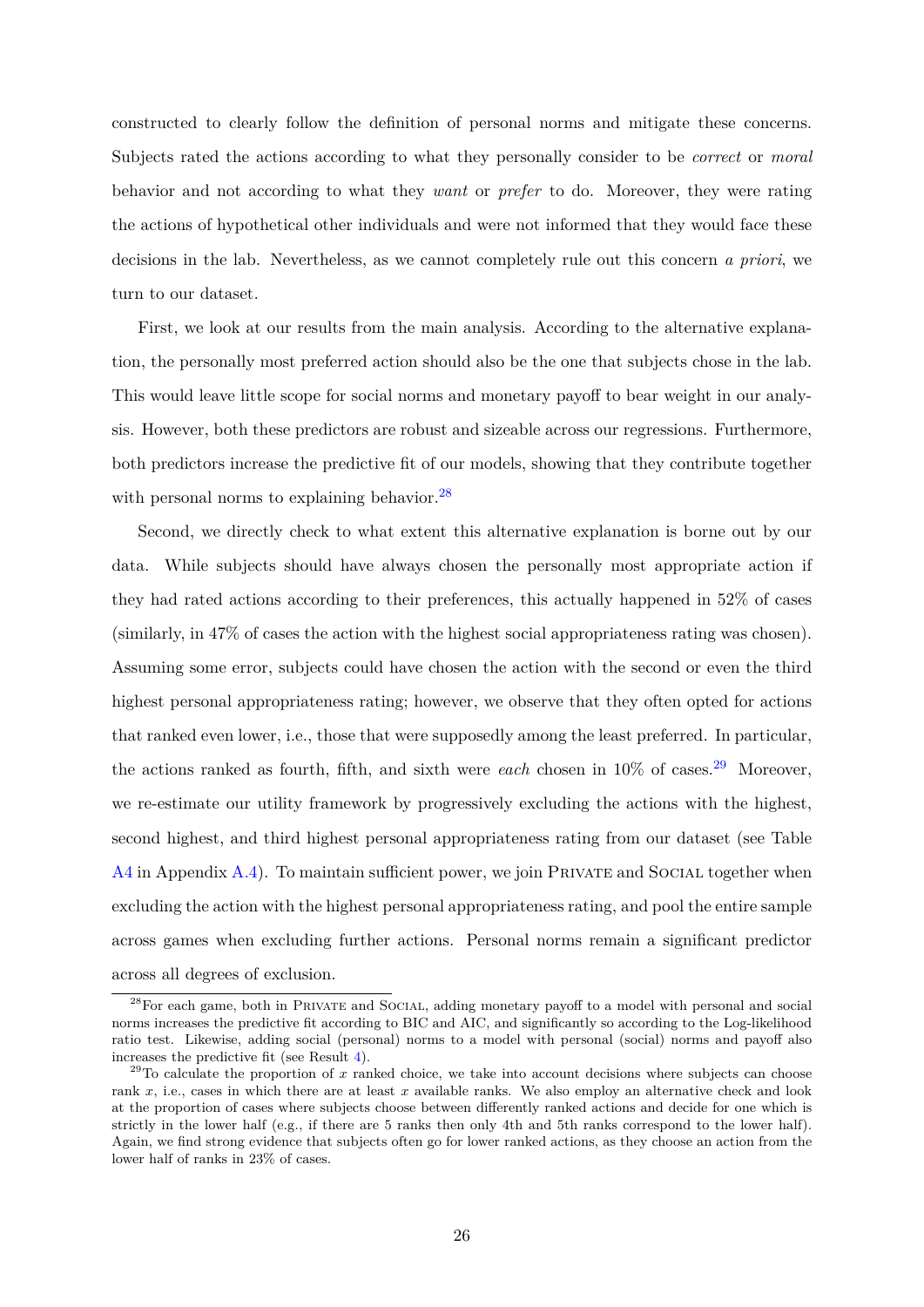Third, we check whether the personal norms ratings themselves are in line with the alternative explanation. If subjects care only about monetary payoffs and social norms, then the utility-maximizing action should always fall within the interval of the most profitable action and the action with the highest social appropriateness (see Appendix [A.4](#page-45-2) for more details). Yet, we observe that across our four games, the action with the highest personal appropriateness is strictly outside of that interval in  $13\%$  of cases.<sup>30</sup> We take this sample and re-estimate our utility framework. We find that personal norms remain a significant predictor, comparable in size with the values of our main regressions (see Table  $\overline{A_5}$  in Appendix  $\overline{A_4}$ ). Taken together, our robustness results are inconsistent with the alternative explanation.

**Average social norm rating.** As we argued in the utility framework, we believe that a person will act upon her belief about the social norm, rather than upon the commonly recognized social norm (which she might fail to guess). Indeed, our dataset was conceived to obtain individual values for both the personal and social norms, allowing us to contrast the two. One might still argue, however, in favor of using the commonly held social norm. For example, since the social norm, and hence its correct guess, depends on the beliefs of others, it is possible that the inherent uncertainty might cause some to fail in their guess, although they actually also possess a good understanding of what is socially appropriate. Here, we take a different approach and — in line with [Krupka and Weber](#page-40-0)  $(2013)$  $(2013)$  — assume that people care about the commonly recognized social norm, which we calculate as the mean of all individual social appropriateness ratings (see also, e.g., [Gächter et al.,](#page-39-2) [2013;](#page-39-2) [Kimbrough and Vostroknutov](#page-40-6), [2016](#page-40-6)). We repeat our complete regression analyses in Appendix [A.4](#page-45-2). All our results remain unaffected.

**Order effect.** As our experiment required the elicitation of both personal and social norms at the individual level, one might be concerned that our estimates are affected by the order of the norm elicitation, especially in the case of self-reported personal norms. To account for this potential concern, first, we randomized the norm elicitation order at the individual level. Second, we use the randomization to test whether the predictive value of a particular norm remains robust conditioning on the order (see Tables [A10](#page-53-0) and [A11](#page-54-0) in Appendix [A.4\)](#page-45-2). As this check decreases our sample size by half, we join the two treatments together. Both personal and

 $30$ The percentage ranges from 10.9% in the TPP to 20.5% in the UG. Also in the additional games (see Section [4.4\)](#page-29-0), the action with the highest personal appropriateness is frequently strictly outside of the interval reaching from the most profitable action to the action with the highest social appropriateness. Across the seven additional games this happens between 10.4% to 50.75% of the times.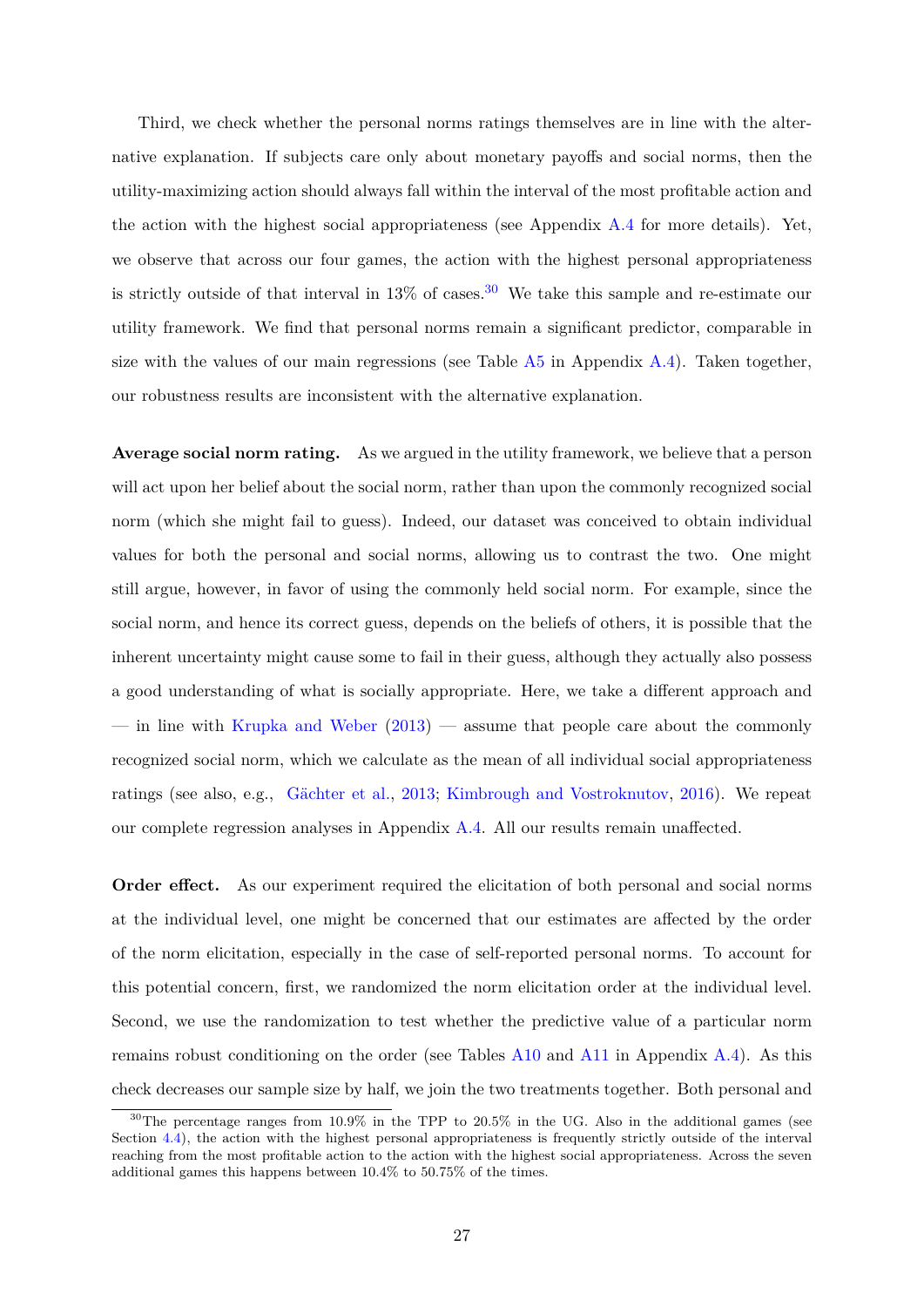social norms remain strongly predictive when the personal norm was elicited first (and subjects were still unaware of the second norm elicitation), and when it was elicited second.<sup>31</sup> Finally, we *directly* test whether the estimated norm coefficients in our regression analyses were affected by the order. To do so, we re-estimate our utility framework (both in Private and Social) while interacting the variables for the two norms with a dummy variable for the elicitation order (see Tables [A12](#page-54-1) and [A13](#page-55-0) in Appendix [A.4\)](#page-45-2). We find no significant interaction between the two norms and the order in any of the regressions. Altogether, our reported results stay robust.

#### <span id="page-29-0"></span>**4.4 Further evidence on personal and social norms**

In this section, we report evidence from an additional lab experiment in which we test the following two questions with a different set of subjects  $(n = 160)$ . First, while we have shown that our main results are robust, it would be reassuring for the empirical value of personal norms (as well as for our elicitation method) to show that the patterns of the two norms and in particular their relation are a robust finding. To investigate this, we elicit social and personal norms for our four games from a different sample, and compare them to the ones we obtained in our main sample. Second, it is unclear at this point whether the heterogeneity between personal and social norms only applies to our four games, or it also extends to other economic contexts. If so, this would give strong support for a broad applicability of our findings. Hence, we elicit the two norms for seven additional games and ten vignettes representing real-life economic situations. For more information about the procedure of these experiments, see Appendix [A.5](#page-56-0).

**Replication.** First, we examine the results for our four main games. The appropriateness ratings for social and personal norms again display strong and significant correlations, similar to those of our main sample. Correlation coefficients for this and the main sample are 0*.*72 and 0*.*72 in DG, 0*.*58 and 0*.*65 in DGT, 0*.*68 and 0*.*74 in UG, and 0*.*68 and 0*.*76 in TPP (*p <* 0*.*001 for each correlation in the new sample, Pearson product-moment correlation). Turning to the patterns of heterogeneity, we observe that the proportions of non-zero differences between the individual-level appropriateness ratings for personal and social norms are again large, and are rather similar to the main sample. The difference for this and the main sample is non-zero in

 $31\text{As}$  the estimates of the social norms coefficient depend on the treatment (see Result [3\)](#page-22-1), we also inspect them by repeating the robustness check for Private and Social separately. Since this strongly reduces our sample size, we repeat the regressions only for the pooled dataset. We find that regardless of the treatment or order, social norm coefficient is always significant (*p <* 0*.*027 for the social norm coefficient in each of the four regressions).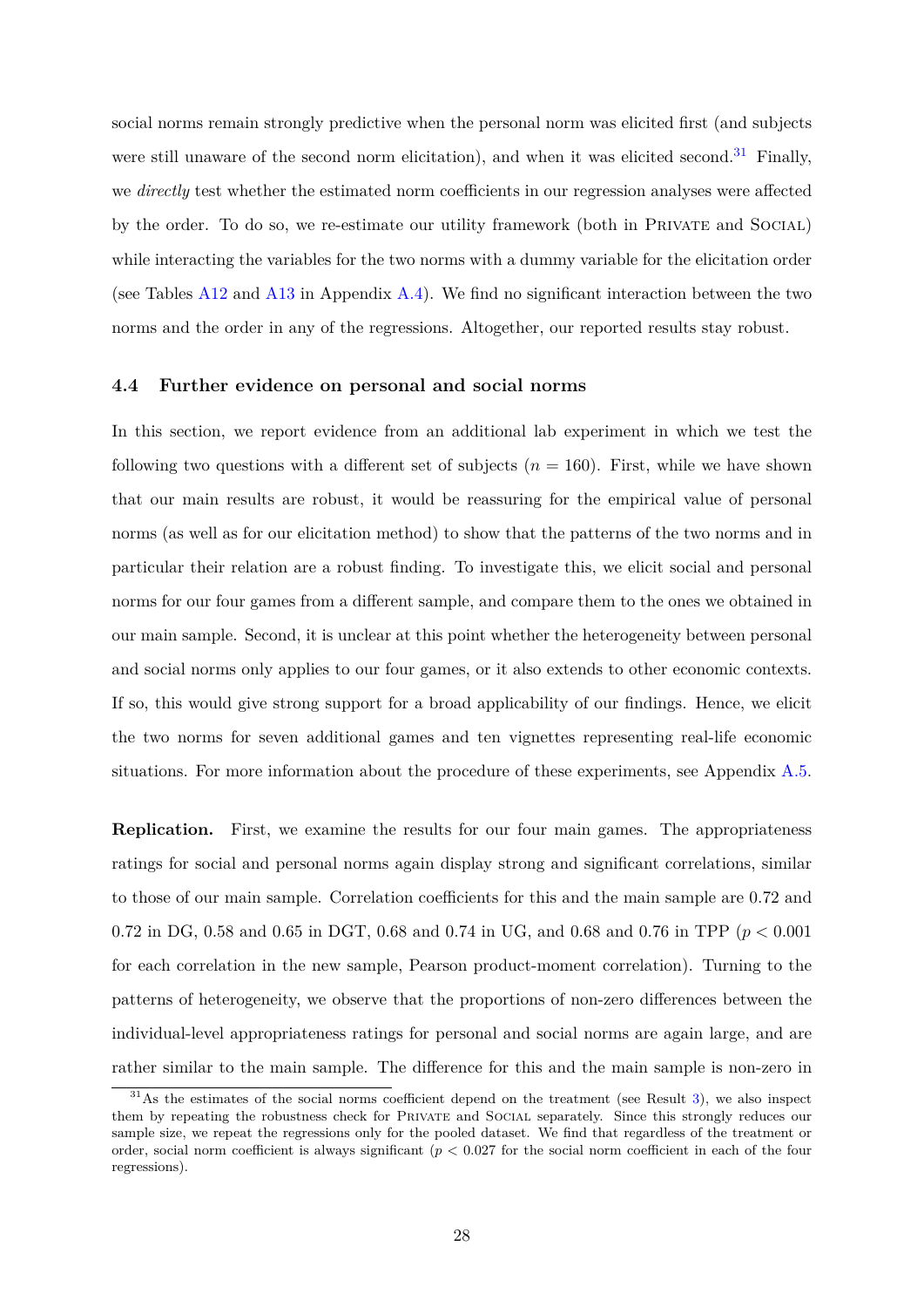53*.*75% and 49*.*89% of cases in DG, 60*.*28% and 55*.*64% in DGT, 50*.*99% and 49*.*67% in UG, and 54*.*61% and 47*.*56% in TPP. Again, all proportions in the new sample are significantly different from 0 (the 99% asymptotic binomial confidence interval does not contain 0 in any comparison).<sup>32</sup> Finally, we check whether the distribution of personal and social norm ratings for each action in the four games differs across the two samples. For a total of 80 tests, we find that the two distributions differ only in a single case, revealing a very consistent pattern for both normative perceptions.<sup>33</sup> Overall, we observe a high level of consistency with the results from our main sample.

**Result 5** *The distribution of personal and social norm ratings as well as their relation stay consistent in a replication with a different set of subjects.*

**Additional games.** We elicited personal and social norms in seven additional games: lying (die-roll) game, trust game, public-goods game, charitable giving game, charitable giving game with entitlement, dictator game with entitlement and ultimatum game with computer first move. Some of these games study important realms of economic behavior, not captured by our four games, such as lying (see [Fischbacher and Föllmi-Heusi,](#page-39-12) [2013\)](#page-39-12), trustworthiness (see [Berg](#page-36-11) [et al.,](#page-36-11) [1995](#page-36-11)), or cooperation (see [Ledyard](#page-40-12), [1995](#page-40-12)), while others are variants of our four games in which we introduce new motives with variations which are widely used in the literature, such as entitlement over the endowment (see [Cherry et al.](#page-37-9), [2002](#page-37-9)), playing with a charity (see [Eckel and Grossman](#page-38-11), [1996\)](#page-38-11), or eliminating intentions by randomly determining the first mover's choice (see [Falk et al.,](#page-38-12) [2008](#page-38-12)). In addition to these seven games, we also elicited personal and social norms in ten vignettes capturing real-life situations. These vignettes represent common economic interactions that people encounter in everyday life or at a workplace. For example, "a colleague working from home claims to have worked for more hours than she actually did", "your neighbor pays a painter under the table and thus pays no taxes", or "an employee of a firm calls in sick to prolong his holiday". A full description of the games and the list of all vignettes can be found in Appendix [A.5](#page-56-0).

 $32\text{We also compare the proportions by running a probit regression for each game with clustered standard.}$ errors at the individual level. The dependent variable is a dummy for whether the two ratings differ for a given action. As the independent variable, we use a dummy for whether the observation comes from the main or the new sample. We find that the difference is insignificant in DG, DGT, and UG (*p >* 0*.*206 for each comparison), and significant only in TPP  $(p = 0.047)$ .

<sup>&</sup>lt;sup>33</sup>We run Chi-squared tests with Monte Carlo-simulated p-values over 10.000 replications, and use the Bonferroni-Holm correction to account for multiple hypotheses testing at the game level for personal and social norms separately.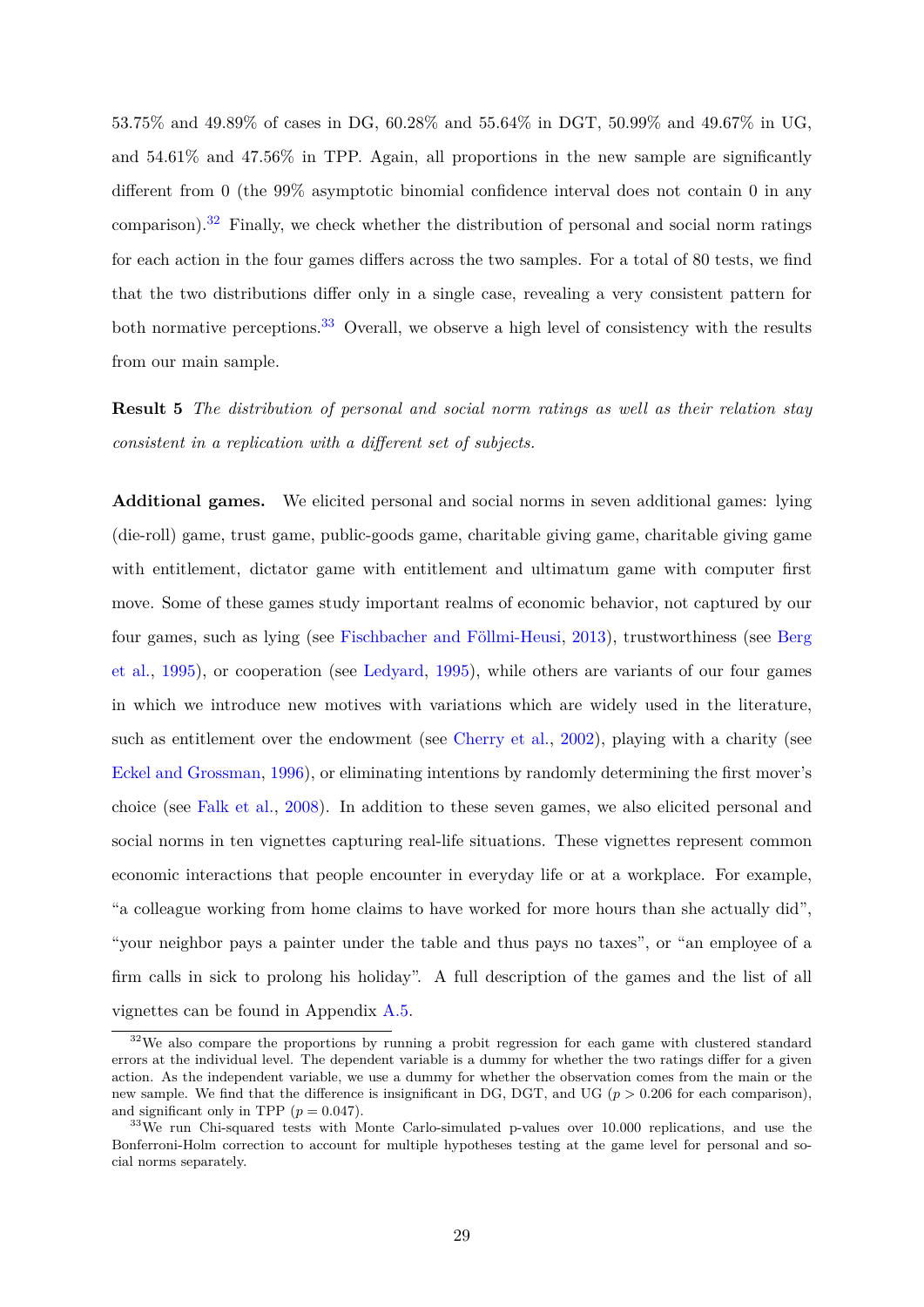<span id="page-31-0"></span>

Figure 2: Individual difference between appropriateness ratings of social and personal norms in additional games.

*Note:* The difference is calculated by subtracting an individual's personal appropriateness rating from her social appropriateness rating. The proportion of each difference is displayed for each action in a given game. The following games are displayed: (a) charitable giving game, (b) lying game, (c) ultimatum game with computer first move, (d) dictator game with entitlement, (e) trust game, (f) charitable giving game with entitlement, (g) public-goods game, and (h) 10 different vignettes.

Figure [2](#page-31-0) depicts the differences in social and personal appropriateness ratings for the additional games and vignettes. The correlation between the two ratings is highest in the public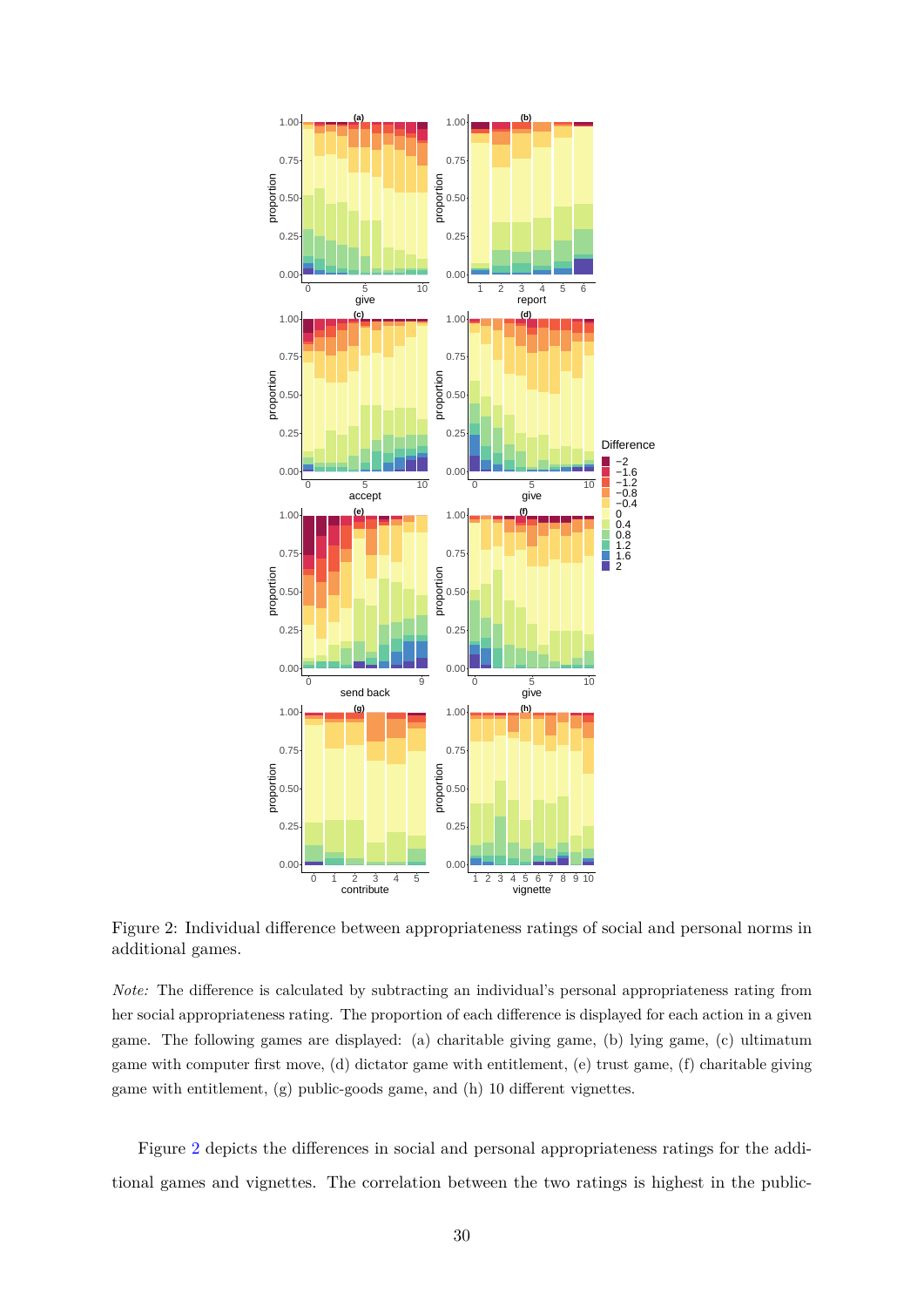goods game (0*.*75) and lowest in the trust game (0*.*13). It takes the value of 0*.*53 in the dictator game with entitlement, 0*.*53 in the charitable giving game, 0*.*54 in the charitable giving game with entitlement, 0*.*56 in the ultimatum game with computer first move, and 0*.*65 in the lying game  $(p = 0.004$  for the trust game,  $p < 0.001$  for all other games; Pearson product-moment correlation). For the vignettes, we observe an overall correlation of 0.51 ( $p < 0.001$ ), ranging from 0.1 to 0.59 for individual vignettes ( $p < 0.013$  for 5 out of 10 vignettes,  $p > 0.162$  for the remaining 5 vignettes). The proportion of non-zero differences between the two norms is again substantial in each game. In line with the findings above, it is the lowest in the public-goods game (47*.*87%) and the highest in the trust game (76*.*74%). In the other games, the proportion of non-zero differences is always higher then 50%. It takes the value of 50*.*25% in the lying game, 58*.*62% in the ultimatum game with computer first move, 60*.*35% in the charitable giving game, 61*.*41% in the charitable giving game with entitlement, and 62*.*42% in the dictator game with entitlement. Turning to the the vignettes, the proportion of non-zero differences ranges from 44*.*68% to 70*.*21% across the individual vignettes. All reported proportions are significantly different than 0 (the 99% asymptotic binomial confidence interval does not contain 0 in any comparison for both the games and the vignettes).

Overall, these data show that the presence of heterogeneity between personal and social norms is common to a wide array of economics interactions. Together with our main findings, this supports personal norms as a relevant predictor of behavior across a wide range of economic contexts.

**Result 6** *There is substantial individual heterogeneity between personal and social norms across seven additional games and ten vignettes describing real-life economic situations.*

## **5 Discussion and conclusion**

In this study, we propose that people, in addition to caring about social norms and their monetary payoff, also care about personal norms. We offer a simple utility framework that captures these relations and design a novel two-part experiment to estimate it.

We establish that personal and social norms are related, but that there is substantial heterogeneity between the two at the individual level. We then estimate our framework and show robust evidence that personal norms — while taking social norms and monetary payoff into account — are strong predictors of economic behavior across four different economic games,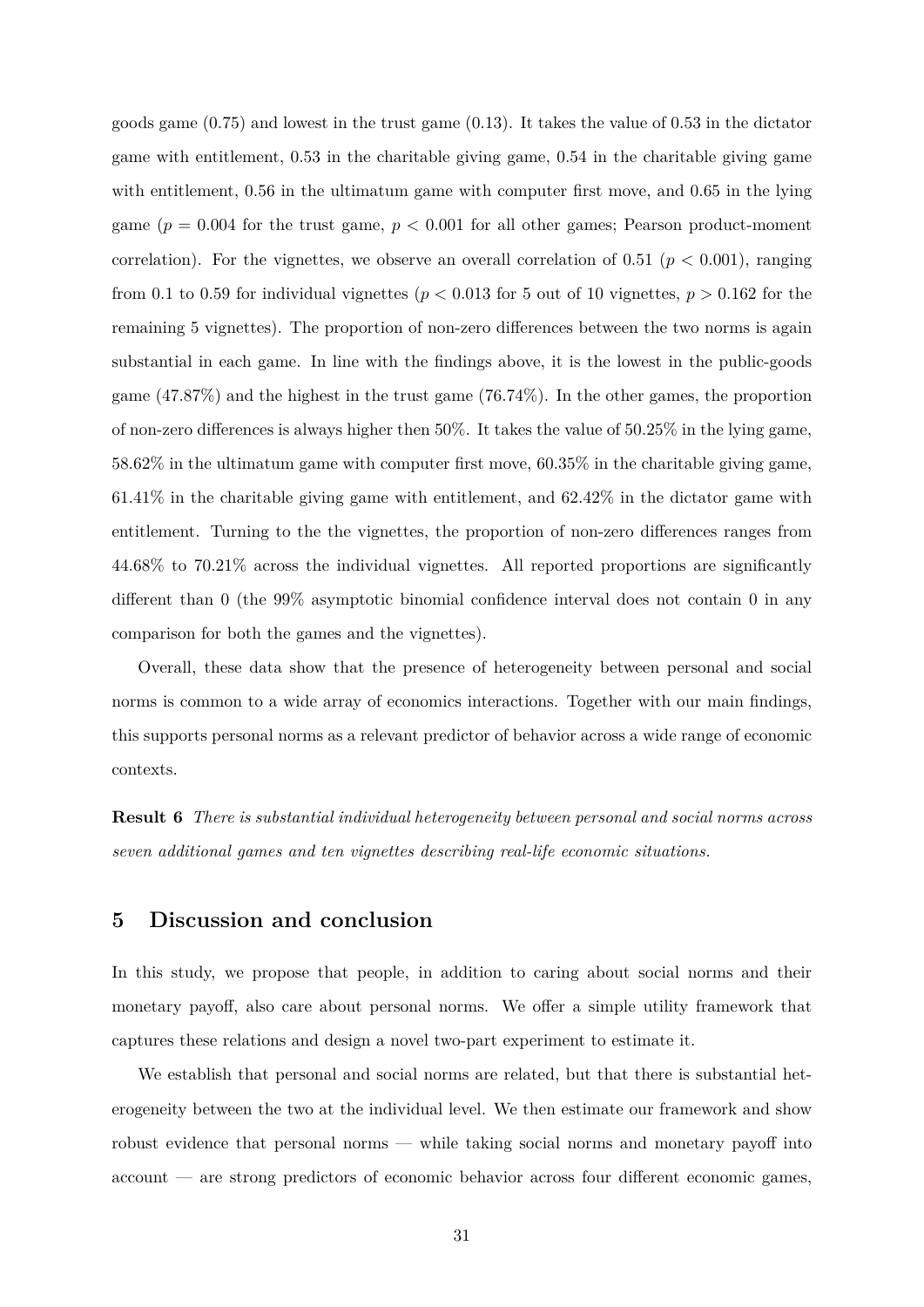both in a PRIVATE treatment where decisions are anonymous and in a SOCIAL treatment where social image concerns are made salient. In line with our predictions, the increase in social image concerns on average strengthens the relation between social norms and behavior; however, this does not come at the expense of personal norms. We show that our two-norms framework has higher predictive power in contrast to a framework where people only care about the social norm (see, e.g., [Krupka and Weber](#page-40-0), [2013](#page-40-0)) or the personal norm. Finally, we successfully replicate our findings regarding the relation and the heterogeneity between the two norms for our main games, and show that this heterogeneity exists also across seven additional games and a battery of vignettes that capture economic situations in everyday life and at a workplace.

The findings we present in this study offer strong evidence on the relevance of personal norms for economic behavior. They show that personal norms are powerful predictors of behavior in economic settings, and they support them as a key motive of economic decision-making. Given that we observe that personal norms are distinct from social norms across a large variety of games and vignettes, the implications of these findings are likely to extend to a wide array of realworld economic decisions, especially so as these are often embedded in complex environments that provide a great scope for different normative judgements to arise.

While our findings highlight the relevance of personal norms, it is important to stress that we do not belittle the role played by social norms. On the contrary, our results take both norms into account and provide insights on how the two norms interact and how they relate to behavior. In line with the existing literature, we find that social norms play an important role; however, the estimations of our framework with both norms have higher predictive power in contrast to frameworks that take only one of the two norms into account, showing that personal norms complement social norms in predicting behavior. In the few cases in which the two-norm model does not outperform the others, interestingly, it is mostly the framework with only personal norms that prevails.

Apart from offering support to our utility framework, the findings from the model comparison imply that by ignoring personal norms and focusing only on social norms we are worse off in forecasting how people will behave in economic settings. This can have important implications for policy-makers. If people's behavior is co-determined by personal and social norms, an intervention targeting only social norms might lack effectiveness or even fail completely. This connects directly to the reasoning of [Bicchieri and Dimant](#page-36-12) ([2019](#page-36-12)), who argue that when trying to change norms — especially those with a long history of failed interventions (e.g., child marriage)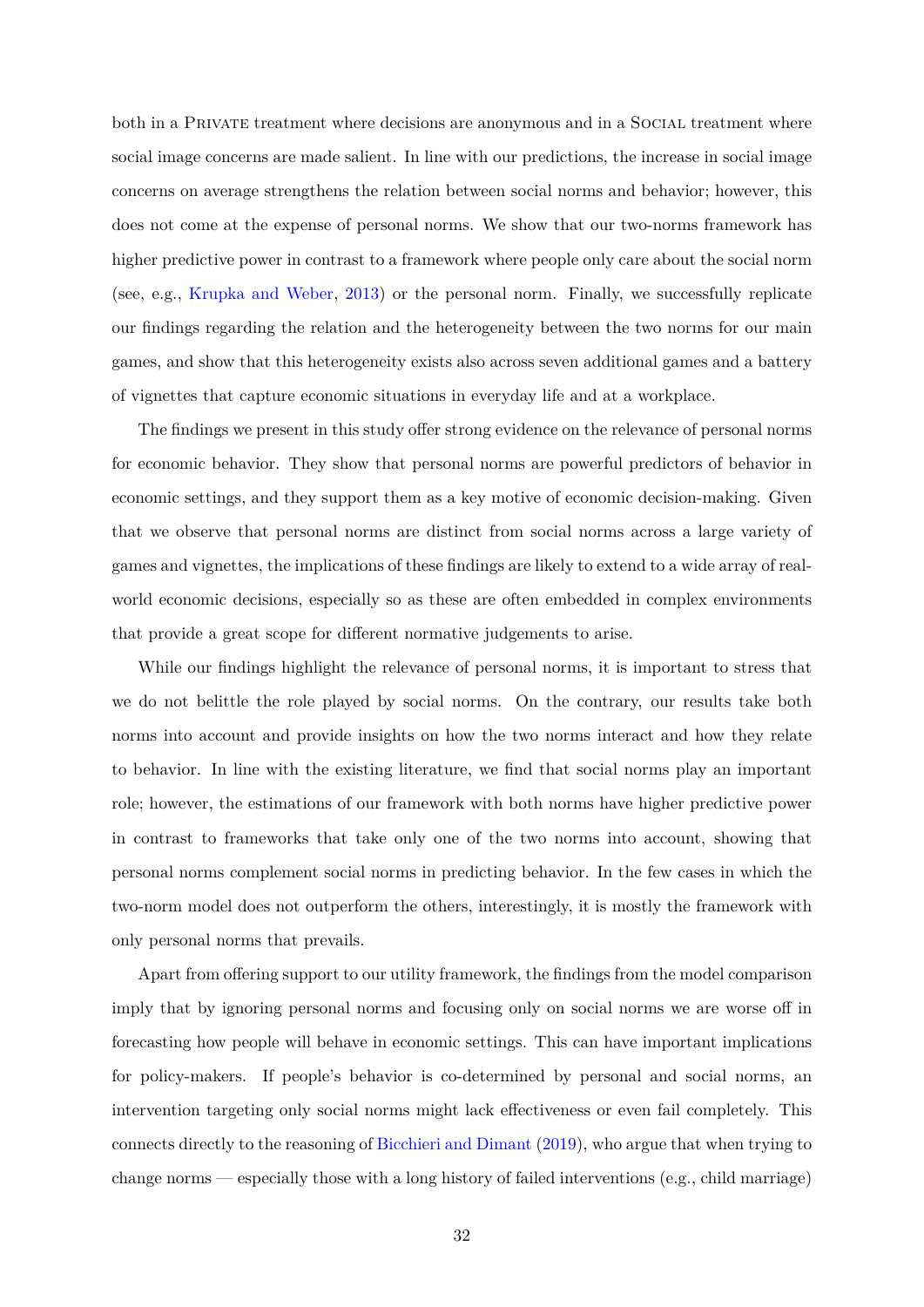— knowing the behavioral driver is crucial, otherwise the intervention might easily fail. For example, if the behavior is driven by personal normative beliefs, then targeting social normative beliefs will not yield the desired result. Similar challenges are also shared by companies when trying to promote desired behavior. Relying on employees to follow social norms in line with the company's organizational values might not be as effective if people are driven by their personal norms. Furthermore, as the misalignment of social and personal norms was found to be related to employee dissatisfaction [\(Burks and Krupka](#page-37-4), [2012\)](#page-37-4), promoting norms which diverge from employee's personal norms might even cause further frictions. Our findings provide evidence for the existence of dangerous pitfalls when designing normative interventions or shaping desired behavior within organizations, and they underscore the importance of understanding personal norms in these situations.

Besides from offering evidence that both types of norms shape behavior, we also shed light on how they interact and how the focus can be shifted to a particular norm. Our findings from the Social treatment indicate that increasing social image concerns enhances the importance of social norms for behavior. This supports our conjecture that situational factors can make a particular norm salient (see [Bicchieri,](#page-36-2) [2005;](#page-36-2) [Berkowitz and Daniels](#page-36-9), [1964;](#page-36-9) [Schwartz and Fleish](#page-41-3)[man,](#page-41-3) [1978](#page-41-3); [Rutkowski et al.,](#page-41-9) [1983;](#page-41-9) [Cialdini et al.](#page-37-0), [1991](#page-37-0)). While we cannot dismiss the possibility that stronger manipulations might decrease the influence of personal norms, the findings from our Social treatment suggest that personal norms are rather robust (see [Bicchieri,](#page-36-10) [2010\)](#page-36-10), and "overriding" this motive is far from trivial.

Taken as a whole, our results imply that future research should consider personal norms when investigating normative prescriptions and their effect on economic behavior. This opens up important new questions, such as how personal norms develop over time and what leads to incongruences with social norms. As we have shown that personal norms' relation to behavior is robust, it would be highly beneficial — from both a theoretical and a practical perspective — to understand whether and how we can shape them in the long run.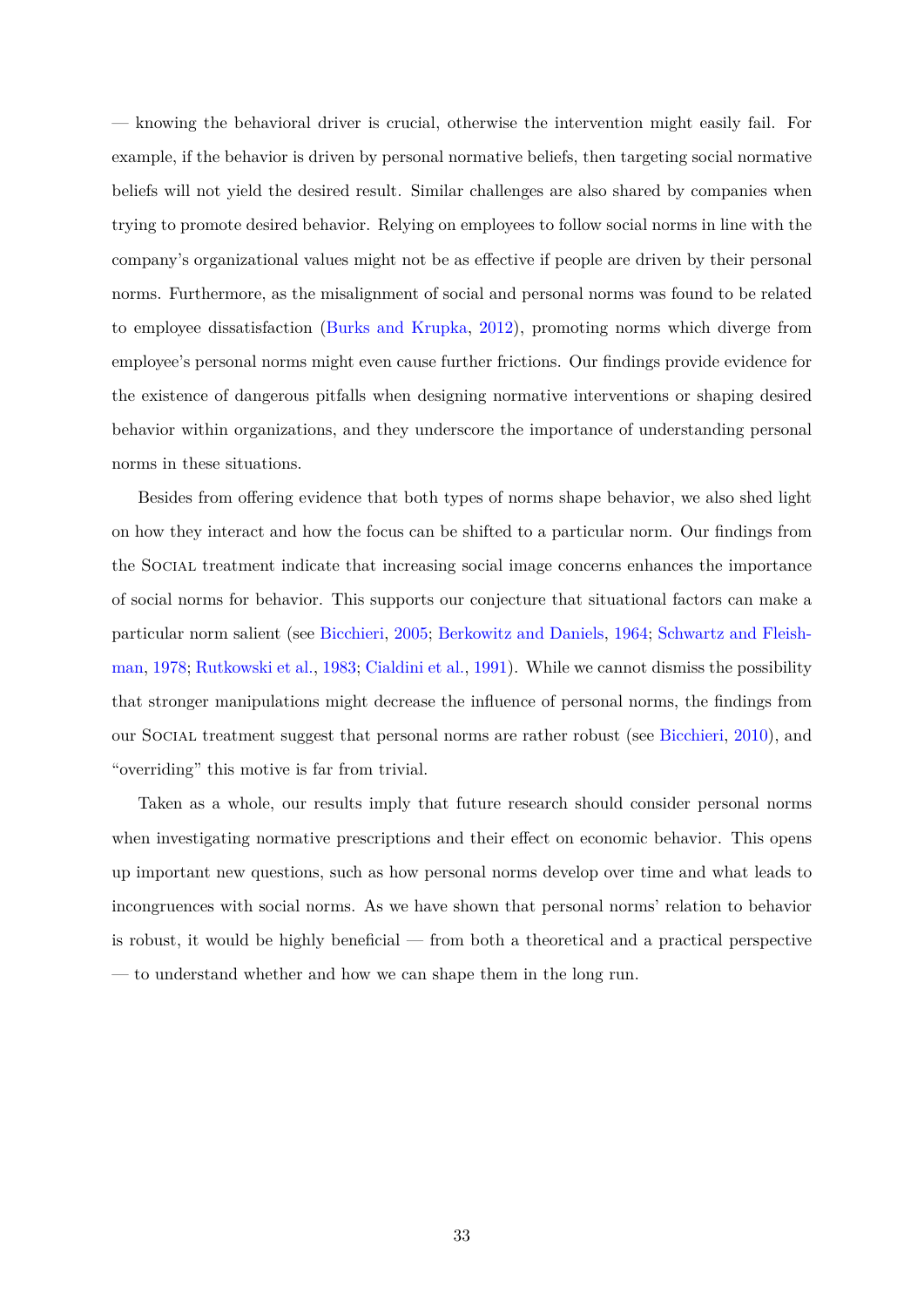## **References**

- <span id="page-35-1"></span>Abeler, J., D. Nosenzo, and C. Raymond (2019). Preferences for truth-telling. *Econometrica 87* (4), 1115–1153.
- <span id="page-35-5"></span>Adena, M. and S. Huck (2020). Online fundraising, self-image, and the long-term impact of ask avoidance. *Management Science 66* (2), 722–743.
- <span id="page-35-3"></span>Agerström, J., R. Carlsson, L. Nicklasson, and L. Guntell (2016). Using descriptive social norms to increase charitable giving: The power of local norms. *Journal of Economic Psychology 52*, 147–153.
- <span id="page-35-11"></span>Ai, C. and E. C. Norton (2003). Interaction terms in logit and probit models. *Economics Letters 80* (1), 123–129.
- <span id="page-35-2"></span>Akerlof, G. A. (1980). A theory of social custom, of which unemployment may be one consequence. *The Quarterly Journal of Economics 94* (4), 749–775.
- <span id="page-35-4"></span>Alempaki, D., G. Doğan, and Y. Yang (2021). Lying in a foreign language? *Journal of Economic Behavior & Organization 185*, 946–961.
- <span id="page-35-7"></span>Alpizar, F., F. Carlsson, and O. Johansson-Stenman (2008). Anonymity, reciprocity, and conformity: Evidence from voluntary contributions to a national park in costa rica. *Journal of Public Economics 92* (5-6), 1047–1060.
- <span id="page-35-0"></span>Andreoni, J. and B. D. Bernheim (2009). Social image and the 50–50 norm: A theoretical and experimental analysis of audience effects. *Econometrica 77* (5), 1607–1636.
- <span id="page-35-9"></span>Andreoni, J. and J. Miller (2002). Giving according to garp: An experimental test of the consistency of preferences for altruism. *Econometrica 70* (2), 737–753.
- <span id="page-35-6"></span>Andreoni, J. and R. Petrie (2004). Public goods experiments without confidentiality: A glimpse into fund-raising. *Journal of Public Economics 88* (7-8), 1605–1623.
- <span id="page-35-8"></span>Ariely, D., A. Bracha, and S. Meier (2009). Doing good or doing well? Image motivation and monetary incentives in behaving prosocially. *American Economic Review 99* (1), 544–55.
- <span id="page-35-10"></span>Balliet, D., C. Parks, and J. Joireman (2009). Social value orientation and cooperation in social dilemmas: A meta-analysis. *Group Processes & Intergroup Relations 12* (4), 533–547.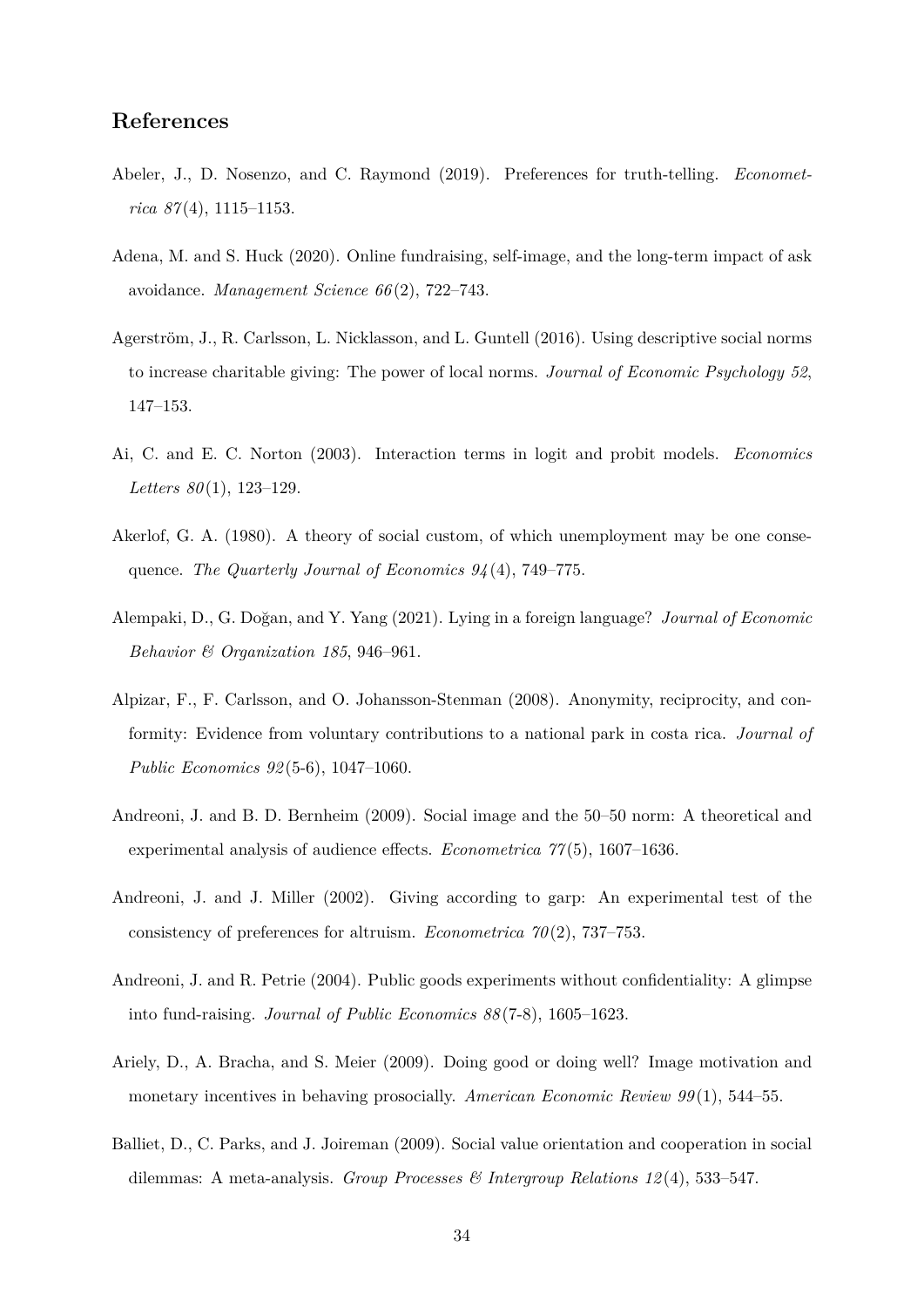- Banerjee, R. (2016). On the interpretation of bribery in a laboratory corruption game: Moral frames and social norms. *Experimental Economics 19* (1), 240–267.
- Barr, A., T. Lane, and D. Nosenzo (2018). On the social inappropriateness of discrimination. *Journal of Public Economics 164*, 153–164.
- Bartke, S., A. Friedl, F. Gelhaar, and L. Reh (2017). Social comparison nudges Guessing the norm increases charitable giving. *Economics Letters 152*, 73–75.
- Bašić, Z., A. Falk, and S. Quercia (2020). Self-image, social image, and prosocial behavior. *Mimeo*.
- Bénabou, R., A. Falk, and J. Tirole (2019). Narratives, imperatives, and moral persuasion. *NBER Working Paper*.
- Bénabou, R. and J. Tirole (2006). Incentives and prosocial behavior. *American Economic Review 96* (5), 1652–1678.
- Bénabou, R. and J. Tirole (2011). Identity, morals, and taboos: Beliefs as assets. *The Quarterly Journal of Economics 126* (2), 805–855.
- Berg, J., J. Dickhaut, and K. McCabe (1995). Trust, reciprocity, and social history. *Games and Economic Behavior 10* (1), 122–142.
- Berkowitz, L. and L. R. Daniels (1964). Affecting the salience of the social responsibility norm: Effects of past help on the response to dependency relationships. *The Journal of Abnormal and Social Psychology 68* (3), 275.
- Bicchieri, C. (2005). *The grammar of society: The nature and dynamics of social norms*. Cambridge University Press.
- Bicchieri, C. (2010). Norms, preferences, and conditional behavior. *Politics, Philosophy & Economics 9* (3), 297–313.
- Bicchieri, C. and E. Dimant (2019). Nudging with care: The risks and benefits of social information. *Public Choice*, 1–22.
- Bicchieri, C., E. Dimant, S. Gächter, and D. Nosenzo (2020). Observability, social proximity, and the erosion of norm compliance. *CESifo Working Paper, No. 8212* .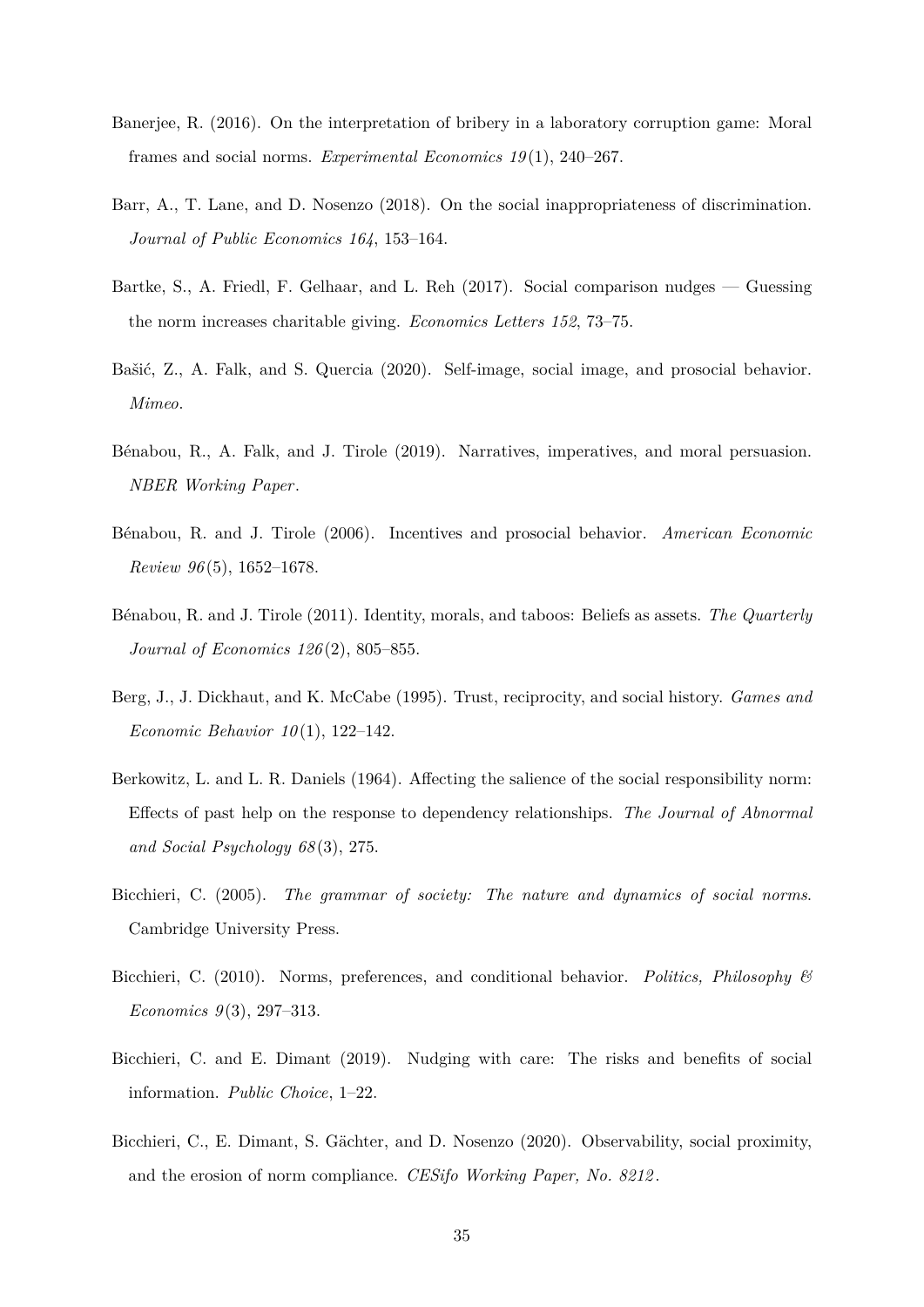- Bicchieri, C. and E. Xiao (2009). Do the right thing: But only if others do so. *Journal of Behavioral Decision Making 22* (2), 191–208.
- Bilancini, E., L. Boncinelli, V. Capraro, T. Celadin, and R. Di Paolo (2020). "Do the right thing" for whom? An experiment on ingroup favouritism, group assorting and moral suasion. *Judgment and Decision Making 15* (2), 182–193.
- <span id="page-37-0"></span>Bock, O., I. Baetge, and A. Nicklisch (2014). hroot: Hamburg registration and organization online tool. *European Economic Review 71*, 117–120.
- Boonmanunt, S., A. Kajackaite, and S. Meier (2020). Does poverty negate the impact of social norms on cheating? *Games and Economic Behavior 124*, 569–578.
- Burks, S. V. and E. L. Krupka (2012). A multimethod approach to identifying norms and normative expectations within a corporate hierarchy: Evidence from the financial services industry. *Management Science 58* (1), 203–217.
- Burnham, K. P., D. R. Anderson, and K. P. Huyvaert (2011). Aic model selection and multimodel inference in behavioral ecology: some background, observations, and comparisons. *Behavioral ecology and sociobiology 65* (1), 23–35.
- Bursztyn, L., A. L. González, and D. Yanagizawa-Drott (2020). Misperceived social norms: Women working outside the home in saudi arabia. *American Economic Review*.
- Cappelen, A. W., T. Halvorsen, E. Ø. Sørensen, and B. Tungodden (2017). Face-saving or fair-minded: What motivates moral behavior? *Journal of the European Economic Association 15* (3), 540–557.
- Capraro, V., G. Jagfeld, R. Klein, M. Mul, and I. Van De Pol (2019). Increasing altruistic and cooperative behaviour with simple moral nudges. *Scientific Reports 9* (1), 1–11.
- Cherry, T. L., P. Frykblom, and J. F. Shogren (2002). Hardnose the dictator. *American Economic Review 92* (4), 1218–1221.
- Cialdini, R. B., C. A. Kallgren, and R. R. Reno (1991). A focus theory of normative conduct: A theoretical refinement and reevaluation of the role of norms in human behavior. In *Advances in Experimental Social Psychology*, Volume 24, pp. 201–234. Elsevier.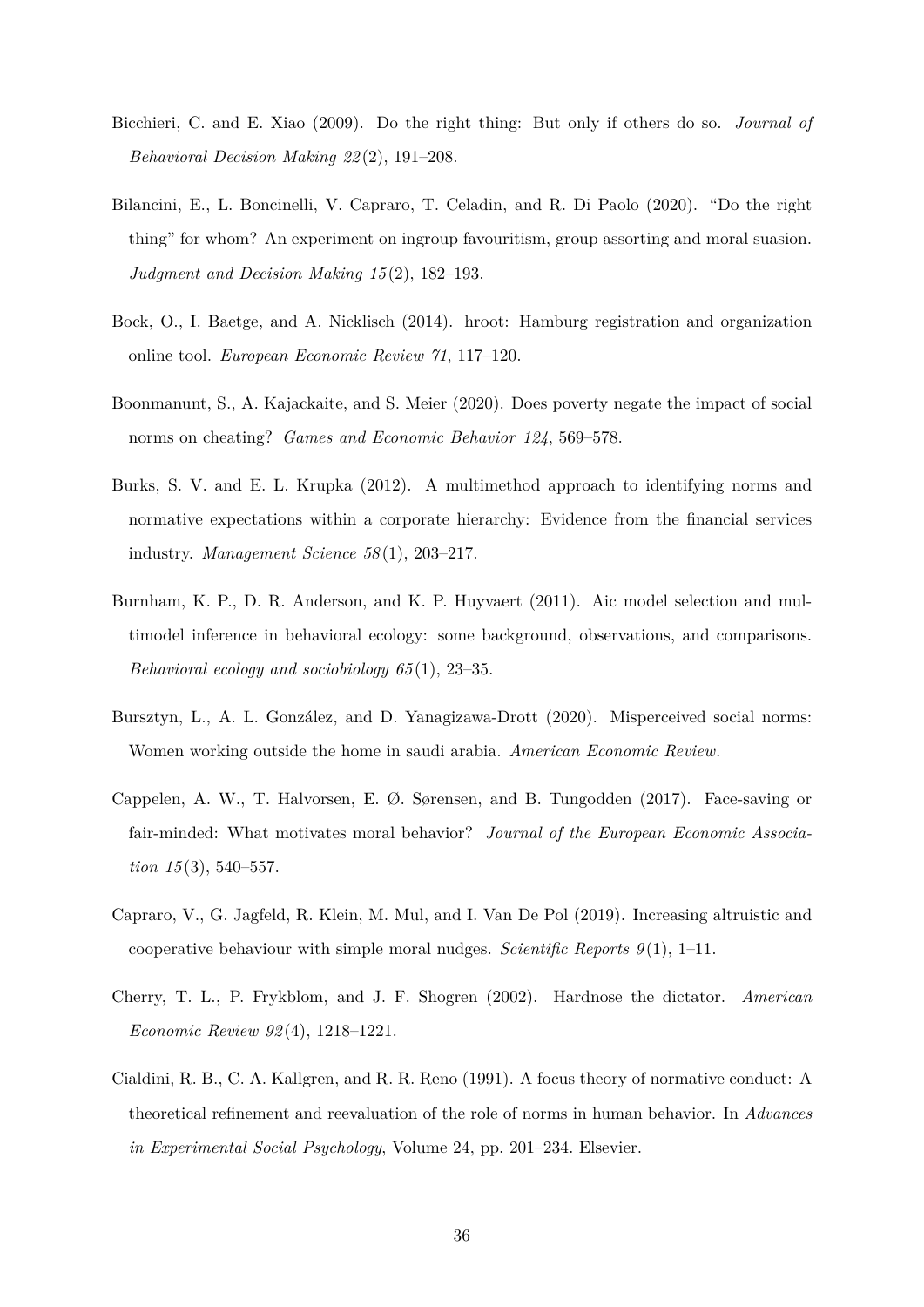- Cialdini, R. B., R. R. Reno, and C. A. Kallgren (1990). A focus theory of normative conduct: Recycling the concept of norms to reduce littering in public places. *Journal of Personality and Social Psychology 58* (6), 1015.
- Dana, J., R. A. Weber, and J. X. Kuang (2007). Exploiting moral wiggle room: Experiments demonstrating an illusory preference for fairness. *Economic Theory 33* (1), 67–80.
- Danilov, A. and D. Sliwka (2017). Can contracts signal social norms? experimental evidence. *Management Science 63* (2), 459–476.
- Eckel, C. C. and P. J. Grossman (1996). Altruism in anonymous dictator games. *Games and Economic Behavior 16* (2), 181–191.
- Elster, J. (1989). Social norms and economic theory. *Journal of Economic Perspectives 3* (4), 99–117.
- Erkut, H. (forthcoming). Social norms and preferences for generosity are domain dependent. *Games and Economic Behavior*.
- Ewers, M. and F. Zimmermann (2015). Image and misreporting. *Journal of the European Economic Association 13* (2), 363–380.
- Falk, A. (2021). Facing yourself–a note on self-image. *Journal of Economic Behavior & Organization 186*, 724–734.
- Falk, A., E. Fehr, and U. Fischbacher (2008). Testing theories of fairness Intentions matter. *Games and Economic Behavior 62* (1), 287–303.
- Falk, A. and U. Fischbacher (2006). A theory of reciprocity. *Games and Economic Behavior 54* (2), 293–315.
- Falk, A. and F. Zimmermann (2018). Information processing and commitment. *The Economic Journal 128* (613), 1983–2002.
- Fehr, E. and U. Fischbacher (2004). Third-party punishment and social norms. *Evolution and Human Behavior 25* (2), 63–87.
- Fehr, E. and S. Gächter (2000). Fairness and retaliation: The economics of reciprocity. *Journal of Economic Perspectives 14* (3), 159–181.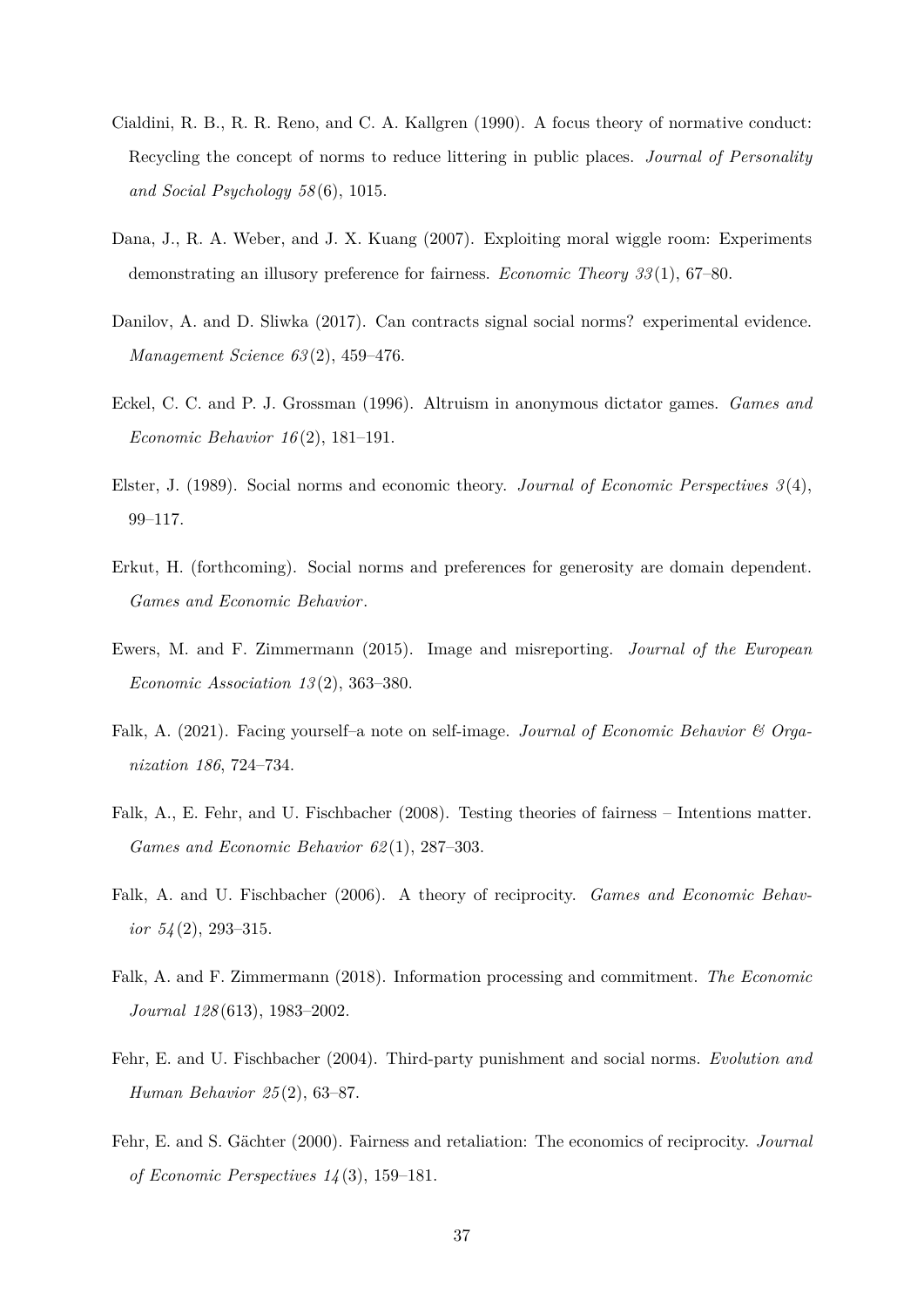- Fehr, E., E. Kirchler, A. Weichbold, and S. Gächter (1998). When social norms overpower competition: Gift exchange in experimental labor markets. *Journal of Labor Economics 16* (2), 324–351.
- Fehr, E. and K. M. Schmidt (1999). A theory of fairness, competition, and cooperation. *The Quarterly Journal of Economics 114* (3), 817–868.
- <span id="page-39-1"></span>Fischbacher, U. (2007). z-tree: Zurich toolbox for ready-made economic experiments. *Experimental Economics 10* (2), 171–178.
- Fischbacher, U. and F. Föllmi-Heusi (2013). Lies in disguise An experimental study on cheating. *Journal of the European Economic Association 11* (3), 525–547.
- Forsythe, R., J. L. Horowitz, N. E. Savin, and M. Sefton (1994). Fairness in simple bargaining experiments. *Games and Economic Behavior 6* (3), 347–369.
- Gächter, S., L. Gerhards, and D. Nosenzo (2017). The importance of peers for compliance with norms of fair sharing. *European Economic Review 97*, 72–86.
- <span id="page-39-0"></span>Gächter, S., D. Nosenzo, and M. Sefton (2013). Peer effects in pro-social behavior: Social norms or social preferences? *Journal of the European Economic Association 11* (3), 548–573.
- Gächter, S. and J. F. Schulz (2016). Intrinsic honesty and the prevalence of rule violations across societies. *Nature 531* (7595), 496–499.
- Gert, B. and J. Gert (2020). The definition of morality. *Stanford Encyclopedia of Philosophy*. https://plato.stanford.edu/entries/morality-definition/. Accessed: 2021-01-22.
- Gneezy, A., U. Gneezy, G. Riener, and L. D. Nelson (2012). Pay-what-you-want, identity, and self-signaling in markets. *Proceedings of the National Academy of Sciences 109* (19), 7236– 7240.
- Greiner, B. (2015). Subject pool recruitment procedures: Organizing experiments with orsee. *Journal of the Economic Science Association 1* (1), 114–125.
- Grossman, Z. and J. J. Van Der Weele (2017). Self-image and willful ignorance in social decisions. *Journal of the European Economic Association 15* (1), 173–217.
- Güth, W., R. Schmittberger, and B. Schwarze (1982). An experimental analysis of ultimatum bargaining. *Journal of Economic Behavior & Organization 3* (4), 367–388.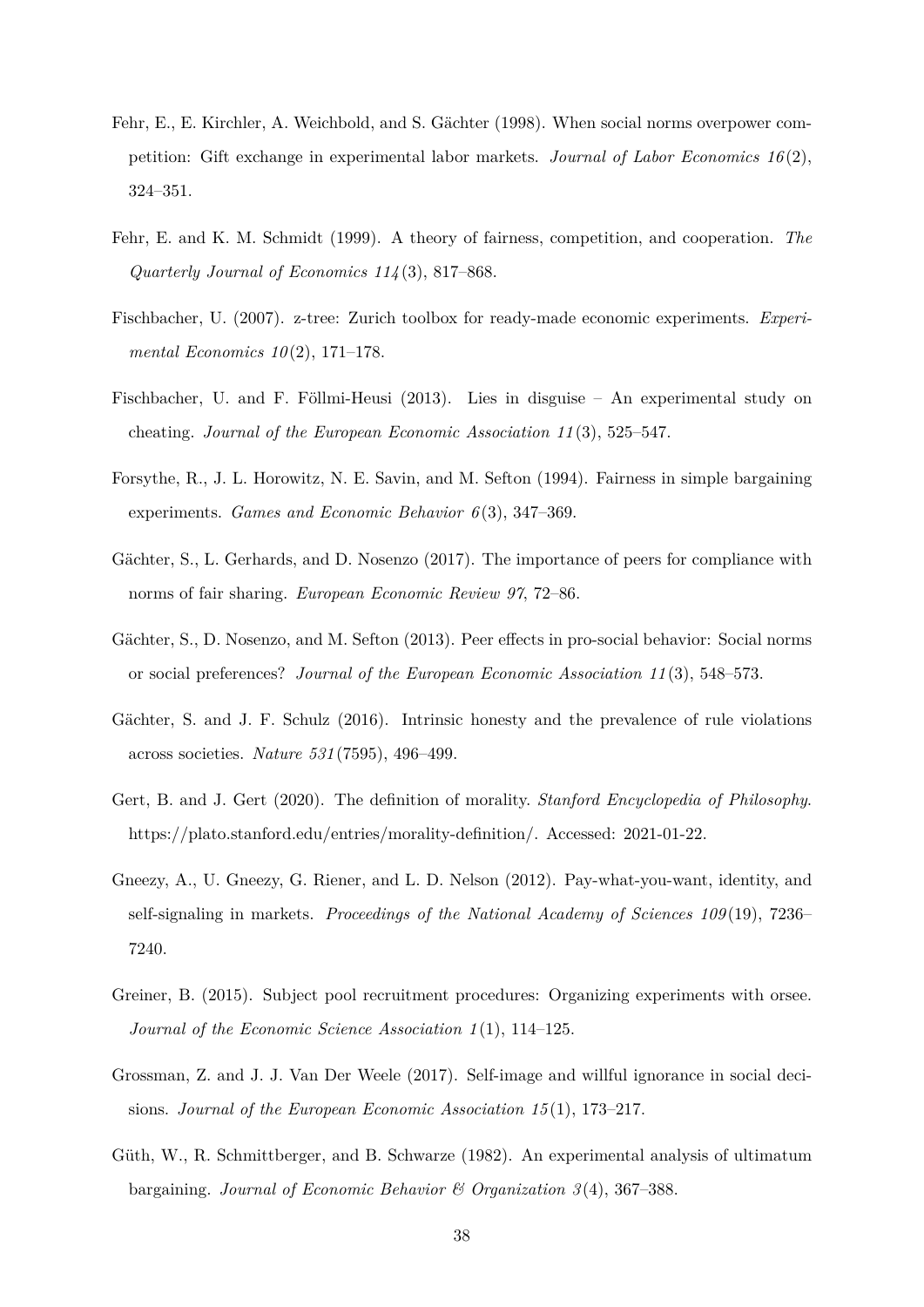- Hair Jr, J., R. Anderson, R. Tatham, and W. Black (1995). *Multivariate Data Analysis* (3 ed.). New York: Macmillan.
- Huck, S., D. Kübler, and J. Weibull (2012). Social norms and economic incentives in firms. *Journal of Economic Behavior & Organization 83* (2), 173–185.
- Kahneman, D., J. L. Knetsch, and R. H. Thaler (1986). Fairness and the assumptions of economics. *Journal of Business*, S285–S300.
- Katz, D., F. H. Allport, and M. B. Jenness (1931). Students' attitudes: A report of the syracuse university reaction study.
- Kessler, J. B. and S. Leider (2012). Norms and contracting. *Management Science 58* (1), 62–77.
- Kimbrough, E. O. and A. Vostroknutov (2016). Norms make preferences social. *Journal of the European Economic Association 14* (3), 608–638.
- Krupka, E. and R. A. Weber (2009). The focusing and informational effects of norms on prosocial behavior. *Journal of Economic Psychology 30* (3), 307–320.
- <span id="page-40-1"></span>Krupka, E. L., S. Leider, and M. Jiang (2017). A meeting of the minds: Informal agreements and social norms. *Management Science 63* (6), 1708–1729.
- <span id="page-40-0"></span>Krupka, E. L. and R. A. Weber (2013). Identifying social norms using coordination games: Why does dictator game sharing vary? *Journal of the European Economic Association 11* (3), 495– 524.
- Krysowski, E. and J. Tremewan (2020). Why does anonymity make us misbehave: Different norms or less compliance? *Economic Inquiry*.
- Ledyard, J. O. (1995). Public goods: A survey of experimental research. In J. Kagel and A. Roth (Eds.), *Handbook of Experimental Economics*, pp. 111–194. Princeton: Princeton University Press.
- Lindbeck, A., S. Nyberg, and J. W. Weibull (1999). Social norms and economic incentives in the welfare state. *The Quarterly Journal of Economics 114* (1), 1–35.
- Marquaridt, D. W. (1970). Generalized inverses, ridge regression, biased linear estimation, and nonlinear estimation. *Technometrics 12* (3), 591–612.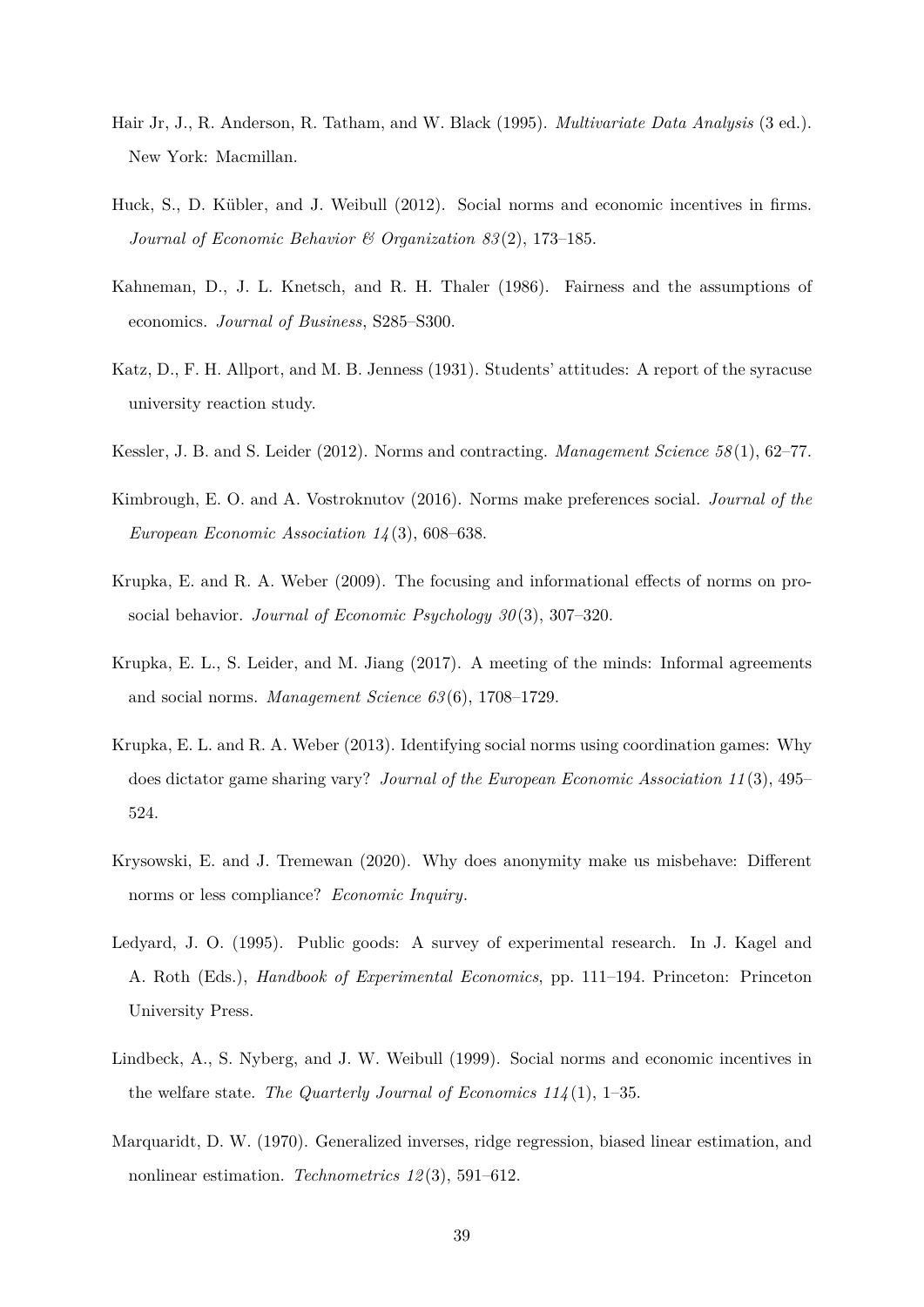- McFadden, D. (1973). Conditional logit analysis of qualitative choice behavior. In P. Zarembka (Ed.), *Frontiers in Econometrics*, pp. 105–142. New York: Academic Press.
- Michaeli, M. and D. Spiro (2015). Norm conformity across societies. *Journal of Public Economics 132*, 51–65.
- O'Gorman, H. J. (1975). Pluralistic ignorance and white estimates of white support for racial segregation. *Public Opinion Quarterly 39* (3), 313–330.
- Ostrom, E. (2000). Collective action and the evolution of social norms. *Journal of Economic Perspectives 14* (3), 137–158.
- Romano, A. and D. Balliet (2017). Reciprocity outperforms conformity to promote cooperation. *Psychological Science 28* (10), 1490–1502.
- Rutkowski, G. K., C. L. Gruder, and D. Romer (1983). Group cohesiveness, social norms, and bystander intervention. *Journal of Personality and Social Psychology 44* (3), 545.
- Schram, A. and G. Charness (2015). Inducing social norms in laboratory allocation choices. *Management Science 61* (7), 1531–1546.
- Schwartz, S. H. (1973). Normative explanations of helping behavior: A critique, proposal, and empirical test. *Journal of Experimental Social Psychology 9* (4), 349–364.
- Schwartz, S. H. (1977). Normative influences on altruism. *Advances in Experimental Social Psychology 10* (1), 221–279.
- Schwartz, S. H. and J. A. Fleishman (1978). Personal norms and the mediation of legitimacy effects on helping. *Social Psychology*, 306–315.
- Selten, R. (1965). Die Strategiemethode zur Erforschung des eingeschränkt rationalen Verhaltens im Rahmen eines Oligopolexperimentes. Seminar für Mathemat. Wirtschaftsforschung u. Ökonometrie.
- Sliwka, D. (2007). Trust as a signal of a social norm and the hidden costs of incentive schemes. *American Economic Review 97* (3), 999–1012.
- te Velde, V. L. (2019). Heterogeneous norms: Social image and social pressure when people disagree. *Discussion Paper*.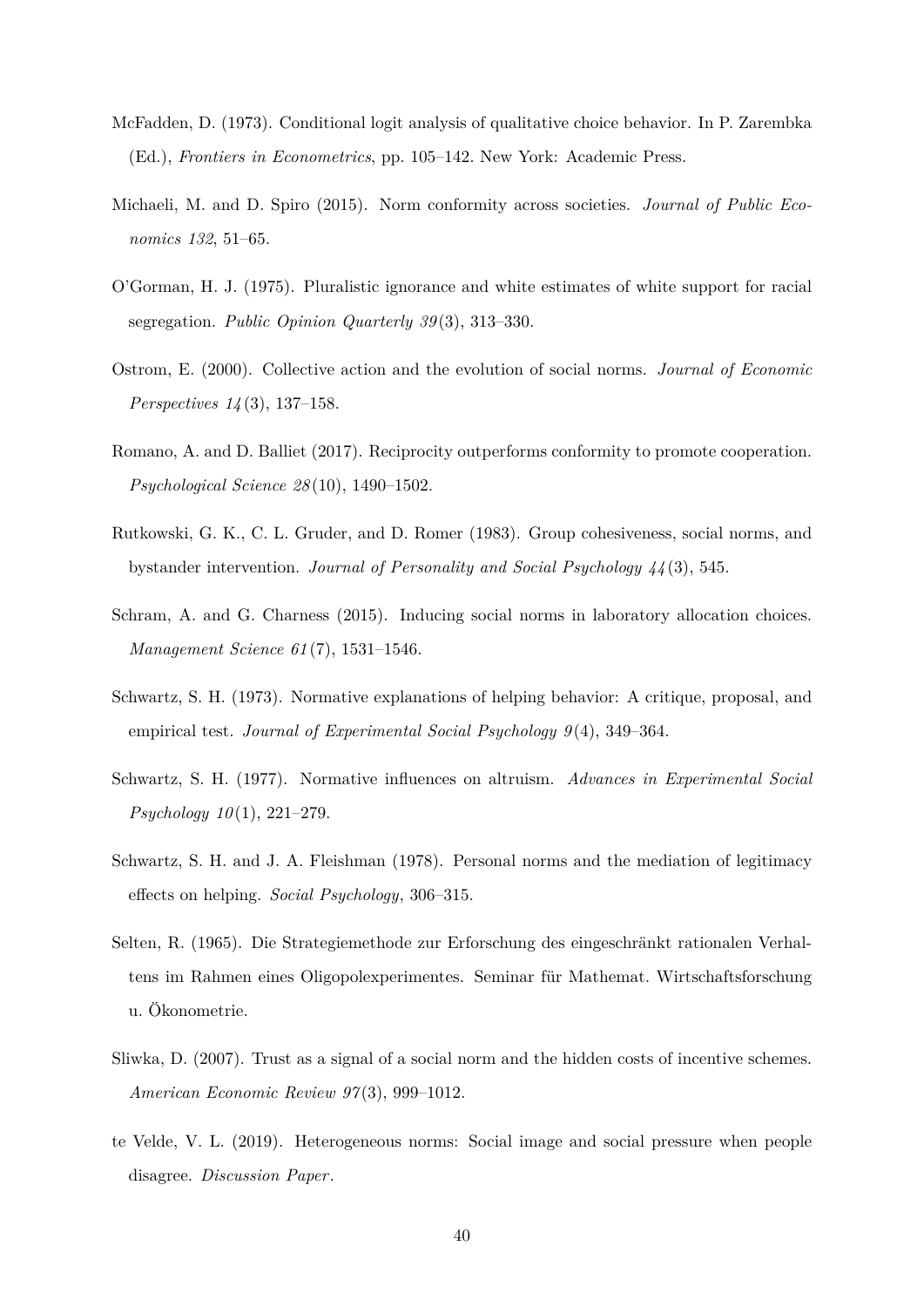Tremewan, J. and A. Vostroknutov (2020). An informational framework for studying social norms: An extended version. http://www.vostroknutov.com/pdfs/tv-normsframework.pdf. Accessed: 2021-01-27.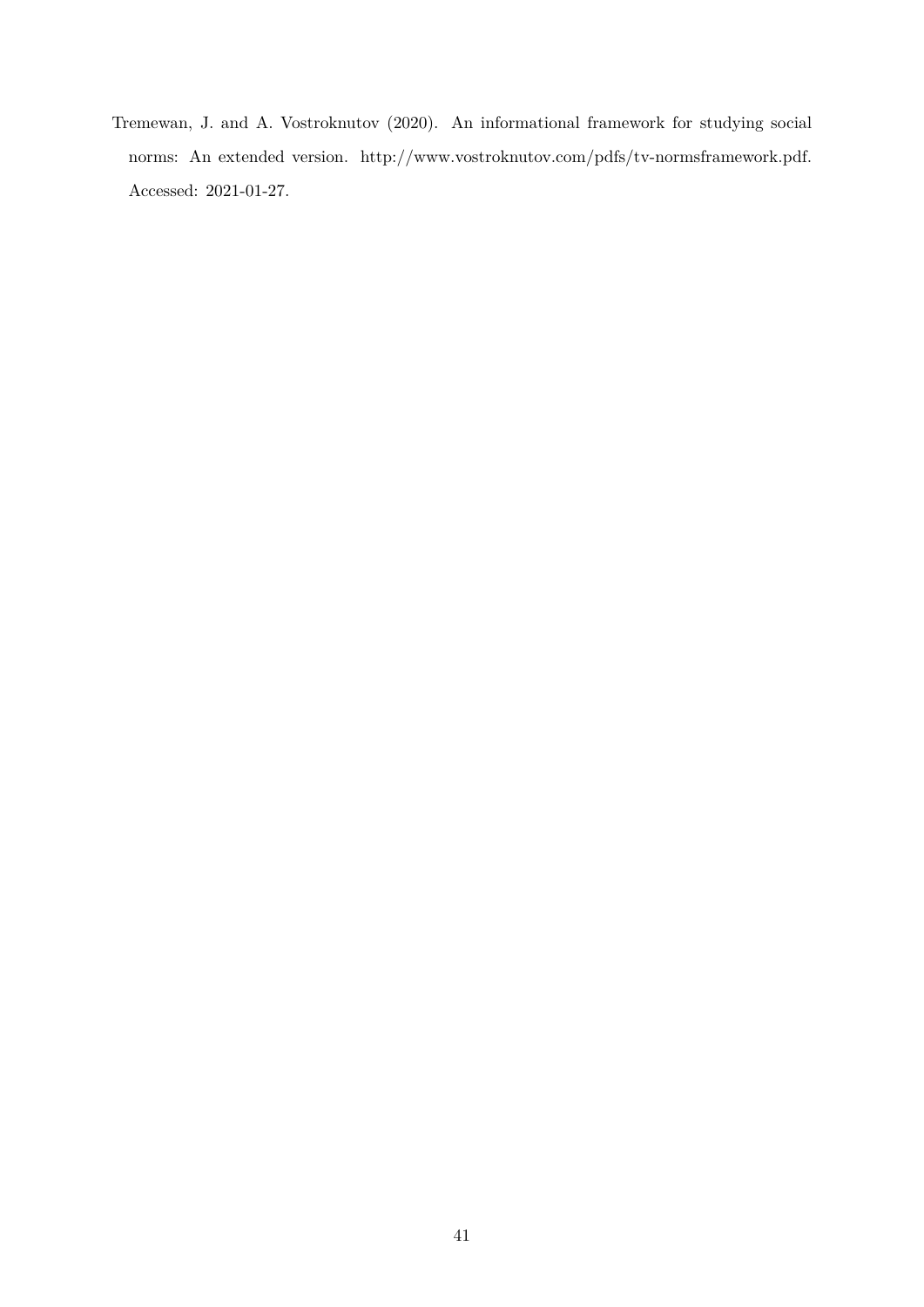# **A Appendix A**

This Appendix contains further details, tables and graphs which complement our analysis.

### **A.1 Attrition**

<span id="page-43-0"></span>As subjects participated in an online and a lab session that were about 4 weeks apart, we observe a certain attrition  $(24\%)$ . Here, we check whether attrition was systematic, as this might threaten the validity of our results. First, we check whether attrition is correlated with any of the observable characteristics elicited in the online study. Table [A1](#page-43-0) shows the results of a probit regression in which the dependent variable is a dummy equal to one if the subjects came to the lab and zero if the subject attrited. None of the observable characteristics predicts attrition.

|               | (1)      |
|---------------|----------|
|               |          |
| Female $(=1)$ | 0.028    |
|               | (0.048)  |
| Siblings      | $-0.023$ |
|               | (0.022)  |
| Age           | 0.002    |
|               | (0.004)  |
| Study $(=1)$  | 0.036    |
|               | (0.104)  |
|               |          |
| Observations  | 330      |

*Note:* Estimation of probit model with dummy variable for whether a subject also participated in the lab session or only in the online session as the dependent variable, and sociodemographic variables collected in the online session as independent variables. Coefficients represent average marginal effects. Standard errors in parentheses, \*\*\* p*<*0.01, \*\* p*<*0.05, \* p*<*0.1.

Table A1: Probit model for attrition on observable characteristics

Second, we go one step further and check whether the personal and social norm ratings differ between those who participated in the lab and the online session, and those who participated only in the online session. We compare the distribution of the two appropriateness ratings across the two samples for each action in the four games, for both personal and social norms. We run altogether 80 Chi-squared tests with Monte Carlo simulated p-values over 10.000 replications and use the Bonferroni-Holm correction to account for multiple hypotheses testing at the game level for personal and social norms separately. Only one out of the 80 tests turns out significant.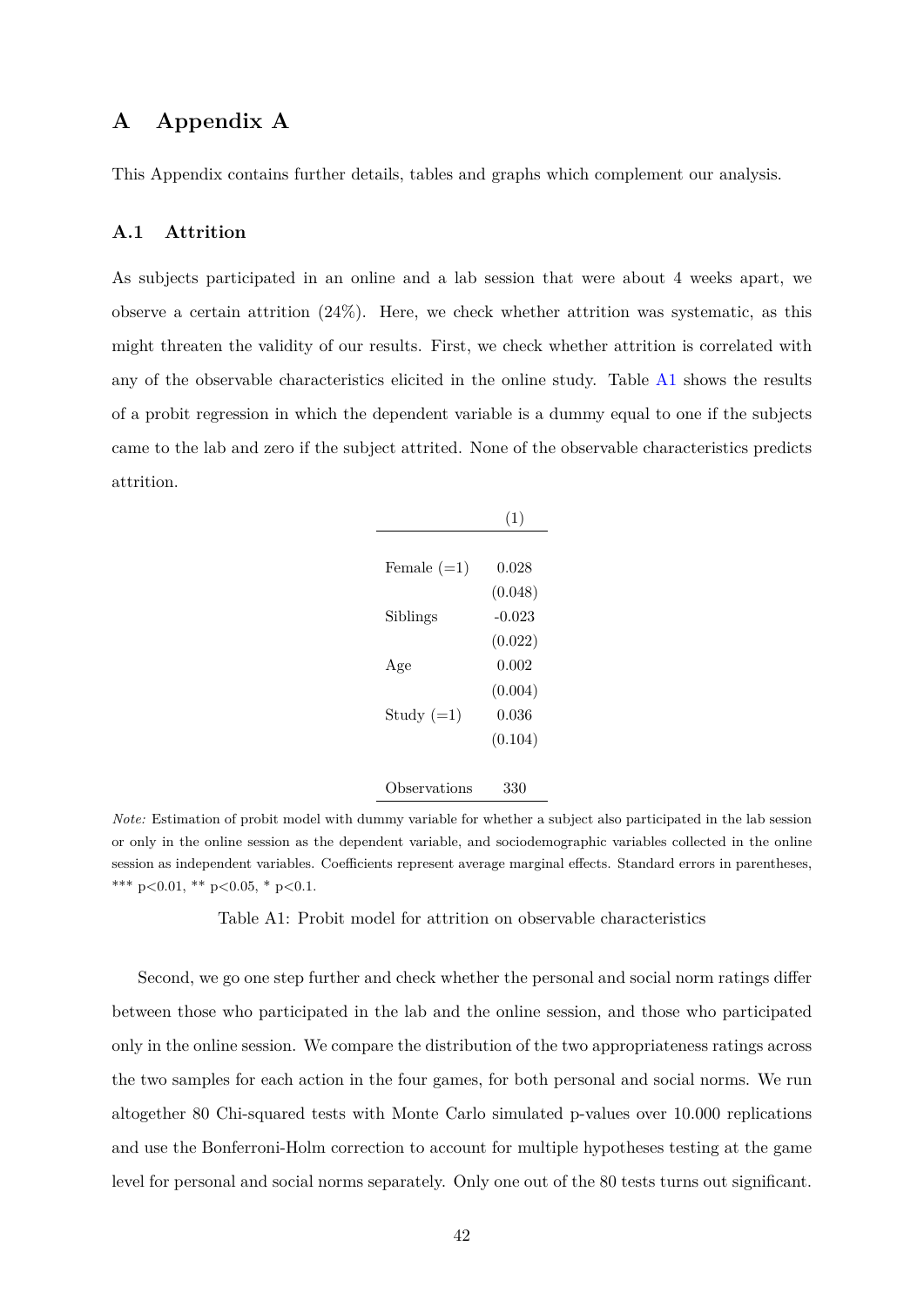Thus, the norm ratings across the two samples are highly consistent. Altogether, the observed attrition does not seem to present an issue for the interpretation our results.

### **A.2 Estimation of the utility framework**

To estimate our utility framework (Equation [1\)](#page-12-0), we use a conditional (fixed-effect) logit choice model (see, e.g., [Krupka and Weber,](#page-40-0) [2013](#page-40-0); [Gächter et al.](#page-39-0), [2013;](#page-39-0) [Krupka et al.](#page-40-1), [2017](#page-40-1)). To estimate the model, we first reshape our dataset for each game.

For the DG, we expand each individual decision to the number of actions the subject in the role of dictator could choose from (give  $\epsilon_0, \epsilon_1, ..., \epsilon_{10}$ ; 11 observations in total). We then generate a new dependant variable which equals one if the subject chose the given action and zero if she did not. We regress this outcome on characteristics of that potential action, which are the three dependent variables from our utility framework. The first variable is the monetary payoff. In the DG, the monetary payoff is equal to the amount of euros a subject would receive by choosing the particular action. Here (as well as in the other games), we assume a linear restriction on the function  $V(\cdot)$  from our utility framework, such that  $V(\pi(a_k)) = \beta \pi(a_k)$ . Hence, we estimate  $\beta$  which is the weight subjects place on monetary payoff. The second dependent variable is the social norm appropriateness rating assigned by the subject to that action. The third is the personal norm appropriateness rating assigned by the subject to that action. The regression takes into account that each of the 11 observations stems from one individual decision.

The same approach was taken for the other three games with necessary adjustments. In the DGT, there were eight potential actions, which translates into eight observations per decision. In the UG, receivers had eleven potential actions; hence, this translates into eleven observations per decision. To get the receivers' monetary payoff in the UG, we calculated their expected payoff for each rejection threshold (i.e., each potential action) using the distribution of all proposers' offers. Finally, in the TPP, each subject playing as a third-party made three decisions, as she had to indicate her punishment choice for each potential action of the dictator (strategy method). Each of these decisions consisted of three potential actions; hence, we expanded the dataset to 3 observations per decision, where each subject made 3 decisions.<sup>34</sup>

 $34$ During the first day of data collection, subjects in the TPP game were exposed to a non-obstructive software issue. To avoid any potential bias in our estimation, we do not include the data from the TPP game collected during the first day in the analysis. We also perform a robustness check in which we include this data and find that all reported results in the study remain robust to inclusion of this data.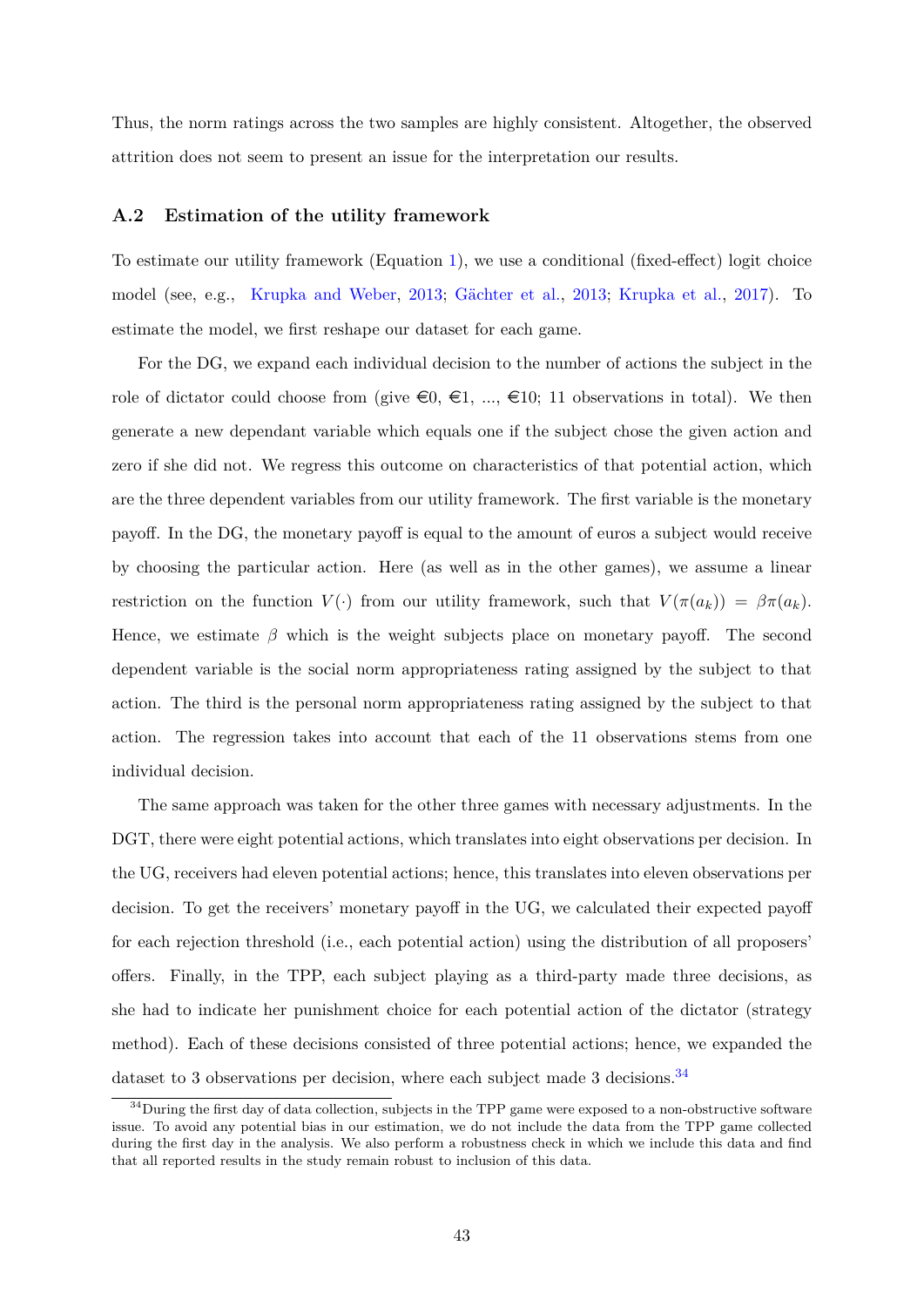### **A.3 Personal norms, social norms, and behavior**

Here we report complementary information to our main results. Table [A2](#page-45-0) reports the estimation of our utility framework in the Social treatment. All coefficients on the personal norm ratings are significant across all games as well as in the pooled regression, confirming that Result [2](#page-21-0) also holds in Social. The fact that personal norm coefficients are comparable with Table [1](#page-22-0), and that social norm coefficients on average increase, reflects what we report in Result [3.](#page-22-1)

<span id="page-45-0"></span>

|                      | DG         | <b>DGT</b>        | UG                | <b>TPP</b> | All games  |
|----------------------|------------|-------------------|-------------------|------------|------------|
|                      | (1)        | $\left( 2\right)$ | $\left( 3\right)$ | (4)        | (5)        |
| Monetary payoff      | $0.805***$ | $0.146***$        | $0.635***$        | $0.676***$ | $0.265***$ |
|                      | (0.118)    | (0.039)           | (0.176)           | (0.138)    | (0.031)    |
| Social norm rating   | $2.149***$ | $0.973***$        | $0.922**$         | 0.256      | $0.966***$ |
|                      | (0.381)    | (0.223)           | (0.363)           | (0.240)    | (0.134)    |
| Personal norm rating | $1.631***$ | $0.691***$        | $0.655*$          | $1.076***$ | $0.944***$ |
|                      | (0.335)    | (0.206)           | (0.340)           | (0.253)    | (0.130)    |
|                      |            |                   |                   |            |            |
| Observations         | 1,353      | 1,107             | 693               | 486        | 3,639      |

*Note:* Estimation of conditional logit choice model with dummy variable for whether the subjects chose the action as dependent variable, and monetary payoff, social appropriateness rating, and personal appropriateness rating of the action as independent variables. Standard errors in parentheses, \*\*\* p*<*0.01, \*\* p*<*0.05, \* p*<*0.1

Table A2: Conditional logit estimation of choice determinants in SOCIAL treatment

### **A.4 Robustness checks**

As described in Section [4.3](#page-24-0), we provide four robustness checks for our results. Here, we report complementary information to those checks. In the first, we want to rule out consistency as a potential explanation of our results. The regressions reported in Table [A3](#page-46-0) confirm Result [2](#page-21-0). Personal norms remain a strong and stable predictor of behavior. Regression (1) to (5) are performed with subjects who report a score below 6 when asked how well they remember the online experiment on a likert scale from 1 to 7. Data are pooled across the Private and Social treatment to guarantee enough power. In regression (6), we only include subjects that score below the midpoint of our scale. We only perform this regression pooling all our games together and not for each game separately, as the number of observations decreases significantly.

The second set of robustness checks is constructed to rule out that our results were due to subjects stating their preferences instead of answering according to their personal norms in our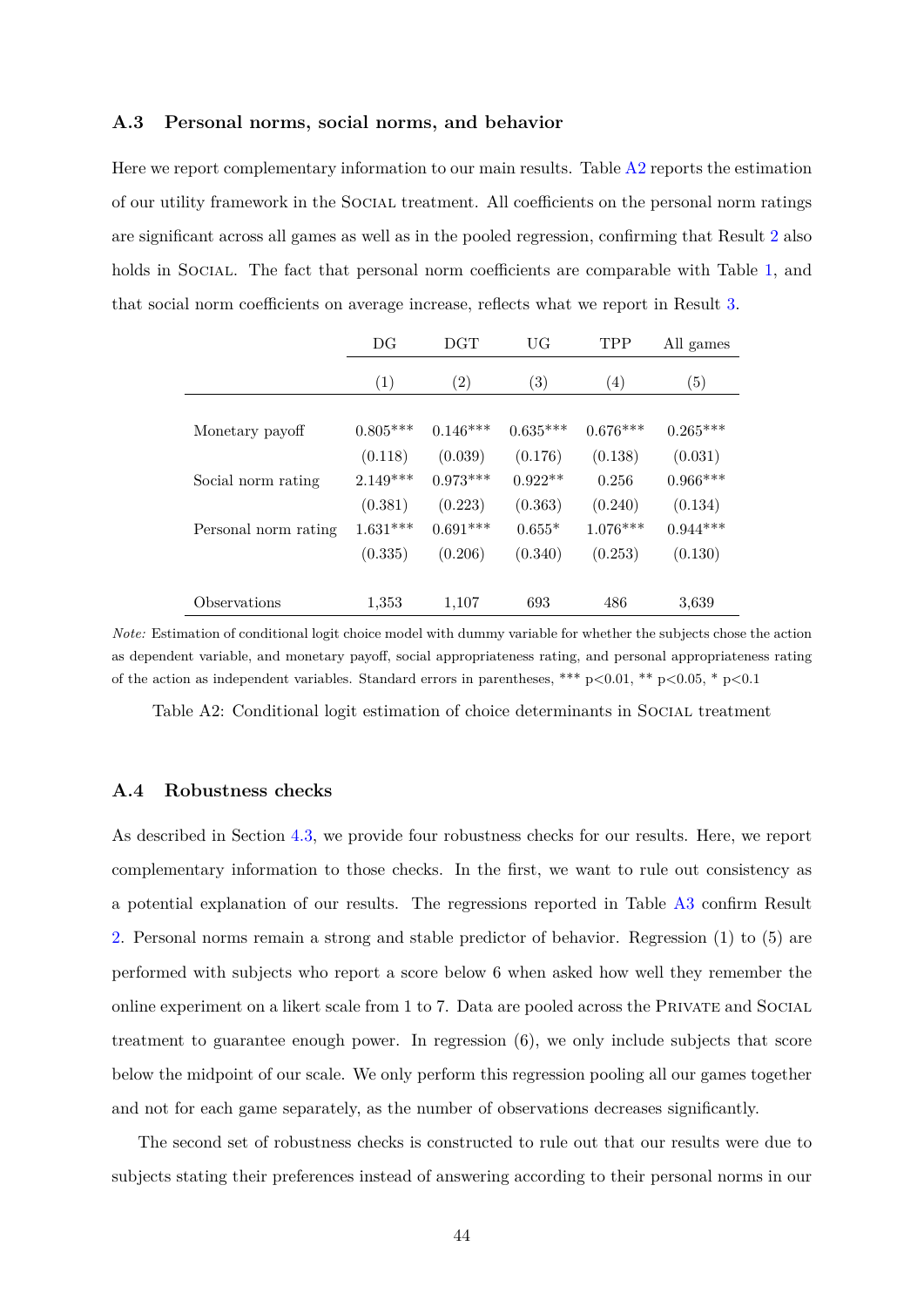<span id="page-46-0"></span>

|                      |            |              | Memory < 6                       |            |            | Memory < 4 |
|----------------------|------------|--------------|----------------------------------|------------|------------|------------|
|                      | DG         | $_{\rm DGT}$ | UG                               | <b>TPP</b> | All games  | All games  |
|                      | (1)        | (2)          | (3)                              | (4)        | (5)        | (6)        |
| Monetary payoff      | $0.688***$ |              | $0.226***$ $0.588***$ $0.799***$ |            | $0.344***$ | $0.343***$ |
|                      | (0.078)    | (0.033)      | (0.120)                          | (0.114)    | (0.025)    | (0.034)    |
| Social norm rating   | $1.155***$ | $0.746***$   | $0.643**$                        | $0.390**$  | $0.638***$ | $0.333**$  |
|                      | (0.265)    | (0.188)      | (0.275)                          | (0.174)    | (0.102)    | (0.139)    |
| Personal norm rating | $1.462***$ | $0.651***$   | $0.961***$                       | $0.948***$ | $0.987***$ | $1.005***$ |
|                      | (0.241)    | (0.160)      | (0.264)                          | (0.185)    | (0.098)    | (0.135)    |
| Observations         | 2,178      | 1,782        | 1,078                            | 774        | 5,812      | 2,731      |

*Note:* Estimation of conditional logit choice model with dummy variable for whether the subjects chose the action as dependent variable, and monetary payoff, social appropriateness rating, and personal appropriateness rating of the action as independent variables. The sample is restricted to subjects with a given score on the question of how well they remember the online session. Standard errors in parentheses, \*\*\* p*<*0.01, \*\* p*<*0.05, \* p*<*0.1.

Table A3: Conditional logit estimation of choice determinants for robustness check of consistency

elicitation. Table [A4](#page-47-0) shows the results of the regressions obtained by progressively excluding actions rated as personally most appropriate. We first exclude the most appropriate action (Top 1). For purposes of statistical power, we pool the data across Private and Social together. The coefficients of the personal norm rating remain significant across all but one game and highly significant for the pooled dataset. We then exclude the second and the third personally most appropriate actions (Top 2 and Top 3). As this strongly reduces the sample size, we only look at the pooled dataset. Again, the personal norm coefficient remains significant when excluding the second personally most appropriate action, and, although the sample is drastically reduced, it also remains significant when excluding the third personally most appropriate action (at the 10% level).

In table [A5](#page-48-0), we restrict the sample to the cases where the personal norm rating is not consistent with the alternative explanation. If subjects care only about monetary payoff and social norms, the most preferred action should never fall outside of the interval of the highest monetary payoff and the socially most appropriate action. In particular, in DG, DGT (and TPP), higher giving (punishment) strictly implies lower monetary payoff; hence, the action with the highest personal appropriateness rating should never be outside of the interval between zero giving (punishment) and the action with the highest social appropriateness, or, if there are more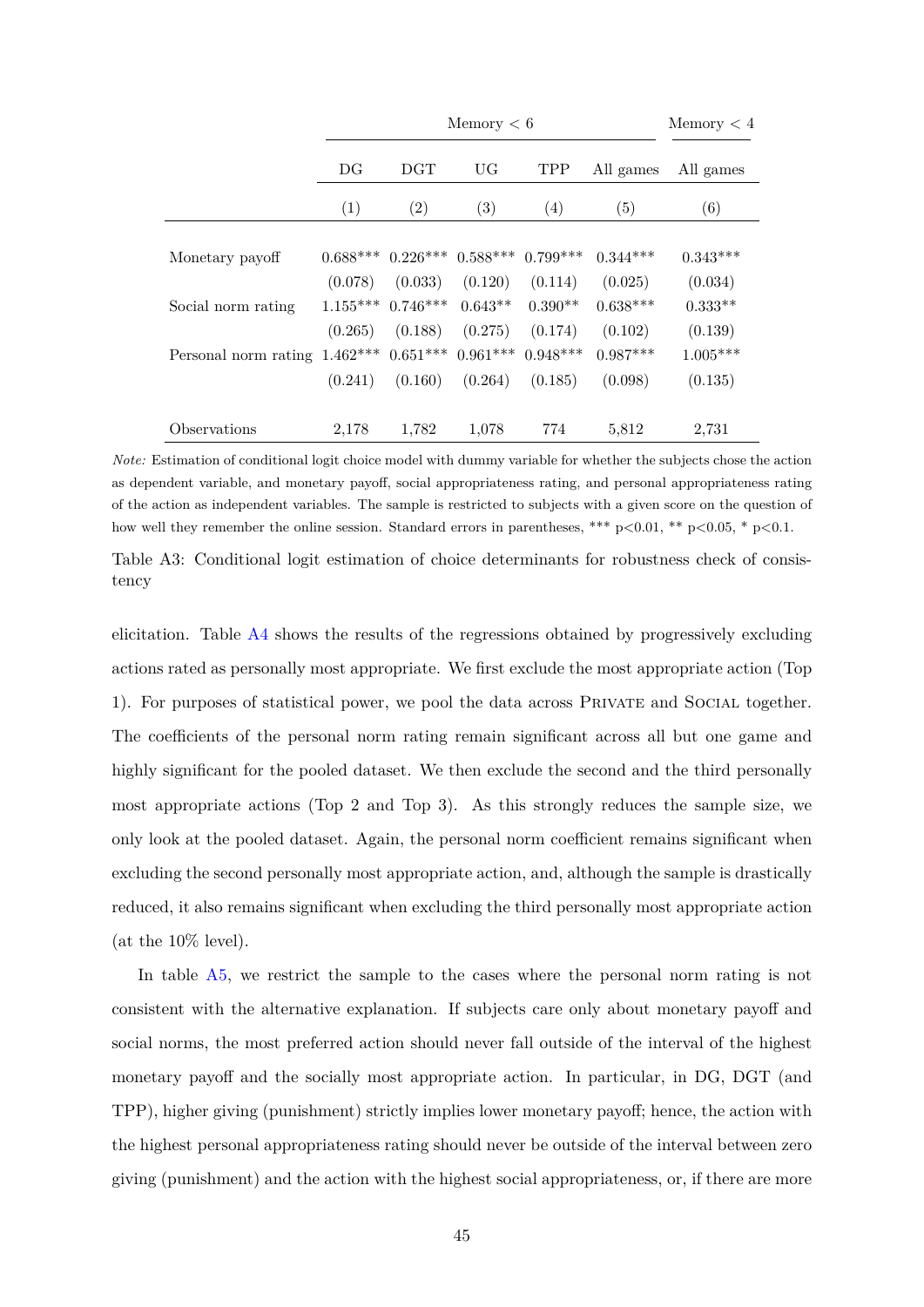<span id="page-47-0"></span>

| Actions excluded              |         |                                         | Top 1                         |                     |                                            | Top 2      | Top <sub>3</sub>              |
|-------------------------------|---------|-----------------------------------------|-------------------------------|---------------------|--------------------------------------------|------------|-------------------------------|
|                               | DG      | <b>DGT</b>                              | <b>UG</b>                     | <b>TPP</b>          |                                            |            | All games All games All games |
|                               | (1)     | (2)                                     | (3)                           | (4)                 | (5)                                        | (6)        | (7)                           |
| Monetary payoff               |         |                                         |                               |                     | $0.651***0.177***0.565***0.893***0.309***$ | $0.348***$ | $0.440***$                    |
|                               |         | $(0.102)$ $(0.032)$ $(0.133)$ $(0.239)$ |                               |                     | (0.029)                                    | (0.043)    | (0.078)                       |
| Social norm rating            |         | $1.550***0.648***$                      | 0.554                         | 0.090               | $0.665***$                                 | $0.626***$ | $-0.161$                      |
|                               | (0.385) |                                         | $(0.211)$ $(0.442)$ $(0.386)$ |                     | (0.147)                                    | (0.242)    | (0.420)                       |
| Personal norm rating $0.561*$ |         |                                         |                               |                     | $0.362 \quad 1.897***1.285***0.698***$     | $0.823***$ | $0.990*$                      |
|                               | (0.320) | (0.229)                                 |                               | $(0.497)$ $(0.455)$ | (0.155)                                    | (0.275)    | (0.577)                       |
| Observations                  | 1,104   | 1,093                                   | 695                           | 176                 | 3,068                                      | 1,240      | 488                           |

*Note:* Estimation of conditional logit choice model with dummy variable for whether the subjects chose the action as dependent variable, and monetary payoff, social appropriateness rating, and personal appropriateness rating of the action as independent variables. The sample is restricted by progressively excluding actions with the highest, second highest, and third highest personal appropriateness rating. Standard errors in parentheses, \*\*\* p*<*0.01, \*\* p*<*0.05, \* p*<*0.1.

Table A4: Conditional logit estimation of choice determinants when excluding personally most preferred actions

such actions, the one with smaller payoff. In UG, we utilize the expected monetary payoff, and as the payoff is weakly decreasing in the minimum accepted offer, again the same argument holds. As the decrease is not strict, we also eliminate six decisions for which, due to payoff equivalence, one might choose the action which is above the one where social appropriateness is highest. As this limits the sample to 13% of our total observations, we pool all these decisions together. Also in this case, the coefficient of the personal norm rating remains significant in our regression.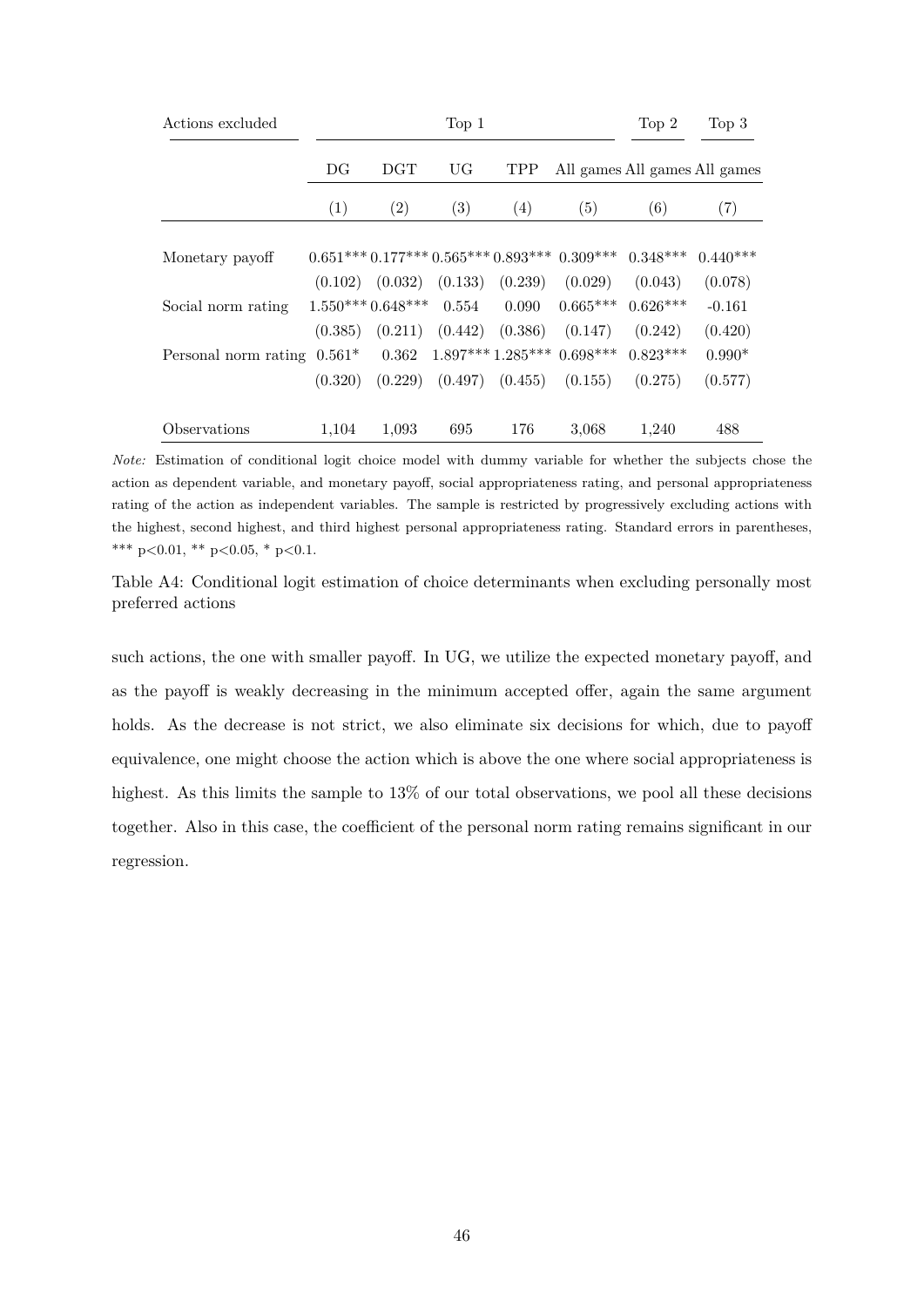<span id="page-48-0"></span>

|                      | All games  |
|----------------------|------------|
|                      | (1)        |
| Monetary payoff      | $0.229***$ |
|                      | (0.051)    |
| Social norm rating   | $0.637***$ |
|                      | (0.172)    |
| Personal norm rating | $0.773***$ |
|                      | (0.238)    |
| bservations          | 1,013      |

*Note:* Estimation of conditional logit choice model with dummy variable for whether the subjects chose the action as dependent variable, and monetary payoff, social appropriateness rating, and personal appropriateness rating of the action as independent variables. The sample is restricted to cases which are incosistent with subjects caring only about social norms and monetary payoff: it consists of decisions where the personally most appropriate action is outside of the range defined by the socially most appropriate action and the payoff maximizing one, and it additionally excludes 6 decisions in UG where the personally most appropriate action falls outside of the interval but might still be accounted for by the alternative explanation. Standard errors in parentheses, \*\*\* p*<*0.01, \*\* p*<*0.05, \* p*<*0.1.

Table A5: Conditional logit estimation of choice determinants when restricting to decisions where personally most appropriate action is outside of the interval defined by socially most appropriate action and payoff maximizing action

In our third set of robustness checks, we use the average social norm rating for a given action instead of a subject's belief and re-run our complete analysis. In line with the literature using this approach (see, e.g., [Krupka and Weber](#page-40-0), [2013](#page-40-0); [Gächter et al.](#page-39-0), [2013](#page-39-0); [Krupka et al.](#page-40-1), [2017\)](#page-40-1), we estimate a conditional (fixed-effect) logit choice model and calculate bootstrapped standard errors. More in detail, as the average social norm ratings may suffer from a sampling error, we bootstrap 500 replications to calculate the errors. For each replication, we resample (with replacement) from the norm rating data to calculate the average of the social norm for that particular replication, and then resample (with replacement) from our behavioral data to conduct the replication. Table [A6](#page-49-0) displays the results of these regressions for the PRIVATE treatment. This confirms Result [2,](#page-21-0) namely that personal norms are a strong and stable predictor of behavior.

In Table [A7](#page-50-0), we provide a robustness check of Result [3](#page-22-1). The interaction between average social norm ratings (as constructed for this robustness check) and the Social treatment is significant for the DG and DGT (and at a 10% level for TPP), as well as for all games pooled together. Also, the interaction between average social norm ratings and the Private treatment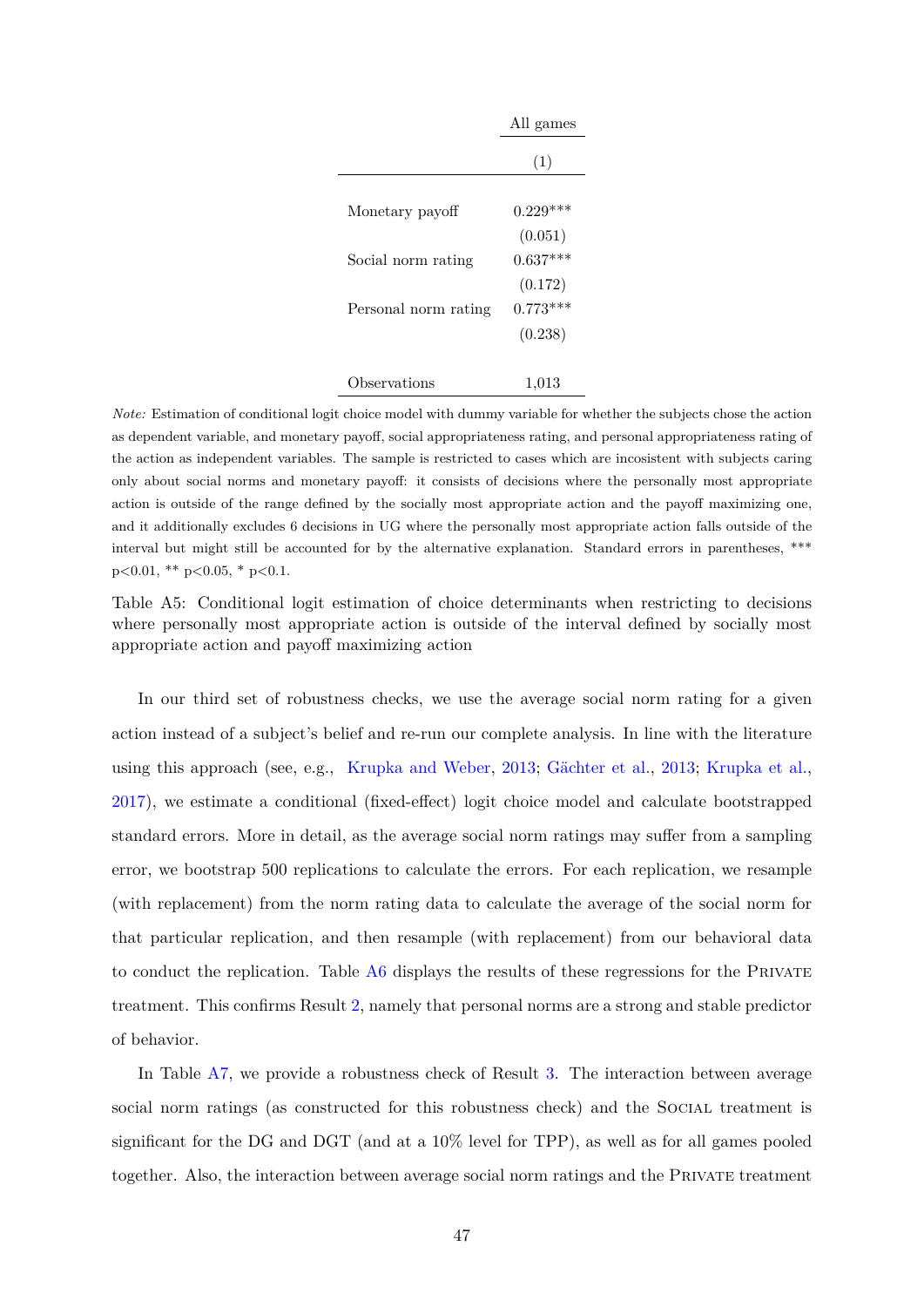is insignificant in all regression models. Finally, we also report the estimations performed only for the Social treatment in Table [A8.](#page-50-1) As expected, both personal and social norms ratings remain significant predictors of behavior, and the coefficients observed for personal norms remain comparable to those in the PRIVATE treatment.

<span id="page-49-0"></span>

|                           | DG         | $_{\rm DGT}$      | UG        | <b>TPP</b> | All games         |
|---------------------------|------------|-------------------|-----------|------------|-------------------|
|                           | (1)        | $\left( 2\right)$ | (3)       | (4)        | $\left( 5\right)$ |
|                           |            |                   |           |            |                   |
| Monetary payoff           | $1.179***$ | 0.542             | 0.382     | $1.022***$ | $0.520***$        |
|                           | (0.355)    | (0.626)           | (0.495)   | (0.186)    | (0.040)           |
| Social norm rating (avg.) | $2.649***$ | 2.096             | 1.945     | $0.999***$ | $1.101***$        |
|                           | (1.019)    | (3.396)           | (1.184)   | (0.308)    | (0.190)           |
| Personal norm rating      | $0.986***$ | $0.755***$        | $0.721**$ | $0.795***$ | $0.880***$        |
|                           | (0.281)    | (0.255)           | (0.288)   | (0.263)    | (0.140)           |
| Observations              | 1,397      | 1,143             | 704       | 504        | 3,748             |

*Note:* Estimation of conditional logit choice model with dummy variable for whether the subjects chose the action as dependent variable, and monetary payoff, average social appropriateness rating, and personal appropriateness rating of the action as independent variables. Bootstrapped standard errors in parentheses, \*\*\* p*<*0.01, \*\* p*<*0.05, \* p*<*0.1.

Table A6: Conditional logit estimation of choice determinants in PRIVATE treatment using average social norm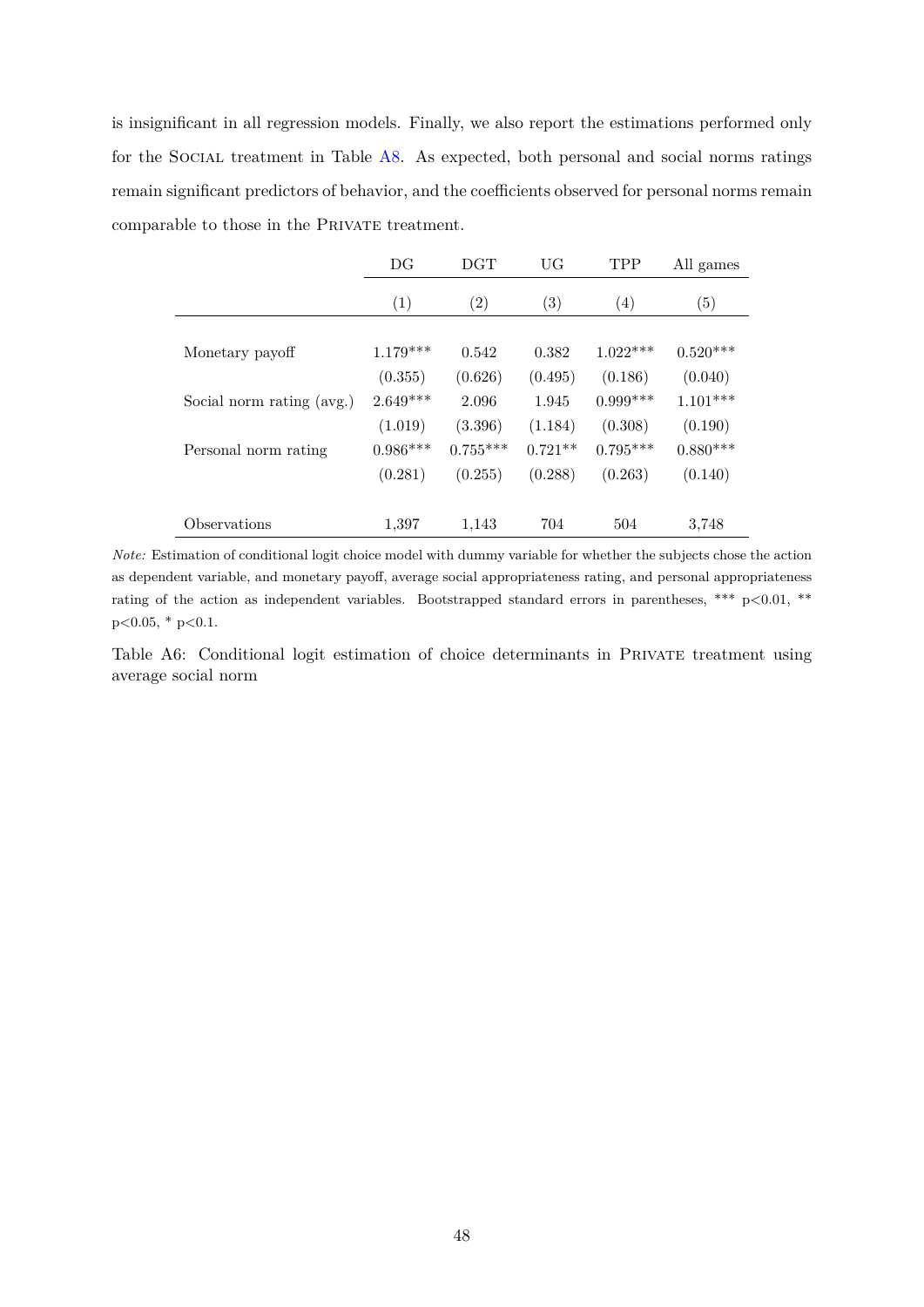<span id="page-50-0"></span>

|                           | DG         | $_{\rm DGT}$ | UG         | <b>TPP</b> | All games  |
|---------------------------|------------|--------------|------------|------------|------------|
|                           | (1)        | (2)          | (3)        | (4)        | (5)        |
|                           |            |              |            |            |            |
| Monetary payoff           | $1.357***$ | 0.595        | 0.545      | $1.022***$ | $0.512***$ |
|                           | (0.270)    | (0.528)      | (0.353)    | (0.148)    | (0.029)    |
| Social norm rating (avg.) | $3.161***$ | 2.382        | $1.997*$   | $0.999***$ | $1.079***$ |
|                           | (0.799)    | (2.863)      | (1.029)    | (0.323)    | (0.190)    |
| Personal norm rating      | $0.984***$ | $0.757***$   | $0.762***$ | $0.795***$ | $0.878***$ |
|                           | (0.286)    | (0.257)      | (0.289)    | (0.260)    | (0.138)    |
| Social norm rating (avg.) | $1.388***$ | $2.141***$   | 0.733      | $0.973*$   | $1.832***$ |
| $\times$ Social           | (0.414)    | (0.501)      | (0.836)    | (0.540)    | (0.313)    |
| Personal norm rating      | 0.036      | $-0.102$     | $-0.048$   | 0.013      | $-0.067$   |
| $\times$ Social           | (0.407)    | (0.342)      | (0.388)    | (0.362)    | (0.201)    |
|                           |            |              |            |            |            |
| Observations              | 2,750      | 2,250        | 1,397      | 990        | 7,387      |

*Note:* Estimations of conditional logit choice model with dummy variable for whether the subjects chose the action as dependent variable, and monetary payoff, social appropriateness rating, and personal appropriateness rating of the action, as well as an interaction term between personal and average social norm ratings and the Social treatment as independent variables. Bootstrapped standard errors in parentheses, \*\*\* p*<*0.01, \*\* p*<*0.05, \* p*<*0.1.

<span id="page-50-1"></span>Table A7: Conditional logit estimation of choice determinants interacted with SOCIAL treatment using average social norm

|                           | DG         | <b>DGT</b>        | <b>UG</b>         | <b>TPP</b> | All games  |
|---------------------------|------------|-------------------|-------------------|------------|------------|
|                           | (1)        | $\left( 2\right)$ | $\left( 3\right)$ | (4)        | (5)        |
| Monetary payoff           | $1.660***$ | 0.682             | $1.432**$         | $1.022***$ | $0.500***$ |
|                           | (0.315)    | (0.744)           | (0.568)           | (0.248)    | (0.038)    |
| Social norm rating (avg.) | $5.352***$ | 4.999             | $4.156***$        | $1.972***$ | $2.874***$ |
|                           | (0.926)    | (3.915)           | (1.294)           | (0.444)    | (0.259)    |
| Personal norm rating      | $1.001***$ | $0.661***$        | $0.827***$        | $0.808***$ | $0.808***$ |
|                           | (0.303)    | (0.238)           | (0.319)           | (0.245)    | (0.148)    |
|                           |            |                   |                   |            |            |
| Observations              | 1,353      | 1.107             | 693               | 486        | 3,639      |

*Note:* Estimations of conditional logit choice model with dummy variable indicating whether the subjects chose the particular action as dependent variable, and monetary payoff, average social appropriateness rating, and personal appropriateness rating of the action as independent variables. Bootstrapped standard errors in parentheses, \*\*\* p*<*0.01, \*\* p*<*0.05, \* p*<*0.1.

Table A8: Conditional logit estimation of choice determinants in SOCIAL treatment using average social norm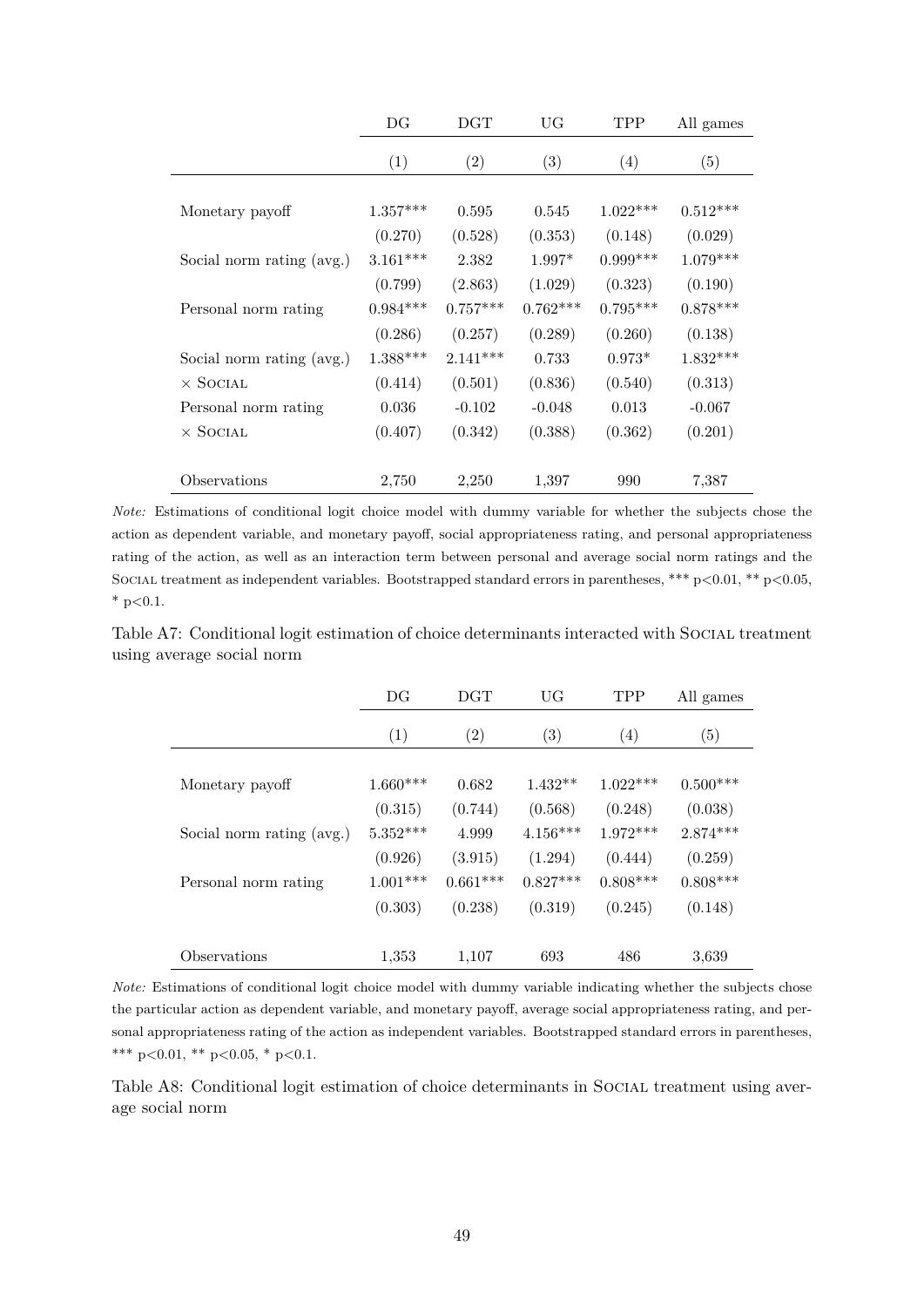In Table [A9](#page-52-0), we provide a robustness check of Result [4.](#page-24-1) Again, all Log-Likelihood comparisons favor the model that includes both personal and social norms over the two models that include only one of the two norms (all of the 20 Likelihood tests are highly significant). The same holds when looking at the AIC and the BIC, where the result becomes even stronger as the comparisons all support the model with two norms (19 out of 20 three-way comparisons), except from one case in which the personal norm model is favored.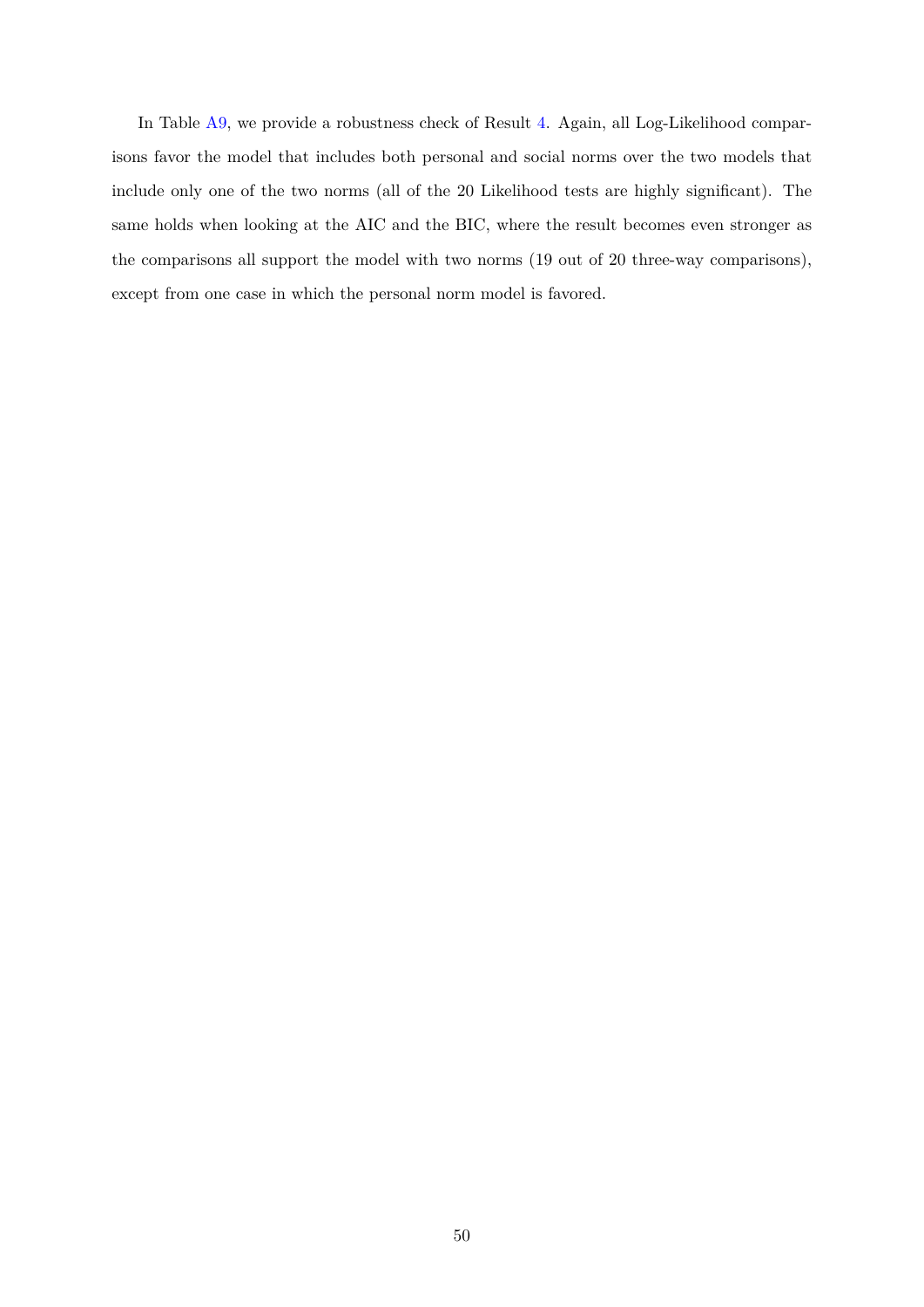|                                                                                                                                                                                                                                                                                                                                                                                                                                                         |                      | DG                        |                                                                                                                    |                         | DGT                     |                             |                      | S                |                 |                               | TPP                  |           |                                | All games        |                                                                                                                    |
|---------------------------------------------------------------------------------------------------------------------------------------------------------------------------------------------------------------------------------------------------------------------------------------------------------------------------------------------------------------------------------------------------------------------------------------------------------|----------------------|---------------------------|--------------------------------------------------------------------------------------------------------------------|-------------------------|-------------------------|-----------------------------|----------------------|------------------|-----------------|-------------------------------|----------------------|-----------|--------------------------------|------------------|--------------------------------------------------------------------------------------------------------------------|
|                                                                                                                                                                                                                                                                                                                                                                                                                                                         | (1a)                 | (lb)                      | $(1c)$                                                                                                             | (2a)                    | (2b)                    | (2c)                        | (3a)                 | (3b)             | (3c)            | (4a)                          | (4b)                 | (4c)      | (5a)                           | (5b)             | (5c)                                                                                                               |
|                                                                                                                                                                                                                                                                                                                                                                                                                                                         | $\operatorname{S}_n$ | $F_n$                     | $Sn + Pn$                                                                                                          | $\operatorname{ss}_{n}$ | $\mathbf{F}_\mathrm{R}$ | $\mathrm{Sn} + \mathrm{Pn}$ | $\operatorname{S}_n$ | Pn               | $Sn + Pn$       | S <sub>n</sub>                | Ρñ                   | $Sn + Pn$ | $\operatorname{S}_n$           | P <sub>n</sub>   | $Sn + Pn$                                                                                                          |
| <b>PRIVATE</b>                                                                                                                                                                                                                                                                                                                                                                                                                                          |                      |                           |                                                                                                                    |                         |                         |                             |                      |                  |                 |                               |                      |           |                                |                  |                                                                                                                    |
| Log-likelihood                                                                                                                                                                                                                                                                                                                                                                                                                                          |                      |                           | $-226.502 - 231.757 - 219.634 - 234.683 - 234.568 - 227.035 - 113.917.866 - 110.537 - 118.050 - 114.734 - 108.396$ |                         |                         |                             |                      |                  |                 |                               |                      |           | $-728.383 - 715.751 - 693.979$ |                  |                                                                                                                    |
| Likelihood test Sn vs. Sn+Pn                                                                                                                                                                                                                                                                                                                                                                                                                            |                      | $13.74$ (<0.001)          |                                                                                                                    |                         | $15.3$ (<0.001)         |                             |                      | 6.76(0.009)      |                 |                               | 19.31 $(< 0.001)$    |           |                                | $68.82$ (<0.001) |                                                                                                                    |
| Likelihood test Pn vs. Sn+Pn                                                                                                                                                                                                                                                                                                                                                                                                                            |                      | $-24.25$ (<0.001)         |                                                                                                                    |                         | $15.07$ (<0.001)        |                             |                      | $14.66$ (<0.001) |                 |                               | $12.68 \; (< 0.001)$ |           |                                | 43.55(<0.001)    |                                                                                                                    |
| Akaike IC                                                                                                                                                                                                                                                                                                                                                                                                                                               |                      | 457.0047 467.5138 445.268 |                                                                                                                    |                         | 473.366 473.137 460.070 |                             | 231.837              | 239.732          | 227.075         | 240.010                       | 233.468              | 222.792   |                                |                  | 1460.767 1435.503 1393.950                                                                                         |
| Bayesian IC                                                                                                                                                                                                                                                                                                                                                                                                                                             |                      | 467.489 477.998           | 460.995                                                                                                            | 483.448                 | 483.219                 | 475.194                     | 240.951              | 248.846          | 240.745         | 248.545                       | 241.913              | 235.459   |                                |                  | 1473.225 1447.961 1412.636                                                                                         |
| SOCIAL                                                                                                                                                                                                                                                                                                                                                                                                                                                  |                      |                           |                                                                                                                    |                         |                         |                             |                      |                  |                 |                               |                      |           |                                |                  |                                                                                                                    |
| $Log$ -likelihood                                                                                                                                                                                                                                                                                                                                                                                                                                       |                      |                           | $-136.146$ $-186.443$ $-130.452$ $-194.441$ $-235.503$ $-188.423$ $-100.558$ $-110.965$ $-96.465$                  |                         |                         |                             |                      |                  |                 | $-107.921 - 116.940 - 99.611$ |                      |           | $-583.317 -687.040 -558.763$   |                  |                                                                                                                    |
| Likelihood test Sn vs. Sn+Pn                                                                                                                                                                                                                                                                                                                                                                                                                            |                      | $11.39$ (<0.001)          |                                                                                                                    |                         | $12.04 \ (\leq 0.001)$  |                             |                      | 8.19(0.004)      |                 |                               | 16.62 (< 0.001)      |           |                                | 49.11 ( < 0.001) |                                                                                                                    |
| Likelihood test Pn vs. Sn+Pn                                                                                                                                                                                                                                                                                                                                                                                                                            |                      | 111.98 (< 0.001)          |                                                                                                                    |                         | 94.16 $(< 0.001)$       |                             |                      | 29 (0.001)       |                 |                               | $34.66$ (<0.001)     |           |                                | 256.55 (< 0.001) |                                                                                                                    |
| Akaike IC                                                                                                                                                                                                                                                                                                                                                                                                                                               | 276.292              | 376.886                   | 266.905                                                                                                            | 392.882                 | 475.006 382.847         |                             | 205.115              |                  | 225.929 198.930 | 219.842                       | 237.880 205.222      |           |                                |                  | 1170.634 1378.080 1123.526                                                                                         |
| Bayesian IC                                                                                                                                                                                                                                                                                                                                                                                                                                             | 286.713              | 387.306                   | 282.535                                                                                                            | 402.901                 | 485.025                 | 397.875                     | 214.198              | 235.011          | 212.553         | 228.214                       | 246.253              | 217.781   |                                |                  | 1183.033 1390.479 1142.125                                                                                         |
| norm as predictors (Sn + Pn columns). Comparisons are accompanied by likelihood ratio tests (p value in brackets) which are reported for the estimation of all individual games (Columns<br>(Sn columns), models which include monetary payoff and personal norm as predictors (Pn columns), and models which include monetary payoff and both average social norm and personal<br>Note: Comparisons of log-likelihoods, Bayesian information criteria, |                      |                           |                                                                                                                    |                         |                         |                             |                      |                  |                 |                               |                      |           |                                |                  | and Akaike information criteria between models which include monetary payoff and average social norm as predictors |

Table A9: Model comparison robustness check (avg. social norm rating) Table A9: Model comparison robustness check (avg. social norm rating)

<span id="page-52-0"></span>1a - 4c) and all games together (5a - 5c), separately for PRIVATE and SOCIAL treatment.

 $1a$  -  $4c)$  and all games together (5a - 5c), separately for PRIVATE and SOCIAL treatment.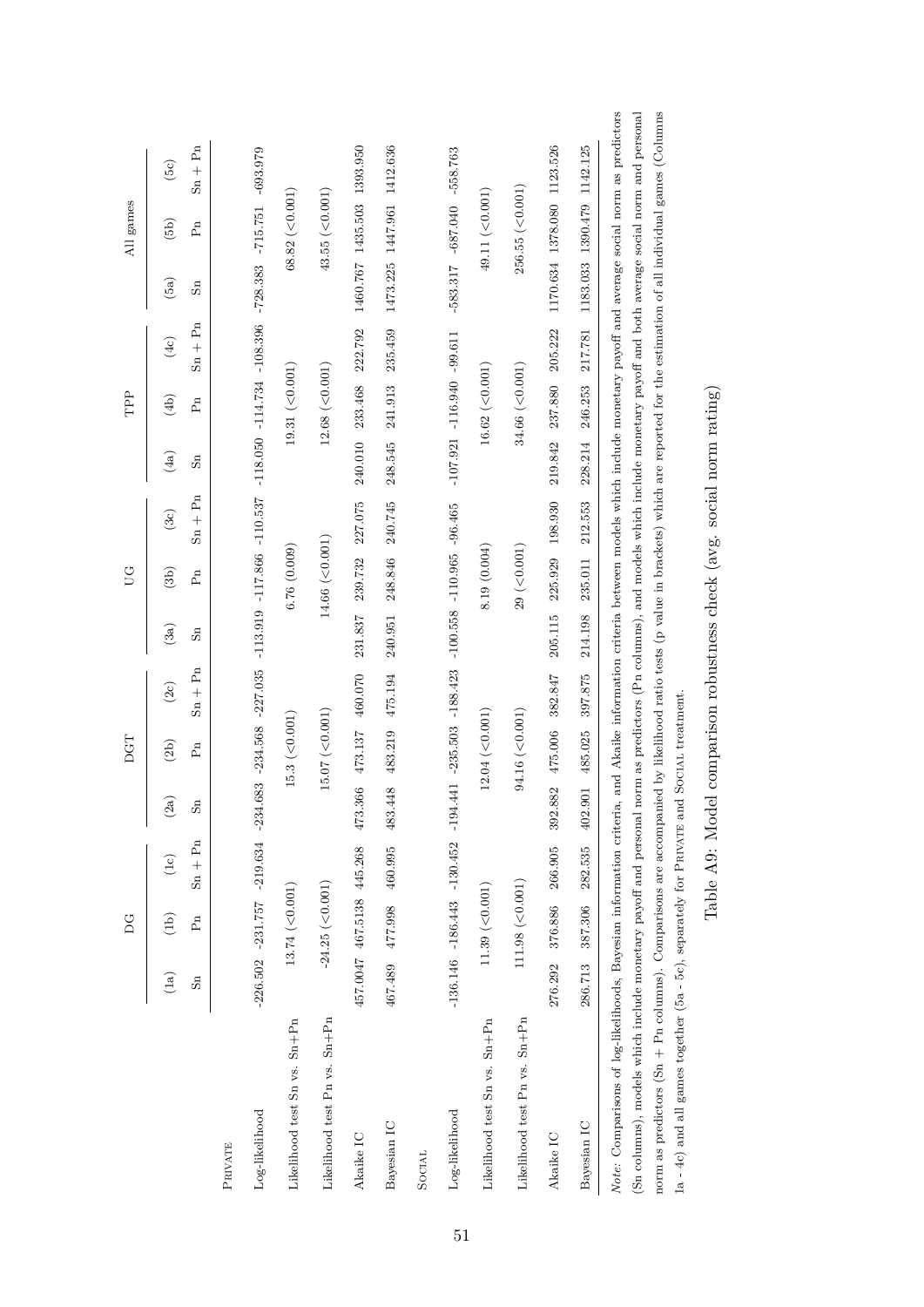Finally, we provide a fourth set of robustness checks to rule out a potential influence of the order in which social and personal norms were elicited on our results. First, we test whether the predictive value of the two norms remains robust across games and in the pooled dataset when looking at each elicitation order individually. Since this exercise halves our sample size, we join the PRIVATE and SOCIAL treatment together. We observe that the predictive value of both personal and social norms remains strong, regardless whether personal or social norms were elicited first (see Table [A10](#page-53-0) and Table [A11,](#page-54-0) respectively). Second, we directly test whether the elicitation order affects any of the estimated norms coefficients in the estimations of our utility framework. Here, we re-estimate our regressions for all games and the pooled data set in PRIVATE and SOCIAL treatment separately, and add an interaction variable between each of the two norm variables and an order dummy variable (see Table [A12](#page-54-1) and Table [A13,](#page-55-0) respectively). Also in this case, we find no evidence that the order of the norm elicitation affects our results.<sup>35</sup>

<span id="page-53-0"></span>

|                      | DG         | <b>DGT</b> | UG                | TPP        | All games  |
|----------------------|------------|------------|-------------------|------------|------------|
|                      | (1)        | (2)        | $\left( 3\right)$ | (4)        | (5)        |
| Monetary payoff      | $0.654***$ | $0.236***$ | $0.532***$        | $0.859***$ | $0.337***$ |
|                      | (0.094)    | (0.042)    | (0.150)           | (0.151)    | (0.030)    |
| Social norm rating   | $1.172***$ | $0.882***$ | $0.711**$         | $0.703***$ | $0.750***$ |
|                      | (0.330)    | (0.224)    | (0.355)           | (0.231)    | (0.127)    |
| Personal norm rating | $1.337***$ | $0.574***$ | $0.602*$          | $0.618**$  | $0.822***$ |
|                      | (0.301)    | (0.204)    | (0.365)           | (0.244)    | (0.126)    |
| Observations         | 1,342      | 1,098      | 627               | 513        | 3,580      |

*Note:* Estimations of conditional logit choice model with dummy variable indicating whether the subjects chose the particular action as dependent variable, and monetary payoff, average social appropriateness rating, and personal appropriateness rating of the action as independent variables. Standard errors in parentheses, \*\*\* p*<*0.01, \*\* p*<*0.05, \* p*<*0.1.

Table A10: Conditional logit estimation of choice determinants when personal norms were elicited first in the online experiment

 $35G$ iven the caveats in interpreting interaction terms in non-linear models (see [Ai and Norton,](#page-35-0) [2003](#page-35-0)), as a robustness check, we also re-estimate the regressions from Tables [A12](#page-54-1) and [A13,](#page-55-0) with a linear probability model. Our conclusions stay the same when using a linear probability model. Out of ten models with two interaction terms each, only one interaction term in one model (interaction between personal norms and the order dummy variable in DG, SOCIAL treatment) yields a significant result (at the 10% level).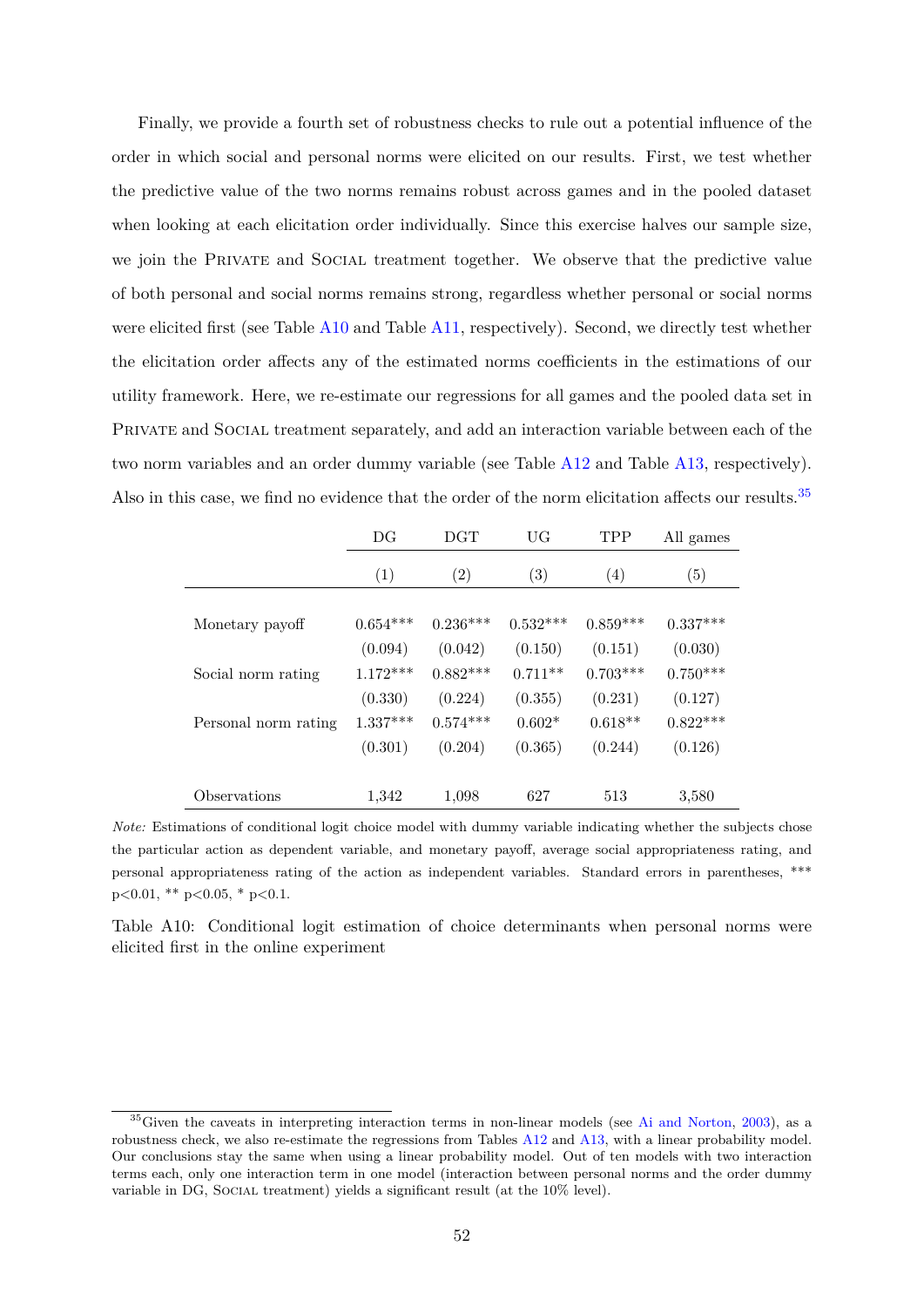<span id="page-54-0"></span>

|                      | DG         | <b>DGT</b> | UG                | <b>TPP</b> | All games  |
|----------------------|------------|------------|-------------------|------------|------------|
|                      | (1)        | (2)        | $\left( 3\right)$ | (4)        | (5)        |
| Monetary payoff      | $0.953***$ | $0.244***$ | $0.604***$        | $0.842***$ | $0.378***$ |
|                      | (0.125)    | (0.044)    | (0.144)           | (0.150)    | (0.033)    |
| Social norm rating   | $1.788***$ | $0.565**$  | $0.795**$         | 0.128      | $0.641***$ |
|                      | (0.385)    | (0.244)    | (0.359)           | (0.239)    | (0.135)    |
| Personal norm rating | $1.566***$ | $0.920***$ | $0.811**$         | $1.189***$ | $1.080***$ |
|                      | (0.323)    | (0.213)    | (0.317)           | (0.243)    | (0.125)    |
|                      |            |            |                   |            |            |
| Observations         | 1,397      | 1,143      | 770               | 477        | 3,787      |

*Note:* Estimations of conditional logit choice model with dummy variable indicating whether the subjects chose the particular action as dependent variable, and monetary payoff, average social appropriateness rating, and personal appropriateness rating of the action as independent variables. Standard errors in parentheses, \*\*\* p*<*0.01, \*\* p*<*0.05, \* p*<*0.1.

<span id="page-54-1"></span>Table A11: Conditional logit estimation of choice determinants when social norms were elicited first in the online experiment

|                      | DG         | $_{\rm DGT}$ | UG         | <b>TPP</b> | All games  |
|----------------------|------------|--------------|------------|------------|------------|
|                      | (1)        | (2)          | (3)        | (4)        | (5)        |
|                      |            |              |            |            |            |
| Monetary payoff      | $0.734***$ | $0.335***$   | $0.517***$ | $1.010***$ | $0.444***$ |
|                      | (0.104)    | (0.052)      | (0.129)    | (0.161)    | (0.034)    |
| Social norm rating   | 0.335      | 0.422        | 0.492      | 0.348      | $0.374**$  |
|                      | (0.498)    | (0.349)      | (0.470)    | (0.360)    | (0.188)    |
| Personal norm rating | $1.830***$ | $1.033***$   | $0.915**$  | $0.878**$  | $1.116***$ |
|                      | (0.485)    | (0.312)      | (0.425)    | (0.353)    | (0.180)    |
| Social norm rating   | 0.751      | 0.341        | 0.185      | 0.441      | 0.252      |
| $\times$ order       | (0.622)    | (0.412)      | (0.707)    | (0.442)    | (0.237)    |
| Personal norm rating | $-0.855$   | $-0.525$     | $-0.259$   | $-0.249$   | $-0.363$   |
| $\times$ order       | (0.641)    | (0.430)      | (0.691)    | (0.460)    | (0.247)    |
| Observations         | 1,386      | 1,134        | 704        | 504        | 3,728      |

*Note:* Estimations of conditional logit choice model with dummy variable indicating whether the subjects chose the particular action as dependent variable, and monetary payoff, average social appropriateness rating, and personal appropriateness rating of the action, as well as an interaction term between personal and social norm rating and a dummy for the order of norms elicitation as independent variables. Standard errors in parentheses, \*\*\* p*<*0.01, \*\* p*<*0.05, \* p*<*0.1.

Table A12: Conditional logit estimation of choice determinants interacted with the order of norm elicitation in Private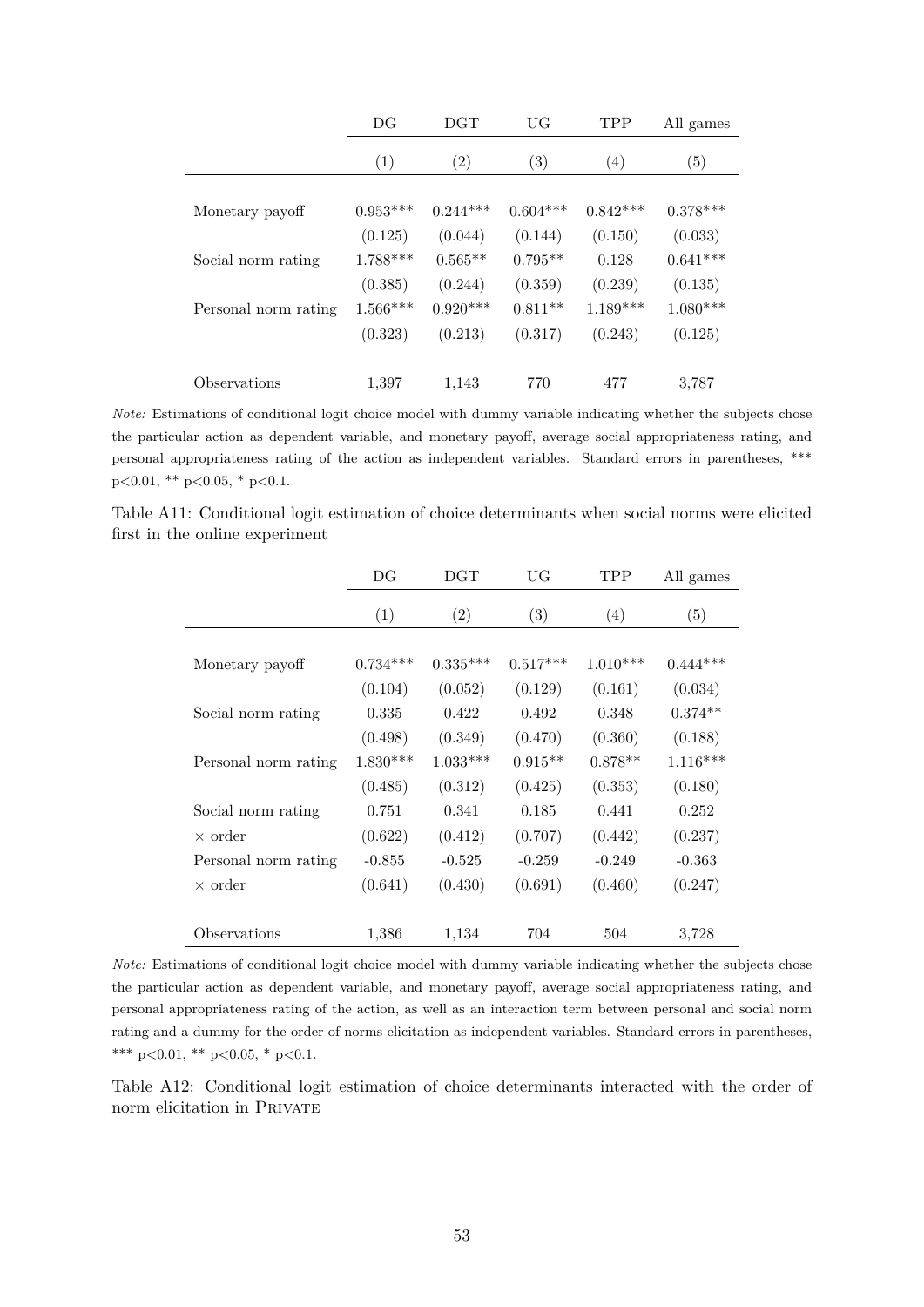<span id="page-55-0"></span>

|                      | DG         | $_{\rm DGT}$ | UG         | TPP        | All games  |
|----------------------|------------|--------------|------------|------------|------------|
|                      | (1)        | (2)          | (3)        | (4)        | (5)        |
|                      |            |              |            |            |            |
| Monetary payoff      | $0.801***$ | $0.145***$   | $0.637***$ | $0.733***$ | $0.266***$ |
|                      | (0.117)    | (0.039)      | (0.176)    | (0.145)    | (0.031)    |
| Social norm rating   | $2.429***$ | $0.819***$   | $1.132**$  | $-0.013$   | $0.900***$ |
|                      | (0.485)    | (0.315)      | (0.554)    | (0.333)    | (0.183)    |
| Personal norm rating | $1.256***$ | $0.729**$    | 0.647      | $1.369***$ | $0.968***$ |
|                      | (0.441)    | (0.295)      | (0.482)    | (0.330)    | (0.174)    |
| Social norm rating   | $-0.601$   | 0.286        | $-0.369$   | 0.747      | 0.129      |
| $\times$ order       | (0.593)    | (0.409)      | (0.730)    | (0.531)    | (0.252)    |
| Personal norm rating | 0.844      | $-0.015$     | $-0.095$   | $-0.880$   | $-0.033$   |
| $\times$ order       | (0.663)    | (0.420)      | (0.699)    | (0.584)    | (0.264)    |
|                      |            |              |            |            |            |
| Observations         | 1,353      | 1,107        | 693        | 486        | 3,639      |

*Note:* Estimations of conditional logit choice model with dummy variable indicating whether the subjects chose the particular action as dependent variable, and monetary payoff, average social appropriateness rating, and personal appropriateness rating of the action, as well as an interaction term between personal and social norm rating and a dummy for the order of norms elicitation as independent variables. Standard errors in parentheses, \*\*\* p*<*0.01, \*\* p*<*0.05, \* p*<*0.1.

Table A13: Conditional logit estimation of choice determinants interacted with the order of norm elicitation in Social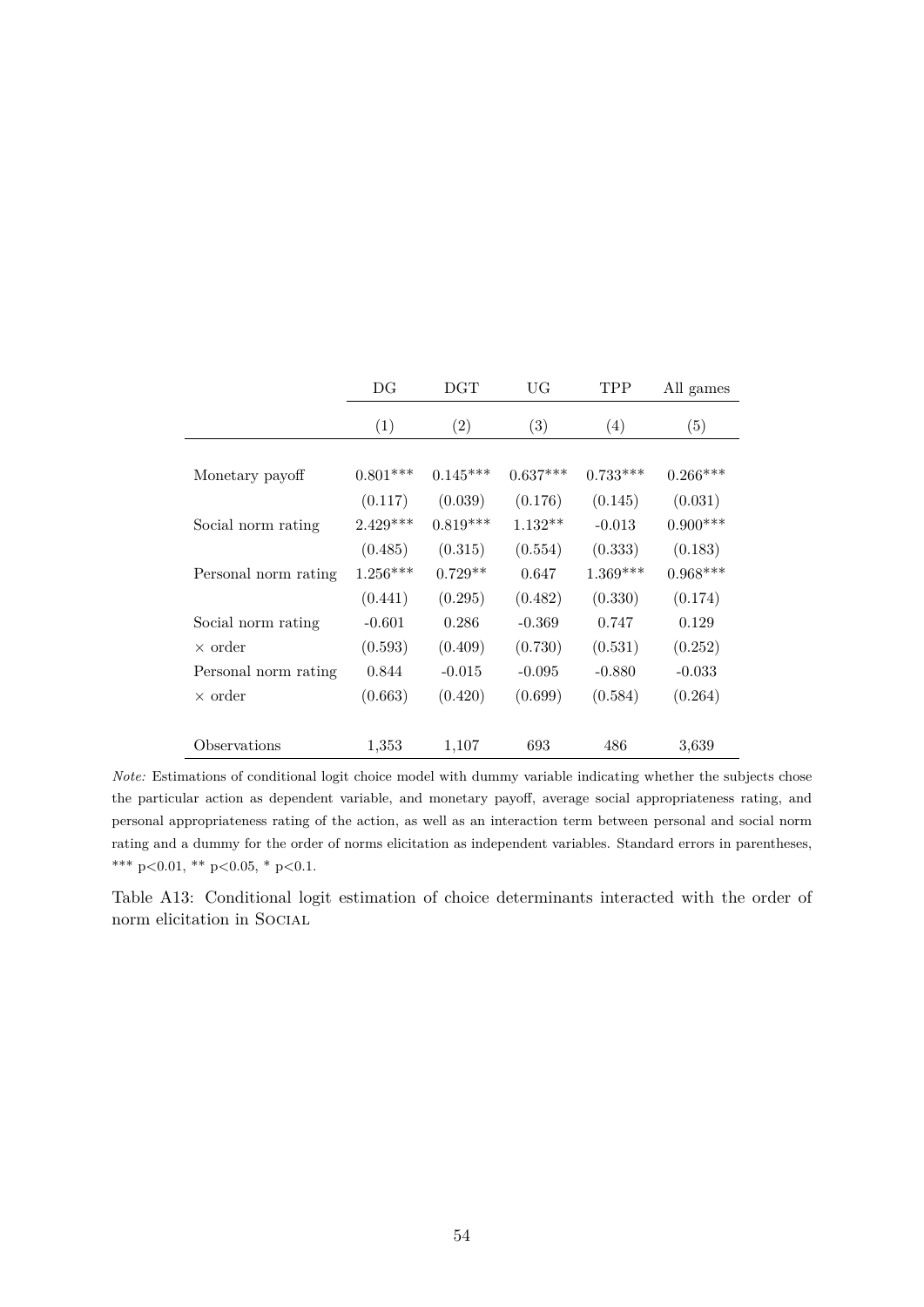### <span id="page-56-0"></span>**A.5 Further evidence on personal and social norms**

|         | No. of subjects | Games rated                                                                                                    |
|---------|-----------------|----------------------------------------------------------------------------------------------------------------|
| Group 1 | 67              | charitable giving game, dictator game with entitlement,<br>lying game, ultimatum game with computer first move |
| Group 2 | 46              | dictator game (DG), charitable giving game with entitlement,<br>ultimatum game (UG), trust game                |
| Group 3 | 47              | dictator game with tax (DGT), third-party punishment game<br>(TPP), public-goods game, vignettes               |

Table A14: Additional games.

The data for these additional experiments were collected during July and September 2017 at the BonnEconLab (University of Bonn). The experiment was programmed in z-Tree ([Fis](#page-39-1)[chbacher,](#page-39-1) [2007](#page-39-1)). Subjects were recruited via hroot ([Bock et al.,](#page-37-0) [2014](#page-37-0)). Subjects were divided in three groups and each group faced the norm elicitation task for a subset of the games (see Table [A14\)](#page-56-0), after an unrelated experiment. Subjects had to rate the personal and social appropriateness of each action available to the individual in the game or the behavior described in the vignettes presented to them. As in our main experiment, subjects were incentivized to guess the most common social appropriateness ranking of the given action in the session, while no incentives were provided for stating one's personal appropriateness ranking. All games and vignettes are described below.

**Charitable giving game.** An individual is given  $\infty$  10 and has to decide how much to give to a charity. She can give any integer amount between  $\epsilon 0$  and  $\epsilon 10$ . The charity was UNICEF, an internationally renowned organization dedicated to providing humanitarian and developmental aid to children worldwide.

**Charitable giving game with entitlement.** Also, here, an individual has to decide how much out of  $\epsilon$ 10 she wants to give to UNICEF. However, in this case, she has earned the  $\epsilon$ 10 by answering a questionnaire that lasted about 30 minutes.

**Dictator game with entitlement.** Similarly to the DG in the main analysis, an individual has  $\text{\textsterling}10$  and can decide how much to give to another individual in the lab. Before this, however, both individuals had to work on a tiresome task for 20 minutes. They were given a series of matrices containing ones and zeros and had to count the number of zero in each matrix. The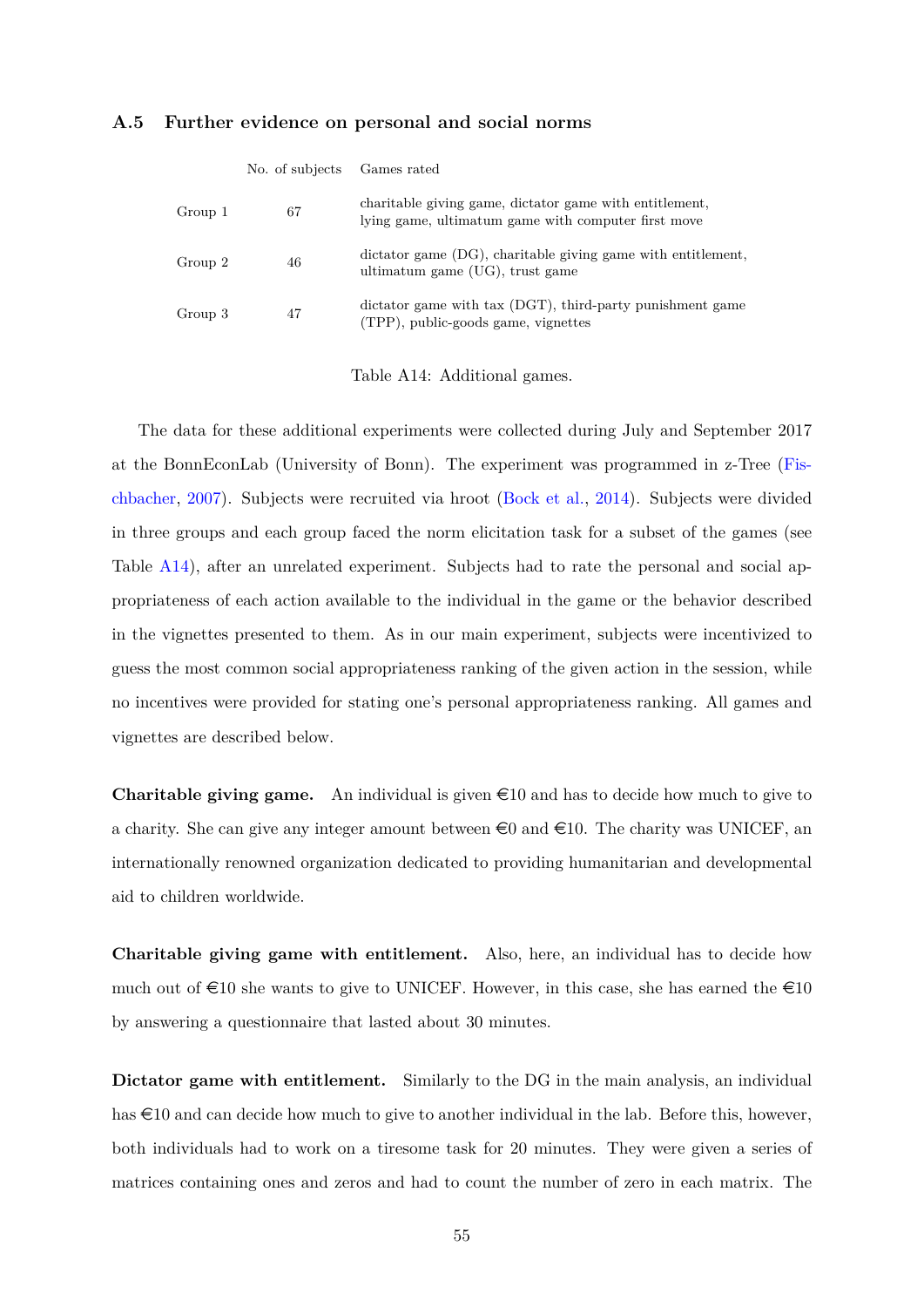one who managed to complete more of such matrices is given the  $\epsilon$ 10 and the decision of how much thereof to give to the other individual.

Lying game. An individual is given a six-sided die and can privately roll it once. She gets the amount she reports in euros. In the case evaluated by participants, the individual rolls a one and can decide which number to report (from one to six).

**Ultimatum game with computer first move.** The structure of this game is analogous to that of the UG in our main experiment. An individual is given  $\epsilon$ 10 and can offer any integer amount to another individual. If the individual accepts the offer, both get the proposed amounts. If she rejects it, they both earn nothing. However, the proposed amount is determined by a random device. The responder has to state the minimum offer she is willing to accept.

**Trust game.** An individual receives  $\epsilon$ 4 and a second one  $\epsilon$ 0. The first individual can send any integer amount to the second one. This amount is tripled. The second individual can then decide how much she wants to send back to the first one. In the case evaluated by participants, the first individual sends  $\epsilon$ 3 and the second participant has to decide how much of the  $\epsilon$ 9 she received she wants to send back.

**Public-goods game.** An individual is grouped together with three other people. They each receive  $\epsilon$ 5. They then simultaneously decide how to allocate the  $\epsilon$ 5 between a private and a common account. The individual can keep any money put in the private account, while the money in the common account is summed together, multiplied by two and shared equally amongst all members.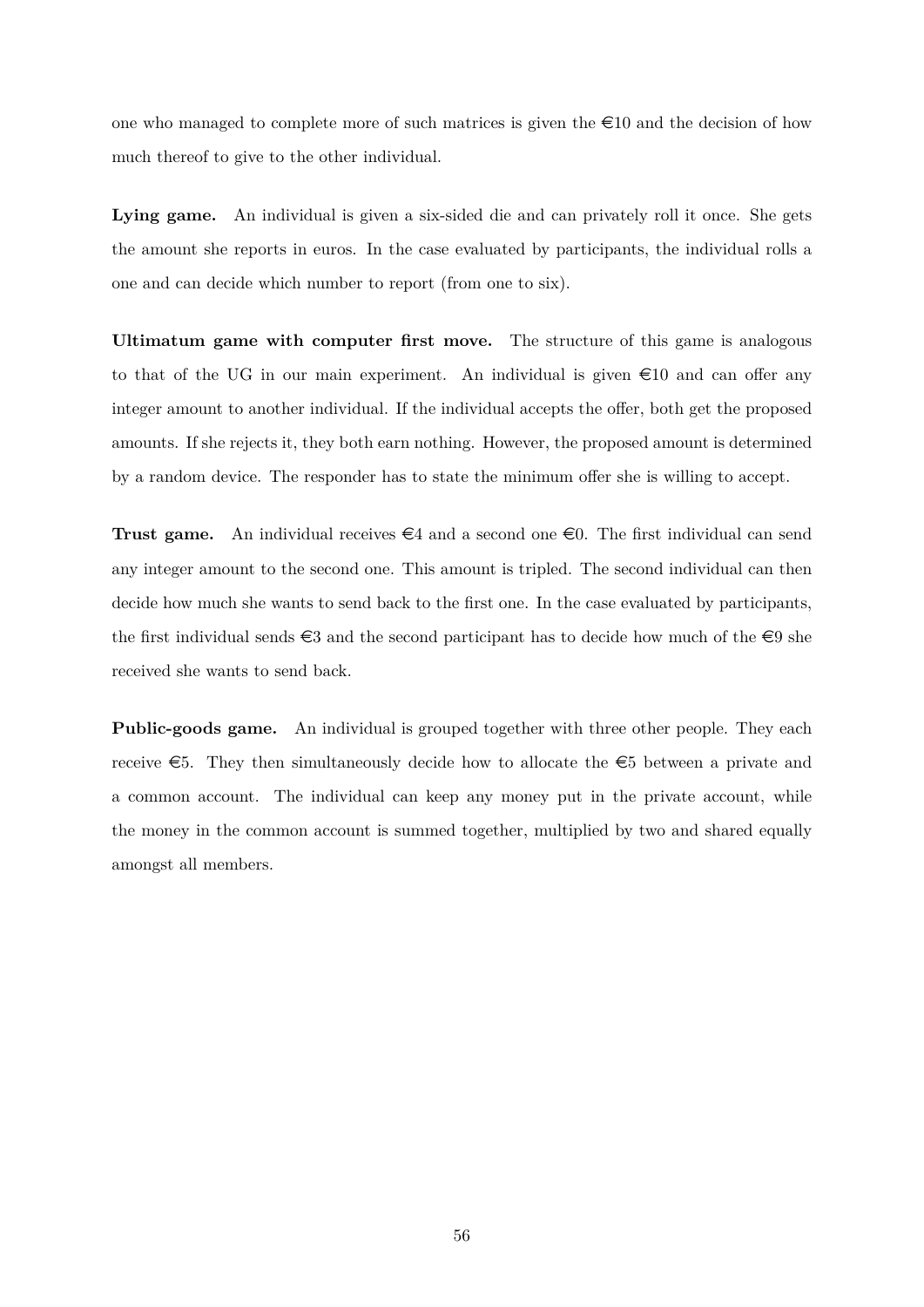### **Vignettes.**

- 1. "Your neighbor pays a painter under the table and thus pays no taxes."
- 2. "The chair of a commission at the university rejects a weak candidate to hire the daughter of a good friend."
- 3. "A woman who is moving out of her flat sells the couch she had paid  $\epsilon$ 1500 for  $\epsilon$ 2000."
- 4. "A freelancer eats at a restaurant with his friends for his birthday and deducts the check from his taxes."
- 5. "An employee of a firm calls in sick to prolong his holiday."
- 6. "A young man who finished university two years ago uses his old student card to use public transport."
- 7. "A customer at the supermarket notices that he has been given  $\epsilon$ 5 too much, but keeps them."
- 8. "An acquaintance buys a highly polluting vintage car and drives it around just for fun in his free time."
- 9. "A colleague working from home claims to have worked for more hours than she actually did."
- 10. "An acquaintance who has purchased an insurance for his smartphone places his phone in water to get a new one just before the insurance expires."

# **B Appendix B**

# **B.1 Instructions for the online experiment**

These are the instructions used in the online experiment. The original text was in German and is available upon request.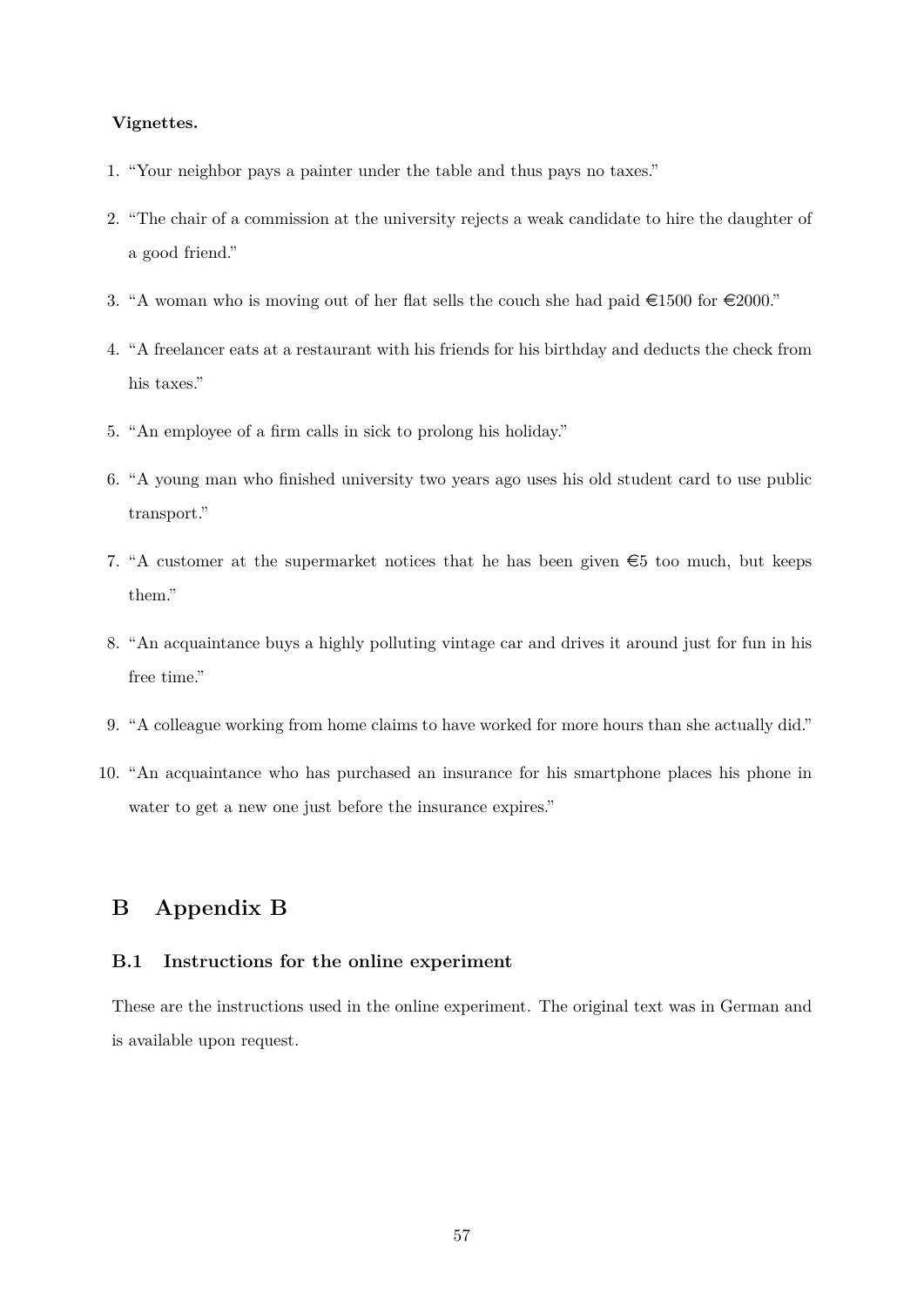### **Welcome**

Welcome and thank you for your participation in this study.

This study is composed of two parts, today's online part (first part) and a part in the premises of the Cologne Laboratory for Economic Research (second part). This online part will take about 30-45 minutes. Please be aware that you need to complete this online part to take part in the second part. You will receive an email to remind you of this.

Please complete this part in one sitting, undisturbed and concentrated. If possible, please use a computer or a tablet. Please avoid other disturbances and complete this study alone. We reserve the right to exclude participants from the experiment who do not complete the study carefully.

All your decisions will be used only for scientific purposes and for determining your payment.

You will get a fixed payment of  $\in$ 8 for participation after you have completed both parts of the study. You have the opportunity to earn a further amount of money during this first part as well as during the second part. For this reason, please read the following instructions carefully.

The further earnings from the online part as well as the earnings from the part in the Cologne Laboratory for Economic Research and the fixed payment of  $S\epsilon$  will be paid out after the part in the Cologne Laboratory.

Please click on the arrow below to start with the study.

### **Code**

In order to guarantee your payment, you have to generate a code below. You will generate the exact same code in the second part of the experiment. We will use your code to complete your payment anonymously.

Please insert your personal code in lower-case letters and without accents or other special symbols.

The code is composed by the following components:

58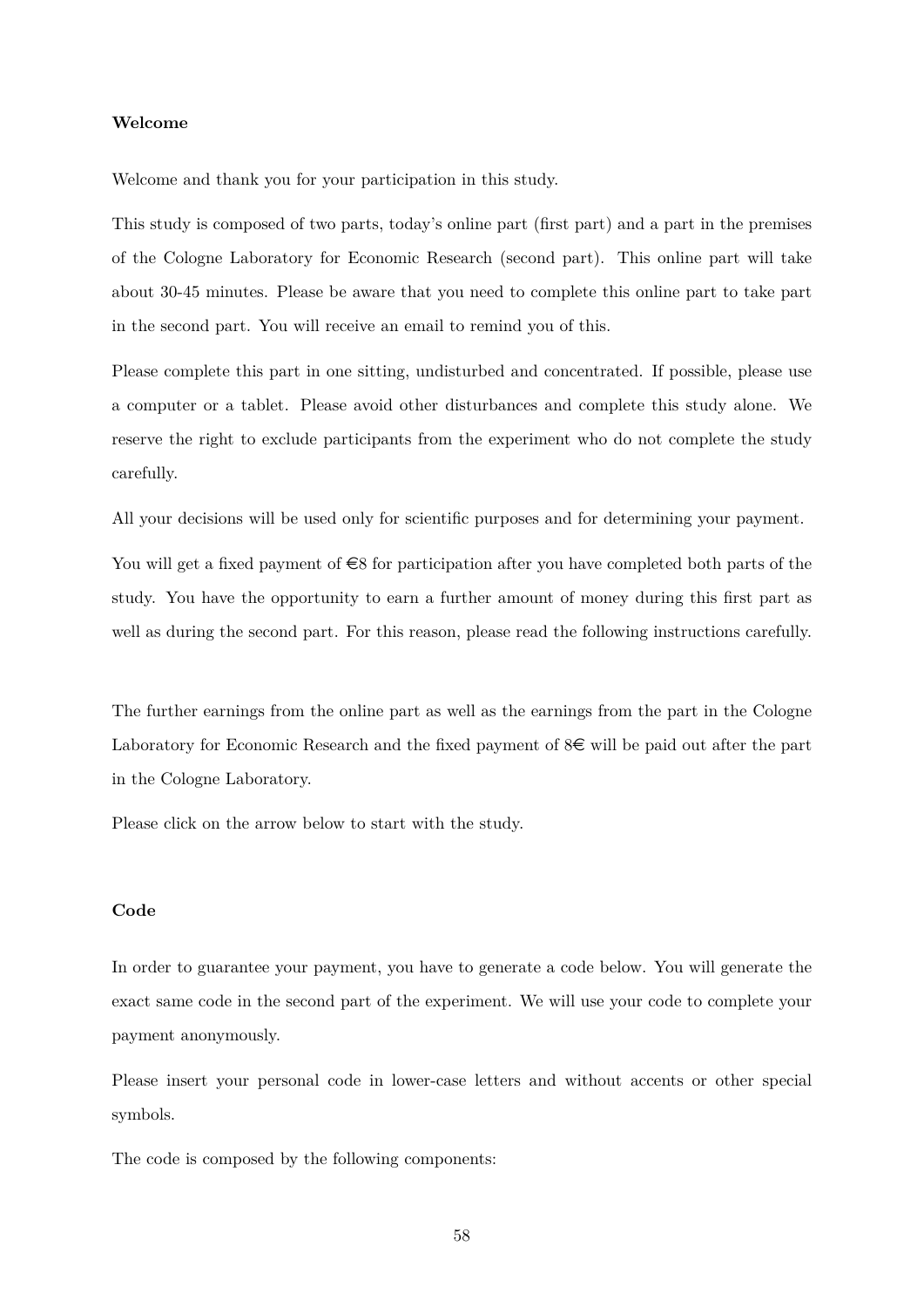### SECOND letter of your own name

FIRST letter of your mother's name (if unknown insert "\*\*\*")

FIRST letter of your father's name (if unknown insert "\*\*\*")

SECOND letter of the name of your birthplace (if unknown insert "\*\*\*")

Day of your birthday (e.g., 15 for  $15/07$  or 08 for  $08/03$ )

Please type in the code in small letters and without accents or other special symbols.

Please do not use any umlaut. Write a instead of ä, o instead of ö and u instead of ü.

Example: Max Mustermann, son of Lisa and Paul, born in Bonn on the 27/04 the resulting code would be alpo27.

This online part is composed of three parts. You will obtain the corresponding instructions before each part and then complete that part.

### **Part 1**

#### (*Elicitation of personal norms*)

In this part of the study, you will read the description of different situations. In each situation there is one person who has to make a choice between different actions.

After you read the description of each situation, you have to evaluate the different actions amongst which the person in that situation can choose from. For each action, evaluate according to your own opinion and independently of the opinion of others, whether it is appropriate or not to choose it. "Appropriate" behavior means the behavior that you personally consider to be "correct" or "moral". The standard is, hence, your personal opinion, independently of the opinion of others.

We kindly ask you to answer as precisely as possible with your own honest opinion. There is no right or wrong answer; you will not get any additional payment for your answers in this part.

Overall there are four different situations for which you have to evaluate the possible actions. To show you how the different actions can be evaluated we now give you an example.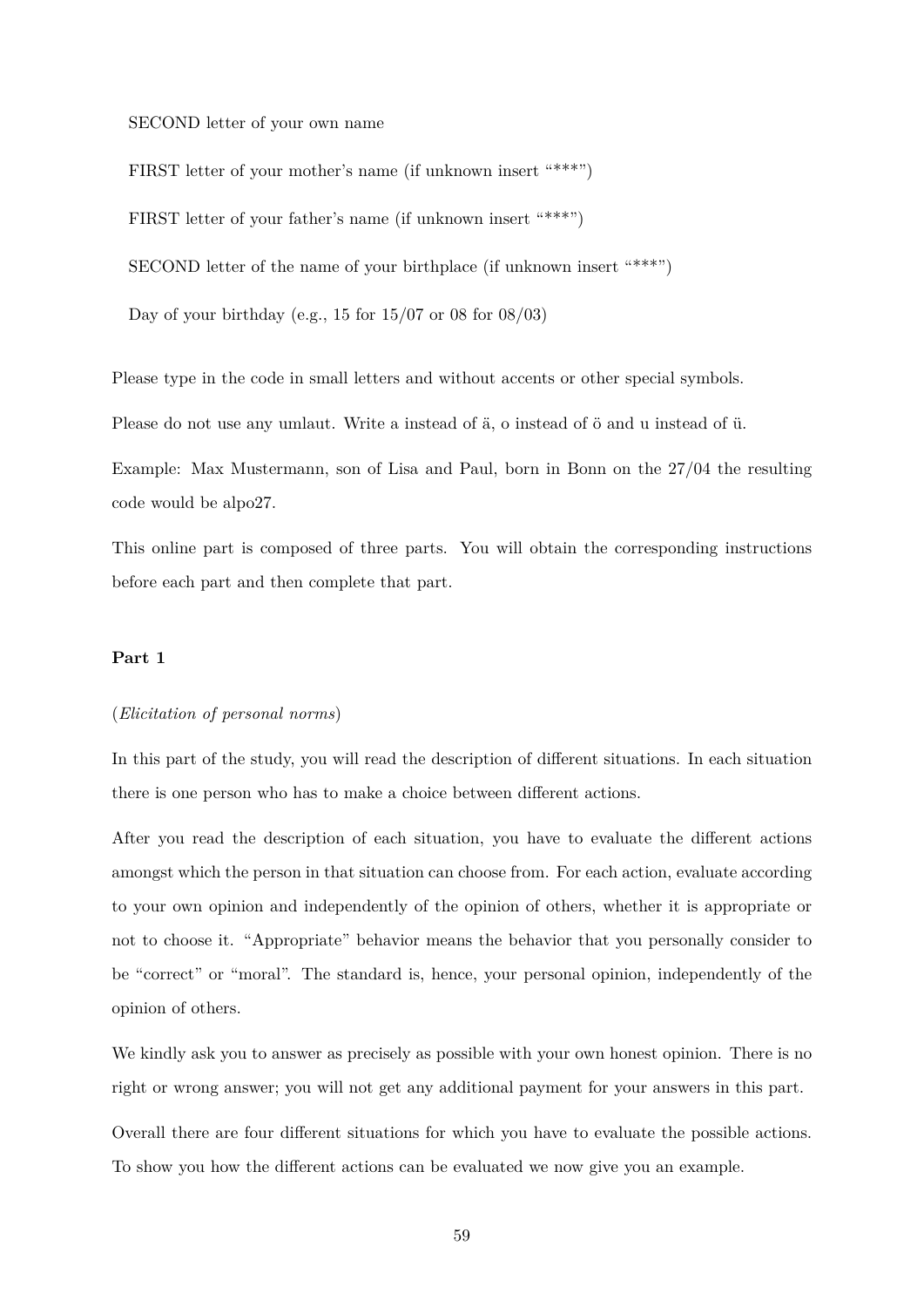### Example

Person A is sitting in a cafe near the university. Person A notices that another person has left his wallet on the table. Person A has to decide what to do. Person A has to choose from four possible actions:

- Take the wallet and keep it;
- Ask other guests if the wallet belongs to one of them;
- Leave the wallet there;
- Give the wallet to the manager of the cafe.

For each action evaluate according to your own personal opinion and independently of the opinion of others, whether it is appropriate or not to choose it. "Appropriate" behavior means the behavior that you personally consider to be "correct" or "moral".

You can choose from a scale with six points

- Very inappropriate
- Inappropriate
- Rather inappropriate
- Rather appropriate
- Appropriate
- Very appropriate

You will evaluate the actions using a table. To evaluate the behavior you have to mark the corresponding option. Please give an evaluation for each of the actions.

Assume, for example, that you evaluate

- Taking and keeping the wallet as very inappropriate,
- Asking other guests if the wallet belongs to them as appropriate,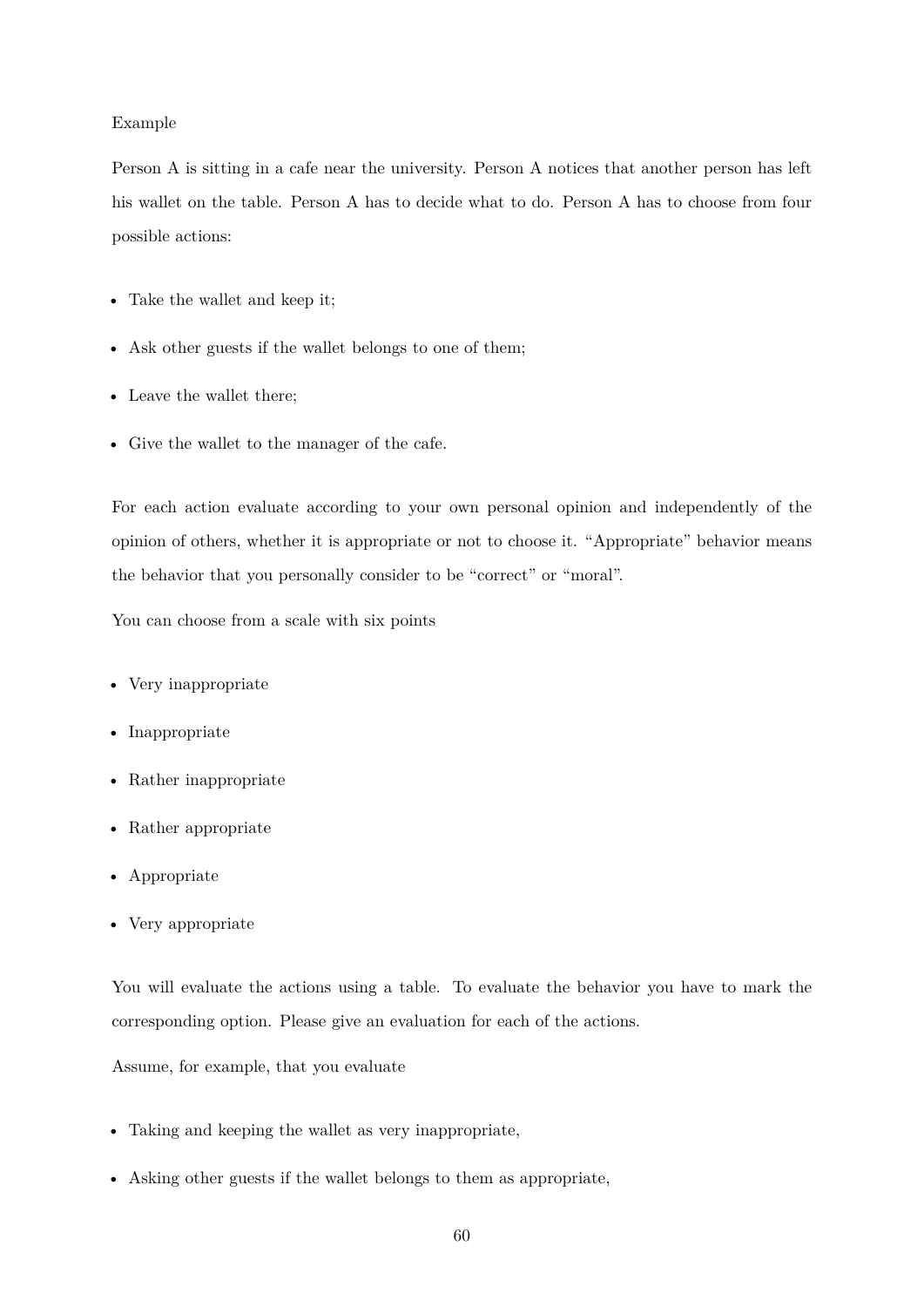- Leaving the wallet there as rather inappropriate,
- Giving the wallet to the manager of the cafe as very appropriate

|                                                                | very<br>inappropriate | inappropriate | rather<br>inappropriate | rather<br>appropriate | appropriate | very<br>appropriate |
|----------------------------------------------------------------|-----------------------|---------------|-------------------------|-----------------------|-------------|---------------------|
| take the wallet<br>and keep it                                 |                       |               |                         |                       |             |                     |
| ask other guests<br>if the wallet<br>belongs to one<br>of them |                       |               |                         |                       |             |                     |
| leave the wallet<br>there                                      | Ω                     |               |                         |                       | ∩           |                     |
| give the wallet to<br>the manager of<br>the cafe               | ∩                     |               |                         |                       |             |                     |

You would insert the following evaluations.

After clicking on "next", the description of the actual situations that you have to evaluate will follow.

## **Description of the situations**

### **Dictator game**

In a study conducted at the economic laboratory, Person A is randomly matched with another participant, Person B. The matching is anonymous, hence no participant will ever learn about the identity of the other participants.

In this study, Person A takes a decision. Person B knows which decision Person A has to take. Person B also knows which consequences this decision has for the monetary payment and will know which decision Person A has taken.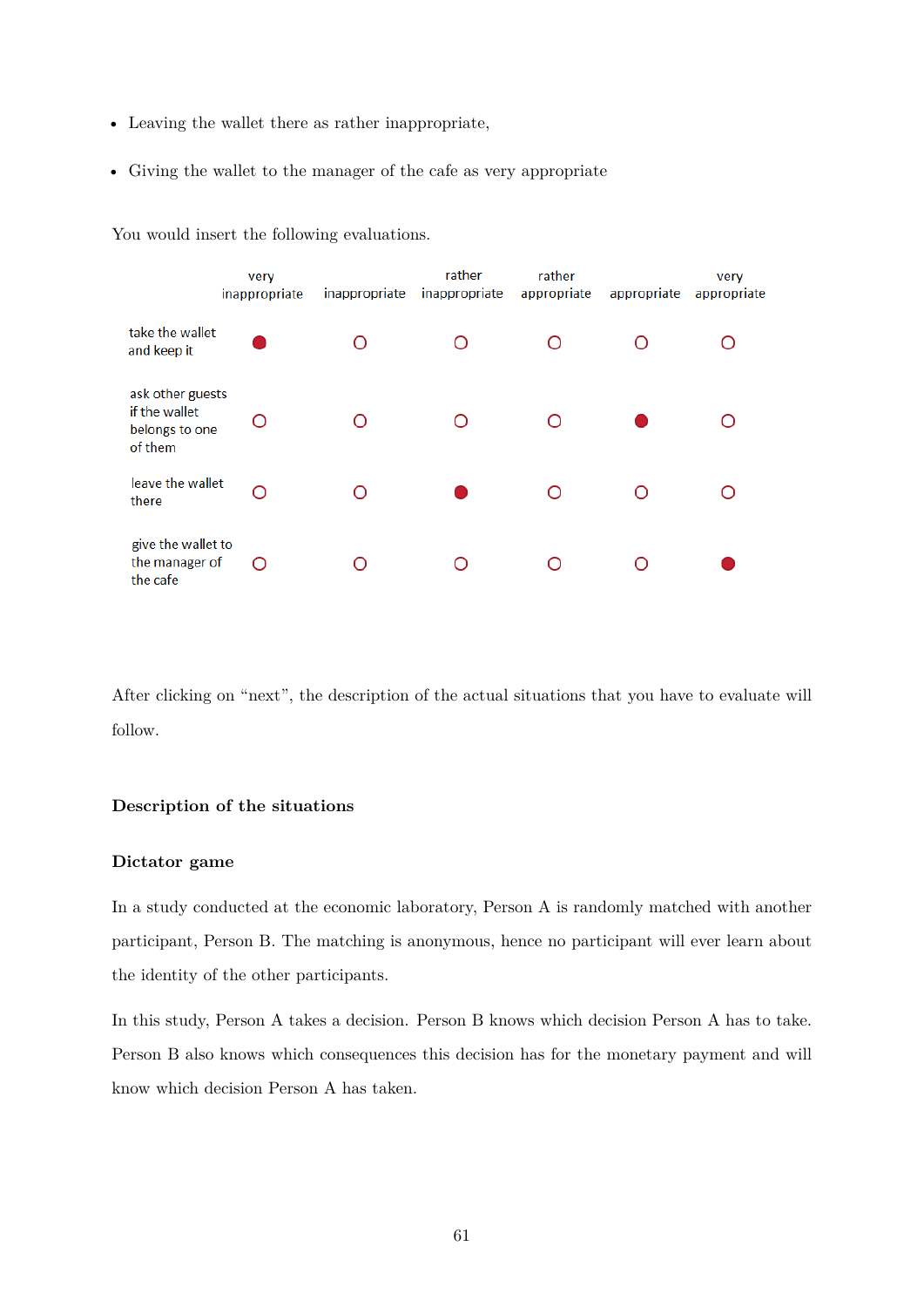#### Person A's decision

Person A gets  $\infty$  10 at the beginning of the task. Person A can then give any amount of this  $\epsilon$ 10 to Person B.

Person A can, for example, give  $\epsilon_0$  to Person B. Person A would get  $\epsilon_1$  and Person B  $\epsilon_0$ . Person A could also give  $\in$ 10. Person A would then get  $\in$ 0 and Person B  $\in$ 10. Similarly, Person A could give  $\in 1, \in \mathbb{2}, \in \mathbb{3}, \dots$  or  $\in \mathbb{9}$ .

At first, both participants will take a decision in the role of Person A. This means that both will indicate how many euros they would give to Person B, in case they would be assigned the role of Person A. After both participants have taken their decision, they will learn who was assigned the role of Person A and of Person B. Both participants are paid according to the role assignment and the taken decision.

Please evaluate the possible actions of Person A.

#### **Dictator game with tax**

In a study conducted at the economic laboratory, Person A is randomly matched to another participant, Person B. The matching is anonymous, hence no participant will ever learn about the identity of the other participants.

In this study, Person A takes a decision. Person B knows which decision Person A has to take. Person B also knows which consequences this decision has for the monetary payment and will know which decision Person A has taken.

#### Person A's decision

Person A gets  $\in$ 12 at the beginning of the task. Person B gets  $\in$ 0. Person A can then send an amount of this  $\epsilon$ 12 to Person B. Person B gets  $\epsilon$ 0.90 for each  $\epsilon$ 1.50 Person A sends to him. Hence, 40% of the amount sent gets lost.

Person A can, for example, send  $\in 0$  to Person B. Person A would get  $\in 12$  and Person B  $\in 0$ . Person A could also send  $\epsilon$ 12. Person A would then get  $\epsilon$ 0 and Person B  $\epsilon$ 7.20. Similarly, Person A could send  $\epsilon 1.50, \epsilon 3, \epsilon 4.50, \ldots$  or  $\epsilon 10.50$ . You can find an overview of the possible actions and the corresponding earnings here: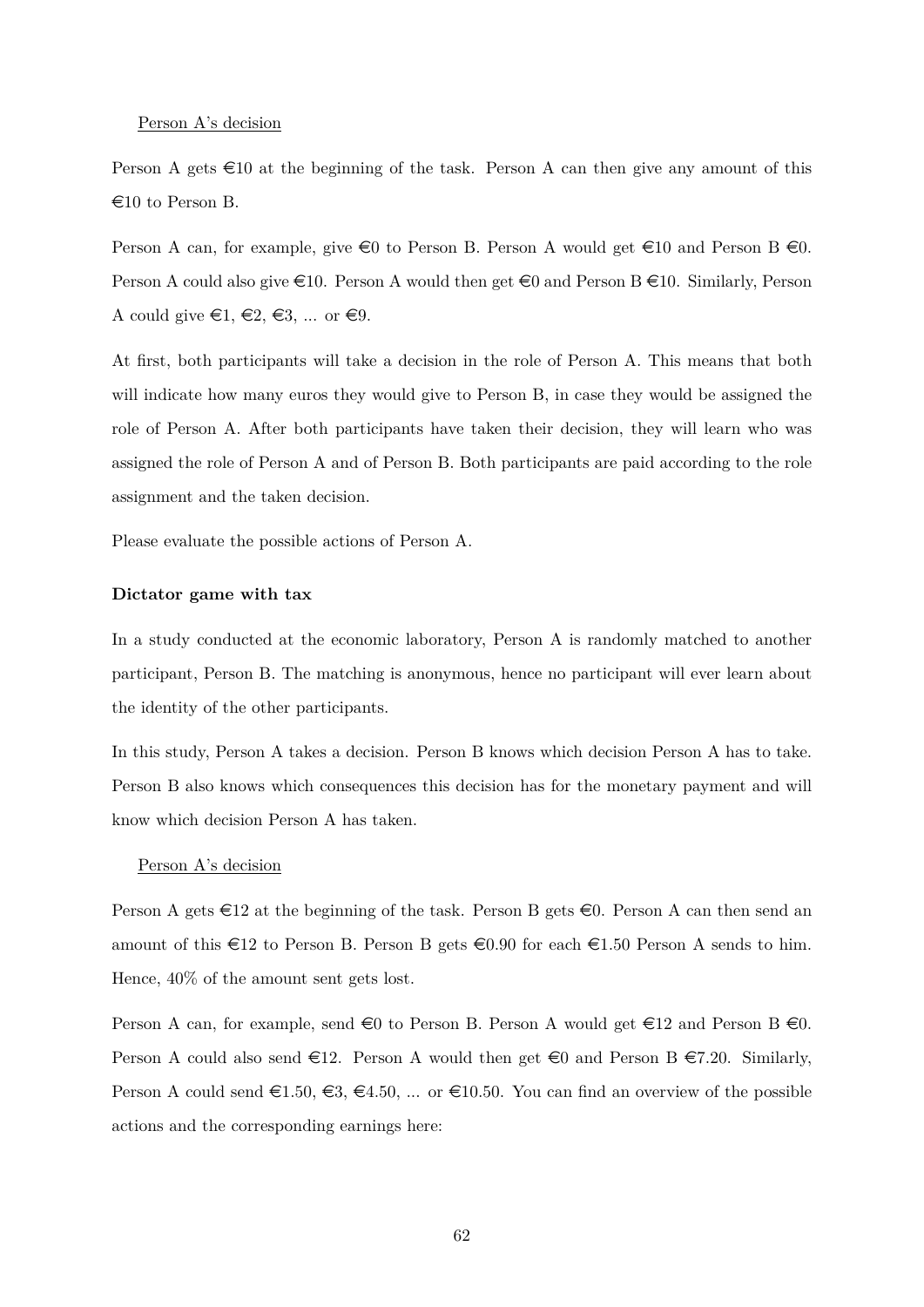| A sends                                      | $\in 0$         | $\epsilon$ 1.50  | $\in$ 3               | $\epsilon$ 4.50 | $\epsilon$ <sub>6</sub> | $\epsilon$ 7.50 | $\epsilon$ 9 | $€10.50$ $∈12$  |                 |
|----------------------------------------------|-----------------|------------------|-----------------------|-----------------|-------------------------|-----------------|--------------|-----------------|-----------------|
| hence Person A<br>and Person<br>- B<br>earn: |                 |                  |                       |                 |                         |                 |              |                 |                 |
| A earns                                      | $\epsilon_{12}$ | $\epsilon$ 10.50 | $\epsilon$ 9          | $\epsilon$ 7.50 | $\epsilon$ 6            | $\epsilon$ 4.50 | $\in$ 3      | $\epsilon$ 1.50 | $\in 0$         |
| B earns                                      | $\epsilon$ 0    | $\epsilon 0.90$  | $\in$ 1.80 $\in$ 2.70 |                 | $\equiv 3.60$           | $\in 4.50$      | $\in 5.40$   | $\epsilon$ 6.30 | $\epsilon$ 7.20 |

At first, both participants take a decision in the role of Person A. This means that both have to indicate how many euros they would send to Person B, in case they would be assigned the role of Person A. After both participants have taken their decision, they will learn who was assigned the role of Person A and of Person B. Both participants are paid according to the role assignment and the taken decision.

Please evaluate the possible actions of Person A.

### **Ultimatum game**

In a study conducted at the economic laboratory, Person A is randomly matched to another participant, Person B. The assignment is anonymous, hence no participant will ever learn about the identity of the other participants.

In this study, Person A and Person B take decisions simultaneously. Both know which decision the other has to take. They also know which consequences this decision has for the monetary payment and will know in the end which decision the other has taken. Here is a description of Person A's and Person B's decisions.

Person A gets  $\infty$  at the beginning of the task. Person B gets  $\infty$ . Person A and Person B then take a simultaneous decision.

#### Person A's decision

Person A can propose any amount of the  $\epsilon 10$  to Person B. Person A hence decides how much of the  $\epsilon$ 10 he wants to propose to Person B.

#### Person B's decision

Person B decides which proposals he is ready to accept. The two participants get the stipulated amounts only if Person B accepts the offer. If he rejects the offer, both get  $\epsilon$ 0.

For this purpose, Person B chooses an amount between  $\infty$  and  $\infty$ 10. This amount is the lowest proposal that Person B is still ready to accept. All proposals that are equal to or higher than this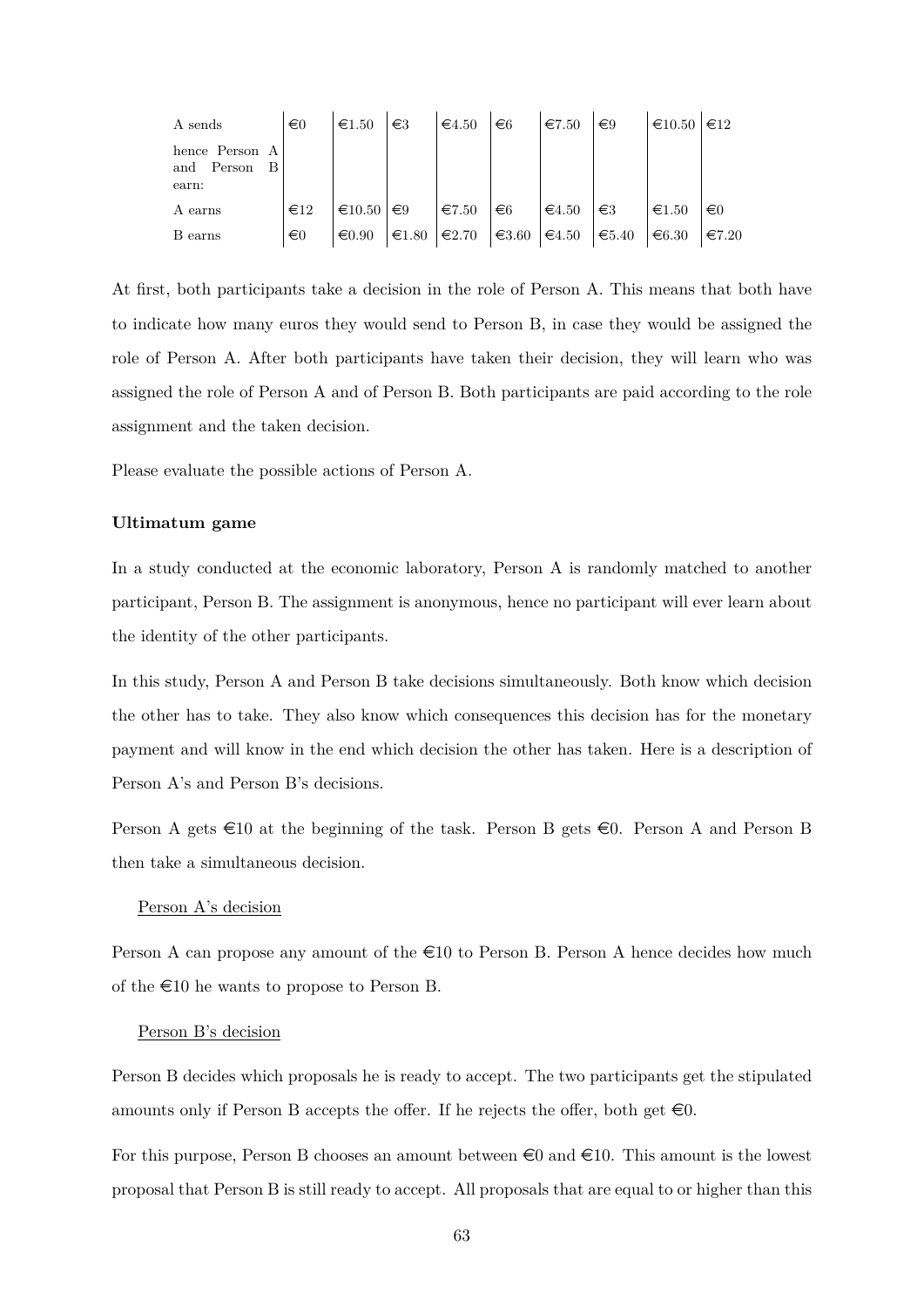amount are accepted by Person B. All proposals that are lower than this amount are rejected by Person B.

Since the decisions are taken simultaneously, Person A does not know what the minimal amount of money Person B is willing to take at the point of his decision. Similarly, Person B does not know how much money Person A will actually propose at the point of his decision.

For example, Person B could accept proposals starting from  $2 \in \mathbb{R}$ . Proposals of  $\in \mathbb{Q}$  and  $\in \mathbb{R}$ would be rejected. All other proposals would be accepted. Person B could also accept proposals starting from  $\epsilon$ 8. Then, only proposals of  $\epsilon$ 8,  $\epsilon$ 9 or  $\epsilon$ 10 would be accepted and all other offers would be rejected.

Please evaluate the possible actions of Person B.

#### **Third-party punishment game**

In a study conducted at the economic laboratory, Person C is randomly matched to two another participants, Person A and Person B. The matching is anonymous, hence no participant will ever learn about the identity of the other participants.

In this study, Person C and Person A take a decision. All three participants know which decision Person A and Person C have to take. They also know which consequences these decisions have for the monetary payment and will know which decisions have been taken.

Person A gets  $\in$ 10 at the beginning of the task. Person B gets  $\in$ 0. Person C gets  $\in$ 5.

#### Person A's decision

Person A can give Person B  $\epsilon_0, \epsilon_2$ , or  $\epsilon_5$  of his  $\epsilon_1$ 0. Person A could give Person B  $\epsilon_0$ . Then, Person A would get  $\in$ 10 and Person B  $\in$ 0. Person A could also give Person B  $\in$ 5. If Person A gave  $\epsilon$ 5, then he would get  $\epsilon$ 5 and Person B would get  $\epsilon$ 5 as well. If Person A gave  $\epsilon$ 2, then he would get  $\text{\textless}8$  and Person B  $\text{\textless}2$ .

#### Person C's decision

Person C can assign deduction points to Person A depending on his decision. Person C can assign 0, 1 or 2 deduction points to Person A. The earnings of Person C are reduced by  $\in$ 1 and Person A by  $\epsilon$ 3 for each deduction point assigned. The earning of Person A cannot, however, go below  $\epsilon$ 0. This means that his earnings can be reduced only until  $\epsilon$ 0. The assignment of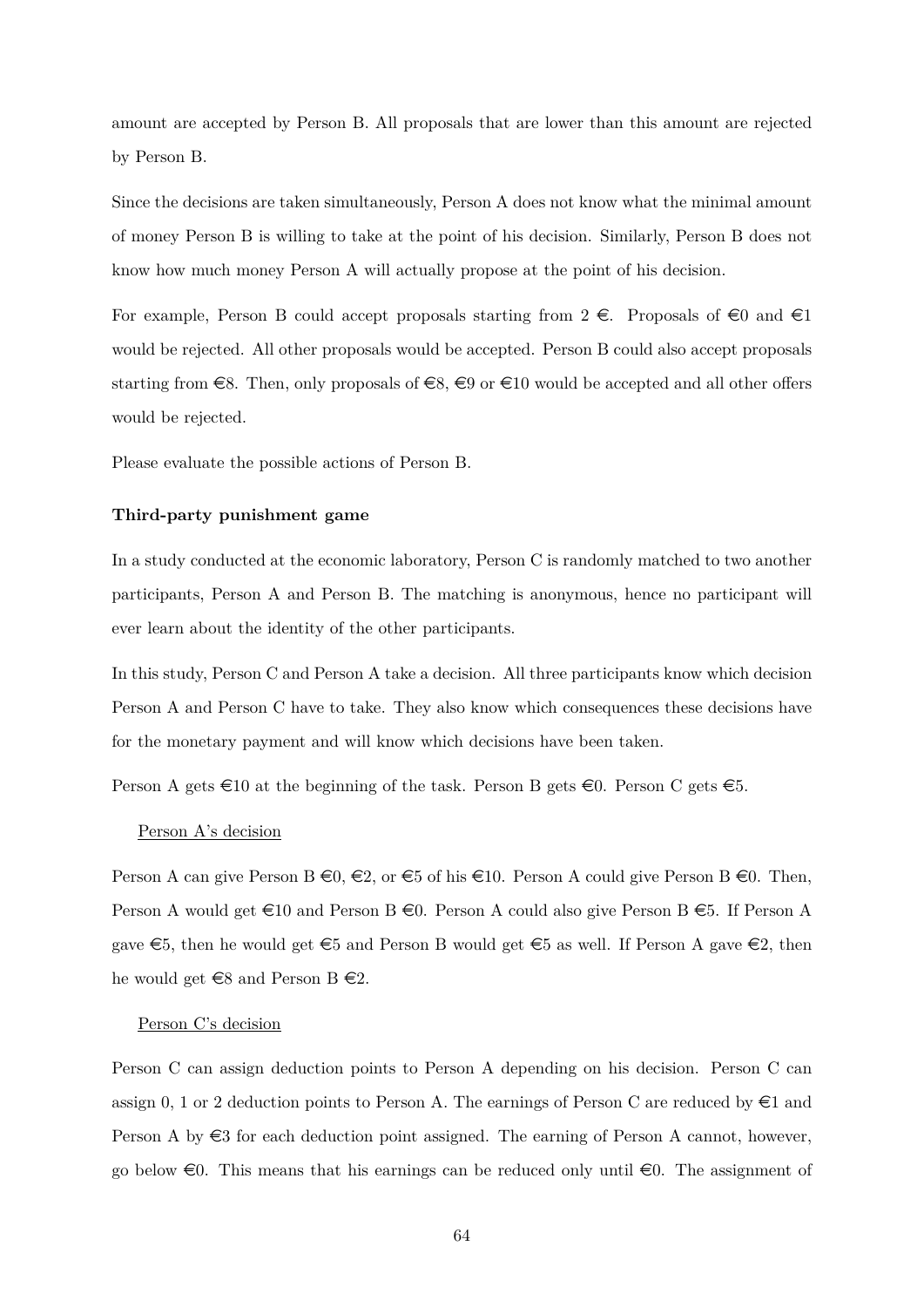deduction points has no consequence for Person B.

If Person C, for example, assigned 0 deduction points, then neither the earnings of Person C nor those of Person A would be reduced. If Person C assigned 1 deduction point, then his earnings would be reduced by  $\in$ 1 and those of Person A by  $\in$ 3. If Person C assigned 2 deduction points, then his earnings would be reduced by  $\in \mathbb{2}$  and those of Person A by  $\in \mathbb{6}$ .

Person C has to indicate how many deduction points he would assign Person A for each of his possible decisions ( $\infty$ ,  $\infty$ , or  $\infty$ ). Only the decision of Person C that corresponds to the actual decision of Person A is implemented.

Example: Person A gives  $\in \{2\}$  to Person B. Person C indicated that in this case he would assign him 1 deduction point. Then, Person A would get a deduction of  $\epsilon$ 3 and Person C of  $\epsilon$ 1. In this case Person A would hence get  $(\epsilon_8 - \epsilon_3 = \epsilon_5 = \epsilon_5$ , Person B  $\epsilon_2$ , and Person C  $(\epsilon_5 - \epsilon_1 =$  $\epsilon$ 4.

One of the participants is assigned the role of Person A. The other two both at first take a decision in the role of Person C. Both indicate how many deduction points they would assign to Person A in case they were Person C. The two participants will learn who was assigned the role of Person B and who to that of Person C only after they made their decision. Participants are paid according to role assignment and the decisions taken.

(1) Assume Person A decides to give Person B  $\in$  0. He, hence, keeps  $\in$  10 while Person B gets  $\epsilon$ 0. Please evaluate the possible actions of Person C.

(2) Assume Person A decides to give Person B  $\epsilon$ 2. He, hence, keeps  $\epsilon$ 8 while Person B gets  $\epsilon$ 2. Please evaluate the possible actions of Person C.

(3) Assume Person A decides to give Person B  $\epsilon$ 5. He, hence, keeps  $\epsilon$ 5 while Person B gets  $\epsilon$ 5. Please evaluate the possible actions of Person C.

### **Elicitation**

(*After each game description, subjects where first reminded of their task and then had to fill out the elicitation table for normative ratings. Here we show an example of the elicitation table from DG.*)

For each action, evaluate according to your own personal opinion and independently of the opinion of others, whether it is appropriate or not to choose it. "Appropriate" behavior means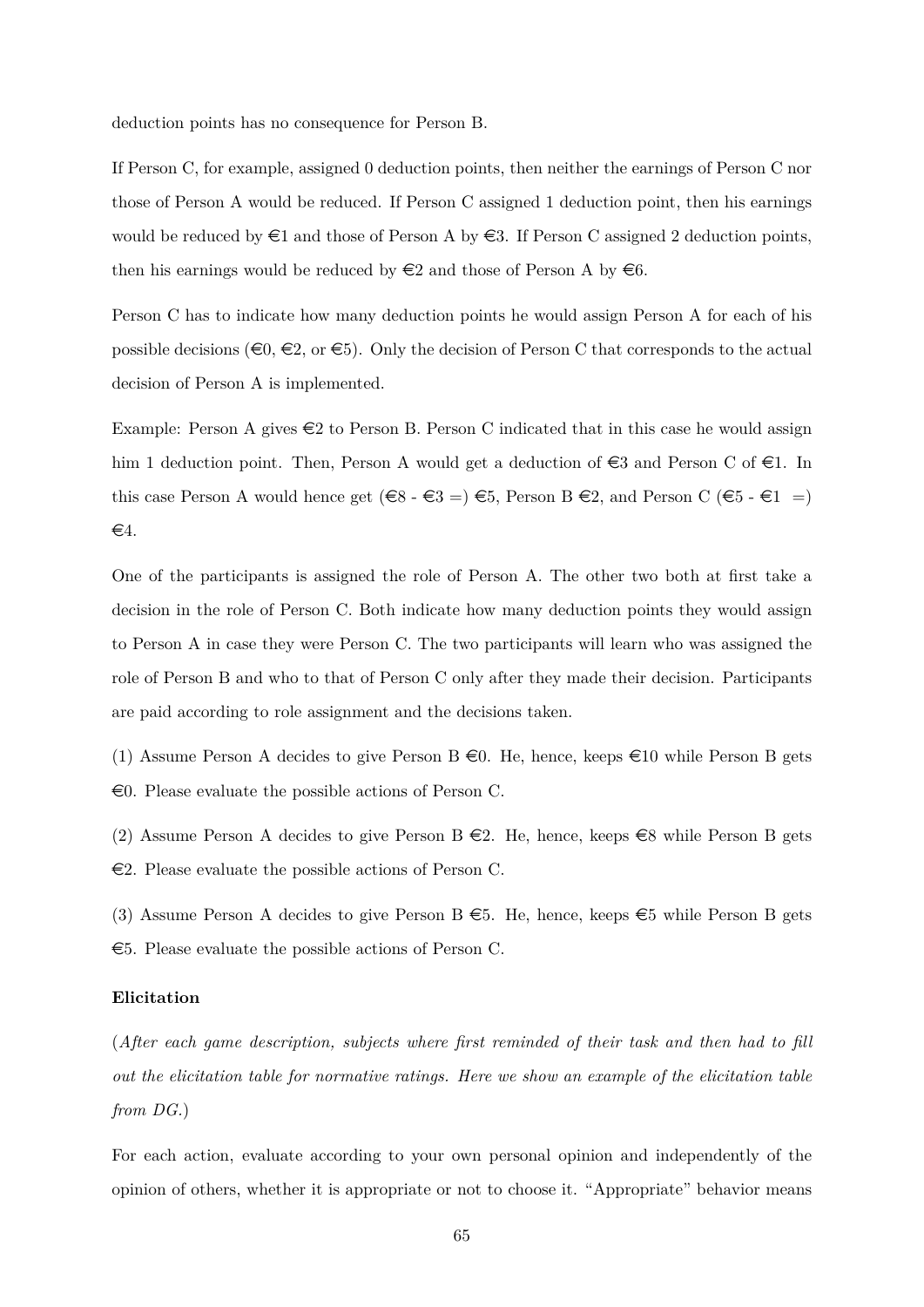|          | very<br>inappropriate | inappropriate | rather<br>inappropriate | rather | appropriate appropriate | very<br>appropriate |
|----------|-----------------------|---------------|-------------------------|--------|-------------------------|---------------------|
| give €0  | ∩                     | ∩             | ∩                       | ∩      | ∩                       | ∩                   |
| give €1  | O                     | O             | ◯                       | O      | ∩                       | O                   |
| give €2  | O                     | $\bigcirc$    | O                       | O      | O                       | $\bigcirc$          |
| give €3  | O                     | O             | ∩                       | ∩      | ∩                       | $\overline{O}$      |
| give €4  | O                     | O             | ◠                       | ∩      | ∩                       | O                   |
| give €5  | ∩                     | O             | ∩                       | O      | ∩                       | O                   |
| give €6  | O                     | $\bigcirc$    | ∩                       | O      | $\bigcirc$              | $\bigcirc$          |
| give €7  | O                     | $\bigcirc$    | ∩                       | ∩      | ∩                       | $\overline{O}$      |
| give €8  | ∩                     | ∩             | ∩                       |        | ∩                       | ∩                   |
| give €9  | O                     | O             | Ω                       |        | ∩                       | ∩                   |
| give €10 | ∩                     | ∩             |                         |        | $\cap$                  |                     |

the behavior that you personally consider to be "correct" or "moral".

### **Part 2**

### (*Elicitation of social norms*)

In the following you will read the description of different situations. In each situation there is one person who has to make a choice between different actions.

After you have read the description of each situation, you have to evaluate the different actions amongst which the person in the situation can choose from. For each action, evaluate according to the opinion of the society and independently of your own opinion, whether it is appropriate or not to choose it. "Appropriate" behavior means the behavior that you consider most people would agree upon as being "correct" or "moral". The standard is, hence, not your personal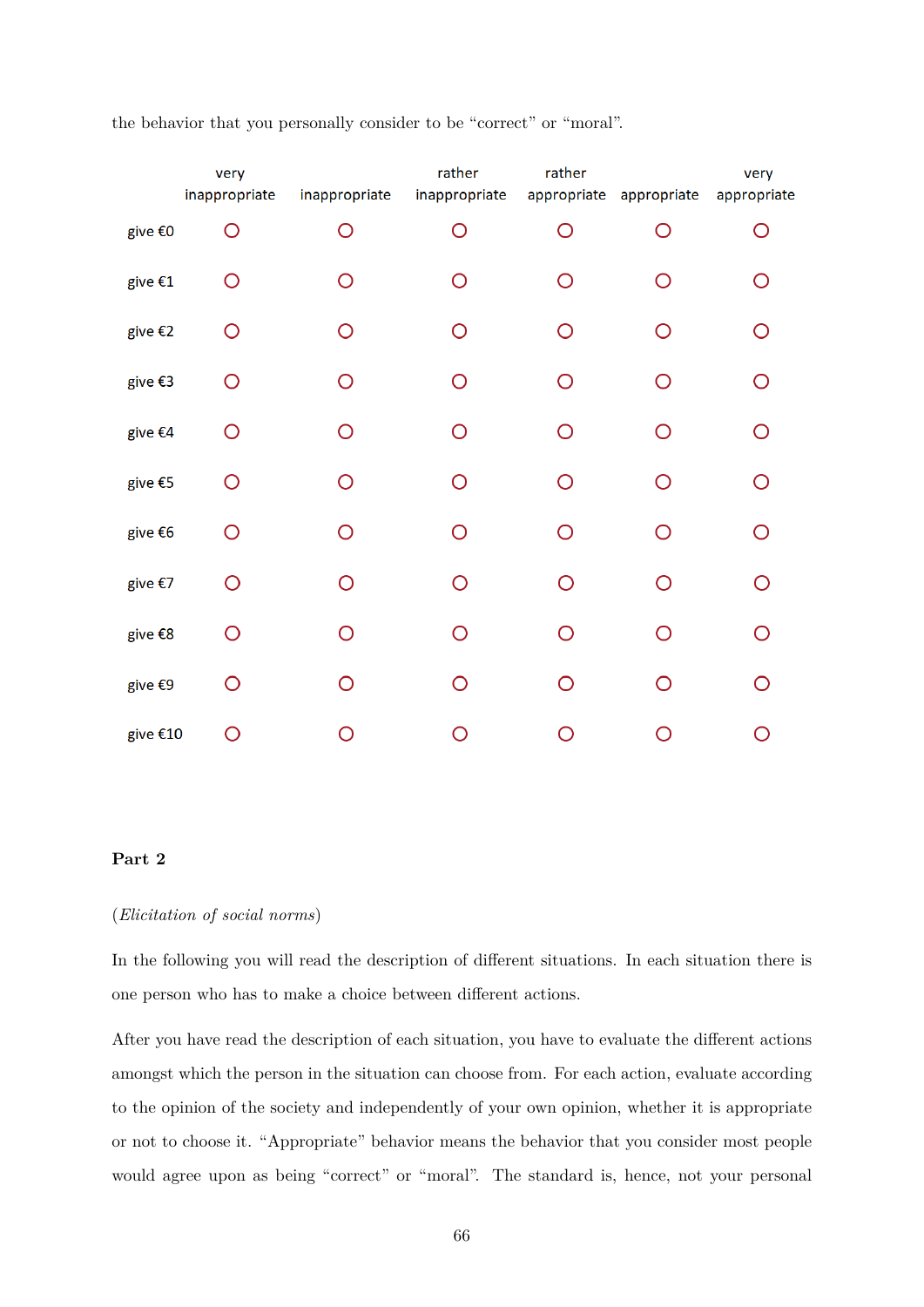opinion, but your assessment of the opinion of the society. We kindly ask you to answer as precisely as possible.

In this part, you can earn up to  $\epsilon 12$  on top of your participation fee of  $\epsilon 8$ , depending on your answers. The answers of the other participants will influence your payment in this part.

At the end of the study, we will determine for each action in each situation which answer most of the other participants gave. You will obtain  $\epsilon 0.30$  for each action for which you gave the same answer as most of the other participants.

Your payment is determined in the following way: you will evaluate the possible actions of a person according to the opinion of the society in 4 different situations. For each action in each situation the following holds: if your evaluation is exactly the same as the answer of most of the other participants, you will earn money. For each match you get  $\in 0.30$ . This means that you can earn up to  $\epsilon 12$  in addition to the fixed participation fee of  $\epsilon 8$ . If, on the contrary, you never give the same answer as most of the other participants, then you will earn no money in this task. If, for example, you give the most frequent answer for 10 actions, you get  $\in$ 3 for this task.

Note: only the answers of other participants in this part count. All other participants have received the same instructions. Also, they get  $\in 0.30$  for each action for which they give the same answer as most other participants.

Overall there are four different situations for which you have to evaluate the possible actions. To show you how the different actions can be evaluated, we now give you an example.

#### Example

Person A is sitting in a cafe near the university. Person A notices that another person has left his wallet on the table. Person A has to decide what to do. Person A has to choose from four possible actions:

- Take the wallet and keep it;
- Ask other guests if the wallet belongs to one of them;
- Leave the wallet there;
- Give the wallet to the manager of the cafe.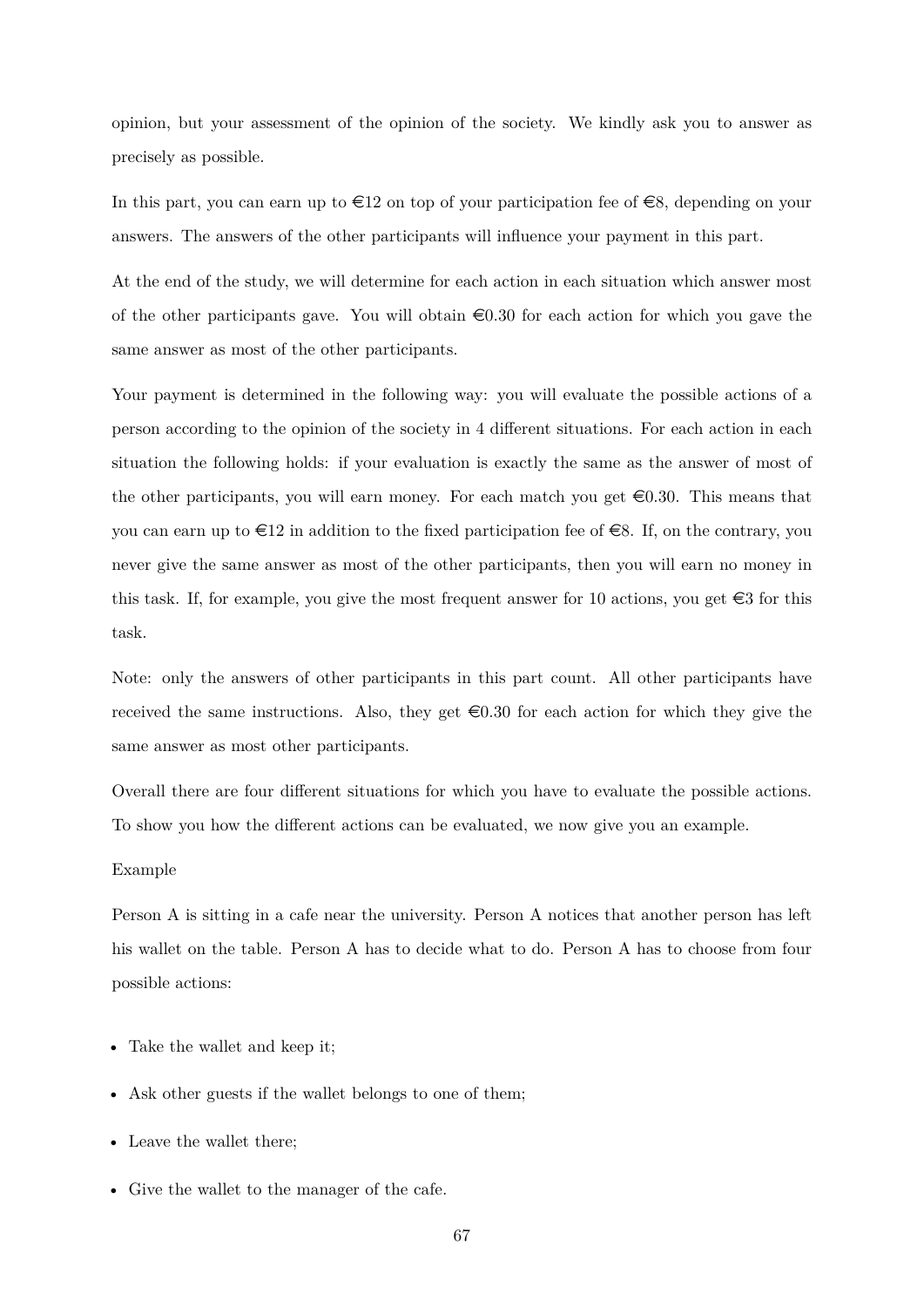For each action, evaluate according to the opinion of the society and independently of your own opinion, whether it is appropriate or not choose it. "Appropriate" behavior means the behavior that you consider most people would agree upon as being "correct" or "moral". Note: you earn  $\epsilon$ 0.30 for each action for which your answer matches the most frequent answer of the other participants in this second part.

You can choose from a scale with six points

- Very inappropriate
- Inappropriate
- Rather inappropriate
- Rather appropriate
- Appropriate
- Very appropriate

You will evaluate the actions using a table. To evaluate the behavior you have to mark the corresponding option. Please give an evaluation for each of the actions.

Assume, for example, that you evaluate

- Taking and keeping the wallet as very inappropriate,
- Asking other guests if the wallet belongs to them as appropriate,
- Leaving the wallet there as rather inappropriate,
- Giving the wallet to the manager of the cafe as very appropriate.

You would insert following evaluations.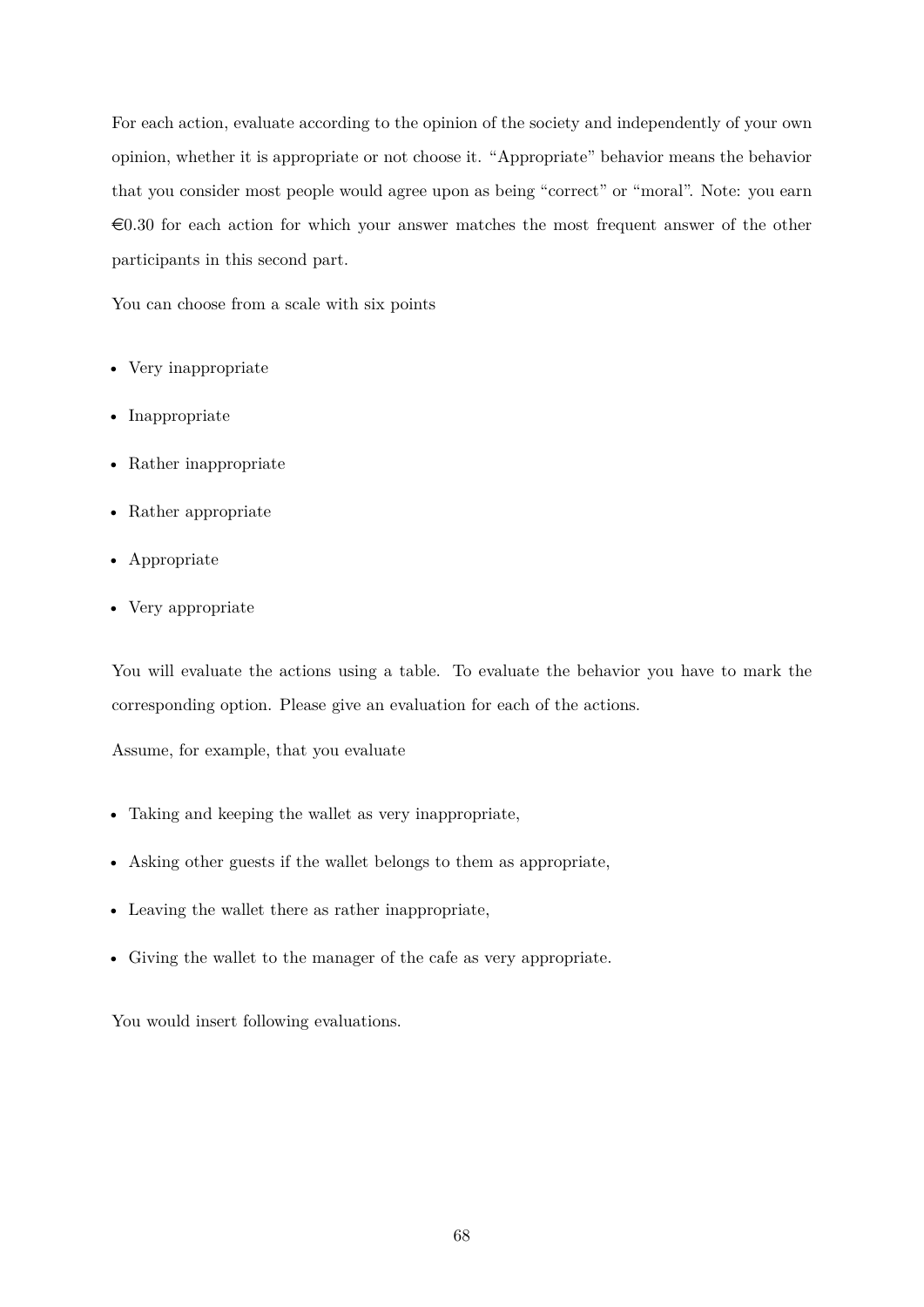|                                                                | very<br>inappropriate | inappropriate | rather<br>inappropriate | rather<br>appropriate | appropriate | very<br>appropriate |
|----------------------------------------------------------------|-----------------------|---------------|-------------------------|-----------------------|-------------|---------------------|
| take the wallet<br>and keep it                                 |                       |               |                         | ∩                     |             |                     |
| ask other guests<br>if the wallet<br>belongs to one<br>of them | Ω                     |               |                         |                       |             |                     |
| leave the wallet<br>there                                      |                       |               |                         |                       |             |                     |
| give the wallet to<br>the manager of<br>the cafe               | ∩                     |               |                         |                       |             |                     |

Assume the other participants gave the following evaluations. The table below shows for each action the percentage of other participants who gave a given evaluation. Obviously, you will not get this information in the actual situations. This example should help you understand how you can earn additional money.

| Action                                                       | Very          | Inappropriate | Rather<br>Rather          |       | Appropriate | Very        |
|--------------------------------------------------------------|---------------|---------------|---------------------------|-------|-------------|-------------|
|                                                              | inappropriate |               | inappropriate appropriate |       |             | appropriate |
| Take the wallet<br>and keep it                               | 50%           | $30\%$        | 15%                       | $5\%$ | $0\%$       | $0\%$       |
| Ask other guests, if<br>the wallet belongs<br>to one of them | $0\%$         | $5\%$         | 10%                       | 40\%  | 25\%        | 20%         |
| Leave the wallet<br>there                                    | 15%           | $20\%$        | 40%                       | 20%   | $0\%$       | $5\%$       |
| Give the wallet to<br>the manager of<br>the cafe             | $0\%$         | $0\%$         | $0\%$                     | 10%   | 30\%        | 60%         |

How much additional money (in cent) would you get for this situation? (If, for example, the correct answer is  $\in$ 1.5, then write 150.)

After you have answered this question, the description of the actual situation that you have to evaluate will follow.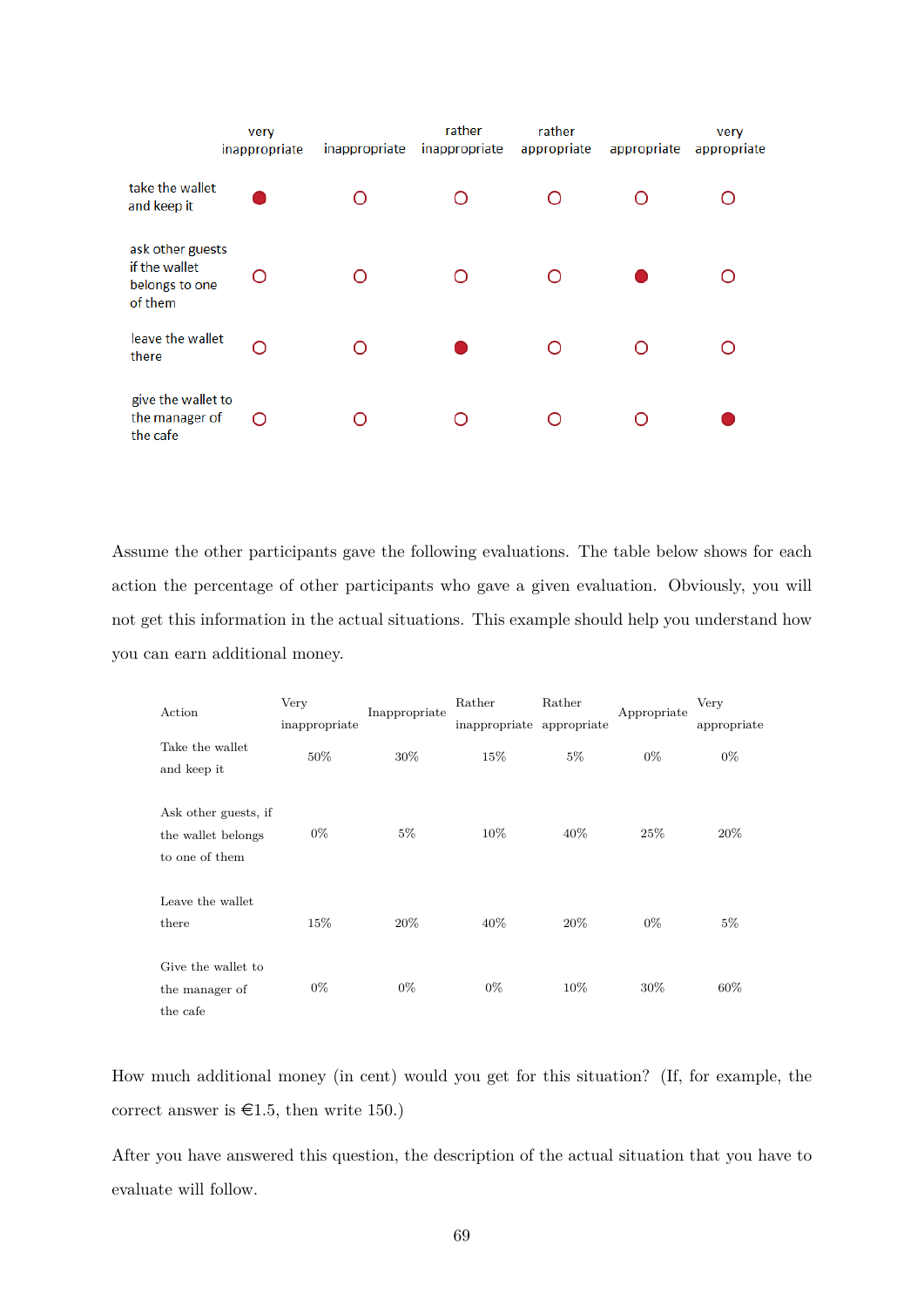### **Description of the situations**

Repetition of the situation descriptions (*see above*).

#### **Elicitation**

(*After each game description, subjects were first reminded of their task and then had to fill out the elicitation table for normative ratings.*)

For each action, evaluate according to the opinion of the society and independently of your own opinion, whether it is appropriate or not choose it. "Appropriate" behavior means the behavior that you consider most people would agree upon as being "correct" or "moral". Note: you earn  $\epsilon$ 0.30 for each action for which your answer matches the most frequent answer of the other participants in this second part.

(*The elicitation tables were the same as when eliciting personal norms (see above)*.)

### **B.2 Instructions for the laboratory experiment**

These are the instructions used in the laboratory experiment. The original text was in German and is available upon request.

### **Welcome**

Welcome to the second part of the study!

Today, you will take part in the second part of this study. You have already completed the first part online. You will be able to earn money in addition to the fixed amount of  $\epsilon$ 8 and the amount you earned during the online study.

The size of this additional amount depends on your decisions, the decisions of other participants, and chance. Thus, please read the instructions carefully.

Please avoid any conversation with your neighbors. Switch off your mobile phone and remove any item you do not need for the study from your table. In case you have questions, raise your hand and we will answer your question at your seat.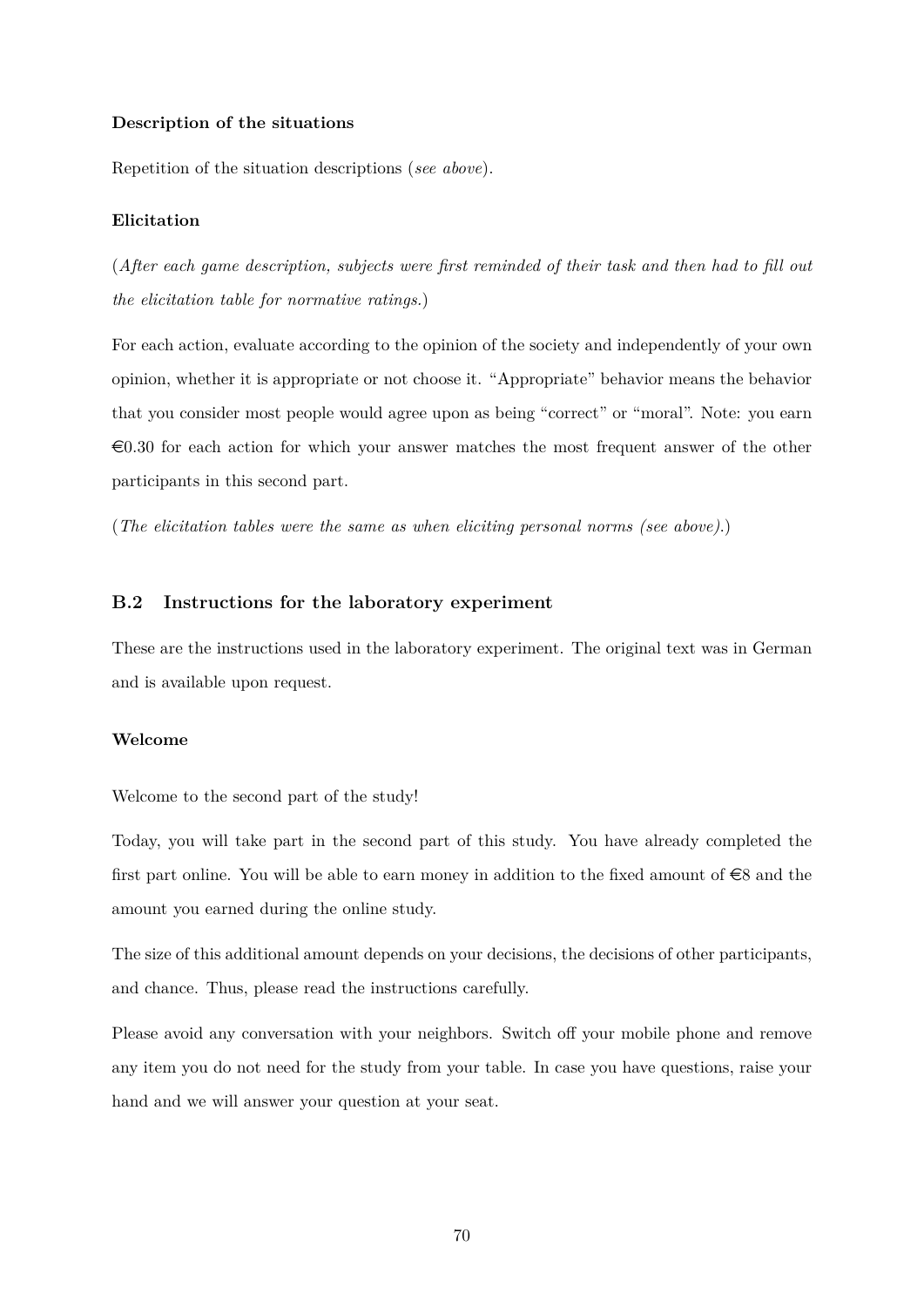## **Code**

Please insert your code from the online study below so that we can carry out your payment correctly at the end of the study.

Reminder: The code is composed by the following components:

SECOND letter of you own name

FIRST letter of your mothers name (if unknown insert "\*\*\*") FIRST letter of your fathers name (if unknown insert "\*\*\*") SECOND name of your birthplace (if unknown insert "\*\*\*") Day of your birthday (e.g., 15 for  $15/07$  or 08 for  $08/03$ )

Please type in the code in small letters and without accents or other special symbols. Please do not use any umlaut. Write a instead of ä, o instead of ö and u instead of ü.

# **B.2.1 Instructions for experimental games**

# **Instructions for PRIVATE treatment**

Today's study is composed of four tasks. The tasks will be presented in a random order. You will receive the respective instructions before each task, and can then work on the task.

In these tasks you will be matched with other participants. You and other participants will take decisions during these tasks. You can be matched with each participant only once – it cannot happen that you are assigned to the same participant in two different tasks.

One of the tasks will be randomly selected for the payment of today's study. Since you will not know which task will be chosen until the end of the study, please go through the tasks carefully. At the end of this session you will receive the sum you earned during the whole study  $(€8)$ participation fee as well as the money from the online study and your payment from today's study) in cash.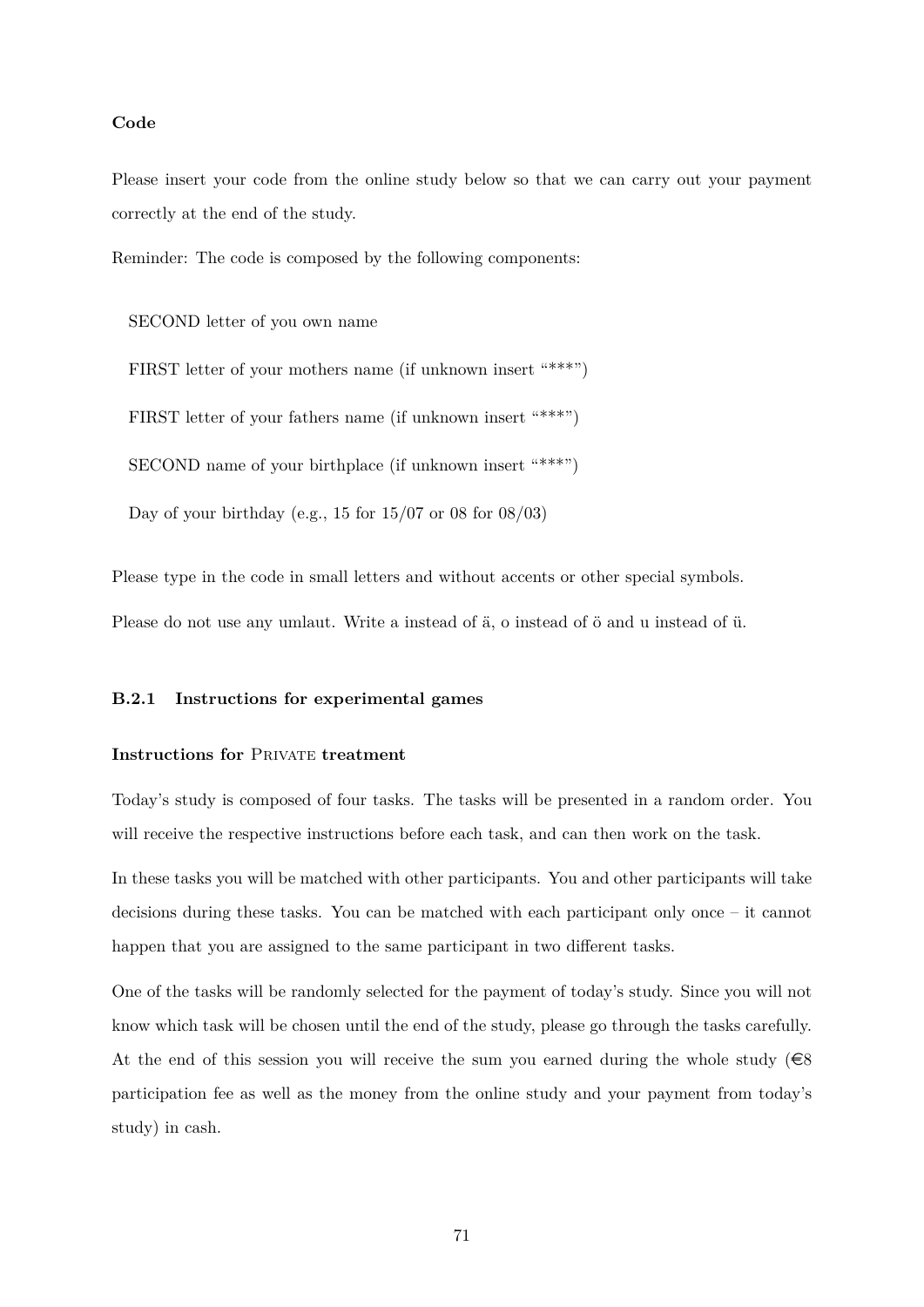#### **Instructions for** Social **treatment**

Today's study is composed of four tasks. The tasks will be presented in a random order. You will receive the respective instructions before each task, and can then work on the task.

In these tasks you will be matched with other participants. You and other participants will take decisions during these tasks. You can be matched with each participant only once — it cannot happen that you are assigned to the same participant in two different tasks.

One of the tasks will be randomly selected for the payment of today's study. Since you will not know which task will be chosen until the end of the study, please go through the tasks carefully. At the end of this session, you will receive the sum you earned during the whole study ( $\in$ 8 participation fee as well as the money from the online study and your payment from today's study) in cash.

When all participants in the session have completed the tasks, everyone will have to stand up (so that all participants can hear and see each other). An assistant will call the participants one after the other. Each participant will have to say his name and tell the other participants which choices he made in the tasks. For this purpose, a text will be displayed on your screen and you will have to read it verbatim. This means that all other participants will know your name and all the choices you have made in the tasks.

(*At the top of the decision screen in each of the four games, the following text was displayed:*)

Reminder: When you are done with all the tasks, you will have to stand up and tell all other participants which decision you made in this and the other tasks.

(*After the four games:*)

All participants have completed all tasks. Please stand up and wait until an assistant calls your cabin number. When you hear your cabin number, please read the following text verbatim.

### **Games**

(*The four games were titled: task A, task B, task C, and task D.*)

### **Dictator game**

In this task, you will be randomly matched to another participant. You will not find out neither before nor after the study who the other participant is.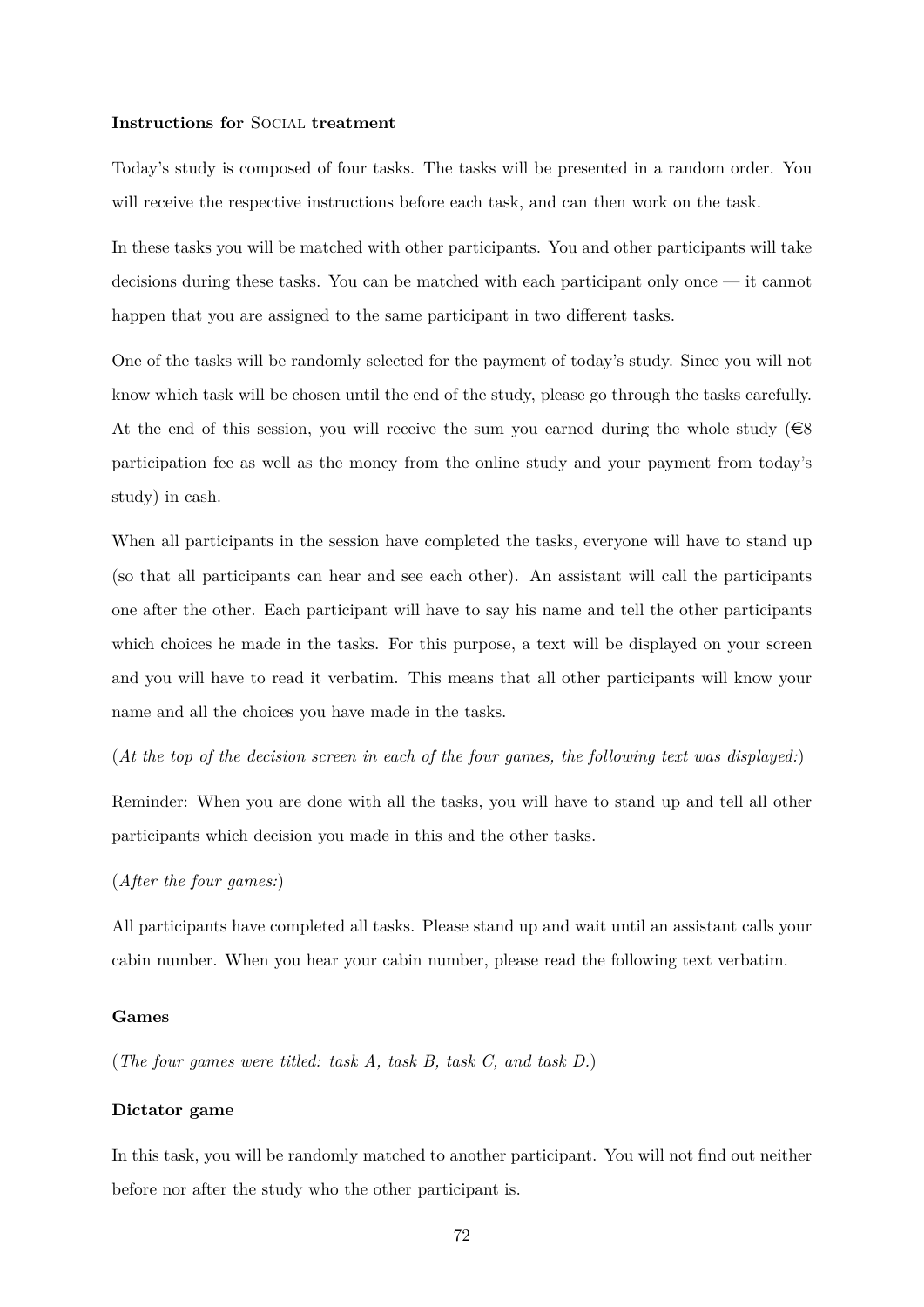You and the other participant will be assigned one of two roles: Person A or Person B.

### Person A's decision

Person A gets  $\infty$  at the beginning of the task. Person A can then give any amount of this  $\epsilon$ 10 to Person B. Person A can, for example, give  $\epsilon$ 0 to Person B. Person A would get  $\epsilon$ 10 and Person B  $\in$ 0. Person A could also give  $\in$ 10. Person A would then get  $\in$ 0 and Person B  $\in$ 10. Similarly, Person A could give  $\in 1, \in \mathbb{2}, \in \mathbb{3}, \dots$  or  $\in \mathbb{9}$ .

At first, you and the other participant will both take a decision in the role of Person A. This means that you will indicate how many euros you would give to Person B, in case you would be assigned to the role of Person A. Both of you will learn which role you have been assigned (Person A or Person B) only at the end of the study. The earnings of both participants are calculated according to the assignment of roles and the decision taken by Person A.

Before you take your decision on the next page, please answer the following two questions.

- 1. How much does Person A earn, if Person A gives  $\epsilon$ 3 to Person B?
- 2. How much does Person A earn, if Person A gives  $\epsilon$ 1 to Person B?

### **Dictator game with tax**

In this task, you will be randomly matched to another participant. You will not find out neither before nor after the study who the other participant is.

You and the other participant will be assigned one of two roles: Person A or Person B.

### Person A's decision

Person A gets  $\in$ 12 at the beginning of the task. Person B gets  $\in$ 0. Person A can then send an amount of these  $\in$  12 to Person B. Person B gets  $\in$  0.90 for each  $\in$  1.50 Person A sends to him. Hence, 40% of the amount sent gets lost.

Person A can, for example, send  $\in 0$  to Person B. Person A would get  $\in 12$  and Person B  $\in 0$ . Person A could also send  $\epsilon$ 12. Person A would then get  $\epsilon$ 0 and Person B  $\epsilon$ 7.20. Similarly, Person A could send  $\epsilon 1.50, \epsilon 3, \epsilon 4.50, \ldots$  or  $\epsilon 10.50$ . You can find an overview of the possible actions and the corresponding earnings here: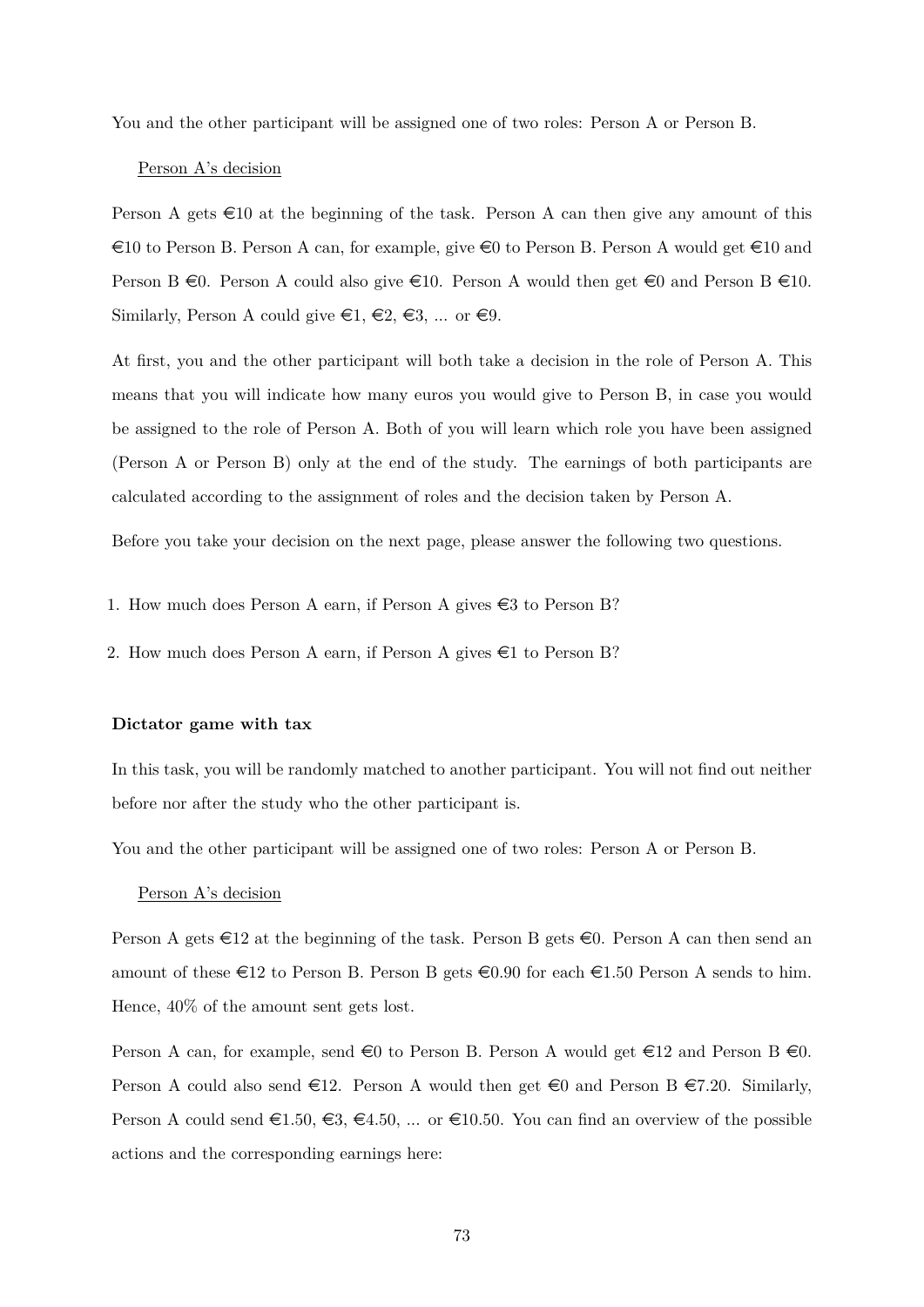| A sends                                      | $\epsilon$ 0    | $\epsilon$ 1.50  | $\in$ 3         | $\epsilon$ 4.50 | $\epsilon$ 6    | €7.50           | $\epsilon$ 9    | $\epsilon$ 10.50 | $\epsilon_{12}$ |
|----------------------------------------------|-----------------|------------------|-----------------|-----------------|-----------------|-----------------|-----------------|------------------|-----------------|
| hence Person A<br>and Person<br>- B<br>earn: |                 |                  |                 |                 |                 |                 |                 |                  |                 |
| A earns                                      | $\epsilon_{12}$ | $\epsilon$ 10.50 | $\epsilon$ 9    | $\epsilon$ 7.50 | $\epsilon$ 6    | $\epsilon$ 4.50 | $\in$ 3         | $\epsilon$ 1.50  | $\in 0$         |
| B earns                                      | $\epsilon$ 0    | $\epsilon 0.90$  | $€1.80$ $€2.70$ |                 | $\epsilon$ 3.60 | $\epsilon$ 4.50 | $\epsilon$ 5.40 | $\epsilon$ 6.30  | $\epsilon$ 7.20 |

At first, you and the other participant will both take a decision in the role of Person A. This means that you will indicate how many euros you would send to Person B, in case you would be assigned to the role of Person A. Both of you will learn which role you have been assigned (Person A or Person B) only at the end of the study. The earnings of both participants will be calculated based on the assignment of roles and the decision taken by Person A.

Before you take your decision on the next page, please answer the following two questions.

- 1. How much do Person A and Person B earn, if Person A sends  $\epsilon$ 1.50 to Person B?
- 2. How much do Person A and Person B earn, if Person A sends  $\in$ 9 to Person B?

#### **Ultimatum game**

In this task, you will be randomly matched to another participant. You will not find out neither before nor after the study who the other participant is.

One participant is randomly assigned to the role of Person A and the other to the role of Person B.

Person A gets  $\infty$  at the beginning of the task. Person B gets  $\infty$ . Person A and Person B then take a simultaneous decision.

### Person A's decision

Person A can propose any amount of  $\in 10$  to Person B. Person A hence decides how much of the  $\epsilon$ 10 he wants to propose to Person B.

### Person B's decision

Person B decides which proposals he is ready to accept. The two participants get the stipulated amounts only if Person B accepts the offer. If he rejects the offer, both get  $\infty$ .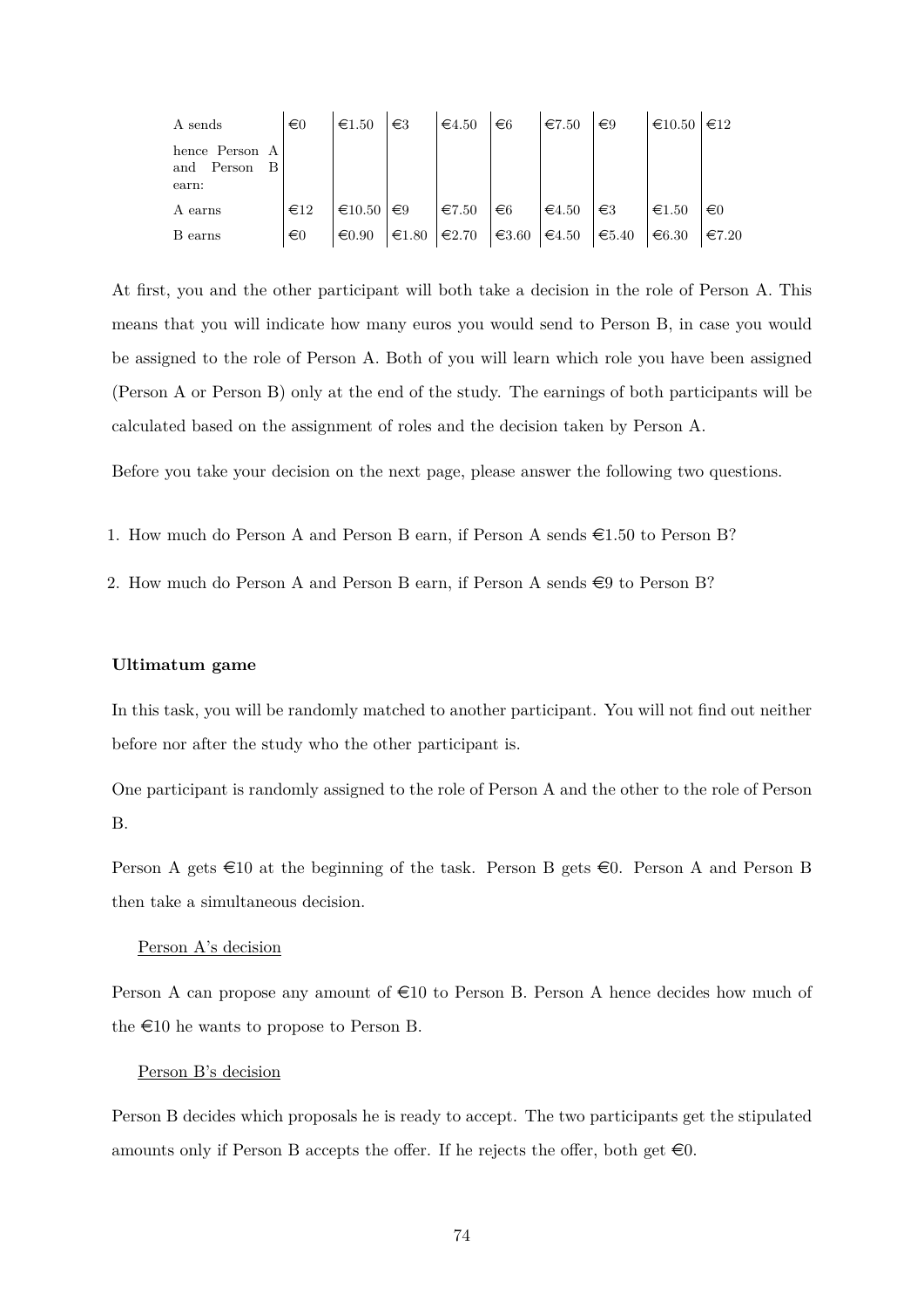For this purpose, Person B chooses an amount between  $\infty$  and  $\infty$ 10. This amount is the lowest proposal that Person B is still ready to accept. All proposals that are equal to or higher than this amount are accepted by Person B. All proposals that are lower than this amount are rejected by Person B.

Person A does not know what the minimal amount of money Person B is willing to accept at the point of his decision. Similarly, Person B does not know how much money Person A will actually propose at the point of his decision.

For example, Person B could only accept proposals starting from  $\epsilon$ 2. Proposals of  $\epsilon$ 0 and  $\epsilon$ 1 would be rejected. All other proposals would be accepted. Person B could also only accept proposals starting from  $\in$ 8. Then, only proposals of  $\in$ 8,  $\in$ 9, or  $\in$ 10 would be accepted and all other offers would be rejected.

(*Person A's text*)

You were assigned to the role of Person A. The other participant was assigned to the role of Person B.

(*Person B's text*)

You were assigned to the role of Person A. The other participant was assigned to the role of Person B.

(*Text for both participants*)

- 1. How much would Person A and Person B earn, if Person A offers Person B  $\in 4$  and Person B accepts the offer?
- 2. How much would Person A and Person B earn, if Person A offers Person B  $\in 2$  and Person B ...
	- a ... accepts the offer?
	- b ... rejects the offer?

## **Third-party punishment game**

In this task, you will be randomly matched to two other participant. You will not find out neither before nor after the study who these other participants are.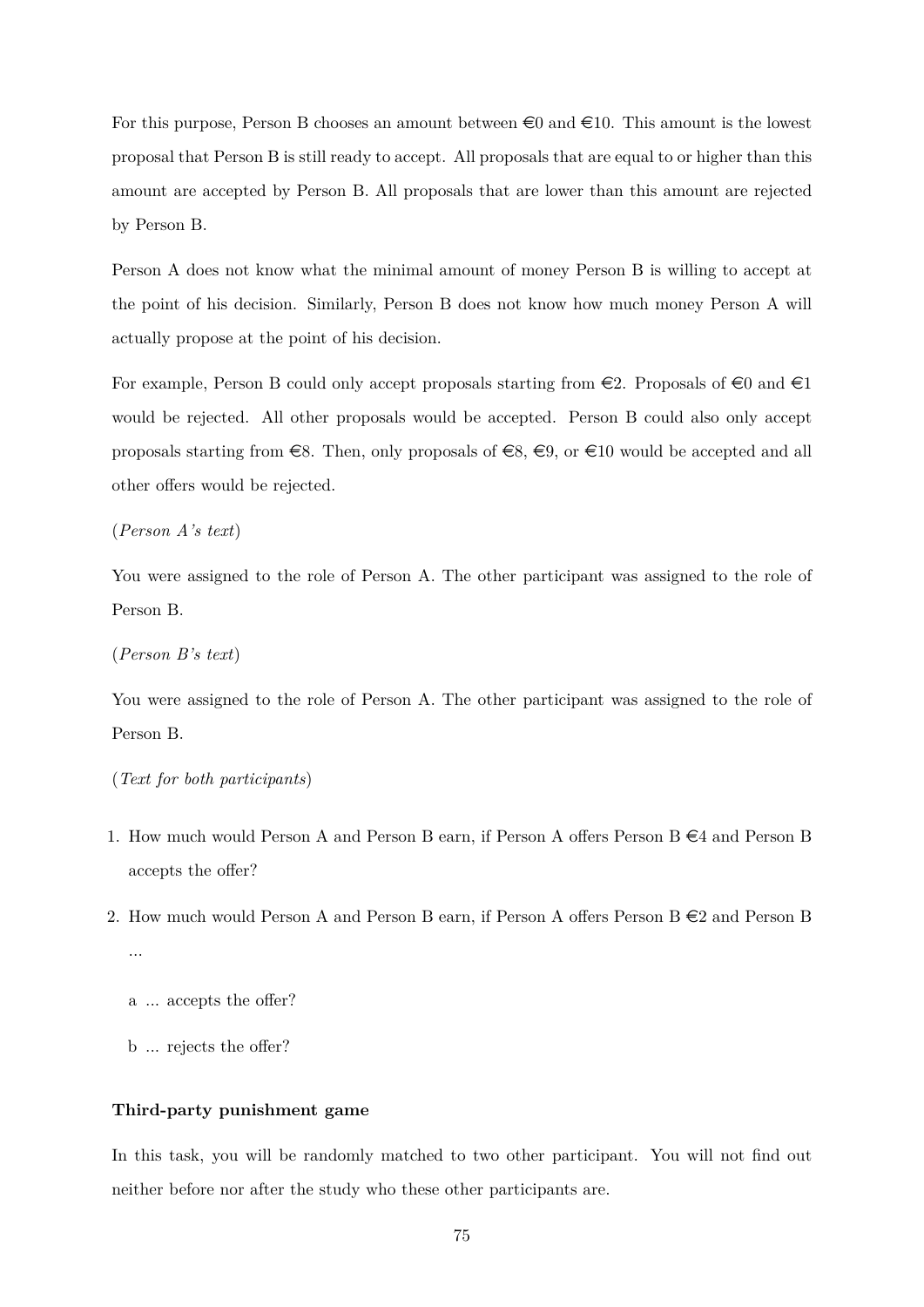One participant will be assigned to the role of Person A, another one to the role of Person B and a third one to the role of Person C. Person A gets  $\epsilon$ 10 at the beginning of the task. Person B gets  $\infty$ . Person C gets  $\in$ 5.

### Persons A's decision

Person A can give Person B  $\epsilon_0, \epsilon_2$ , or  $\epsilon_5$ . Person A could give Person B  $\epsilon_0$ . Then, Person A would get  $\in$ 10 and Person B  $\in$ 0. Person A could also give Person B  $\in$ 5. If Person A gave  $\in$ 5, then he would get  $\epsilon$ 5 and Person B would get  $\epsilon$ 5 as well. If Person A gave  $\epsilon$ 2, then he would get  $\in$ 8 and Person B  $\in$ 2.

#### Person C's decision

Person C can assign deduction points to Person A depending on his decision. Person C can assign 0, 1 or 2 deduction points to Person A. The earnings of Person C are reduced by  $\in$ 1 and Person A by  $\epsilon$ 3 for each assigned deduction point. The earnings of Person A cannot, however, go below  $\epsilon$ 0. This means that his earnings can be reduced only until  $\epsilon$ 0. The assignment of deduction points has no consequence for Person B.

If Person C assigned 0 deduction points, for example, then neither the earnings of Person C nor those of Person A would be reduced. If Person C assigned 1 deduction points, then his earnings would be reduced by  $\in$ 1 and those of Person A by  $\in$ 3. If Person C assigned 2 deduction points, then his earnings would be reduced by  $\in \mathbb{2}$  and those of Person A by  $\in \mathbb{6}$ .

Example: Person A gives  $\in \{2\}$  to Person B. Person C indicated that in this case he would assign him 1 deduction point. Then, Person A would be deducted  $\in$ 3 and Person C  $\in$ 1. In this case, Person A would hence get  $(\epsilon \in S - \epsilon \in S = \epsilon) \epsilon$ , Person B  $\epsilon \in S$  and Person C  $(\epsilon \in S - \epsilon \in I = \epsilon) \epsilon$ .

Person B does not make any decision in this task.

## (*Person A's text*)

You have been assigned to the role of Person A.

The other two participants have been assigned the role of Person B and Person C. At first, both of the other participants will take a decision in the role of Person C. Both will indicate how many deduction points they would assign to you (Person A) in case they were Person C. The other participants will learn only at the end of the experiment which role they were assigned to: one of them Person B and the other one Person C. The earnings for all participants will be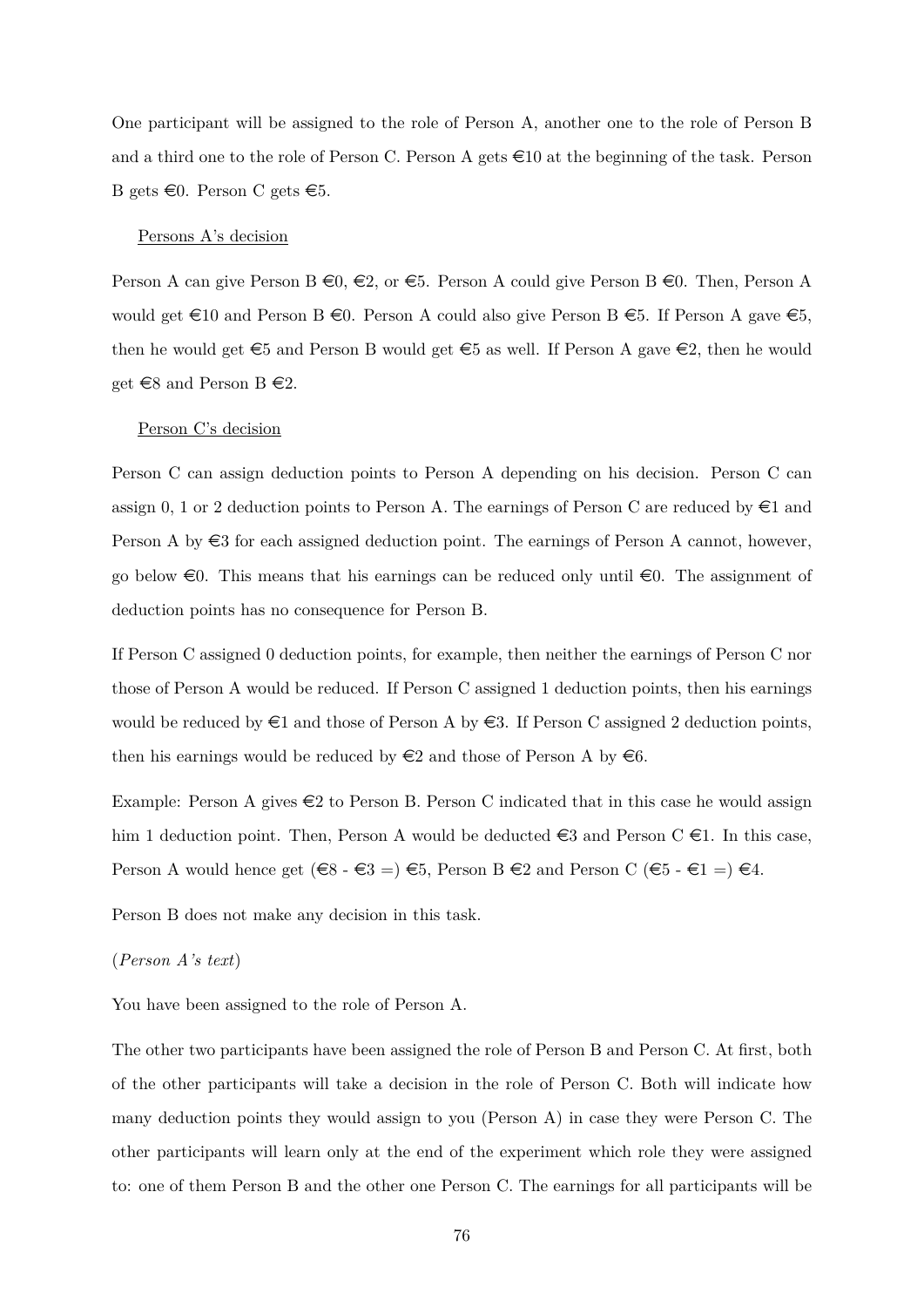calculated based on this assignment of roles and the decisions taken.

The two other participants have to indicate how many deduction points they would assign to you for each of your possible decisions  $(\epsilon_0, \epsilon_2)$ , or  $\epsilon_5$ ), in case they were assigned to the role of Person C. Only the decision of Person C that corresponds to your actual decision will be implemented.

# (*Person B's and Person C's text*)

One of the participants was assigned to the role of Person A. You and the remaining participant, who was not assigned to the role of Person A, will at first both take a decision in the role of Person C. You will both indicate how many deduction points you would assign to Person A in case you were Person C. You will both learn only at the end of the experiment which role you were assigned to: one of you Person B and the other one Person C. The earnings for all participants will be calculated based on this assignment of roles and the decisions taken.

You have to indicate how many deduction points you would assign for each of the possible decisions of Person A ( $\in \mathbb{Q}, \in \mathbb{Z}$ , or  $\in \mathbb{S}$ ), in case you were assigned to the role of Person C. Only the decision of Person C that corresponds to the actual decision of Person A will be implemented.

## (*Text for all participants*)

Before you take your decision on the next page, please answer the following two questions.

- 1. How much would Person A, B, and C earn, if Person A gives  $\in 0$  to Person B and Person C has assigned 1 deduction point to Person A for that case?
- 2. How much would Person A, B, and C earn, if Person A gives  $\epsilon$ 5 to Person B and Person C has assigned 0 deduction point to Person A for that case?